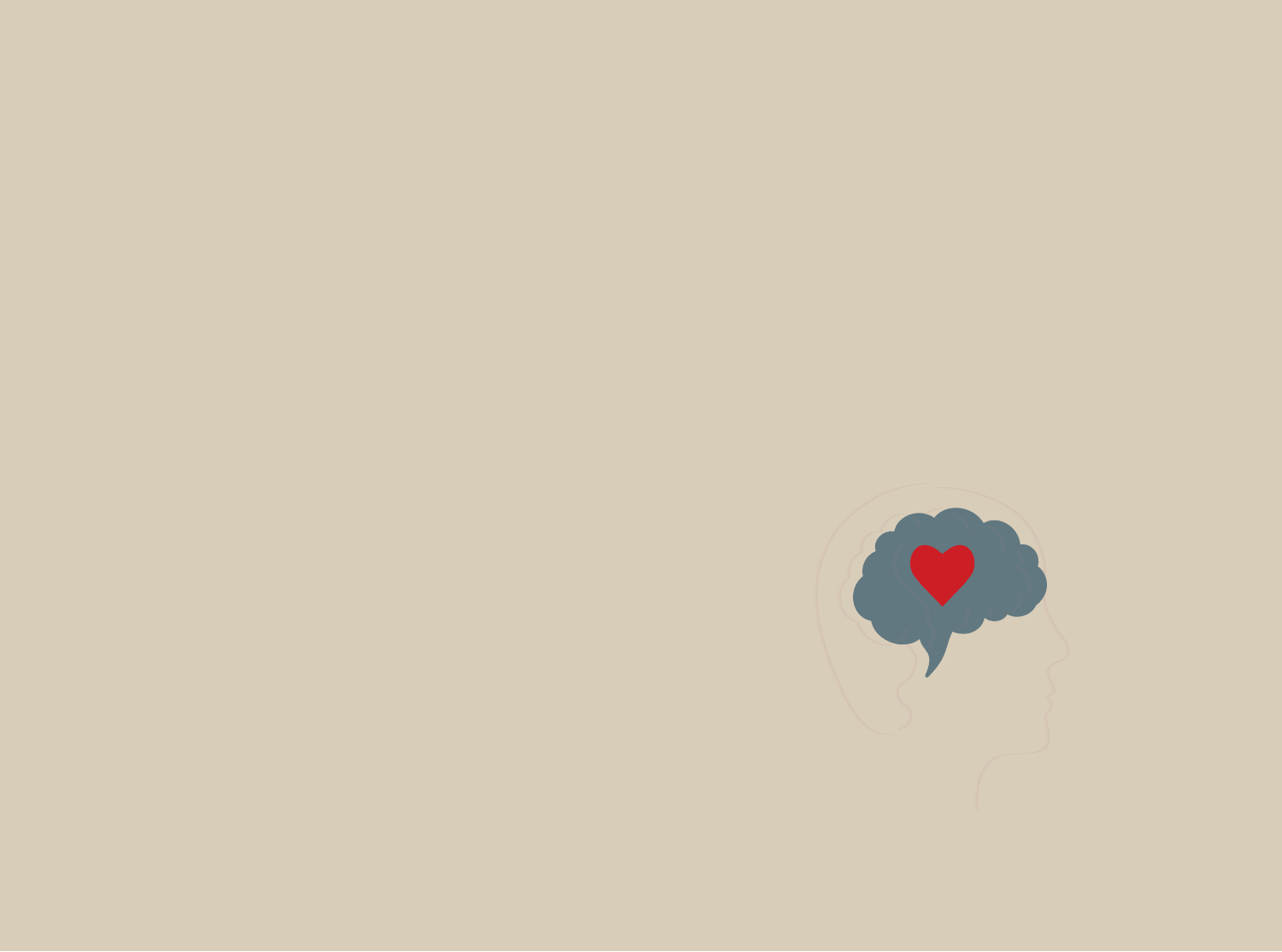

# READY TO STEP INTO A MORE CONSCIOUS CULTURE WITHIN YOUR ORGANIZATION?

An engaged, empowered team leads to a higher performing company and transforming your culture begins with knowing your culture.

Use our Growmotely Culture Tools with your team to gain insights directly from them!

## Invite your entire team for 90 days for FREE with code: CLBOOK9OFF

- 1. Visit growmotely.com
- 2. Register your organization
- 3. Invite your Team Members

(using the code above for 90 days FREE access)

*Note: Growmotely Culture Tools are charged at just \$9 per team member, per month after trial period ends.*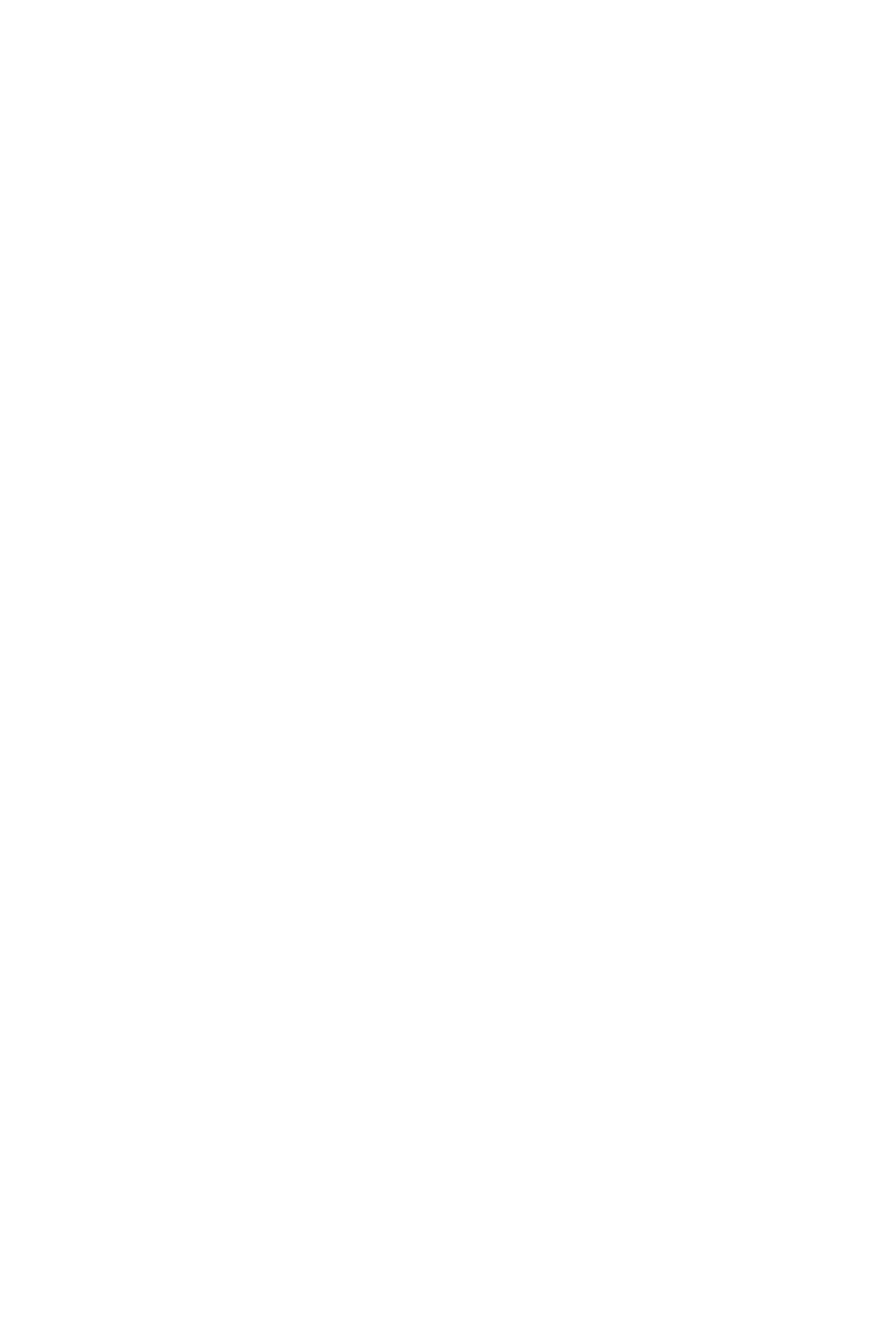# Praise for **CONSCIOUS** LEADERSHIP

Sarah's leadership is the epitome of balance. Balance of both feminine and masculine, logic and intuition, surrender and heart-led action.

Therefore I could not think of anyone better suited to introduce us all to the concept of conscious leadership, which shares in conjunction with her experiences as an intuitive woman.

This book is for all but particularly for those seeking a deeper alignment with oneself, their teams, and what they wish to bring forth in the world.

—Ren Mathieson, CEO of Grow My Team

We see conforming happen all around us, and it's so easy to get caught up in the downstream flow. Sarah, through the years, has been wisely aware and intent on challenging the norm in all facets of life. Year after year, she's endured the discomfort, criticism, and uncertainty that one must face when striving to reach new levels that will enhance the human experience. This book is just as much about how to get there, as it is about why and what it's like when you do.

—Ken Bianchi, CEO & Founder of Hoptix

Having been a part of this leadership journey with Sarah, while having grown not only personally but applying a lot of what she describes into my own businesses, is testimony that the experiences shared in this book can shift your own leadership style to create a more conscious and heart-led world for yourself and your team.

—Pam Dorf, Founder of Kaiz Consulting and Mr. Jasper Says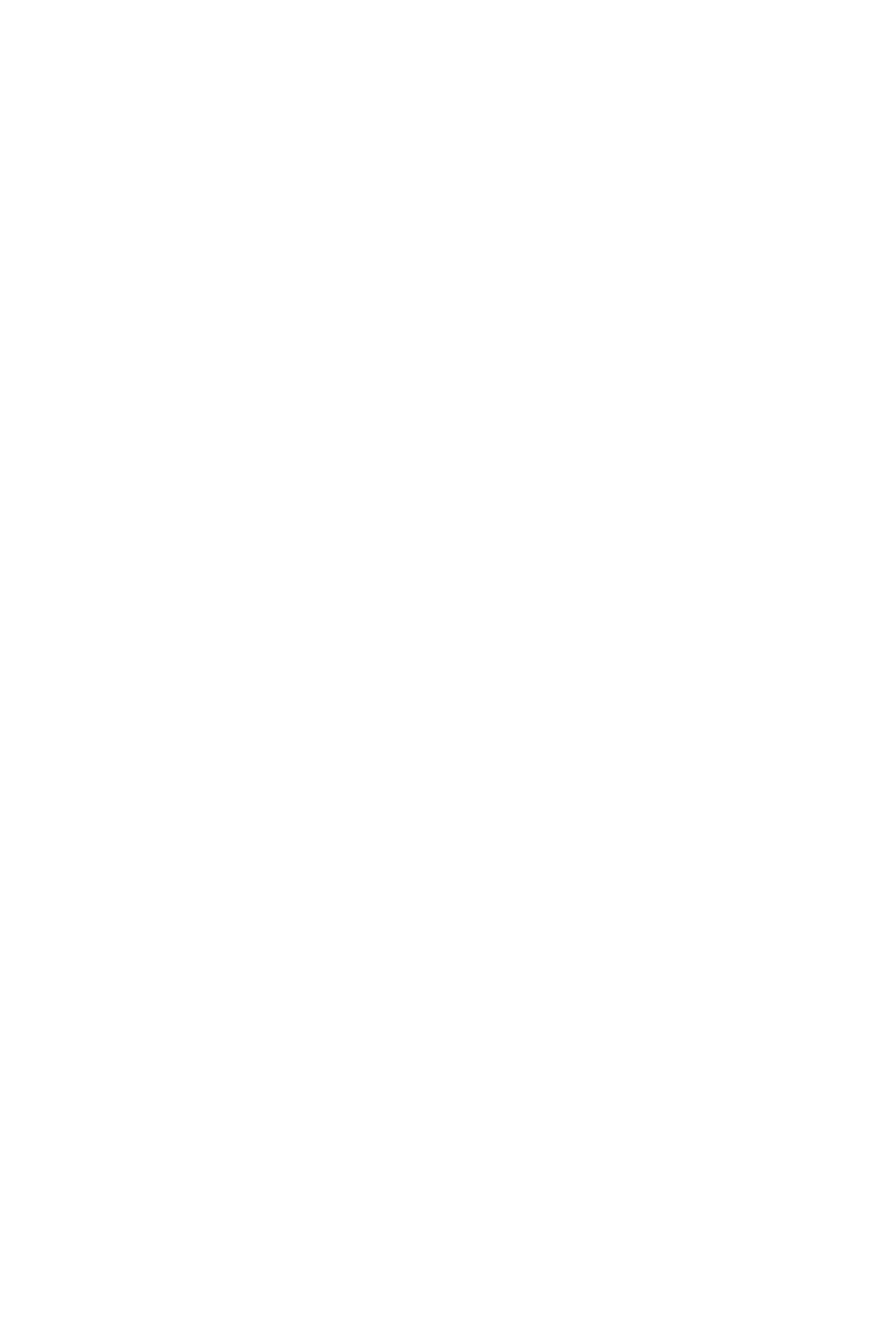# **CONSCIOUS** LEADERSHIP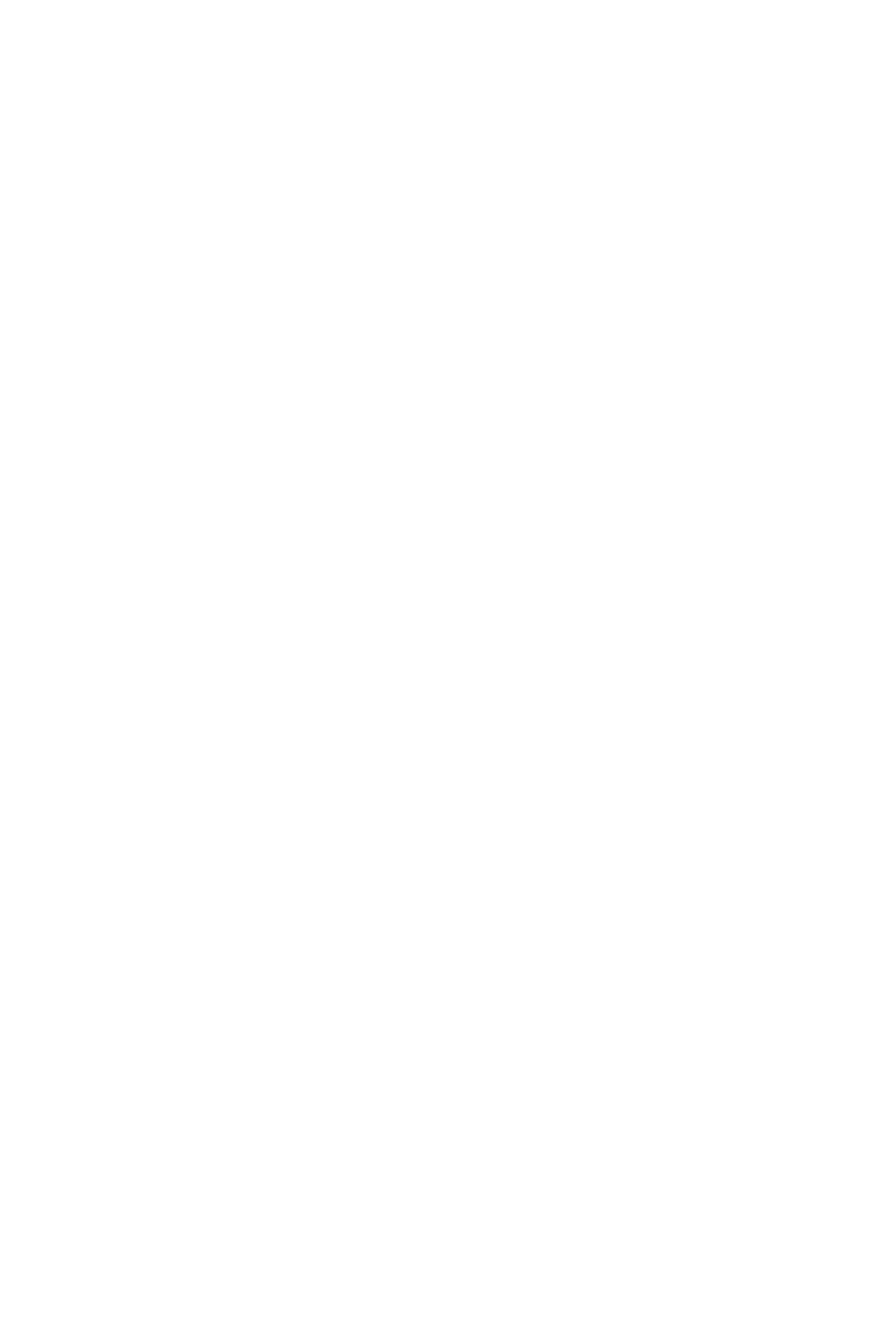# **CONSCIOUS** LEADERSHIP

A Journey from Ego to Heart

SARAH HAWLEY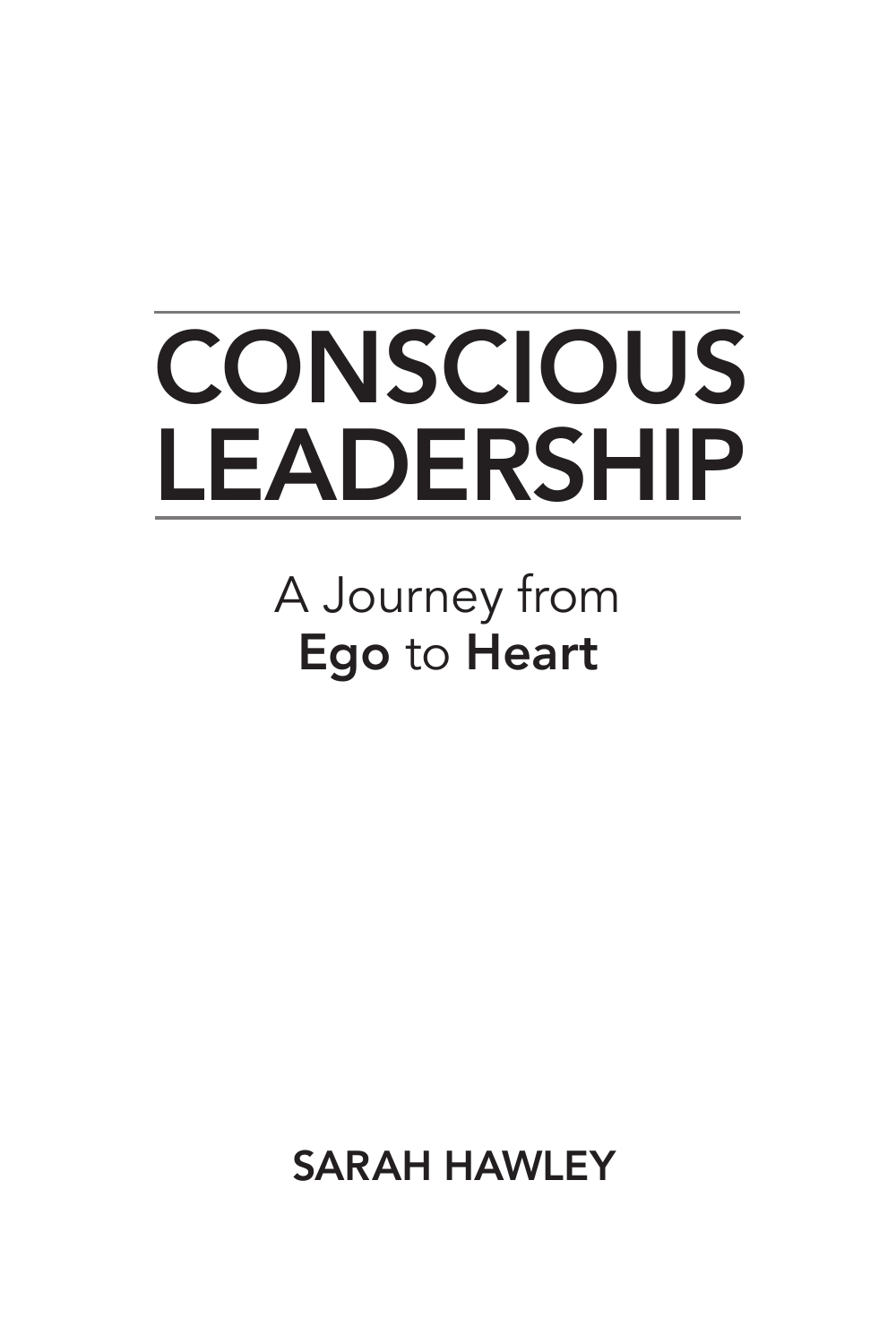Copyright © 2021 Sarah Hawley

All rights reserved. No part of this publication may be reproduced, distributed, or transmitted in any form or by any means, including photocopying, recording, or other electronic or mechanical methods, without the prior written permission of the publisher, except in the case of brief quotations embodied in reviews and certain other noncommercial uses permitted by copyright law.

Published by Mandala Tree Press www.mandalatreepress.com

Paperback ISBN: 978-1-954801-03-5 Hardback ISBN: 978-1-954801-11-0 eBook ISBN: 978-1-954801-04-2

BUS071000 BUSINESS & ECONOMICS / Leadership

Cover design by Lisa Barbee Edited by Valene Wood, Kaitlin Barwick, and Melissa Miller Typeset by Kaitlin Barwick

www.consciousleadershipbook.com www.sarahhawley.life www.growmotely.com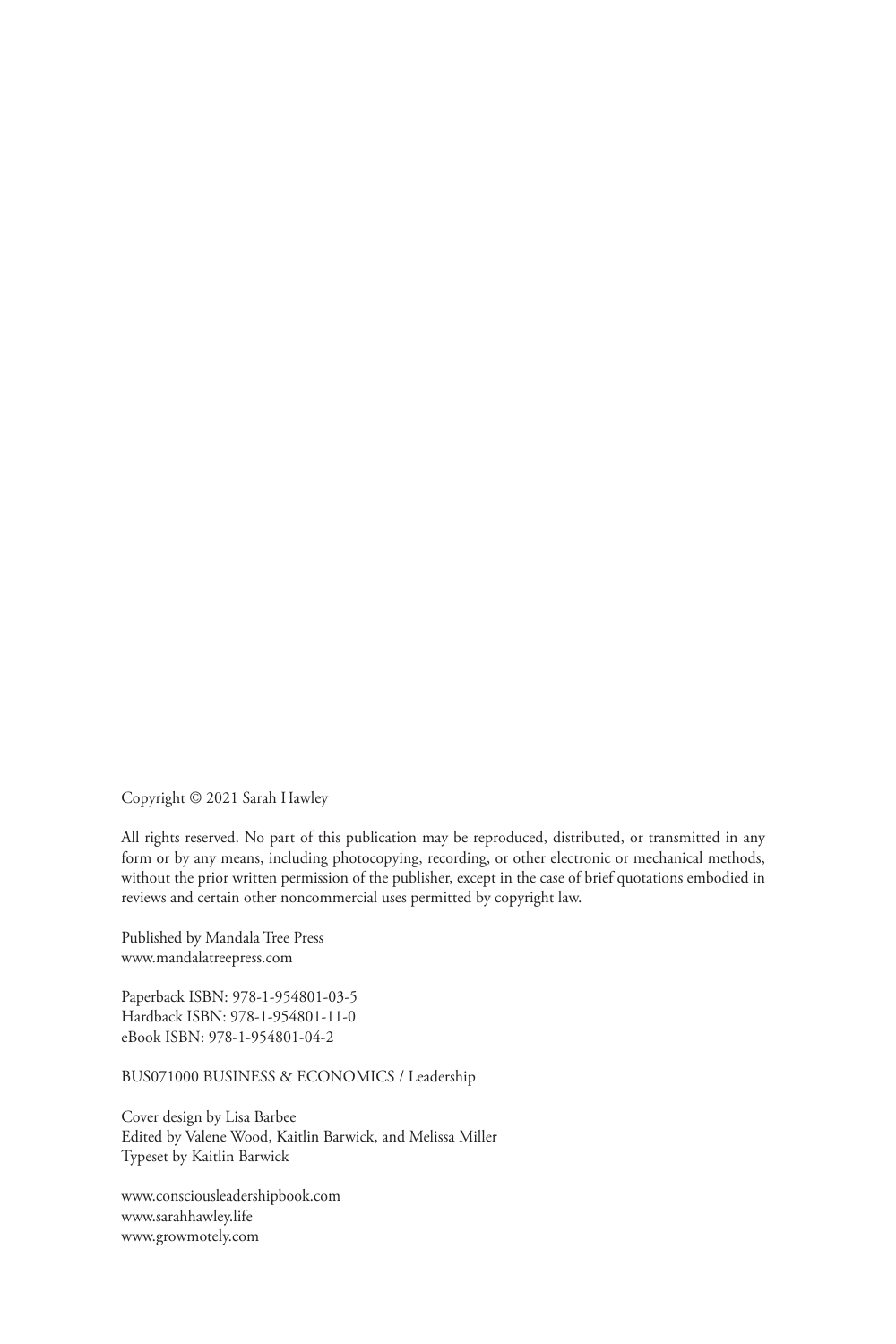To my husband, Joe Hawley, without whom I never would have thought all this worth sharing. Your unconditional love, support, inspiration, and encouragement for this project is a gift I'm incredibly grateful for.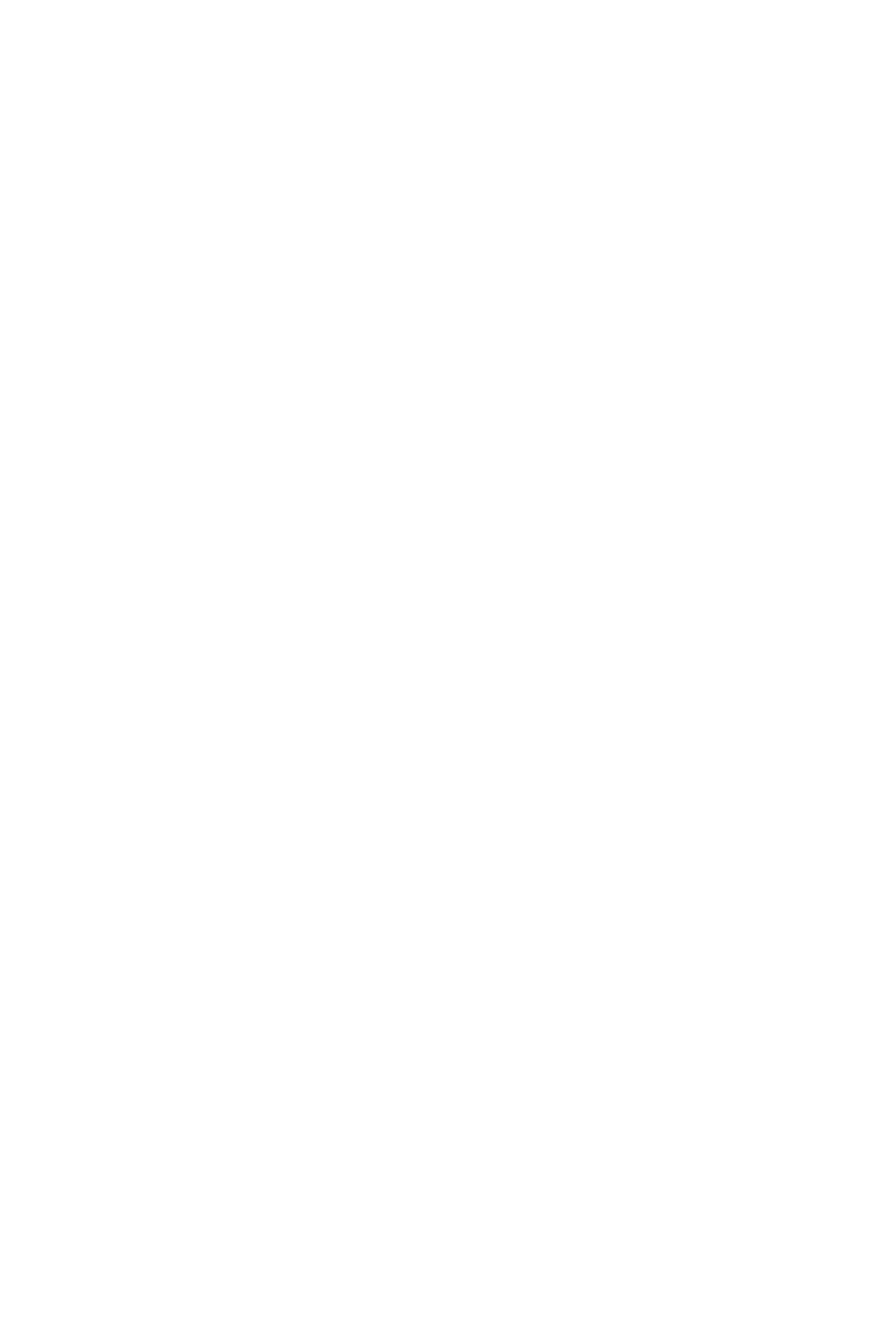# **CONTENTS**

|                                                  | xii |
|--------------------------------------------------|-----|
| Foreword                                         | XV  |
|                                                  | -1  |
|                                                  | 5   |
|                                                  | 11  |
|                                                  | 17  |
| Chapter Four: Resigning as boss.                 | 21  |
|                                                  | 25  |
|                                                  | 29  |
| Chapter Seven: Bringing our whole selves to work | 37  |
|                                                  | 41  |
|                                                  | 47  |
|                                                  | 53  |
|                                                  | 59  |
|                                                  | 69  |
| Chapter Thirteen: Going inward                   | 77  |
|                                                  | 85  |

| Afterword         |     |
|-------------------|-----|
| Acknowledgments   | 95. |
| About the Author. |     |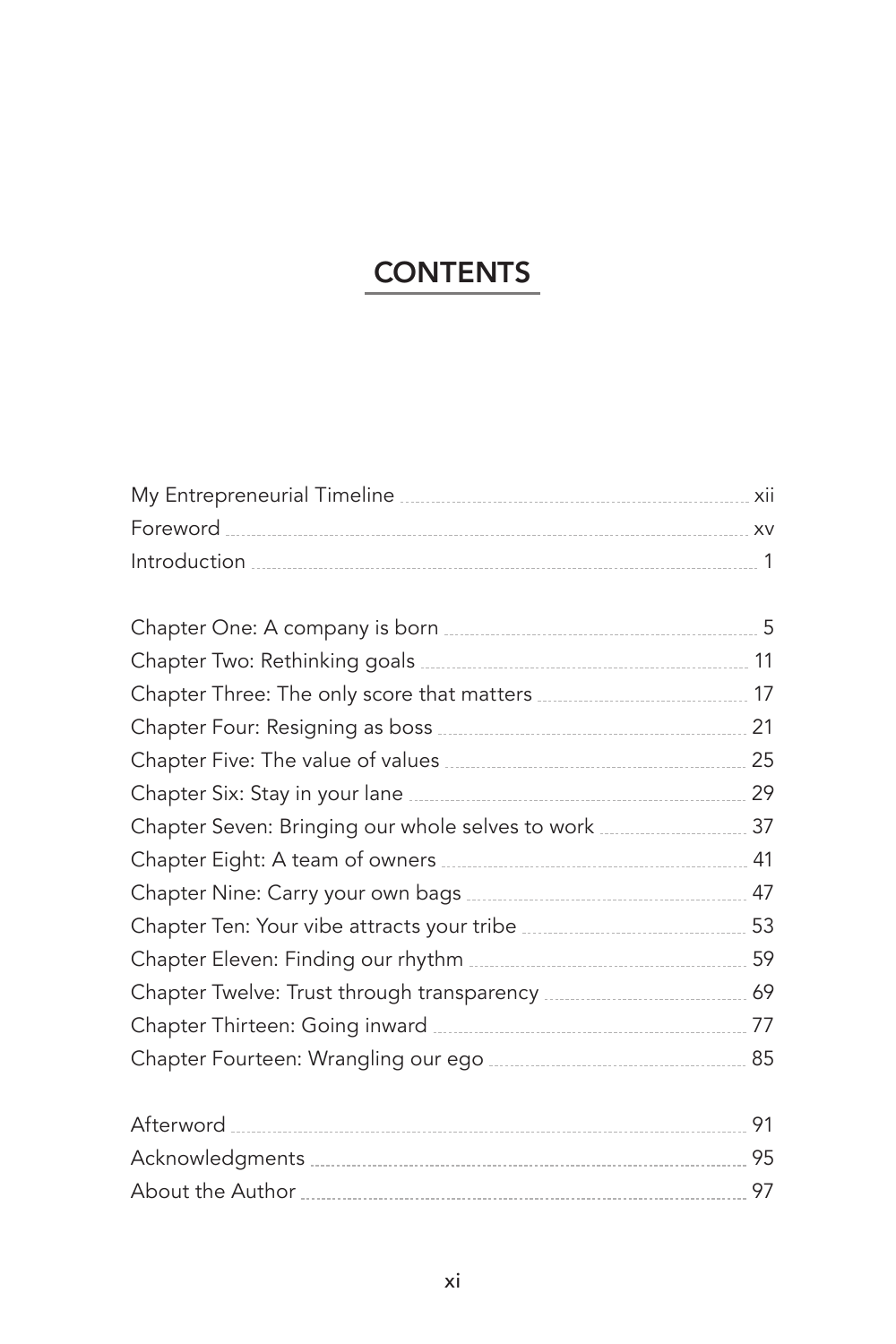## MY ENTREPRENEURIAL TIMELINE

| 2009 | Launch Wealth Enhancers (a private wealth<br>management firm for retirees and pre-retirees),<br>officially open for business early 2010.                                                                                                                                                                      |
|------|---------------------------------------------------------------------------------------------------------------------------------------------------------------------------------------------------------------------------------------------------------------------------------------------------------------|
| 2011 | Launch League of Extraordinary Women, a global<br>community for female entrepreneurs.                                                                                                                                                                                                                         |
| 2012 | Rebrand Wealth Enhancers to WE Private, relaunch<br>Wealth Enhancers as Australia's first membership-<br>based Millennial-focused financial advisory firm.<br>Publish Get Rich Slow book, and ultimately launch<br>Get Rich Slow as an online personal finance course<br>that follows the themes in the book. |
| 2013 | Dad passes away, and my ownership of our family<br>financial planning business, WealthMap, increases<br>from 15 percent to 57.5 percent. Enter into legal<br>proceedings with Dad's ex-business partners in his<br>other company, Synchron (as executor of his estate).                                       |
| 2014 | Launch Grow My Team, a recruitment company for<br>global remote staff.<br>Launch We Love Numbers, an online fixed-fee<br>bookkeeping company for start-ups.<br>Sell WealthMap.                                                                                                                                |
| 2015 | Sell WE Private.<br>Settle court case related to Dad's estate. Enter into<br>court case with new owners of WE Private.                                                                                                                                                                                        |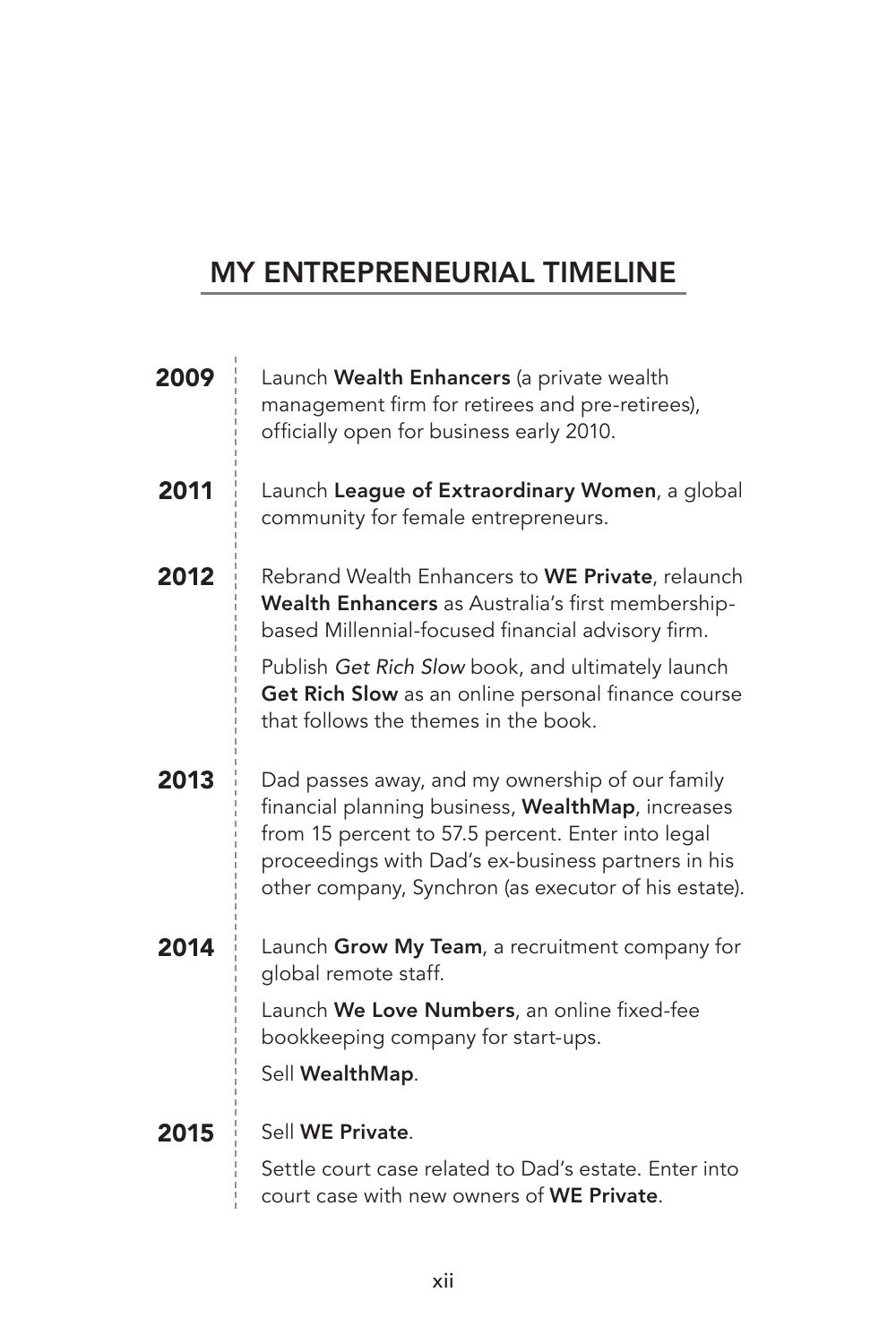2016 **Move to Colorado and launch We Love Numbers** in the US. Commence \$750K capital raise. Later in the year, decide to "fail" We Love Numbers and repay investors in full, due to founder burnout. Buy out two of three business partners in Grow My Team. **2017** Nove through marriage breakdown and ultimate divorce. Run Wealth Enhancers full time, and Grow My Team and League of Extraordinary Women part time. 2018  $\pm$  Settle court case with new owners of WE Private. Sell Wealth Enhancers to business partner (ex-husband). **2019**  $\vdash$  Step into Grow My Team full time as CEO, buying out final business partner (ex-husband). **2020**  $\vdash$  Step down from leadership in League of Extraordinary Women. Raise pre-seed round (32 percent over-subscribed) and launch Growmotely.com, commencing build of global remote work technology platform.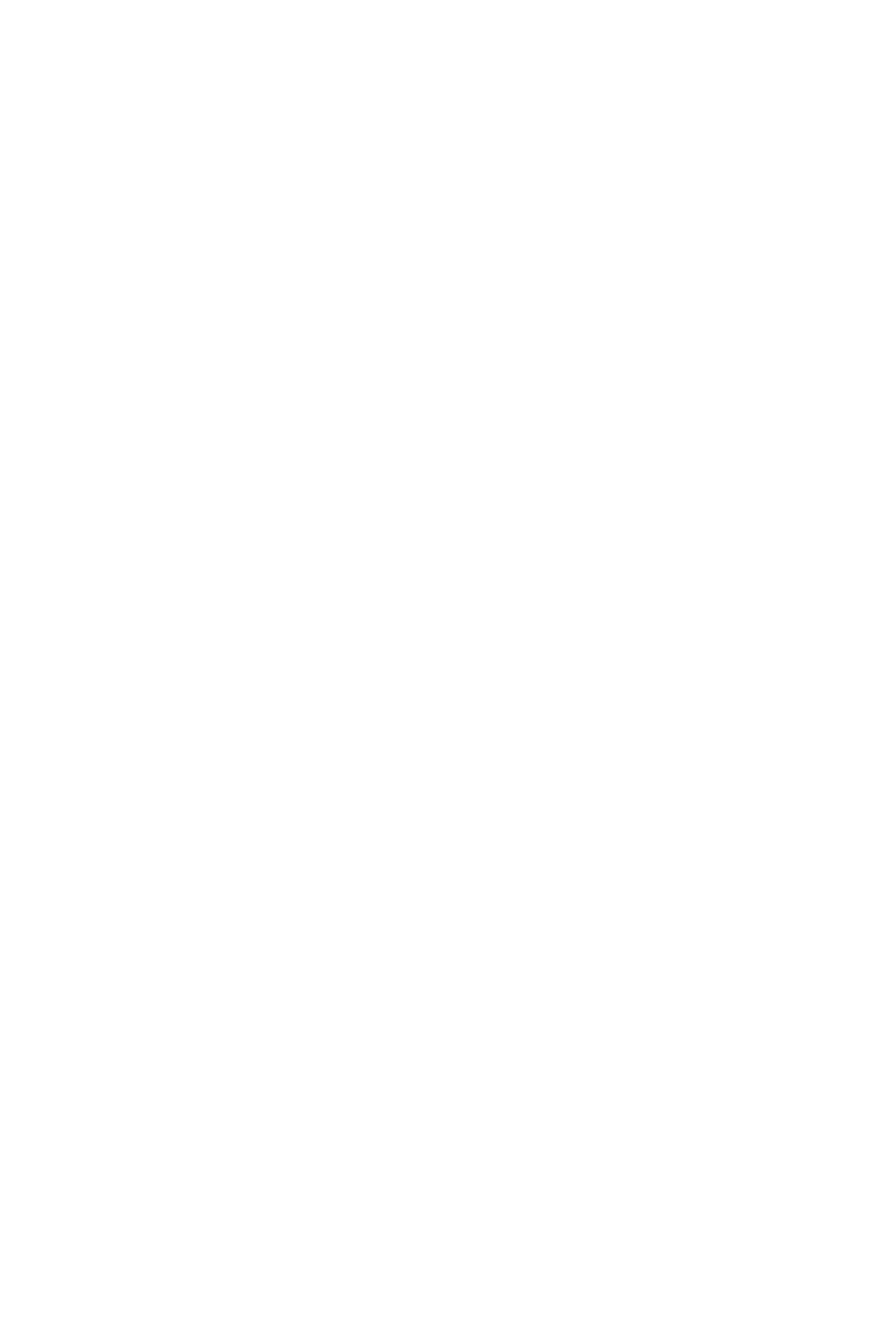#### FOREWORD

As entrepreneurs, we're responsible for the environment we create for our teams, for our companies, and for those we provide value too. The world we live in operates on commerce, and we, as the leaders of our companies, must evolve and choose a higher way of being that will be an asset to humanity, rather than a detriment to it. It's time we start taking this journey from our EGO to our HEART seriously, especially those of us who are here to create the future *through* the companies we're building.

In her book, *Conscious Leadership*, Sarah Hawley takes us on a journey, through her own experience, of stepping into a new, more conscious way of leadership; by living a life of integrity, bringing more compassion and love into our lives and our businesses, and empowering those we lead to reach for their highest potential.

This journey is not an easy one, it forces us to look in the mirror at ourselves and our own stories, challenging us to look at the way we show up as leaders, and hopefully providing the foundation to do better. In order to make an impact in the world, to really shift the collective narrative, we must first look deep within ourselves and heal the parts of *us* calling out for our attention. The energy we embody pours over into the companies we build and the teams we lead and therefore trickles out into the services or products we provide. As leaders we have a very real opportunity to make a difference and it all starts from within ourselves.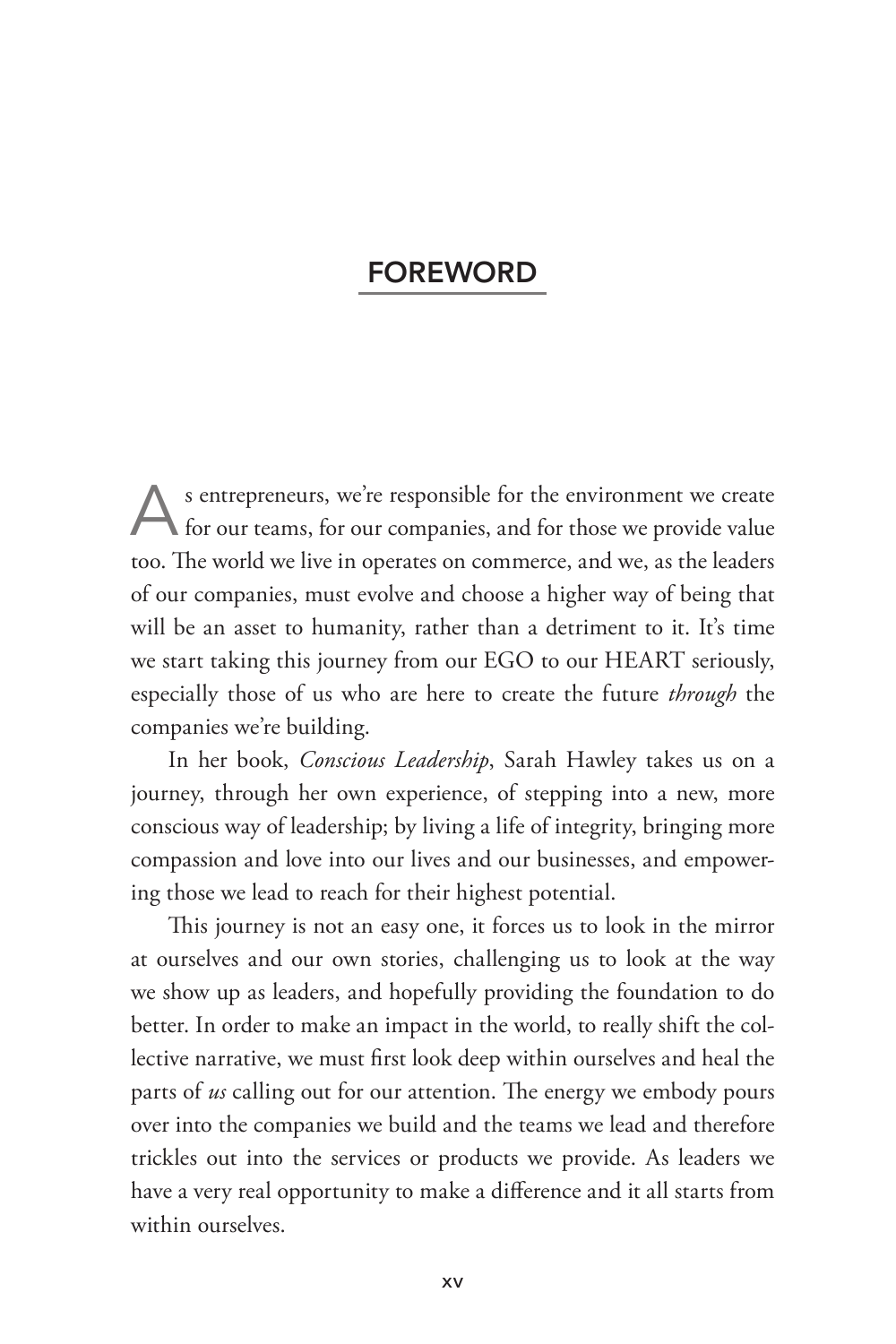#### FOREWORD

By vulnerably sharing her own experience—both the challenges and the successes, and the many lessons and growth they've provided— Sarah takes us through her own beautiful journey of redefining what it means to be a successful entrepreneur and leader, proving it's not only possible to embody a loving presence in business but it's actually necessary if we're going to evolve as a culture into a new way of being.

I'm so grateful for the presence and growth Sarah has provided me in my own life. I was blessed with the opportunity to quarantine with her during the initial lock down that took place in March 2020. We met at a friend's retreat that took place just a couple of weeks prior and without knowing much about each other decided to see what that initial energetic connection was all about. She came to Austin and we went on our first date right as the world teetered on the brink of disaster! Not knowing what would happen, we took a leap of faith and trusted the path the universe had led us down, quarantining together. Over one year later we're now married with a baby boy on the way. I can't begin to put into words what a transformational experience it has been to be in this woman's presence and the expansive growth it's provided me, not just on my entrepreneurial endeavors but on both a personal and spiritual level as well.

Leadership is something I know quite a bit about, playing professional football in the NFL for eight seasons. I played with some great leaders throughout my career, both coaches and teammates, and as I was just beginning my own journey into entrepreneurship, I was open and eager to learn how to implement my own leadership skills into the business world building a new business and team of my own. There's been no greater teacher to have shown me more about what it truly means to selflessly embody the attributes of a conscious leader than Sarah.

Of course there's a lot of advice someone who's been in business for over seventeen years, successfully founding and exiting multiple seven-figure companies, can provide someone else just starting out on their own journey, and she had plenty of stories to share. Most of these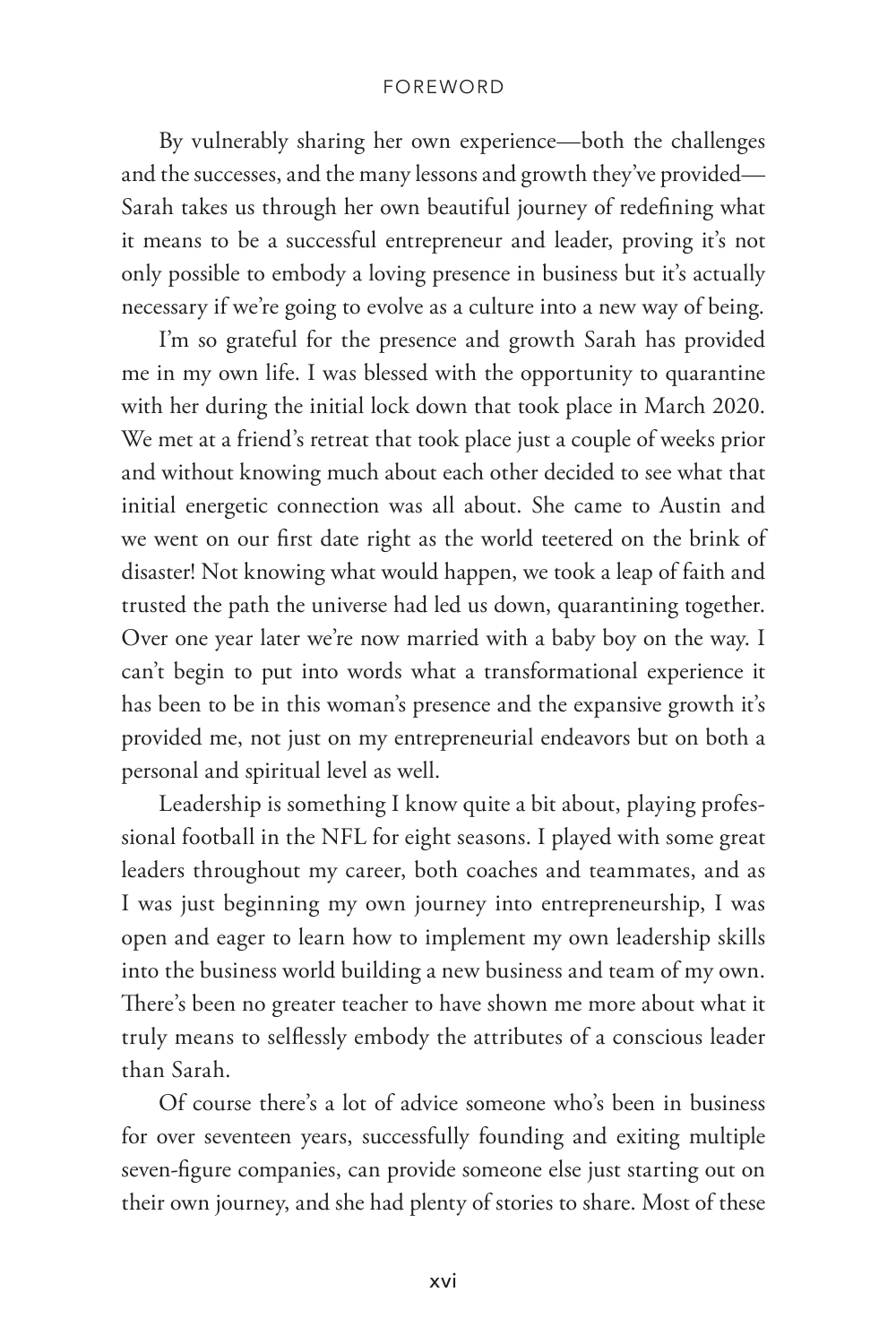#### FOREWORD

stories have ended up in this book, all of which have impacted my life, and I know, if you stay open, will also have an impact on your journey as well. But the most impactful thing about being with Sarah isn't all of the experience she has; it's the way she's able to fully embody the lessons, growth, and wisdom from her many years of experience. The privilege to witness the way she shows up each day, her ability to constantly question her own stories, overcome her own fears, doubts, limiting beliefs, and worries, always taking the time to see where she can *do*, and more importantly, be better, is truly a sight to behold. The way she leads her teams is incredibly impactful, continually empowering them to reach for their own highest potential.

Sarah's energy, wisdom, and ability to embody conscious leadership has had such a profound impact on my life, and I'm so deeply grateful for everything she's taught me, and most importantly, *shown me*, through her own experience, her wisdom, and her ability to inspire me to work through my own fears, limiting beliefs, and worries, allowing me to step into my own fullest potential.

I have no doubt that by reading this book, she will also inspire you. You'll become a better leader, you'll become a better person, you'll figure out how to embody your own leadership style, develop tools and resources to find a higher level of success, and lastly, you'll be challenged to live a life with more intention and integrity.

We all have an incredible opportunity to step up and lead with a higher sense of awareness, speaking our own truth and being more transparent, empowering others to do the same. This is how we make a difference, this is how we change the world.

With love and gratitude, Joe Hawley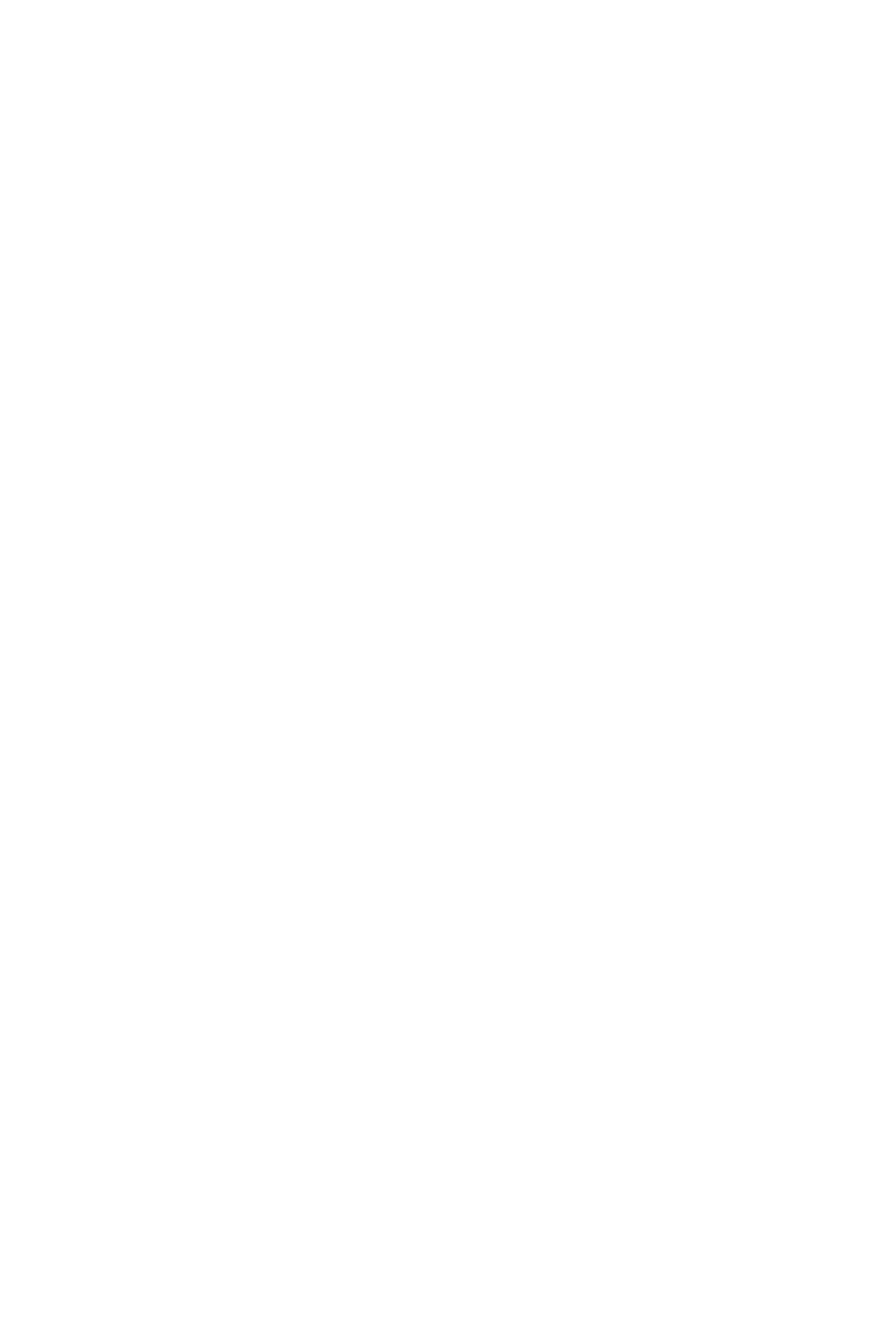### INTRODUCTION

Straight up. Read this book and toss it if nothing resonates.<br>This is not a business book on how to be the best leader on the planet. This is simply *my* story and *my* journey to a place of finding *my* personal truth and authenticity as a leader. To a place of finding my personal power as a leader and, as a result, building an empowered and engaged team.

However, it is *my* way, and it's not the only way. In fact, if I were to urge you to do anything at all, it would be to sit with yourself, do your inner work, and get to know yourself. Heal your wounds (we all have them), integrate your shadows (we all have them too), and disarm your ego (we all have one).

Show up with as much of yourself and as little of everyone else as you can.

Emulating great leaders is not how we become great leaders.

Perhaps it's a start, but it'll only take us so far, and it'll see us out of alignment and that misalignment will reflect in the culture of the organizations we lead.

A great leader is a conscious leader, and consciousness by its very definition is awareness of self, awareness of the world around us.

If I were to summarize, or create a definition of, conscious leadership based on everything I learned, experienced, integrated, and practiced, it would go something like this: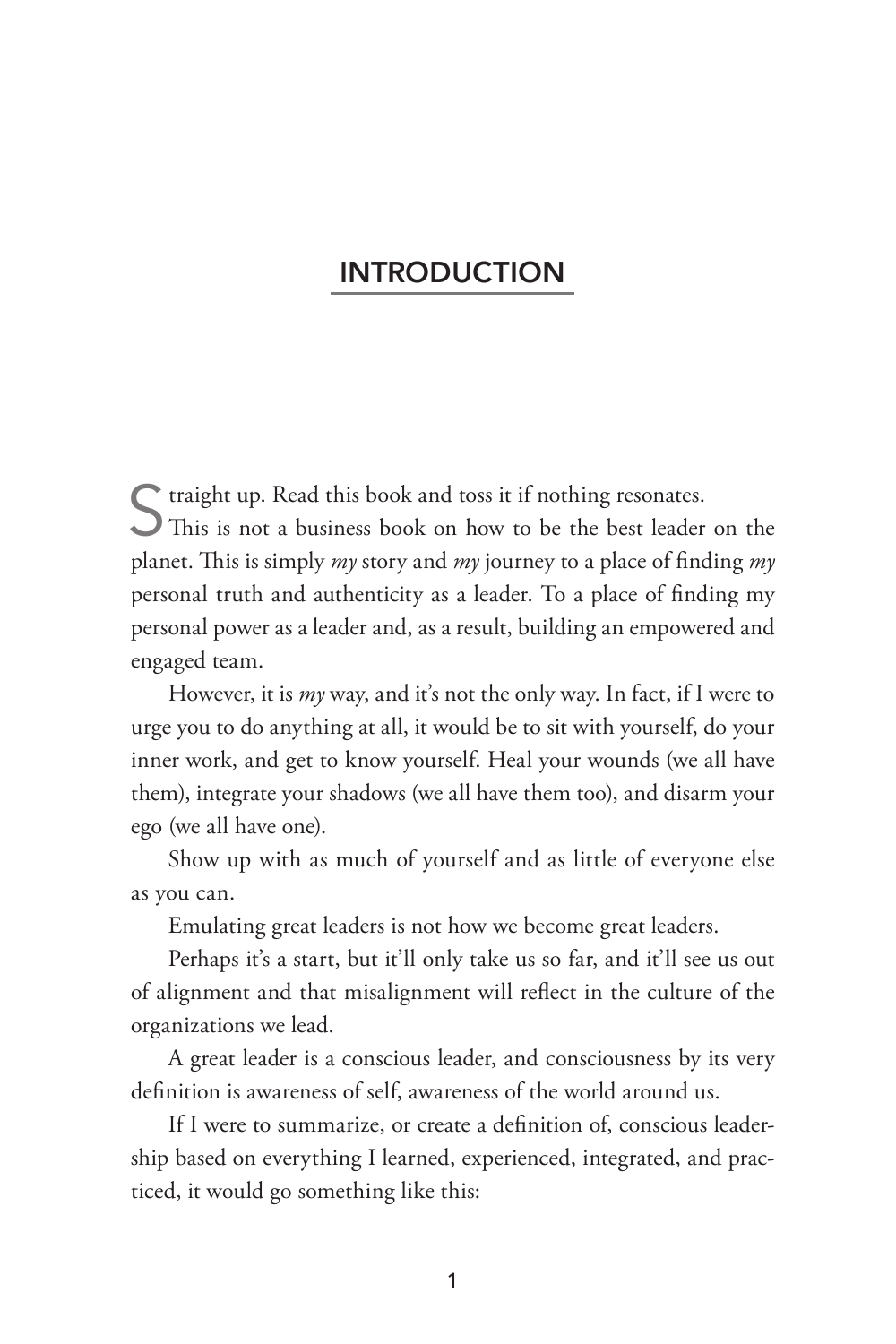- Bringing your whole self and embodying authentic vulnerability
- Practicing ownership, self-awareness, and self-reflection
- Operating in alignment and in connection with a higher purpose

## Bringing your whole self and embodying authentic vulnerability

We're emerging from years of conditioning that tells us that as leaders we need to show no weakness and distance ourselves from our team. A conscious leader does the opposite. While their function is to keep the team on track, focused, and working toward the vision, they can do this alongside their team, and they can do it from a place of openness. Sharing both their personal and professional struggles as they happen, as well as their victories. Allowing space for them to be seen fully, ultimately creating deeper bonds and connection with the team, and creating space for others to be and bring their whole selves too.

### Practicing ownership, self-awareness, and self-reflection

A conscious leader has a well-established and consistent practice of focusing inward through challenges. They ask themselves, "What role have I played in this situation? How can I learn and grow from it?" They build an awareness of who they are as people, identify and understand their triggers, and are always working to bring their unconscious behavior to the light. Conscious leaders seek out feedback and communicate from a place of shared experiences, asking questions and being endlessly curious.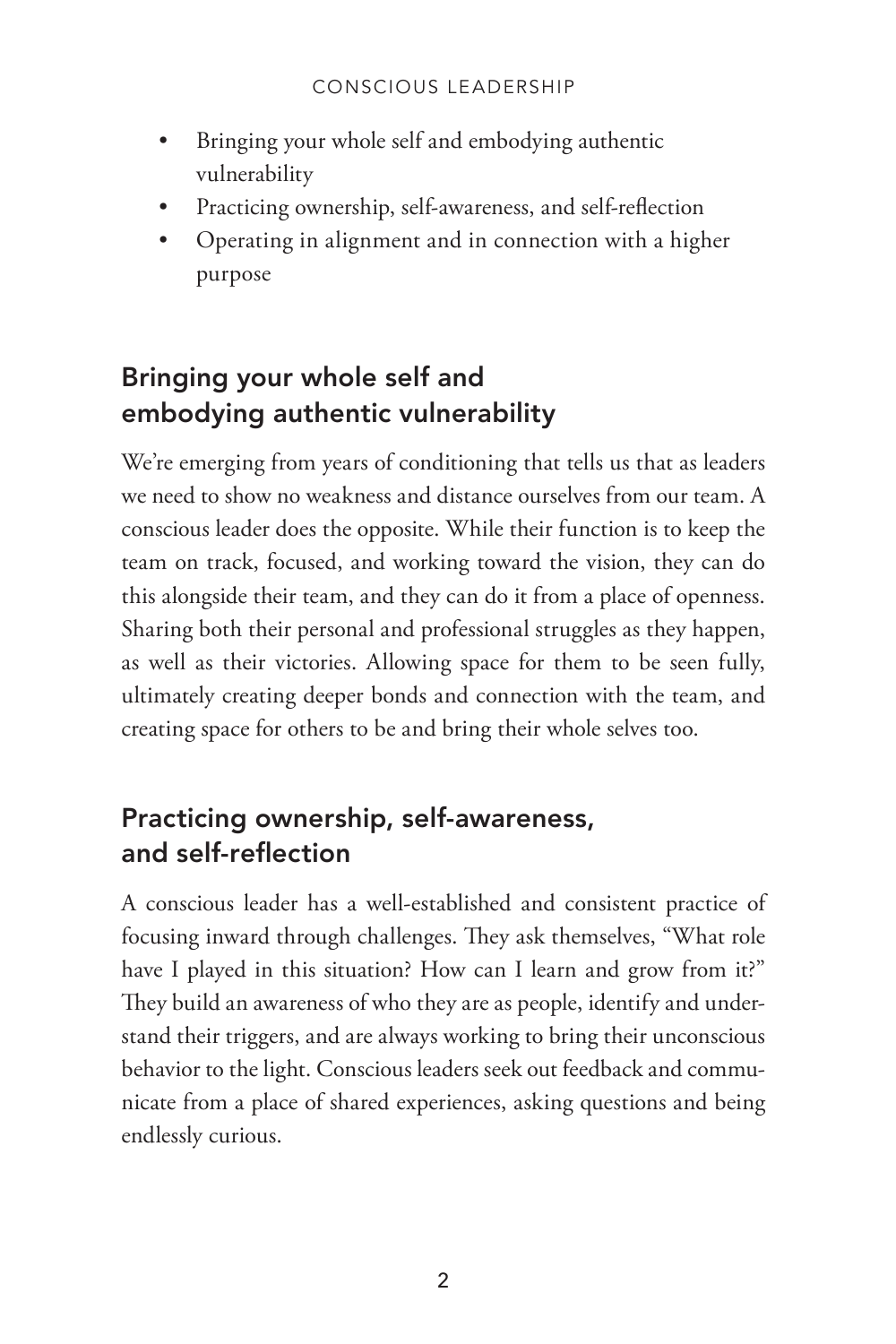## Operating in alignment and in connection with a higher purpose

Leading with consciousness means being aligned with the vision and higher purpose of the organization. This is a genuine feeling of "There's nothing else in this world I'd rather be working toward." It means operating from a place of deep connection with the higher purpose and with one's own intuition. While strategic planning and such tools can and will play a role in moving things forward, conscious leadership involves trusting one's intuition and surrendering to a more fluid process.



The pages of this book contain my personal experiences, woven into stories to illustrate my journey from unconscious leadership to where I find myself today. Leading from a far more connected, self-aware, and vulnerable place.

As an aside, the stories and experiences I've shared will likely resonate more with the entrepreneurs among us—those who have a greater ability to shift and make changes within their organizations (which I understand is not always possible when working as a leader within a large corporation).

I have not personally worked in large companies. I have been a founder for the past ten years, and prior to that, I worked in a family business. It's been a long time since I've had a boss, and I felt it important to frame this up before you dive in.

Either way, I hope you find it useful. Inspiring.

I hope it sparks something in you or resonates in some way.

Most of all, I hope it helps both you and your team experience more joy and fulfilment in the work you do together. Because in the end, what else really matters?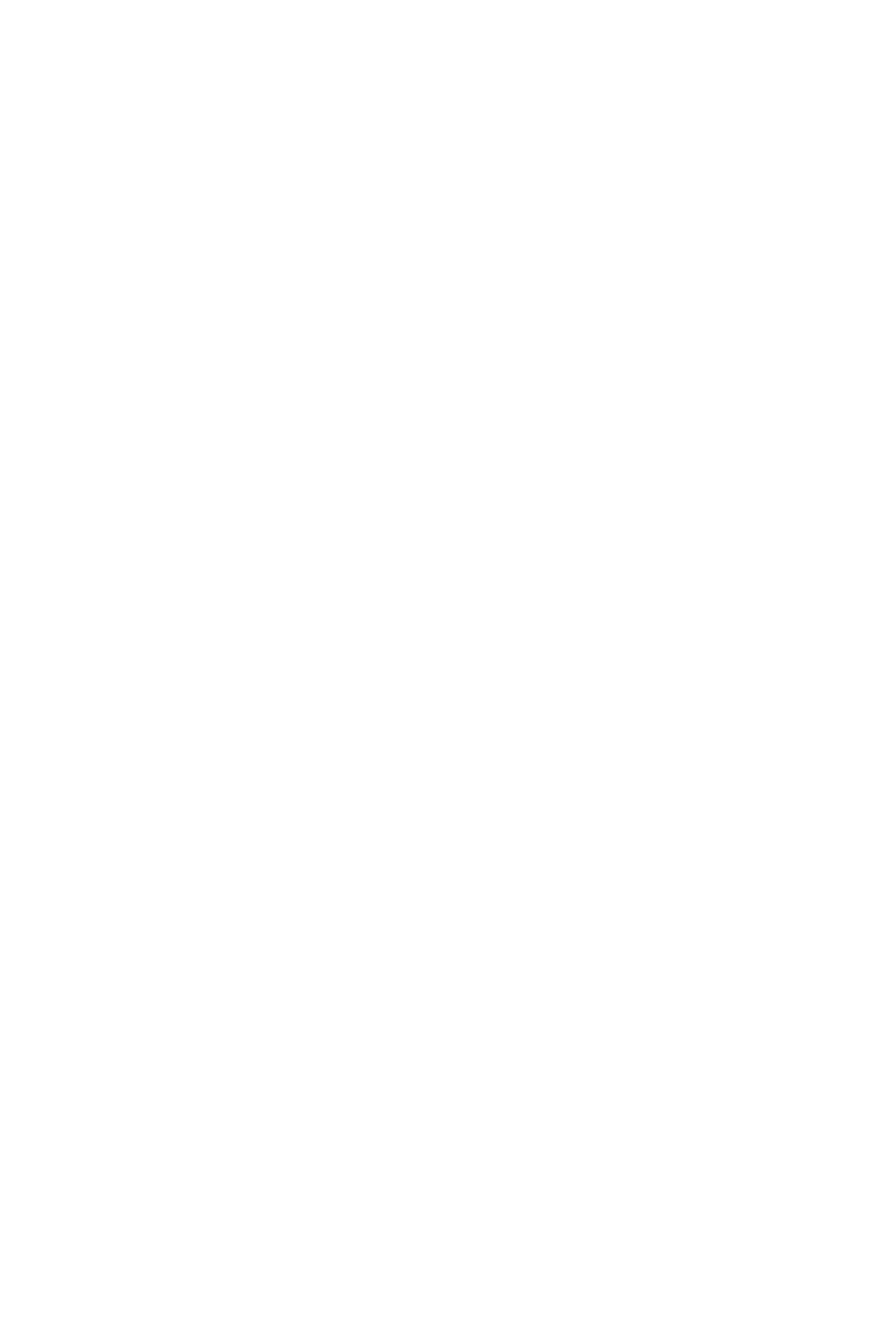#### CHAPTER ONE

# A COMPANY IS BORN

It was 2011, about a year after I'd started my first real business (a private wealth management firm called WE Private), when three t was 2011, about a year after I'd started my first real business (a fellow female entrepreneurs and I birthed the League of Extraordinary Women. I use the word "birthed" because that's what it was, and we really didn't know at the time exactly what was about to transpire.

The four of us had met at an event in Melbourne, Australia, the previous year. The event was a large-scale conference for early-stage founders called Unconvention and was run by The Entourage, a newly launched and thriving community of young entrepreneurs, founded by my now dear friend Jack Delosa.

Sheryl (Shez) Thai, Liz Volpe, Marie Cruz, and I had hit it off. We shared the commonality of each being in our first year of business, and we were among the few women regularly attending events and participating in the organization.

We'd catch up for cupcakes and coffee at Shez's cafe, Cupcake Central, and talk business, share stories, and learn from each other.

We'd found our tiny girl tribe and would often lament the fact there were few other women attending business events—and even fewer on stage sharing their stories for us newbies to learn from.

All this was about to change.

The entire landscape for female entrepreneurs in Australia was about to change.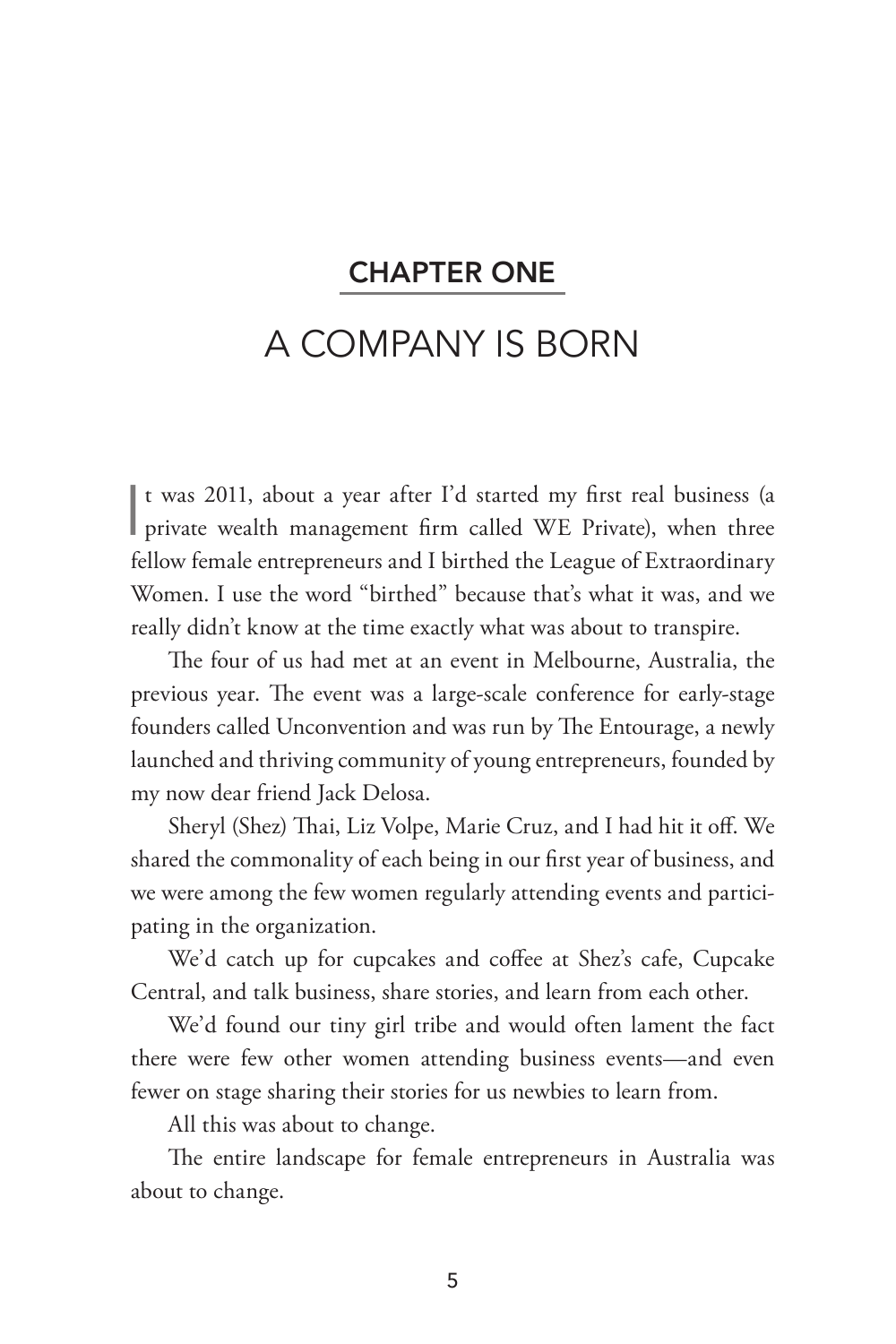It was Shez who brought the idea to us all. What if we ran a little event, just for women like us? There must be twenty or thirty other women in Melbourne who'd be down to get together? We could find one or two successful female entrepreneurs, have them share their stories, and then create some space for attendees to get to know each other.

We unanimously agreed it'd be worthwhile, even if just for the four of us.

We set to work and decided on a date a few weeks out. We came up with the name League of Extraordinary Women (I've asked my cofounders and none of us can remember where or how our name came about) and threw together a Facebook page with a picture of She-Ra the Princess of Power as the profile picture!

As timing would have it, The Entourage was holding another Unconvention that weekend, and Jack gave us a five-minute slot to jump on stage right before lunch and let the audience know about our event.

Looking back, it feels to me as if the four of us up on stage that day, with Liz hustling the crowd as she does best, was the moment the League was born.

Instantly we knew it was bigger than us. The energy around it was palpable.

Over the coming week or two, we sold 160 tickets and had to switch up our venue at the last minute. I remember sitting in the lounge of my high-rise apartment in Southbank, refreshing our Facebook page to another 100 likes every few minutes. It was insane.

We hadn't even held our first event yet and were receiving emails from women in Sydney, Brisbane, and even New Zealand asking when the League was coming there. To say this was one of the most thrilling times in my entrepreneurial career would be an understatement.

Especially so early on.

I'd been working hard at growing WE Private, the financial advisory practice I was so passionate about, but when it came to building a brand, and traction, and excitement . . . let's just say private wealth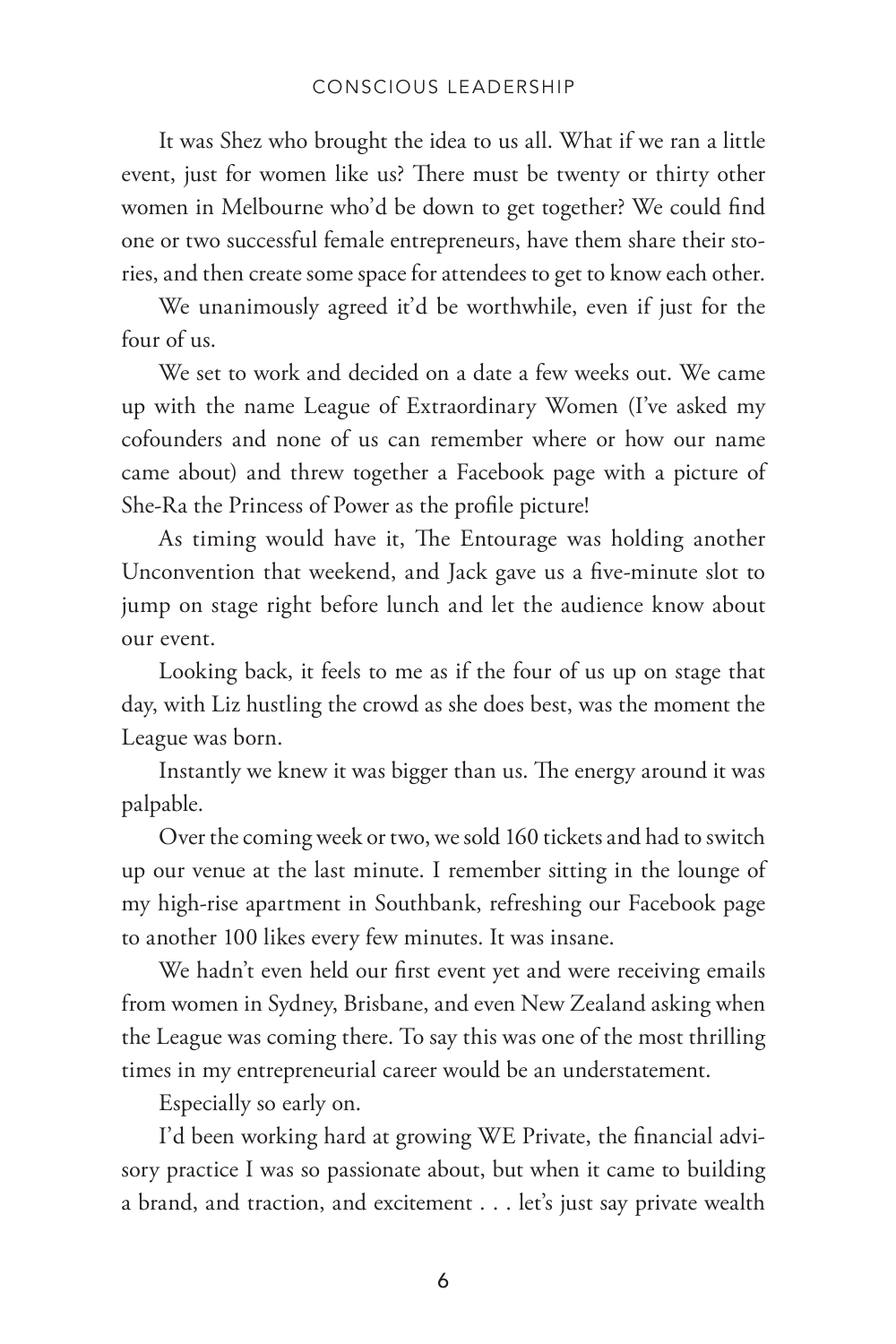management did not have anywhere near the same buzz as did what was happening with the League.

After the success of our inaugural event, upstairs at Little Red Pocket in Melbourne, the League was like a freight train. There was no stopping it. Before long, we'd launched with similar events in Sydney, Brisbane, Adelaide, and Perth. Then came Run the World and Tech Formation, two of Australia's largest conferences for female entrepreneurs, and eventually, the Female Entrepreneurship Awards. We toured the United States in 2016 and held events in San Francisco, New York, and Denver. Along the way, we also supported events in Vancouver, London, and even South Africa.

It's been wild. But one thing stood out to me from day one when I was standing up on stage alongside three of my best friends, and it changed the way I look at business forever: the League has a life of its own.

It's not us—any of the founders.

We were simply the stewards chosen to corral this idea (which mostly meant running behind it frantically, trying to keep up).

The League came through us—it's not of us.

This was my awakening to the concept that a business has a consciousness of its own. It has its own reason for being, its own destiny, and we as the founders, CEOs, or leaders are simply a part of the team working with it to bring it to its fullest potential.

Up to the time of this writing, the League hasn't existed to provide us (the founders) with financial abundance or any such thing. The League was born to play a significant role in changing the game for women in business—not just in Australia but across the globe.

It's been clear all along that that has been its priority and reason for being. The League was birthed to change the unconscious bias that exists in business and to provide a platform for the incredible women who've walked before us to tell their stories. It exists to show the women who start businesses every year that they have just as much opportunity to "make it" as their male counterparts, after all (roughly)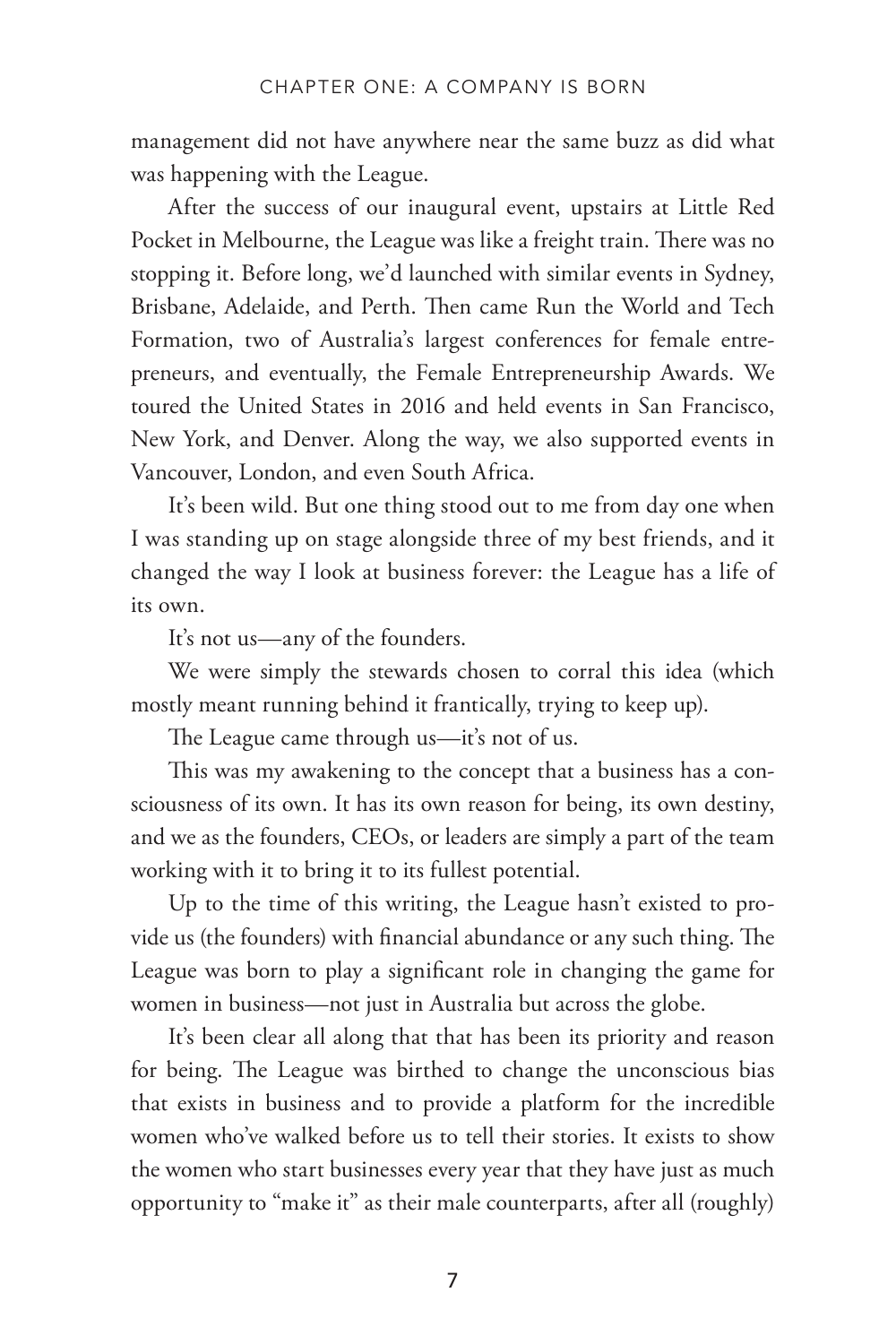50 percent of all new businesses started in both Australia and the US each year are started by women. Levelling the playing field was (and remains) long overdue.



In 2017, it had been a while since all the founders had attended a Run the World conference, and we decided to make it a big one. I flew back from the United States (where I was living) to ensure we could all be there.

It was an incredible event, but what was *most* incredible was the common theme running through every single speaker's presentation that day:

- Heart-led leadership
- Building companies based on intuition
- Embracing the feminine energy and flow

It was wild. Unplanned. Unexpected. Awe-inspiring.

I know it awakened something in me, something that had been clawing to break free. Something deep inside me that knew there was a better way to lead.

As I sat listening to some of the world's most accomplished female business owners, I, too, received permission to fully bring forth that part of me wanting to shine. That part of me that I had previously dimmed down to survive in the masculine world I'd risen in.

Once again, the League was speaking to us all. Not from *us*, any of the founders, but *to* all of us in the room. The League was making it known the world was now ready for powerful women to soften into their feminine energy, their flow, and their intuitive nature—and to lead in that way. It was telling us to bring both the masculine and feminine energies into balance within the world of business and that we'd be rewarded for it.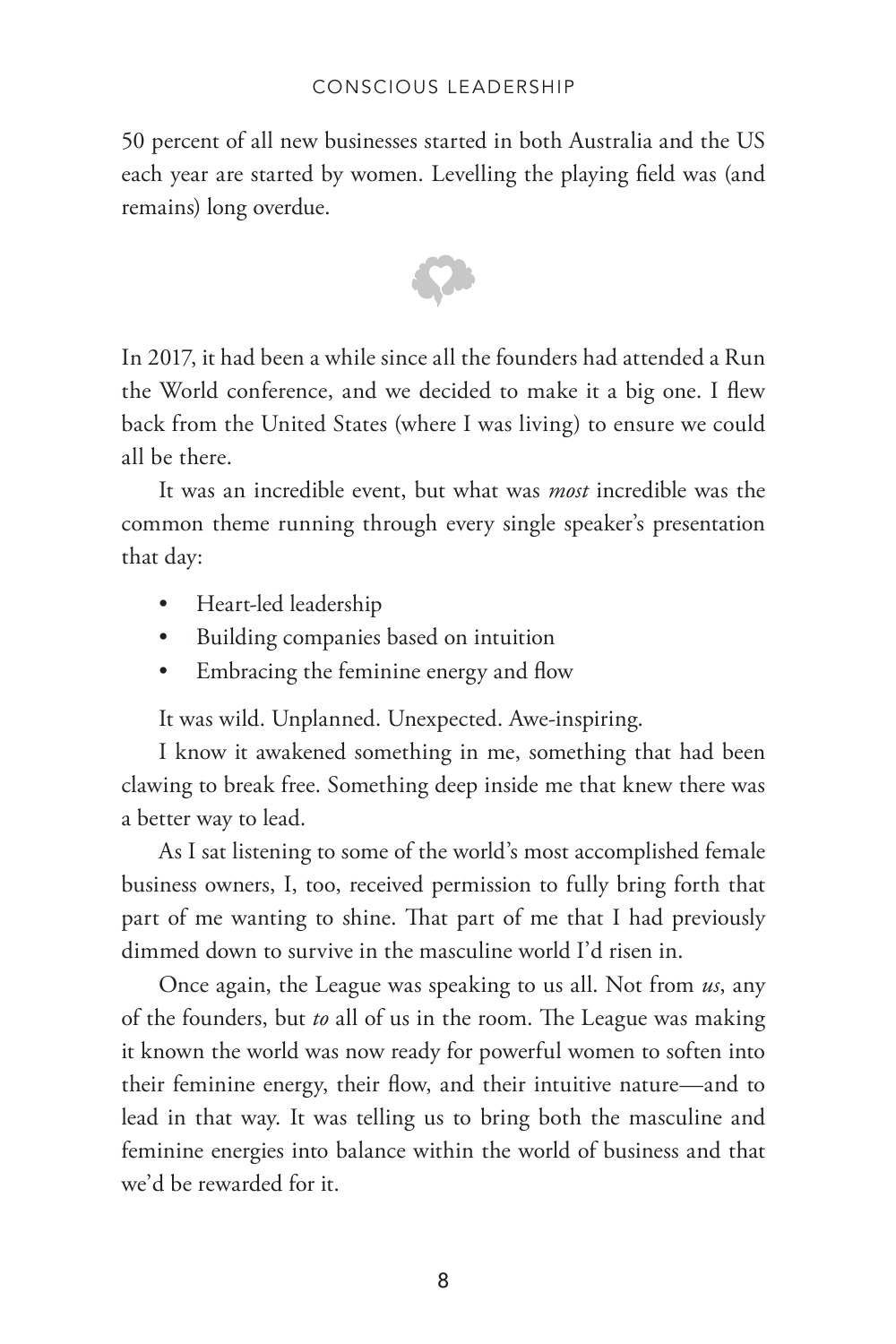

It's been these experiences with the League that have opened me up to the fact that I am *not* my company. I am not *any* company. As entrepreneurs, we act as conduits for ideas to flow through, and we work to bring them to life.

The gift in grasping this concept is the freedom it provides for all.

Freedom for the idea to become everything it's meant to be (without the constraints our individual limited thinking might otherwise impose). Freedom for ourselves to enjoy and pursue other interests. Freedom, perhaps, to step aside if another leader may be more appropriate.

When we attach to our businesses in a way where we feel they are a part of us, or an extension of us, it can be very stressful and emotional. If a client is upset, we take it personally; if the business wins an award, we take it personally. These extreme highs and lows take their toll on us personally and professionally and tend to constrain the growth of the business as we become more and more worn down riding the waves.

While it's important to monitor these things as leaders and use them as indicators to continue to guide our businesses in a positive and expansive direction, it's equally important to loosen our grip and trust the natural evolution and consciousness of the business.

Learn to listen and to trust that the business knows where it's meant to go next.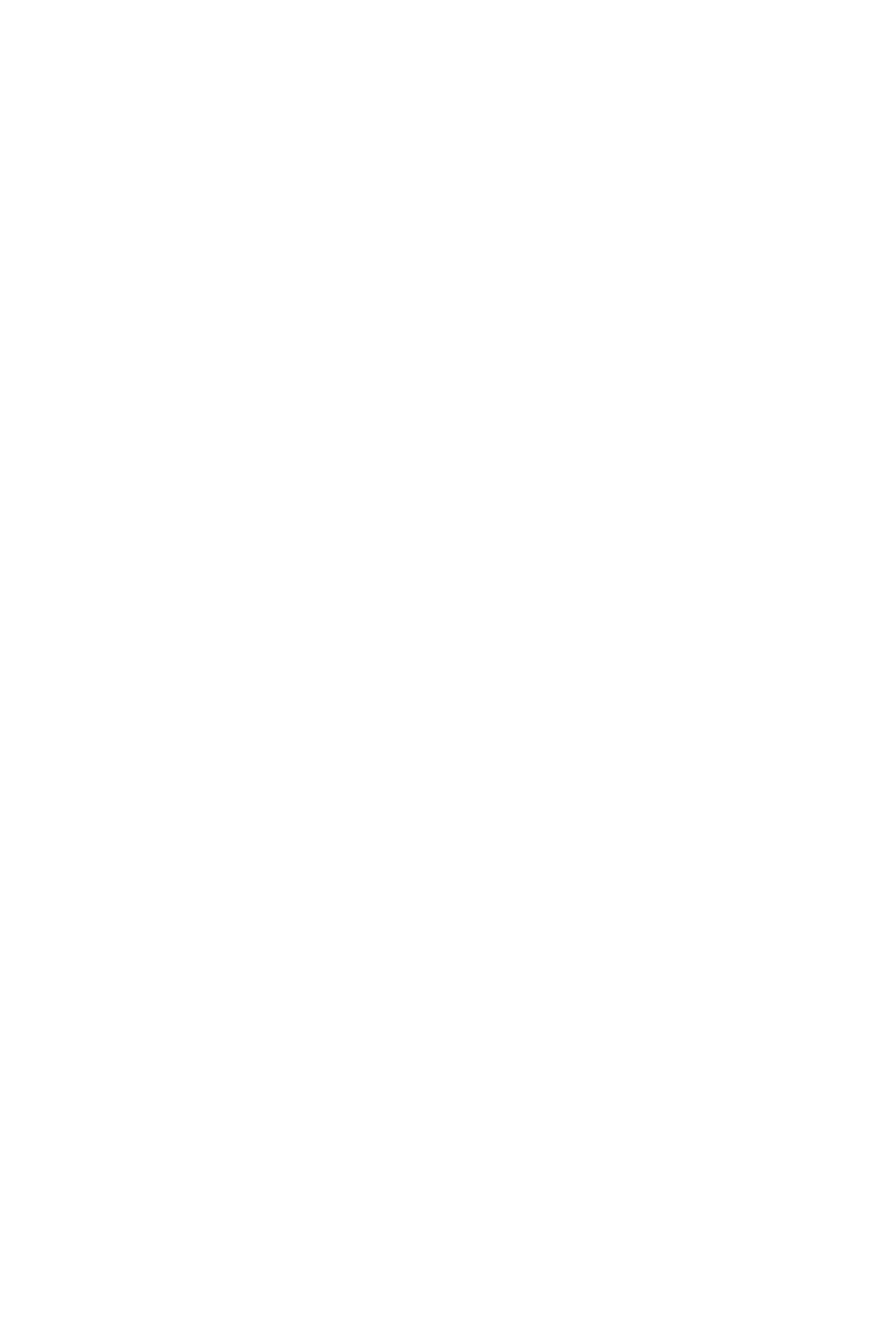#### CHAPTER TWO

# RETHINKING GOALS

For almost ten years, I followed a fairly rigid business-planning structure to provide momentum and focus for myself and my team. Initially we used the Rockefeller Habits system and ultimately replaced this with Traction, Inc. EOS (the Entrepreneurial Operating System), both popular among members of the global membership group Entrepreneurs' Organization, of which I've been a member since 2013.

I was a huge fan.

Using a system like this gave me a framework to hone and define our bigger picture vision, engage the team, and break everything down into quarterly goals. In a nutshell, it goes like this:

- Create a big picture vision.
- Build a one-year strategic plan.
- Develop 90-day targets and projects.

This system served us well—or so I thought. It certainly gave us something to focus on as a team, and something to do every quarter. It was a chance to reflect and plan, and it did keep us moving forward.

A constant source of frustration, however, was the fact that we rarely (if ever) hit our targets or completed our projects in time. It always baffled me. We'd start out so motivated as a team, rallying around our exciting new projects and growth targets, and then fall flat.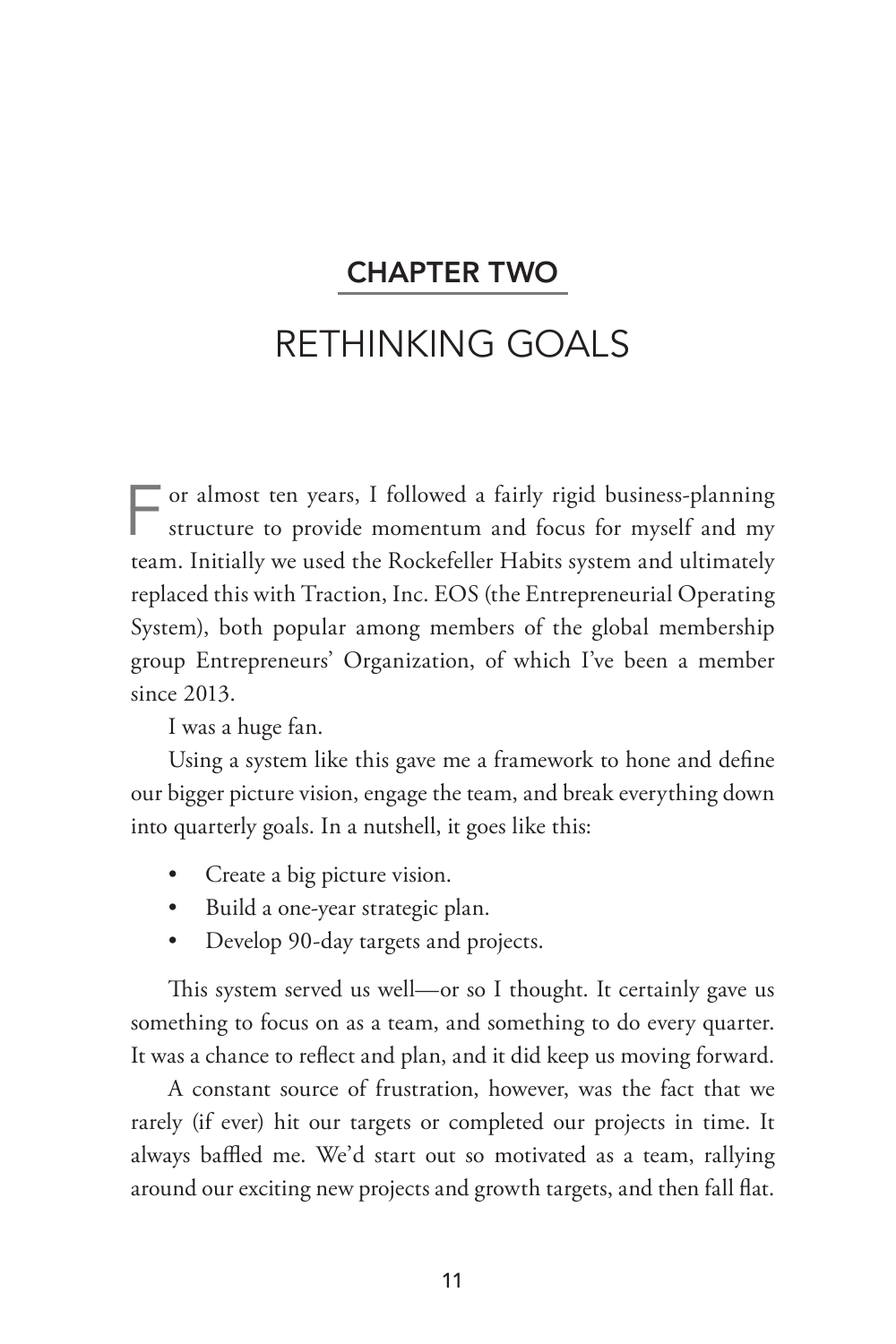The daily grind would kick back in, most of us would put our projects off until the end of the quarter (myself included), and it would become a sprint to try to complete what we could in a hurry as our 90-day milestone approached. This often resulted in things not being finalized and being pushed into the next quarter.

Looking back now, I don't remember *ever* hitting all our numbers in a quarter. Ever. In ten years.

For a long time, I kept going with this. It still created a sense of momentum, and, for the most part, our businesses grew and expanded along the way anyway, so I didn't give it too much thought. I figured it was what all my peers were doing, and if I kept at it, eventually we'd figure out the puzzle and start hitting targets.

In June 2019, I woke one day with a sense of clarity. It was a hot morning in Tulum, Mexico, and I was spending a couple of weeks down there solo following a summit I'd attended the previous weekend.

It was the day before our quarterly planning session, and, as per my usual structure, I'd blocked my calendar out for the day in order to spend it preparing and figuring out the bones of our quarterly plan ahead of time.

As I lay in bed staring up at the ceiling, I realized none of it made any sense to me anymore. The whole idea of quarterly planning was turned on its head, and my intuition was guiding me to do it a different way.

Planning 90-day projects didn't make sense because *not every project takes 90 days*.

Setting specific goals didn't make sense—especially with ten years of evidence that we never reached them—and it was just leaving us constantly disappointed.

I also explored the notion that perhaps sometimes the company wanted to do *more* than my goal-setting targets allowed for. Why was I anchoring us to something, rather than trusting the organization to go where it needed and wanted to go?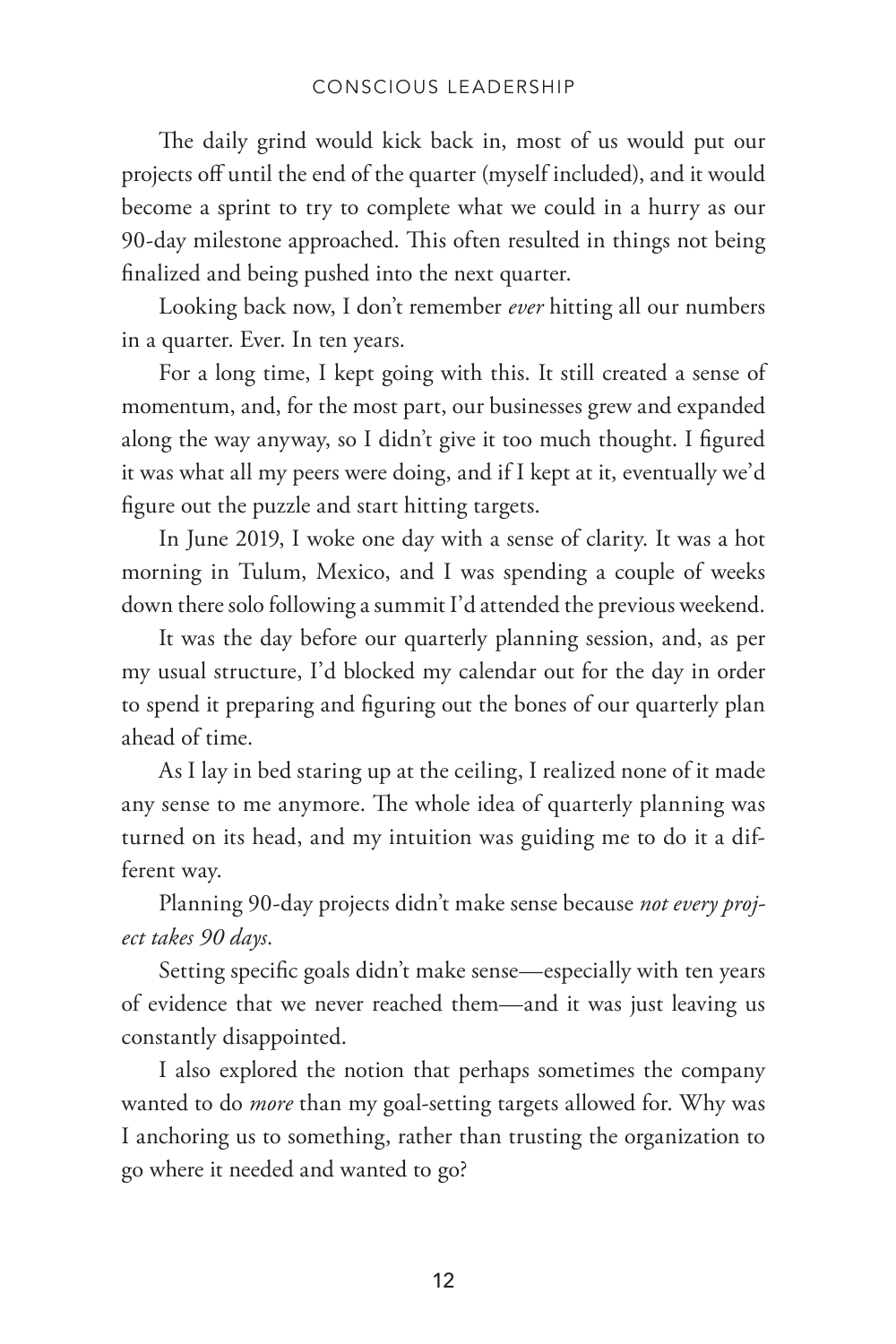Even writing this now, and imagining you reading it, is bringing me back to that morning and how wild a concept I was conceiving.

As I showered and got ready for my day, I wondered to myself, "Am I just being lazy? Do I just want to spend the day at the beach tomorrow instead of getting the team together to plan?" There was a lot of resistance coming up in me.

The concept I'd woken up with was to relinquish any specific goals and trust us to simply move each day in the direction of our purpose as a company. Releasing the attachment to projects on a 90-day schedule would allow them to be put forward by anyone, at any time, and then let be completed in the appropriate time frame for each individual project.

I rode the push bike I'd rented for my stay to my favorite plantbased cafe and ordered a kombucha. I sat with this idea. Contemplating. Allowing it to feel its way into my being. Getting to know it and getting comfortable with it.

In the end, I made the decision to sleep on it and ask my team what they thought the next day—*if* I woke up still feeling it.



We were just five of us back then, and when I explained my thoughts to the team, we unanimously agreed it felt right and made sense to give it a try.

We held our last formal quarterly planning session that day, closing out the previous quarter and setting forth into a new frontier with a bunch of exciting projects, each with individually estimated timelines and no fixed goals.

While I felt apprehensive, something deep inside me felt aligned. There was a sense of trust in the process and surrender. To ease my nerves, I reminded myself, "What's it all for if not to have a little fun and try new things?"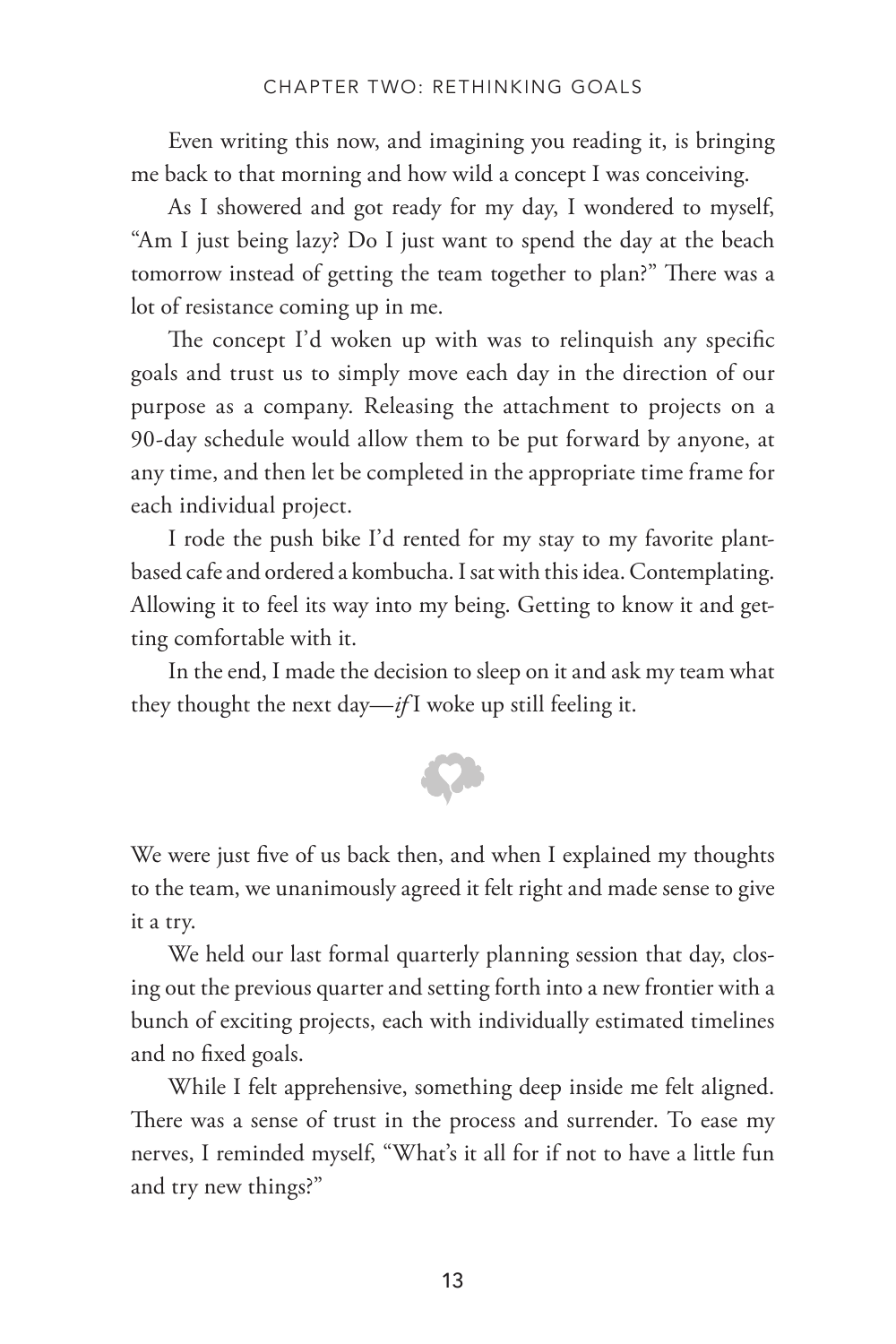

Our first project was completed two weeks later. It was our new company dashboard, moving from the Google Sheet we'd been using to a software that pulled data from many sources and integrated it all together.

Two new projects were added in its place by our financial controller, one of which she also completed in just a few weeks.

You get the idea.

My hunch was right. When we weren't anchored to a 90-day time frame, we were able to achieve more of what actually needed to be achieved and in a more realistic time frame. Which also means including projects that take longer than 90 days, things we no longer need to feel as though we're failing or falling behind because they couldn't get done in time.

This whole exercise moved us into a more fluid planning momentum and put more power and autonomy into the hands of each team member.

What it looks like presently:

- Anyone can propose a project at any time. A project is something that sits outside of our day-to-day operations and will improve the business in some way. It could be a new service offering, an improved process, a government grant we're applying for, etc. It's something that may need more than one person's involvement, and it usually takes some coordination, planning, and monitoring in order to see it to completion.
- Provided everyone agrees the project is worthy (some refining may occur), it is added to our weekly meeting slide deck with a project owner, estimated completion date, and a description of what it will look like upon completion. Then, each week, the project owner will give a status report on the project and let the team know if they are stuck on anything and need help.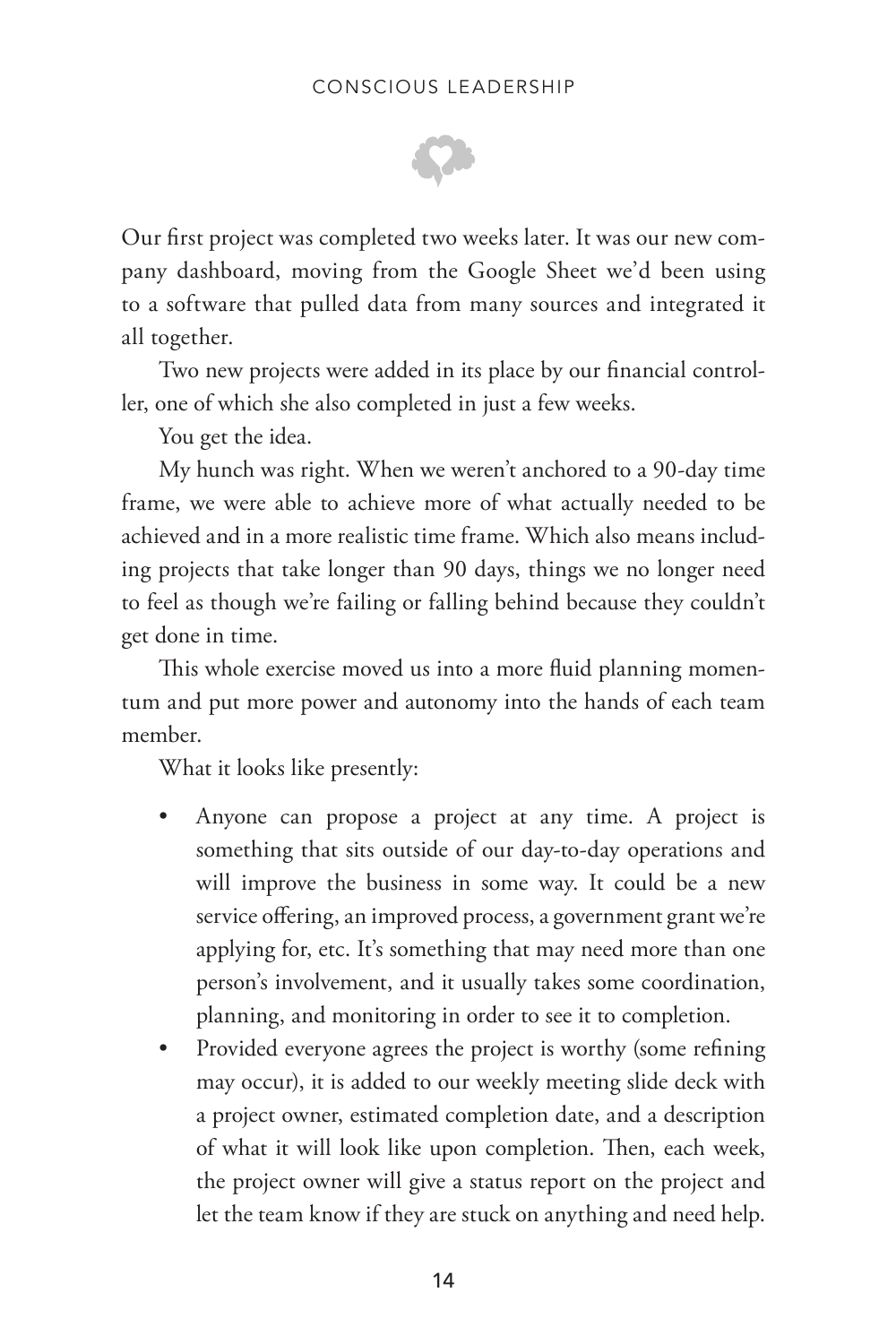#### Chapter Two: Rethinking goals

- Anyone can propose and own a project and ask for volunteers to help get it completed. We usually have five to seven projects running at a time, depending on how busy we are. With an engaged and empowered team, there always seems to be things being put forward.
- When the project is completed, we congratulate the owner and celebrate!

What I enjoy most about this shift is the fluid energy and the surrender I'm able to embrace as the leader. The more empowered we all are to *listen* to the company, and act on what we hear, the more we seem to achieve.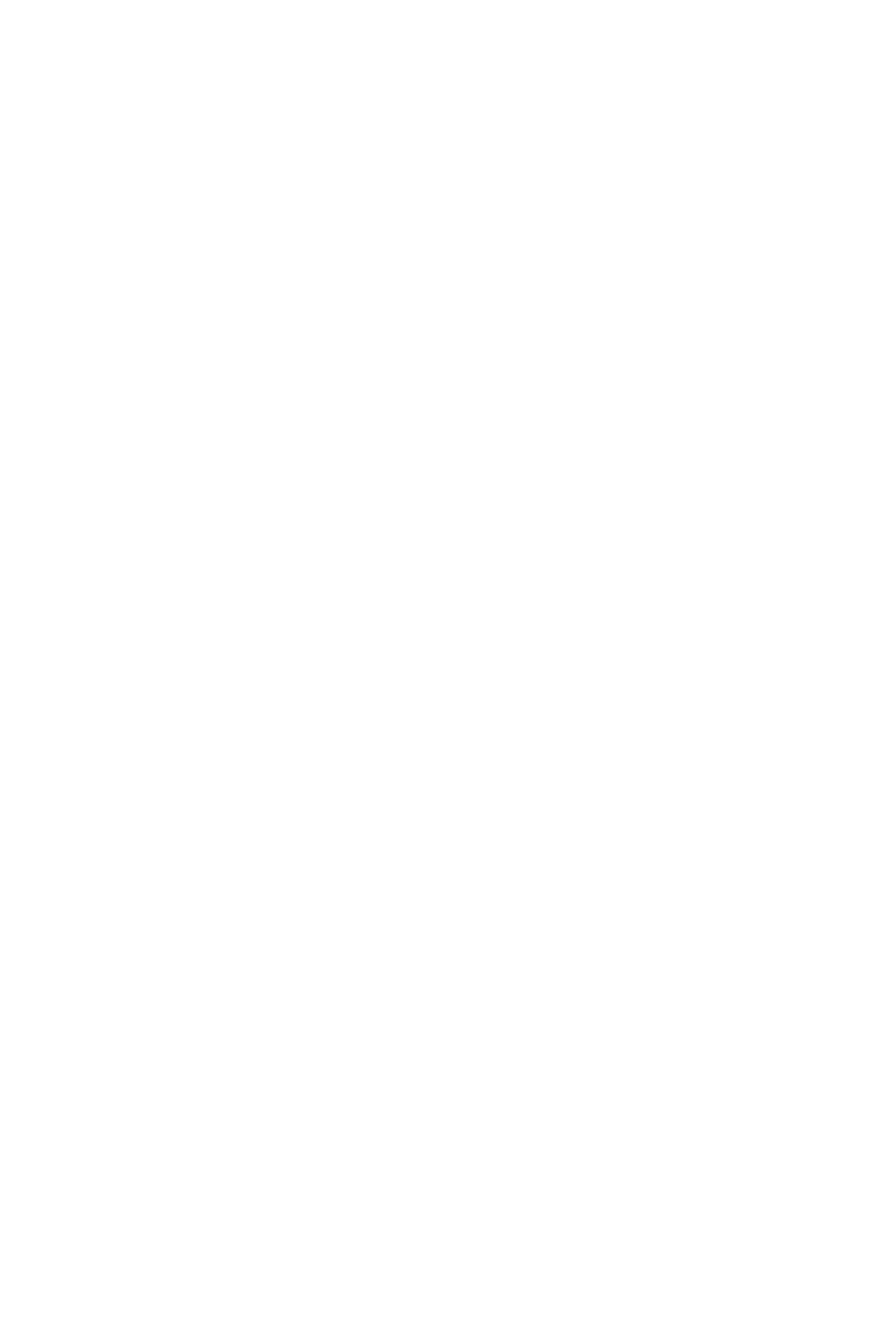#### CHAPTER THREE

# THE ONLY SCORE THAT MATTERS

I remember clearly the first time I asked my team how happy they were. I remember because there was a lot going on inside of me in the lead up to asking this simple anonymous question.

*How happy are you at work?*

I had come back from my first year of the Entrepreneurial Master's Program at MIT in Boston brimming with ideas. One idea was to improve our culture. Knowing we had to get an idea of where we were starting meant asking the team and getting the truth out of them.

*My* truth was that I'd been living in a bubble. We had a super cool office in South Melbourne, Australia. It was a terrace house that backed onto a laneway. We'd throw open the garage and host epic parties with DJs, kegs, and beer pong for our community. It was a fun place to work, no doubt, and looked more like a creative studio than a financial planning office.

But I knew in my heart our culture wasn't totally healthy. There was some rot in there, and I needed to understand it.

Of course, knowing that and bringing myself around to facing it was another thing. I'd been externally focused for so long, looking at how shiny it all appeared from the outside—it was scary for me to really look internally.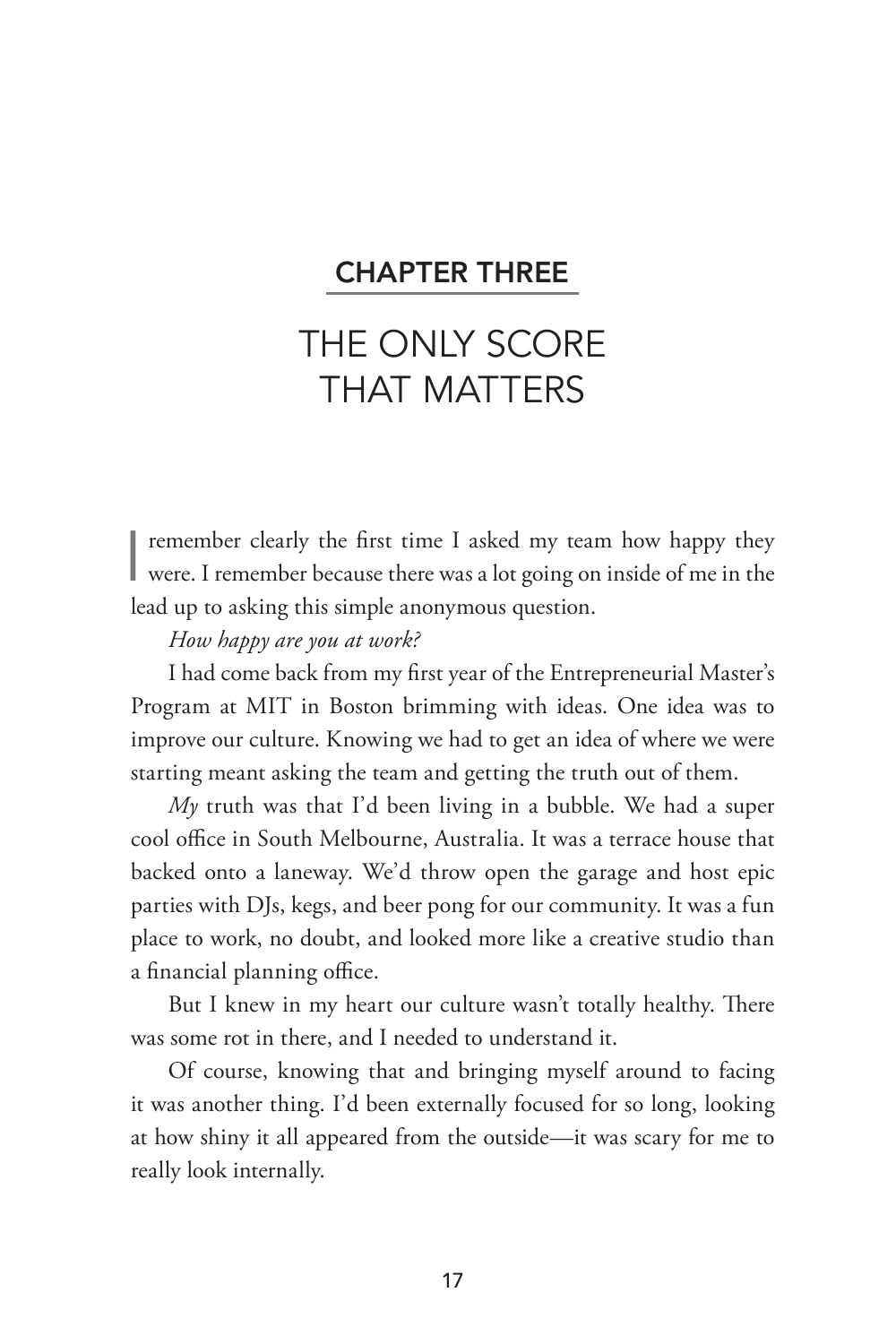#### CONSCIOUS LEADERSHIP

There's no question we'd been trying hard to create a positive culture, but there was also no question we had continual, high staff turnover and a track record of attracting great people into the business only for them to turn around about three months later and head back to the corporate world, disillusioned.

Irrespective of how fantastic it looked from the outside, it was just appearances, and the brand and the office and all the fanfare wasn't making my people happy. Hell, it wasn't making *me* happy.

Before asking them, I remember predicting what they'd say. I remember thinking how ungrateful they were, and how misunderstood I was. I was doing so much for them, and yet they *still* weren't happy.

My goodness, it makes me feel ill now to think of my mental patterning!

I was scared, and fear will drive us in one of two directions: into and through the fire, or as far away from it as possible.

Thankfully, I've always been a sucker for walking through that fire, so I followed my intuition to ask the question and make a start toward building a happy, thriving team who loved working together each day.



It's interesting to think I don't even remember now exactly what that first score was, somewhere between a six and a seven (out of ten) roughly, and I also don't remember what the feedback was specifically. What mattered was that I was taking the blinders off and listening to my team. I was listening to what was going on for them, to what mattered, and I was no longer making assumptions and stories in my mind.

At the same time, I took back control of my powerful thoughts and words. I realized that if I continued to complain about my team to anyone who'd listen, and if I continued to think about their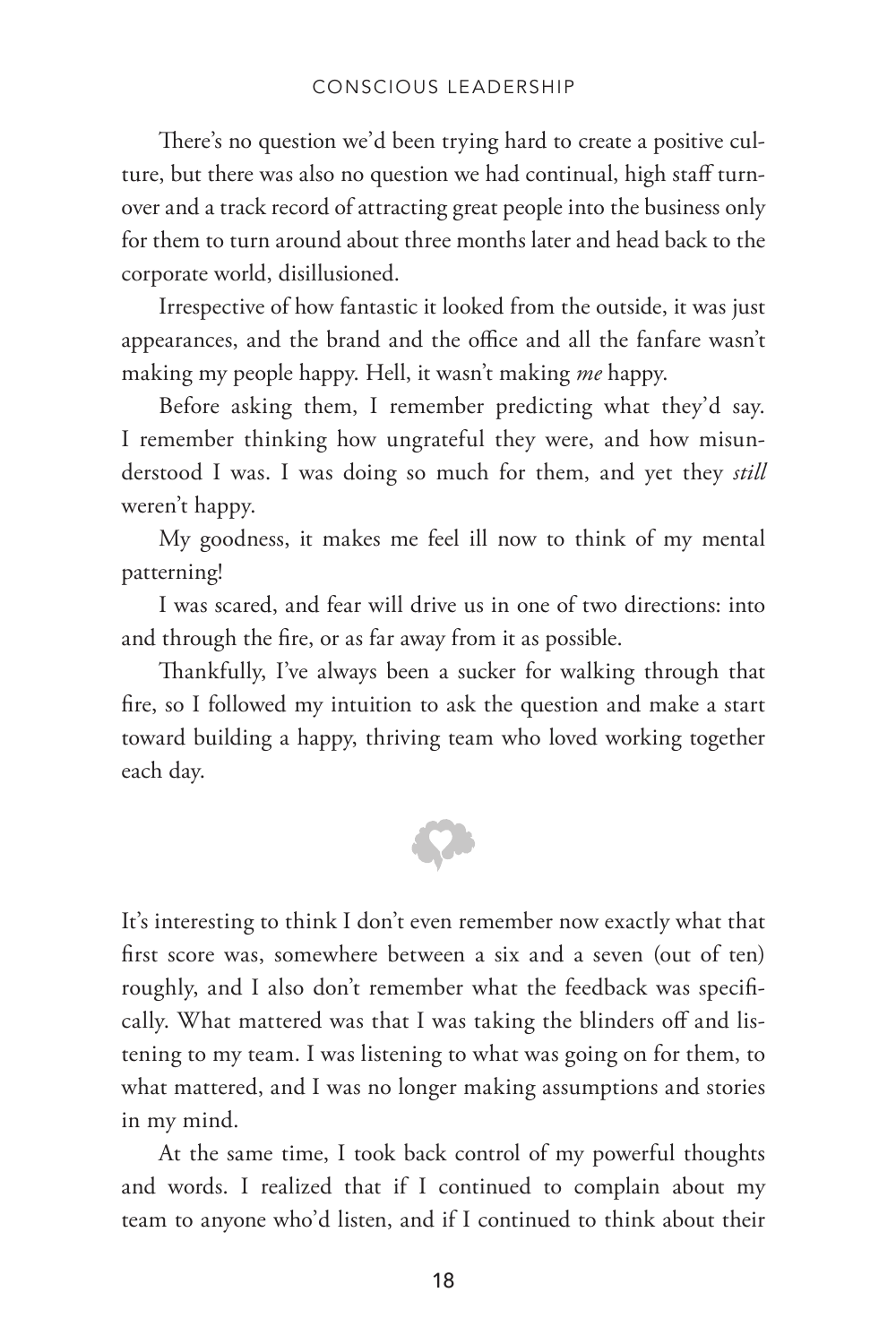incompetence and how ungrateful they were, I'd continue to have that incompetent, ungrateful team.

Our thoughts are our reality.

From that moment forward, I ceased speaking and thinking negatively about my team. If it ever came up in conversation with a fellow entrepreneur, I'd quickly steer our discussions in another direction. Instead, I started speaking into reality the team I wanted. I *now* told anyone who'd listen how much I loved my team, how amazing they were, how talented.

And, importantly, I listened to them. The monthly happiness score became my guidepost for how well I was doing as a leader and how healthy our company culture was.

It still is.

While it's important we have a healthy balance sheet and our profit and loss statement in the black, what really matters long term is how happy we are as a team and how happy our customers are partnering with us.

It occurred to me back then that nothing mattered if the business wasn't making a positive impact in everything it did. Nothing mattered if I wasn't making a positive impact as a leader. Money is meaningless without happiness and peace of mind.

I've never been in it for the money anyway. I'm an entrepreneur because I get obsessed about a problem and can't let it go until I'm working on solving it. I'm an entrepreneur because I love the energy of creation, I love the freedom to work without constraints bringing something new to the world. I'm an entrepreneur because I get huge kicks out of positively impacting the lives of others and being a part of making this world a better place. I want to know I'm a driver for positive change and taking the wheel. It's in my DNA, and the only role money plays in it all is an energy source to harness to bring these ideas and solutions to their fullest and most expansive potential.

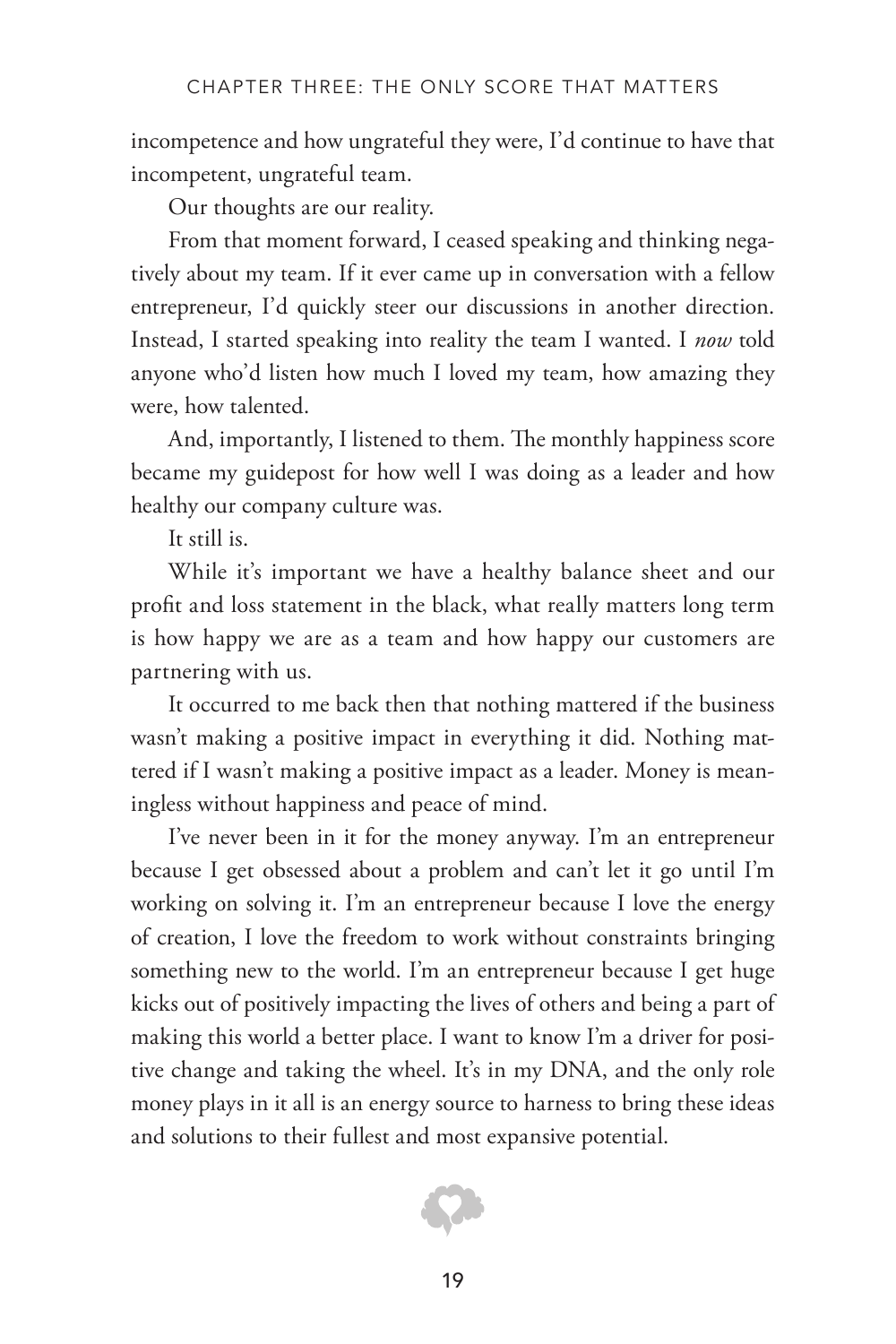It's been over five years now.

Every single month, without fail, I ask the question, *How happy are you at work?* I ask our customers, *How happy are you partnering with us?* And every single week in our All Company meeting, we look at those scores and we review any of the anonymous feedback or comments that have come through.

We discuss the scores and the feedback candidly and make plans to adjust and improve what we're doing. We celebrate the positive remarks, and I—as the captain of the ship—feel confident knowing I have the information I need to navigate our course.

These scores are my leading indicators. I like them to be above 9/10 and if they drop below 8/10, I really dive in. It's cause for concern for me, and it'll be my focus to resolve as quickly as possible.

What I've learned over the years is not to be afraid. I've learned a drop in my team's happiness score is generally a case of misalignment, and open dialogue will either help realign everyone, or provide an opening to part ways in full support of each other. This goes for customers too.

I've also learned that culture has little to do with ping pong tables, fancy offices, or cool parties. It's not to say some of these things won't be appreciated; however, assuming they will be is where we trip up as leaders.

Culture is created through how we show up every day, consistently. It's essentially the values of the organization and the ways in which we work.

As an aside, we began our transition to a fully flexible and fully remote organization not long after I started this open dialogue with my team about what they wanted. It turned out that while to some degree they appreciated the space we had in South Melbourne, they ranked freedom and flexibility higher. Being able to work from home (or wherever really) was far more important to them. Being trusted to work remotely meant the world.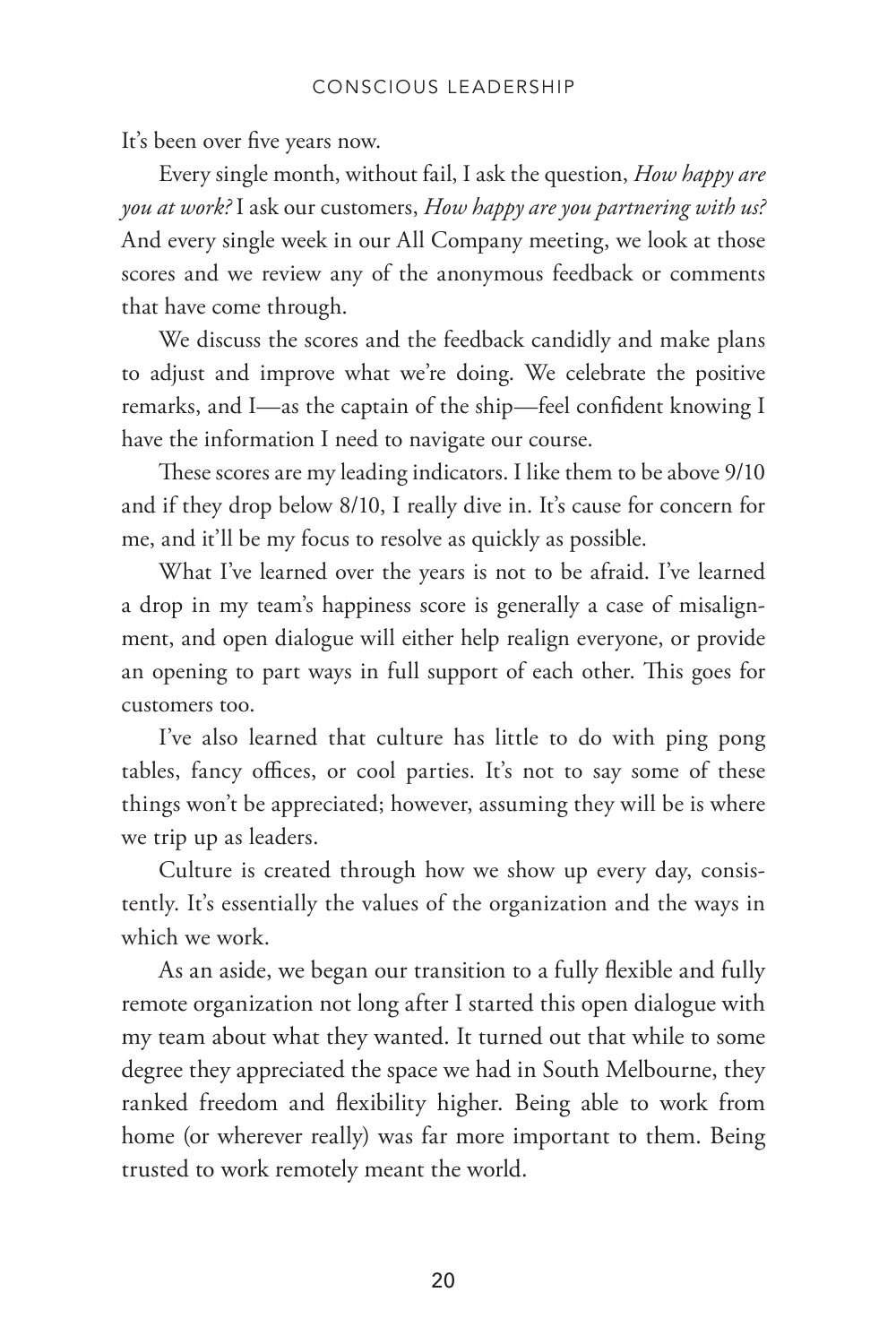## CHAPTER FOUR

# RESIGNING AS BOSS

Not too long before I woke up rethinking the way we'd been doing our business planning, I resigned as "boss."

Someone in the team had sent me an email asking if they could take a day off to attend an important event at their son's school. Reading the email, I instantly felt how strange it was for a grown woman to be asking *my* permission to take some time out. A grown woman with a child no less—someone who's potentially far more responsible than I am!

Along with how absurd it felt, I also really didn't have the time or energy to think about whether she *could* take the time off or not.

It didn't feel like a decision I wanted to make. Or needed to make.

This all happened after I'd stepped into Grow My Team full time as CEO. I'd bought out my three former business partners over the years, sold my share in Wealth Enhancers to my ex-husband, Finn Kelly, and was diving headfirst into this struggling little start-up.

It had been some years since I'd had such a small team and been managing people so directly. I guess it was the time and space in between that made me see things differently when I received her email request.

In my body, I felt it: I did not want to "manage" people. I valued my own freedom at this stage too much, and I imagined the people working alongside me would likely value their freedom too.

I called a meeting soon after and resigned as boss.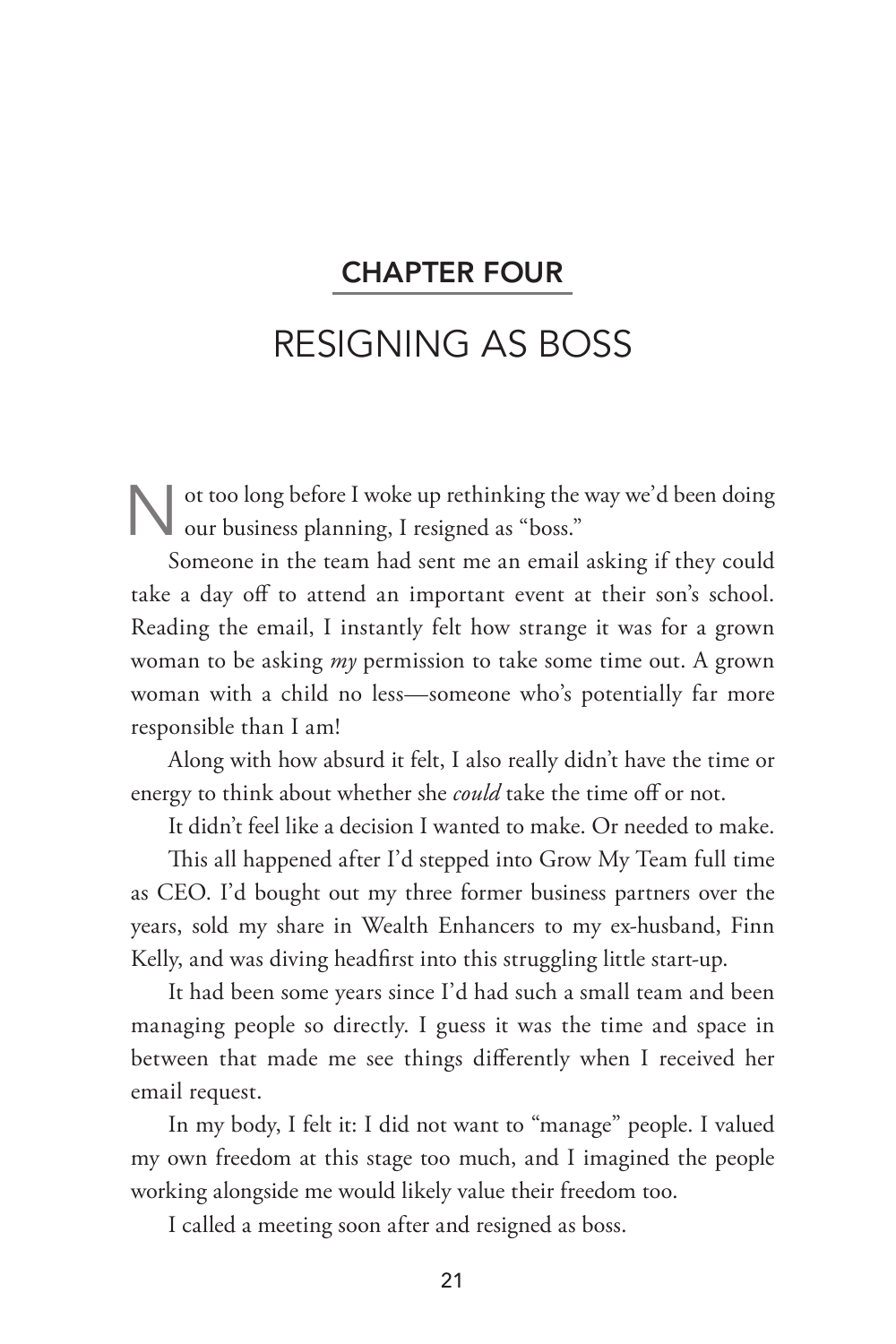#### CONSCIOUS LEADERSHIP

I let everyone in my little team (I think there were five of us at the time) know I trusted them to manage their own working schedule, their own vacation leave, and any other time off they needed. I also let them know leave was unlimited. If they can make it work, by all means they can take it.

Of course, in the case of an emergency, we'd all pitch in to cover someone so they could focus on what they needed to, but outside of that, for any planned time off, we were on our own to figure out whether we could take the time and how we'd go about getting things done in our absence.

I suggested we could all work among ourselves to have our teammates cover us if needed and repay the favor when the opportunity later arose. All we needed to do was make sure that we communicated openly and that we each took responsibility for ensuring our job got done.

This included myself.

I was headed to Costa Rica for an Ayahuasca retreat a few weeks later and wanted to completely switch off. I'd arranged for our operations consultant to keep an eye on my emails while I was away and for our financial controller to run the weekly meeting. Everything else I made sure I was on top of as much as I could be before heading out.

I used this example to illustrate how we could work together cohesively and responsibly moving forward.

While it took a little adjusting—mainly for my team to learn to trust themselves and also for them to trust me that I'd meant what I said—we quickly got into a groove and what I've seen and experienced since is a profound level of ownership over the roles each of us play in the organization.

For the most part, we tend to choose to work while we travel rather than having big chunks of time off. However, we have the flexibility to stack our days differently while we're away, and every so often someone takes some days completely offline and we pitch in to cover them.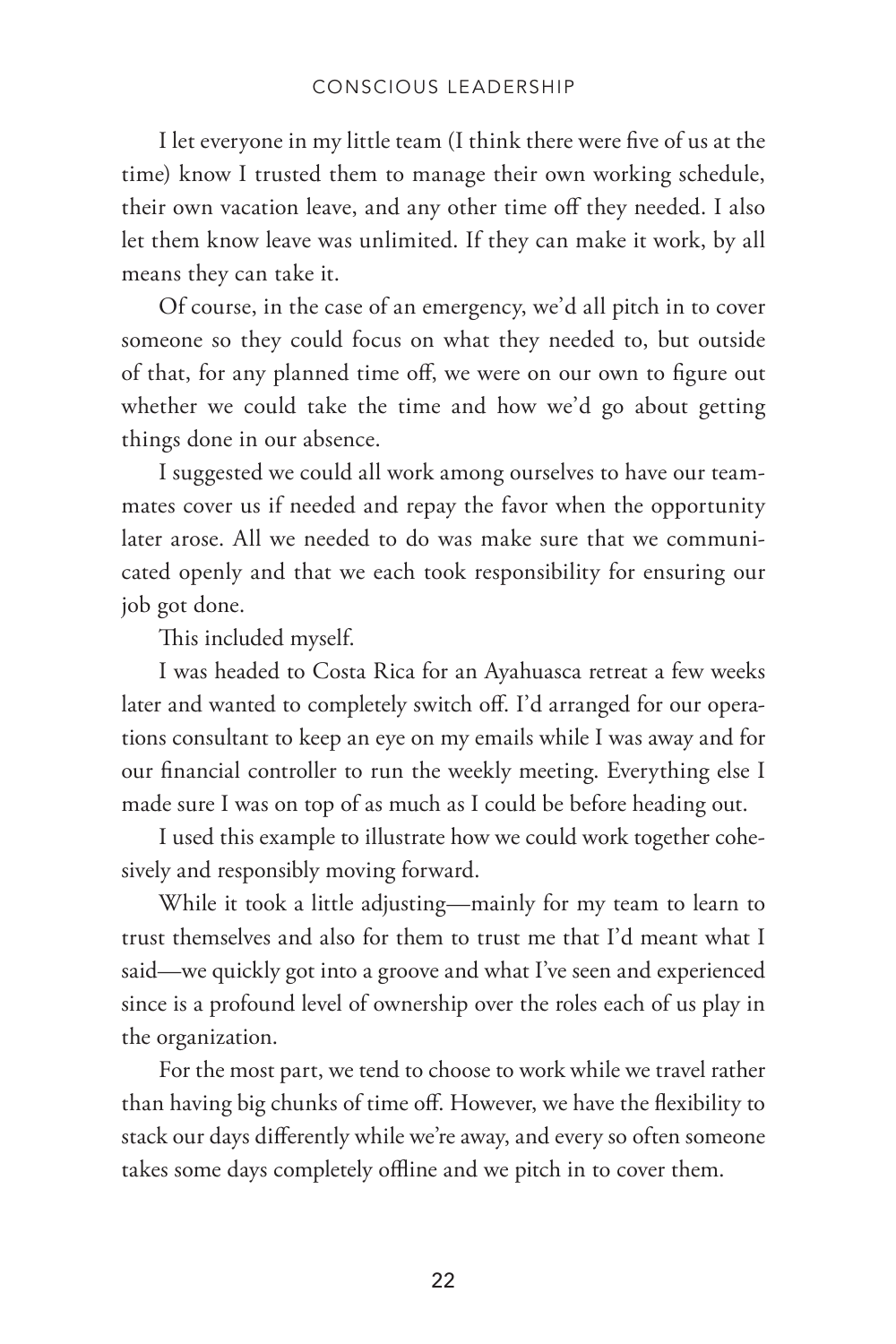The other incredible benefit of this way of operating is how much it frees each of us up to bring our best work.

As the CEO, I'm clear on my role—vision, strategy, and leadership. I also enjoy content creation as a value addition to the marketing team's already rolling strategy. They do not rely on my content to keep telling our brand story, but I'm able to contribute from time to time when inspiration strikes because it's something I love to do.

For me to be free to focus on vision, strategy, and leadership, I don't need to be overseeing and directing everything everyone else is doing. If I'm doing my job in championing the vision, setting the strategy, and leading, my team is able to do their best job handling whatever it is they handle.

In mid-2019, we rebranded Grow My Team.

It was time, leadership had changed, our vision had evolved, and we were embarking on the next phase of the company's growth. Our new head of marketing and brand, Theodora Gatin (who had come across from my previous team at Wealth Enhancers), was now at the helm of telling our story, and she was feeling into what and how the company wanted to come across now.

It was Theo who channeled and created the new brand, it was Theo who worked on it and brought it to life, and it was Theo who presented it to us all during a team meeting when she felt it was ready.

She presented it to me, the CEO, at the same time as she presented it to the rest of the team. I hadn't even seen a sneak preview.

This was a significant moment for me, as I knew I'd finally let go of any last remaining tendencies to need to be involved. I knew I'd come to a place where I'd truly surrendered to trusting my team fully.

We all loved the new brand; it is the perfect expression of who we are as a business now and where we're headed.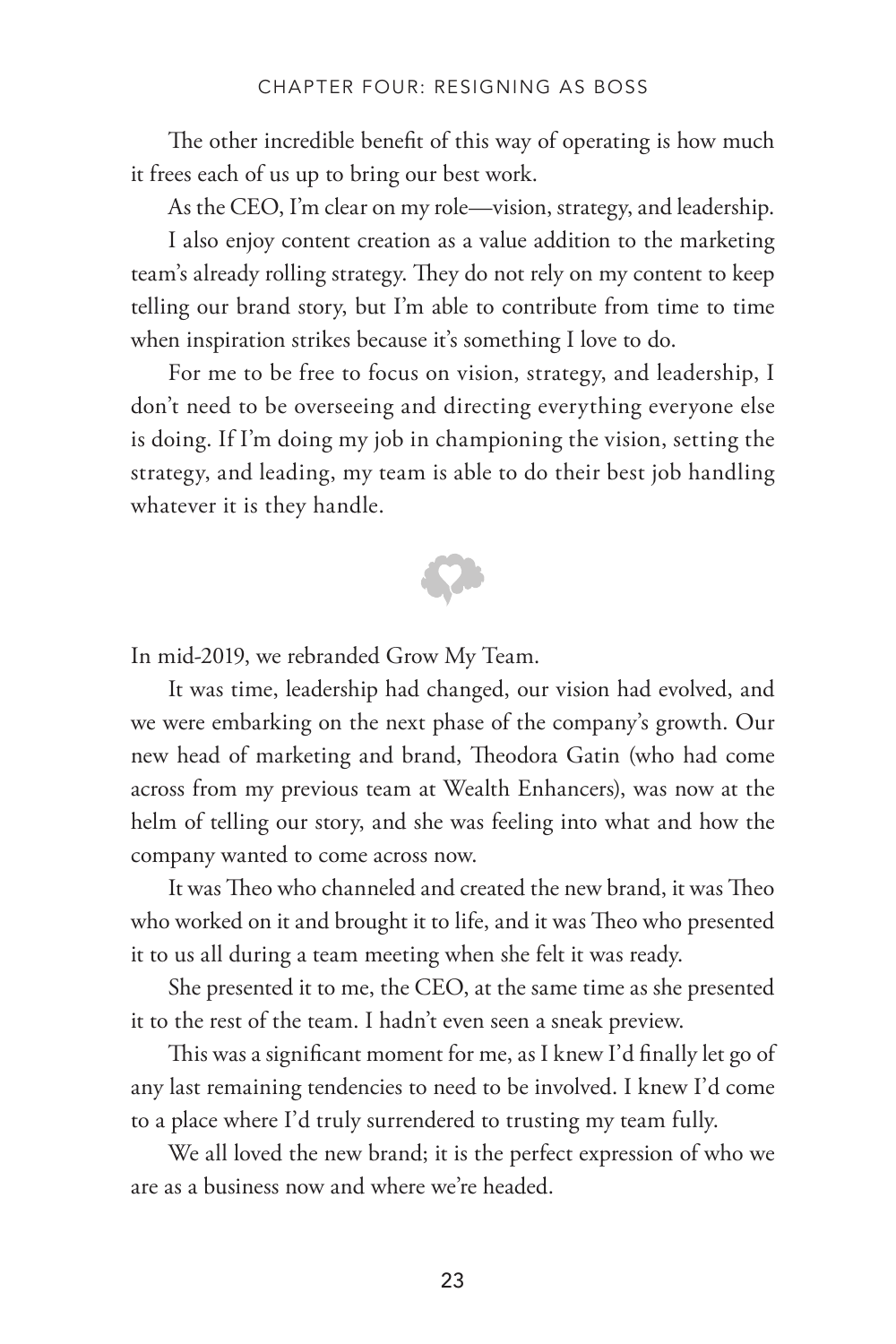I know for Theo it feels good. She fully owns the brand; it's her baby, and she's the one to work with it (and with her team) to continue to bring its voice to the world.

This is empowerment for all of us. We all trust each other to take care of our area of the business, of the parts that we're best equipped to look after. It's also freeing for all of us to know we don't need to worry or get involved in things that are not within our area of expertise.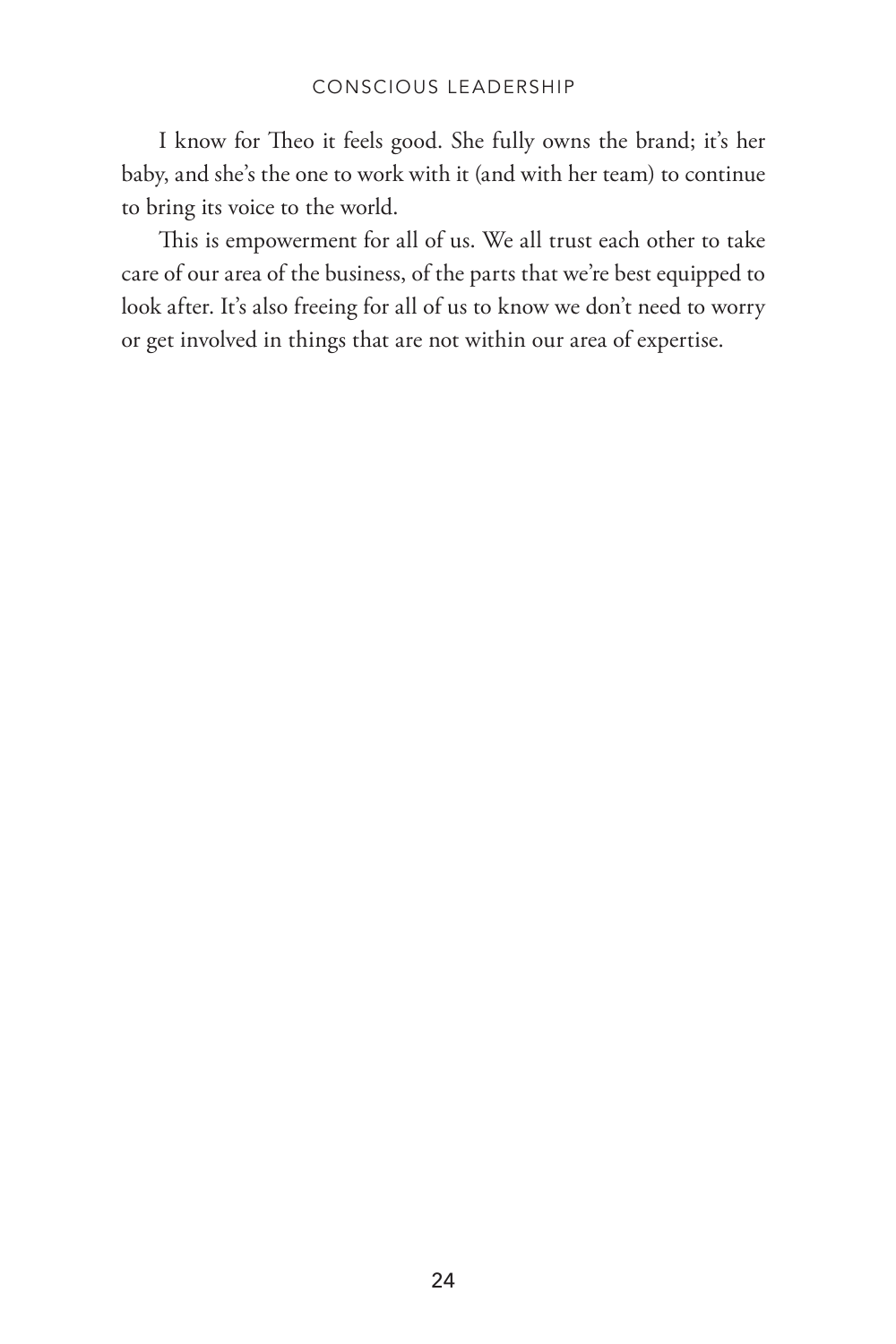## CHAPTER FIVE

## THE VALUE OF VALUES

Several months prior to writing, our operations and finance man-<br>ager, Apple, had built out some new pricing for one of our services and presented the new model to us in our weekly All Company meeting. Once again, I had no idea this was happening—however, I agreed with it and supported it.

It was well thought out and made sense.

After the meeting, I was in awe thinking about where we'd gotten to, about how empowered and powerful my team had become.

Of course, in big companies, I'd suppose decisions like this are made by heads of department all the time. However, we're a (now) thirteen-person company. A team of people based all over the world, working remotely, some of whom have never met in person.

How had it come to be that my team could confidently take all this decisive action and have me sit there every time thinking, "Yep, that's logical and fair, let's do that"? How was it they were able to innovate and evolve our business in the same ways I would if I were involved in the process?

It's what I'd wanted and what I'd been moving toward for several years. I was grateful it had come to be, and I was curious about how we'd arrived at this place. What exactly was it in how we were operating that made this possible?

Then, it dawned on me.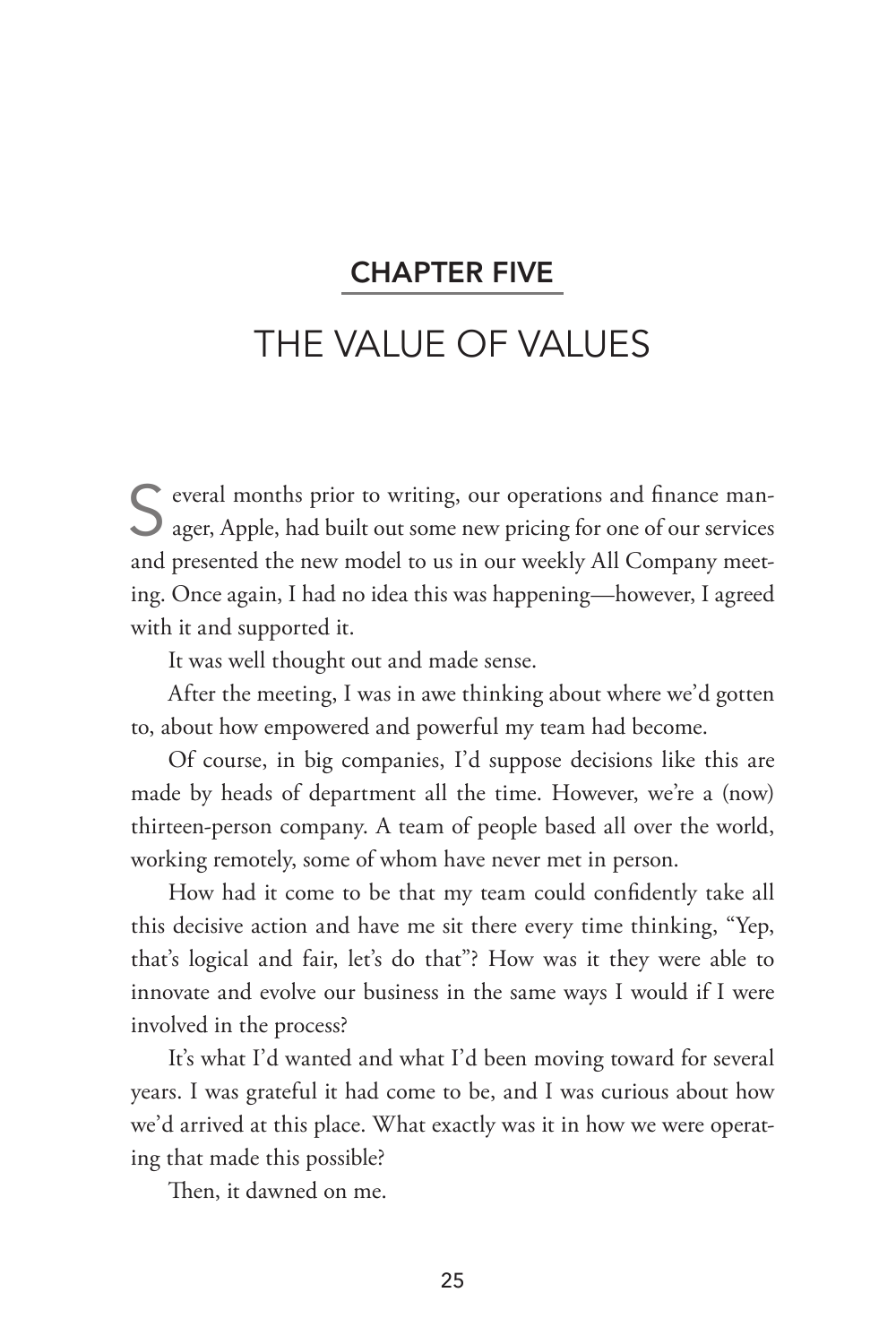Every single week at the beginning of our All Company meeting (where the entire team is present on camera), we go through our vision, our purpose, our values, and our brand promises. Every week. Without fail.

When we do this, we tell "values stories"—examples of where we've lived our values, or where a customer has lived a value, or any example we can find of embodying who we are. We also read our vision and purpose, and then we examine our brand promises and discuss any examples of where we've delivered on them or perhaps failed to deliver on them.

This process, it occurred to me, is the reason the team has the confidence they do to make decisions in the way they do. They know to their very core *who* we are, *why* we exist, and *how* we do things.

This may be the most important thing I do as the leader every week.

This is the thing that frees us to be the best we can be in our respective areas, the thing that gives us the confidence to make decisions and act when needed.

Simply put, we're deeply connected with who we are as a business.

The other value of this process and being intimately connected with who and how we are culturally is how easy it becomes to attract and retain team members who will thrive within our organization.

At Grow My Team, one of our core values is "Be flexible and scalable." We are a fast-moving start-up and are constantly evolving our systems and processes as the company expands. Most things we have a framework for, some areas are more built out than others, and all of it is being improved upon weekly. These continual, incremental innovations ensure that what we're building is more flexible than it is rigid and is able to work 10 times, 100 times, or 1,000 times.

This makes for a dynamic working environment, and to enjoy this style of operating, one needs to be comfortable with uncertainty and change and be adaptable and open-minded. It's more suited to those who take a more growth-oriented approach to their careers and like to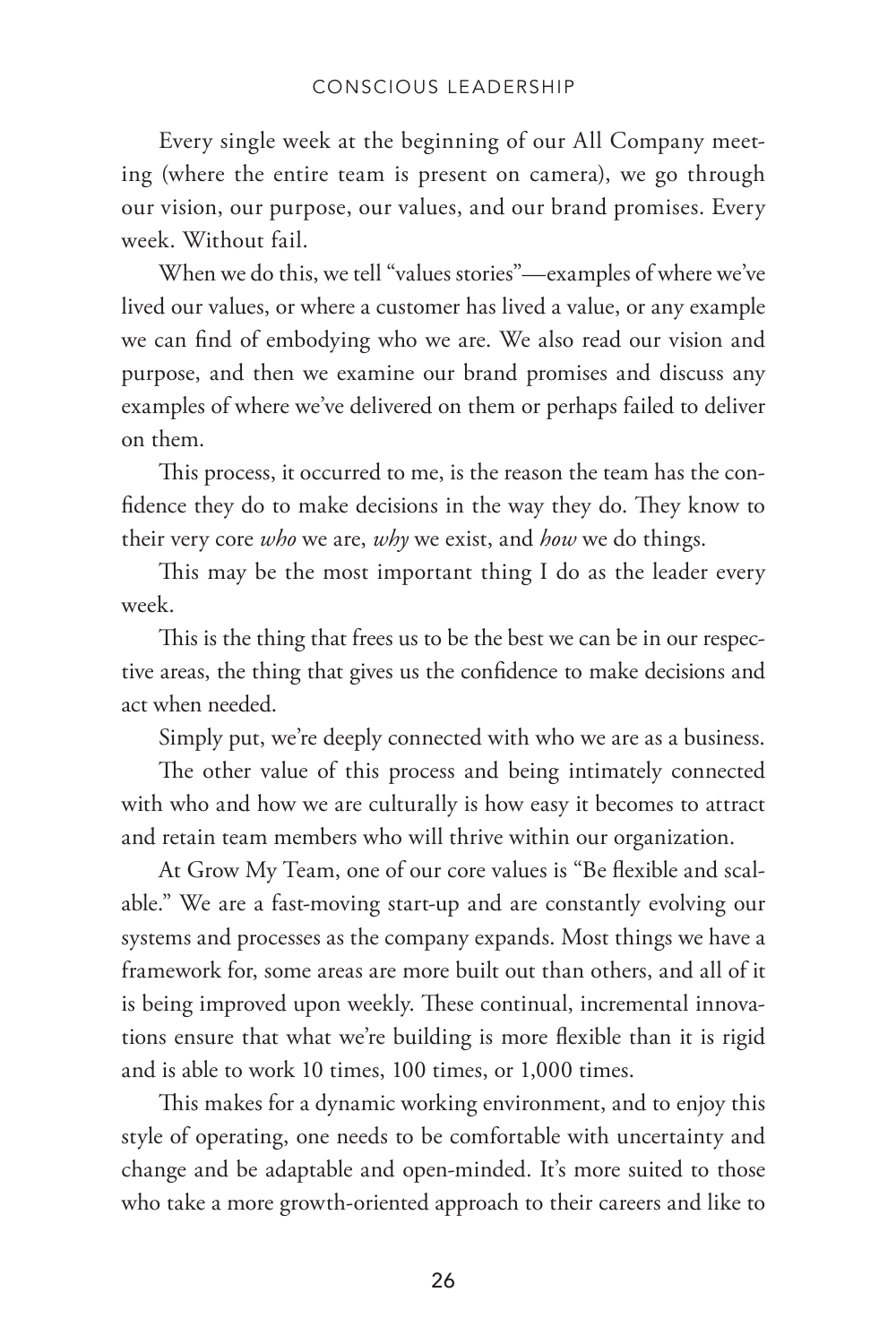explore their own potential and possibilities for movement within their roles, and within the organization.

For those who are more comfortable learning a tried and tested way of doing things, and mastering it, they'd likely find our culture uncomfortable.

But this is ultimately what culture is: the daily living out of the values of the organization. And to attract those who'll thrive in our companies, we as leaders need to know who we are. Not who we aspire to be—who we actually are.

There's no point advertising flexibility if the organization is highly structured (or vice versa). Our values are a true reflection of what's important to us, and the clearer I've become about ours over the years, the easier it's been for us to make additions to our team who go on to perform well and love working with us.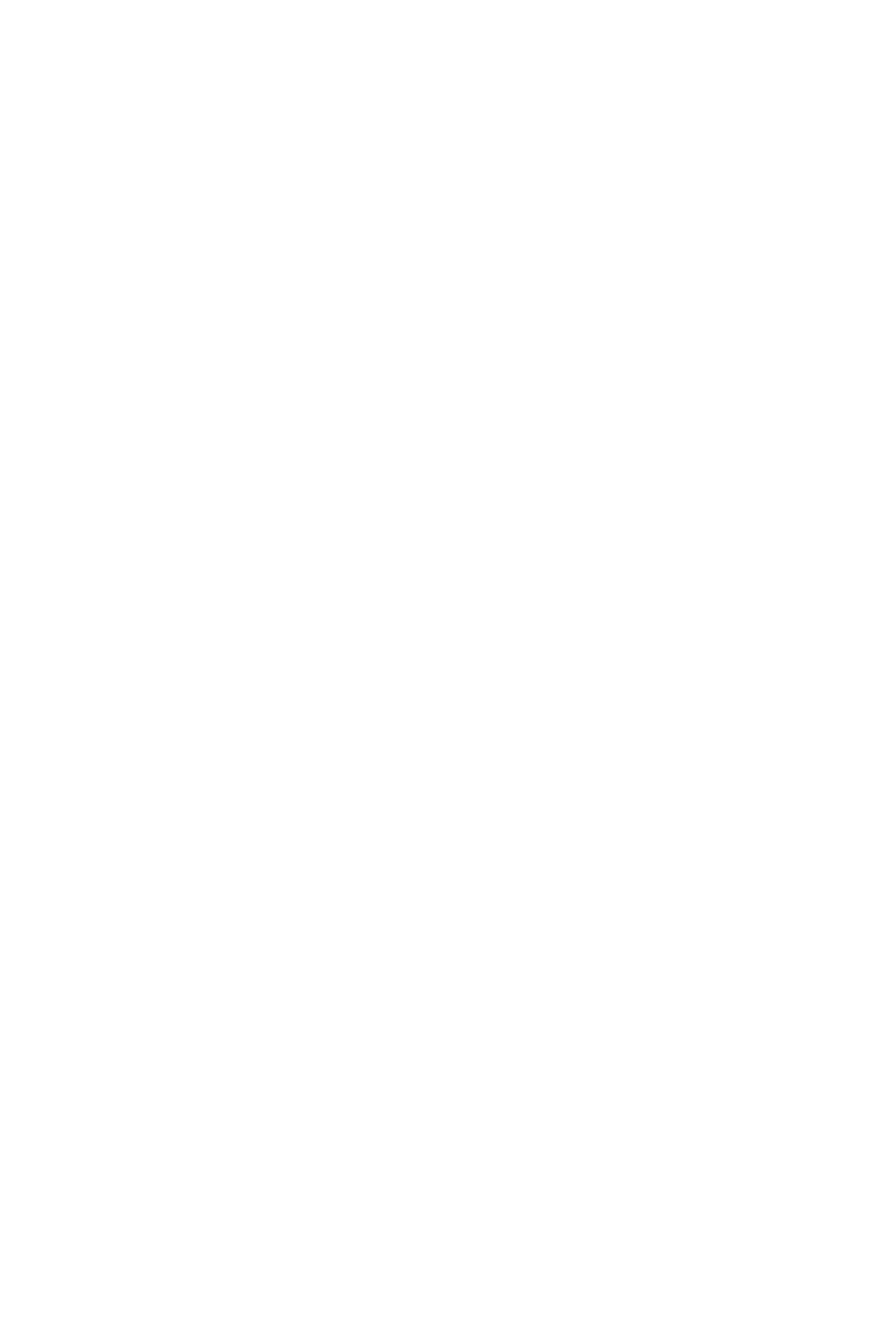## CHAPTER SIX

## STAY IN YOUR LANE

It took me many years to understand my areas of genius and comfortable and confident enough to stay within those areas. t took me many years to understand my areas of genius and to be

As a serial entrepreneur who enjoys the role of CEO in a start-up company I've founded, there are three things that form my role:

- 1. Vision
- 2. Strategy
- 3. Leadership

As I mentioned previously, I also really enjoy creating content (like this book); however, the way we build this into my role and contribution to the organization is to make it like additional marketing material—like the cherry on top of what the marketing team are already doing. If I don't contribute or create anything, we still have a fruitful and thriving marketing engine in place.

Below, I explain each of the core areas of my role as I've defined them:

### Vision

I see myself as the "keeper of the vision." I'm responsible for interacting with the vision, for holding it high so everyone can see it, and for regularly communicating it to my team, our investors, and our customers (and potential customers). It's my job to ensure everyone remembers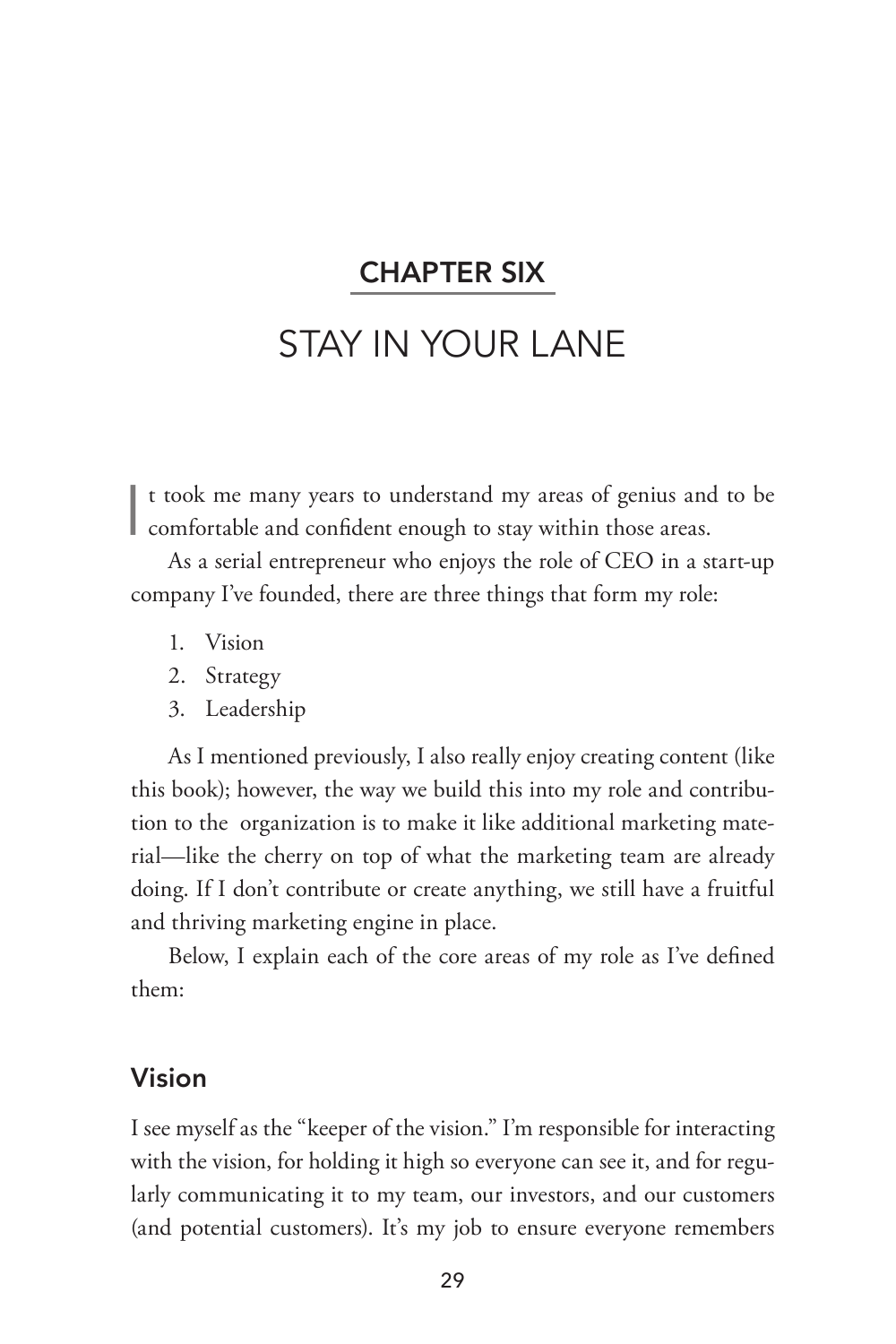what we're building, why we're building it, and how we show up each day in order to give us the best possible chance of getting there.

Essentially, this incorporates not only the *vision* (being the big goal of the organization) but also our *purpose* (the "why we exist" behind the organization) and our *values* (how we show up as a team culturally).

When I first realized I needed to bring these pieces to the forefront weekly in order for us all to stay connected with them, I started to jokingly refer to myself as Chief Repetitive Officer! Because it did feel repetitive. It felt annoying. It felt like we were all asking, "Why do we need to review this in every weekly meeting?" But in reality, if we had gone over it once, then put it away, then, over time, we all would have disconnected with it, resulting in us getting into the rut of *doing*, rather than *being*.

The days would become a series of tasks and projects, rather than the exciting life-changing work we were actually doing.

One of the other things I do for myself is create a personal vision statement for the organization and my role in it. I email it to myself and, each morning after reading it, snooze it to pop back into my inbox at 8 a.m. the next day. This quick moment is a daily reset and reminder for me of what I'm privileged enough to be working on and bringing to life.

I'm also always *listening* to where the company wants to go. I mentioned "I'm responsible for *interacting* with the vision," which means developing an energetic relationship with it, and through the practice of meditation and contemplation, it's my job to stay as open as I can be to receive downloads, instructions, or ideas about how the company may wish to evolve.

### Strategy

It's my role to develop the bigger picture strategy for bringing the vision to life. This includes using strategic planning to integrate any of the ideas that come to me along the way. I see my intuition and that energetic relationship with the consciousness of the business entity as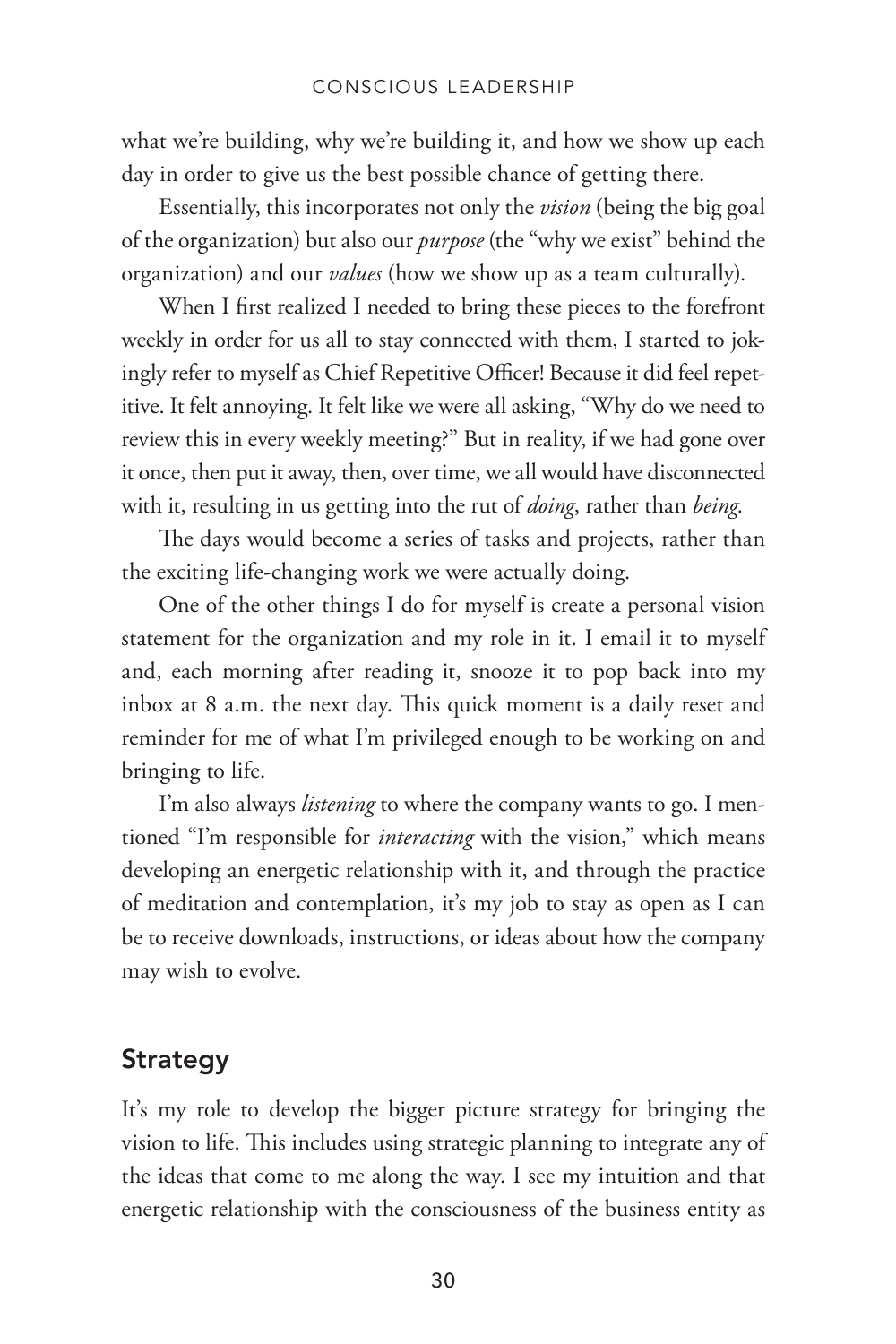the direction we're headed in, and then I tap into my business experience and knowledge to develop effective strategies to get there.

I'd also liken this to the balance of the feminine and masculine energy within me as a leader. The feminine being this more intuitive, fluid approach to decision making, and the masculine being harnessed to bring everything to life through strategy and planning.

While I'm connected with my intuition, I'm also a data and strategy nerd. Through my experiences, however, I've discovered that starting with my gut feelings and then using the numbers to validate my ideas and to help inform the strategy is what works best.

Ironically, I learned to trust my intuition the hard way through the repeated experience of not following it, only to look back later and reflect on the fact I "knew" the way to move forward but had followed a seemingly more logical path instead. Eventually, this learning the hard way got through to me, and I began the practice of listening in, and then following what came to me even if it meant some shorterterm pain or uncomfortable conversations.

The more I practice this approach, the clearer this energetic channel becomes, and, in turn, appropriate strategies for execution come to me clearer and faster too.

### Leadership

This part of my role is simple. It's bringing the above two pieces to our team, communicating it to them, and guiding us all in a collaborative fashion along our journey. Coaching, mentoring, and empowering everyone to bring their fullest potential to the table, through trust and candor. Leadership also takes the form of various meetings and communications, on an ongoing rhythmic basis, as is most appropriate. It's about monitoring and maintaining an expansive energy within the organization (this extends to team members, clients, remote professionals, investors, and any other partners or stakeholders). This translates to navigating into relationships with those who are aligned, and out of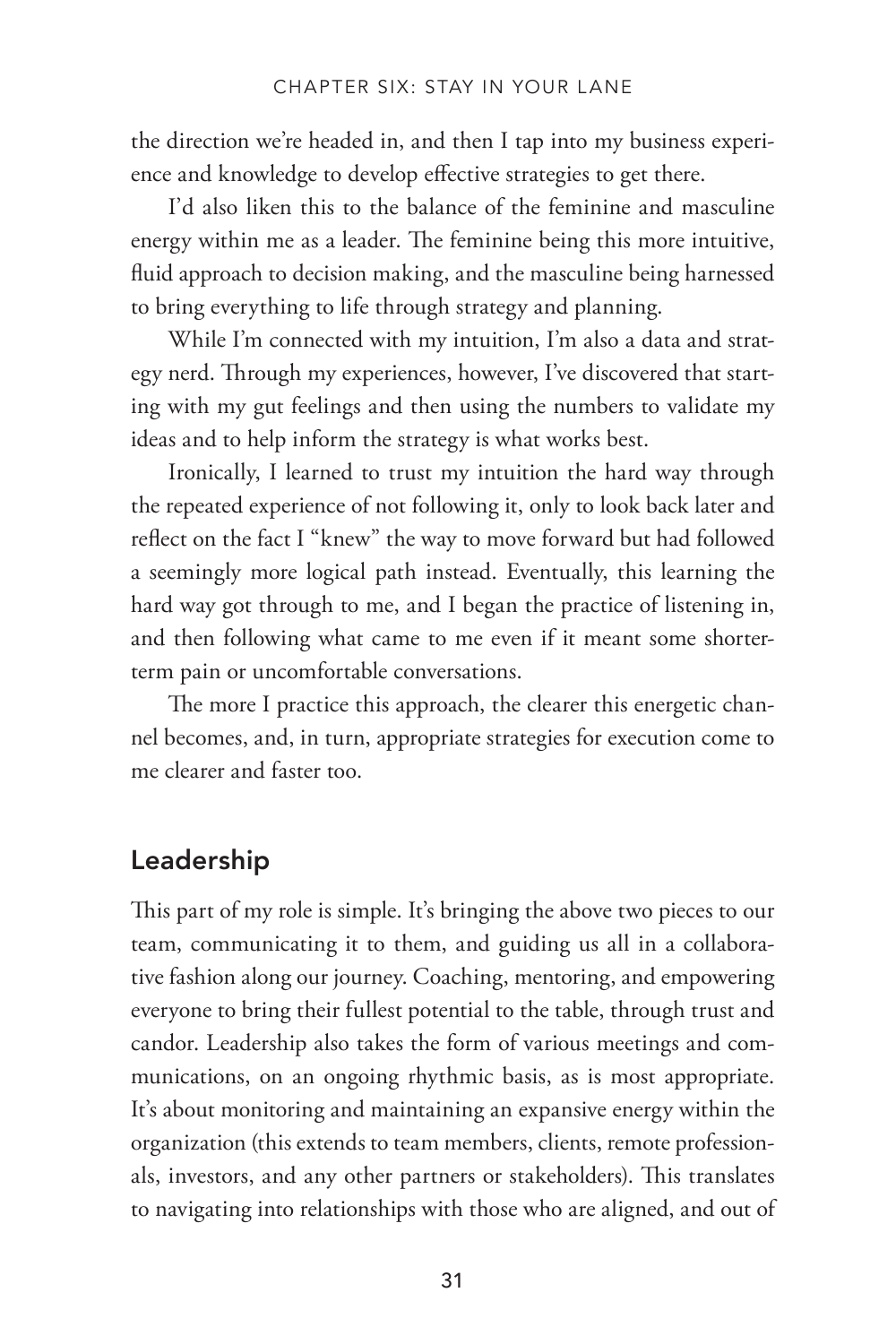#### CONSCIOUS LEADERSHIP

relationships with those who are not, as quickly and transparently as possible—aiming to hone one's skill (and tools) of discernment in this area to avoid entering ill-fitting relationships as much as possible.



This is where I thrive, and it's of course a practice to stay in my lane. Having discovered these three areas to be where I'm most expansive, creative, and powerful—essentially in my fullest potential because I both love doing them, and I'm good at it—it's my job to be vigilant with myself about sticking to them. Another term I've learned and like to use to describe being in our fullest potential is our "zone of genius." This is the intersection of what we're excellent at and what we love to do. A telltale sign of our zone of genius is the things we find ourselves doing that bring on a "flow state."

Flow state is the physical state we enter when we become unaware of the world around us, of time, and are completely engaged with the task at hand. Our inner monologue ceases and we become one with the moment. This is true presence. These are the moments we've expanded energetically into all we can be, and all we are capable of.

This is where we are most effective and powerful, where we achieve the most and have the greatest impact. However, it is not easy to achieve this state, or stay in it.

As founders (and I'm sure for leaders of any team), it's common for us to take things that sit outside of our role, simply because we know we can get them done, and to jump in and start working on something just to get it completed because we have the capability. Our capability, however, is not the point.

There are times we may *have* to step out of our roles and into other areas of the business, perhaps because the company is small and not fully resourced yet, or it's grown quickly and resources haven't scaled to match. When this happens in my own business, my focus is to step in for the shortest amount of time possible, by finding new team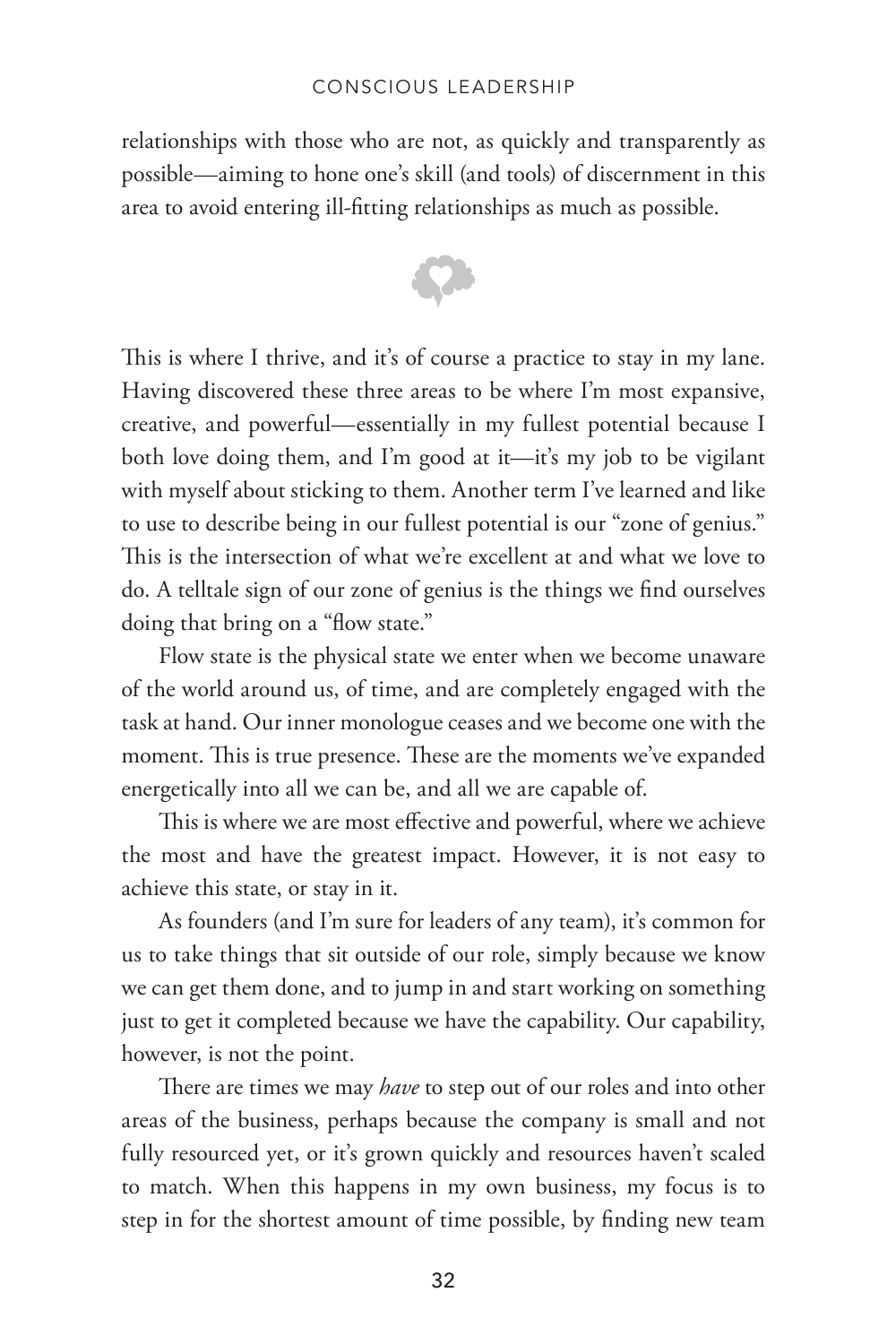members or technology or empowering/upskilling existing team members as quickly as we can.

And before I decide to step into something else, I fully question our options. Why? Because while I may be highly competent at something (and I know many entrepreneurs will resonate with being competent all-rounders), it's *not* my zone of genius and therefore it won't see the company thrive. It is a survival tactic, and I want to spend as little time as possible in survival mode and as much time as possible in thriving mode.

### Beware the ego

Our egos have a sneaky way of holding us back and will often be driving us into this behavior of working in and on things that are outside our zones of genius.

How? And why?

Fear of failure and fear of success. A need to be validated and seen as valuable, worthy, and enough. Guilt at having others do things we're capable of doing.

Let's dive into this a little deeper.

### Fear of failure and fear of success

If our souls are love, our egos are fear. When our egos are driving the metaphorical car, it's from a place of fear. Our ego would rather stay safe, which translates to staying in our comfort zone and playing things out in a way that provides more certainty of the outcome.

Have you ever heard yourself say, "I'd rather just do it myself so I know it gets done, or so I know it gets done right, than have someone else attempt to do it and mess it up"?

This is our ego. This is fear talking.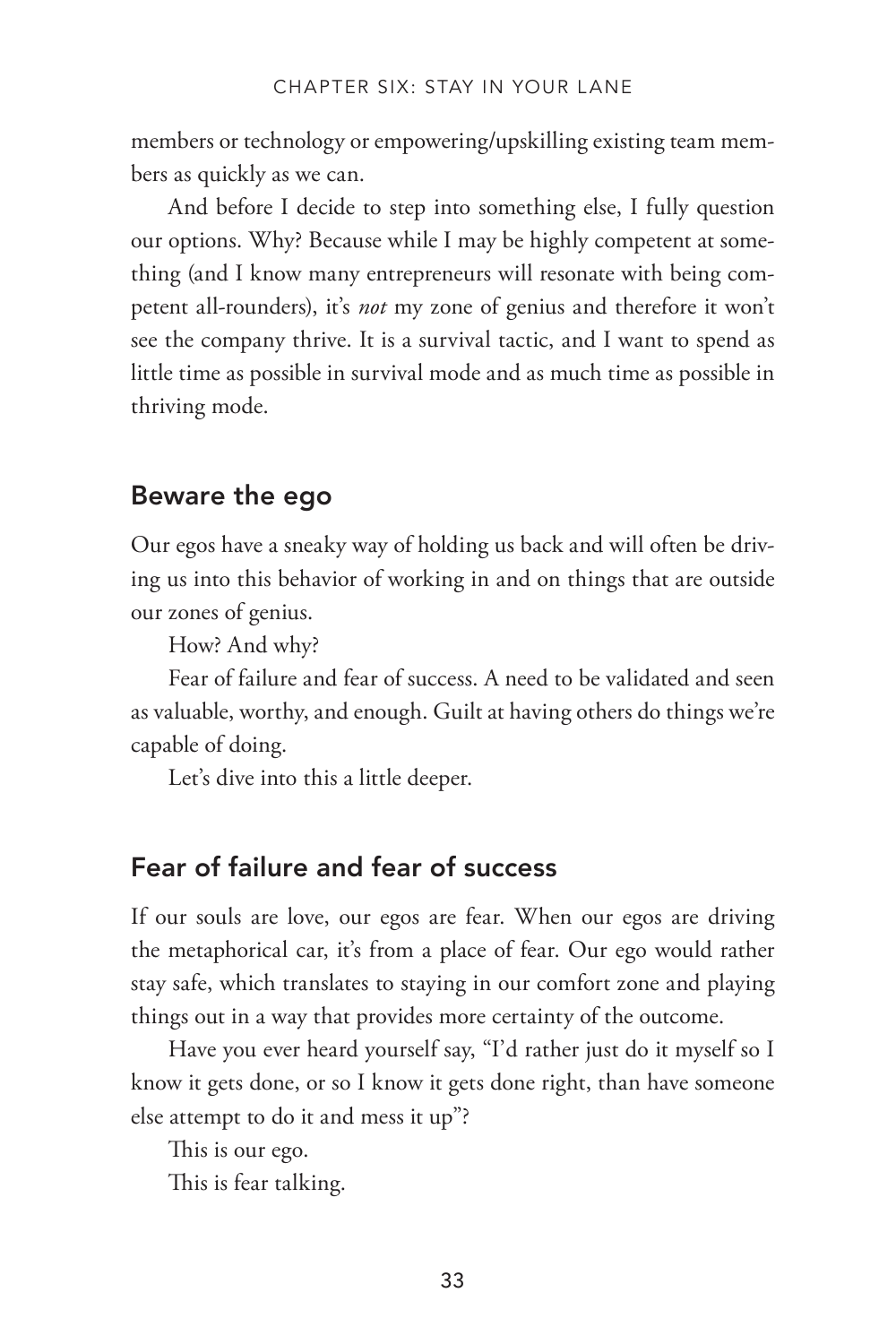#### CONSCIOUS LEADERSHIP

There are several risks to our ego when we stay in our lane and stop getting involved in other areas of our businesses. One risk is that mistakes will be made, or that things won't be done on time or to completion. Our egos can see this as "failure," and if we're attached to the business as an extension of ourselves, we might even feel this as a *personal* failure.

When acting from a more conscious place, we can perceive this as natural and normal, as challenges and learning experiences for growth. And, provided we don't step in and play savior (another of our ego's favorite roles) and we allow our team members to solve their problems themselves and clean up their own mess, the entire company benefits from the learning.

Another risk to our ego is that our team outperforms our expectations or does better than what we would have done. While this is something most entrepreneurs will lament they're looking for, the truth is there's a little ego death occurring when this first transpires, and it'll only start to happen when we're ready—when we're ready to allow others to be better than us at things, and to not feel threatened or inferior by this.

## A need to be validated and seen as valuable, worthy, enough

If we have a tendency to swoop in and save the day, it's important to examine the reasons we may be doing this.

Every time we have to "fix" something, our ego feels validated and valuable. We perpetuate a story that without us, everything would fall apart, which of course makes us feel important and gives meaning to our existence. On top of this, because it's other people's problems we're "fixing," we can tell ourselves we're better than them, and also that we're of service, we're sacrificing ourselves to help others. We embody the savior or martyr archetype.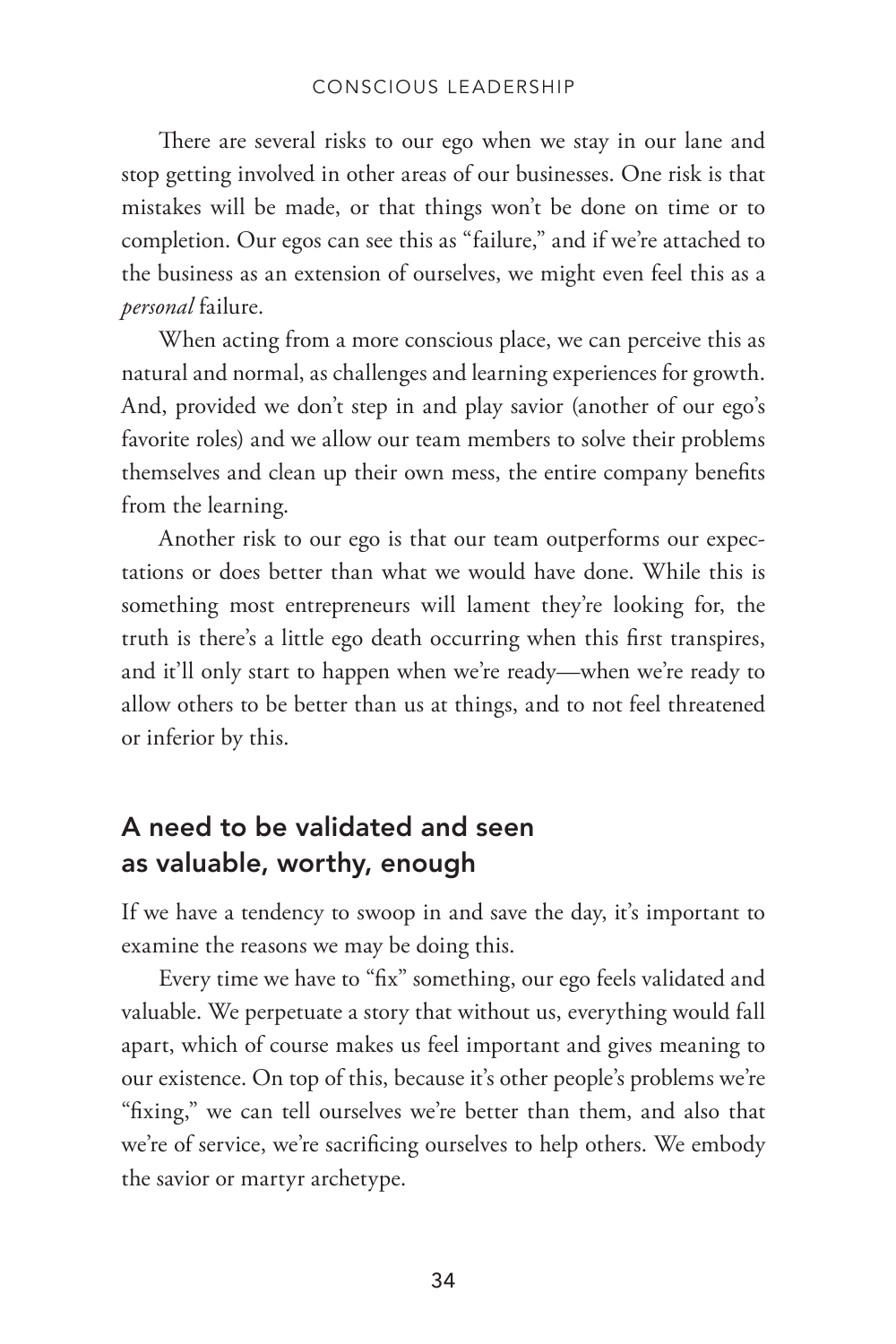In fact, what we're doing is holding both us and them back from stepping into our fullest potential, from moving through the discomfort of challenge and expanding. At the same time, we're effectively constraining the growth of the company.

Our ego will constantly constrain the growth of our companies and get in the way of it becoming its fullest potential, until we wrangle it.

## Guilt at having others do things we're capable of doing

Finally, many of us experience guilt when delegating work to others. Especially early on, when we build our first team, it can be extremely confronting to be OK with giving others work, work we know we're fully capable of doing ourselves. This comes down to a sense of worthiness. Who am I to think I can build something bigger than myself? Who am I to think I'm good enough/worthy? Who I am to step up and lead another? Perhaps the better question to ask is, "Who am I not to?" which reminds me of one of my favorite quotes of all time:

"Our deepest fear is not that we are inadequate. Our deepest fear is that we are powerful beyond measure. It is our light, not our darkness that most frightens us. We ask ourselves, 'Who am I to be brilliant, gorgeous, talented, fabulous?' Actually, who are you not to be? You are a child of God. *Your playing small does not serve the world.* There is nothing enlightened about shrinking so that other people won't feel insecure around you. We are all meant to shine, as children do. We were born to make manifest the glory of God that is within us. It's not just in some of us; it's in everyone. And as we let our own light shine, we unconsciously give other people permission to do the same. As we are liberated from our own fear, our presence automatically liberates others."

> —Marianne Williamson A Return to Love: Reflections on the Principles of "A Course in Miracles" (United States: HarperOne, 2009)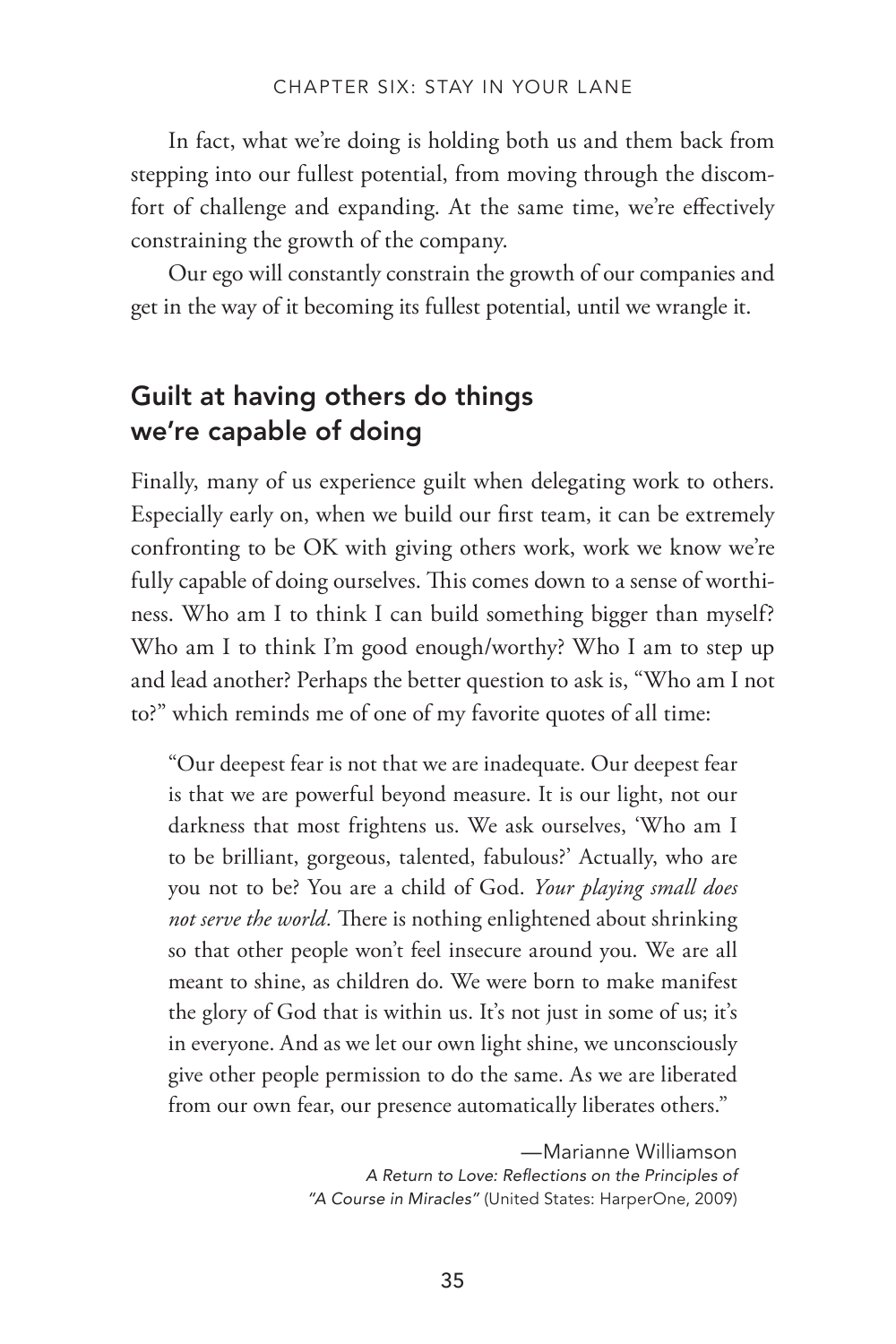#### CONSCIOUS LEADERSHIP

Understanding the drivers behind why we wouldn't just stick to our zones of genius is important; in fact, understanding our drivers is key to leading with consciousness. Rather than forcing behavior change, when we can understand the basis of why we do what we do, our behavior naturally changes.

I'm not, by any means, perfect at all of this. It's a continuous process and something my team and I talk openly about in our team meetings. Ensuring we're all roughly staying in our lane while making space for healthy contribution and collaboration.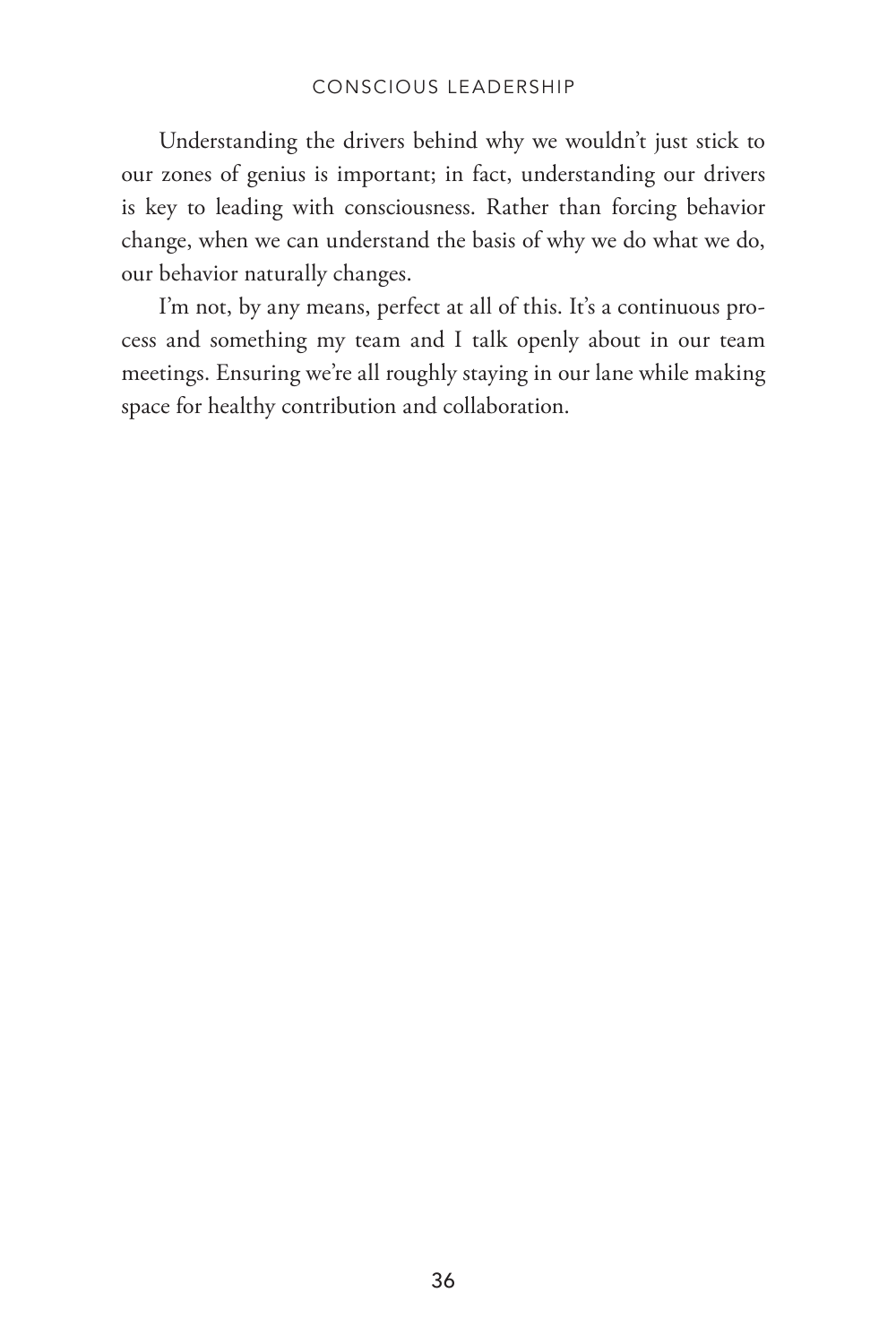### CHAPTER SEVEN

# BRINGING OUR WHOLE SELVES TO WORK

In early 2017, I went through a divorce. In late 2018, I experienced a breakdown. I spent much of 2019 working on my inner world and n early 2017, I went through a divorce. In late 2018, I experienced a exploring healing modalities such as the plant medicine Ayahuasca.

I kept my team updated every step of the way. Nothing was off the table. Well, the only thing off the table was *me* during my breakdown. I couldn't do anything, and I let them all know. I needed time out, and I had no energy at that moment to even care whether my company survived or failed, so I just asked them to do their very best. And I thanked them in advance for it.

The thing I've learned about bringing my whole self—and everything that's going on for me—to my team is that it gives them permission to do the same. We build deeper relationships and a loyalty that's fierce and true.

I'll never forget what transpired during that time. My rock bottom hit over a weekend when I'd flown back to Australia for a girlfriend's bachelorette party.

I was in an incredibly challenging romantic relationship that was pushing me to my absolute limits. I'd been in and out of high anxiety and bouts of depression over the previous months, and the long flight and proceeding jetlag was the straw that broke the camel's back.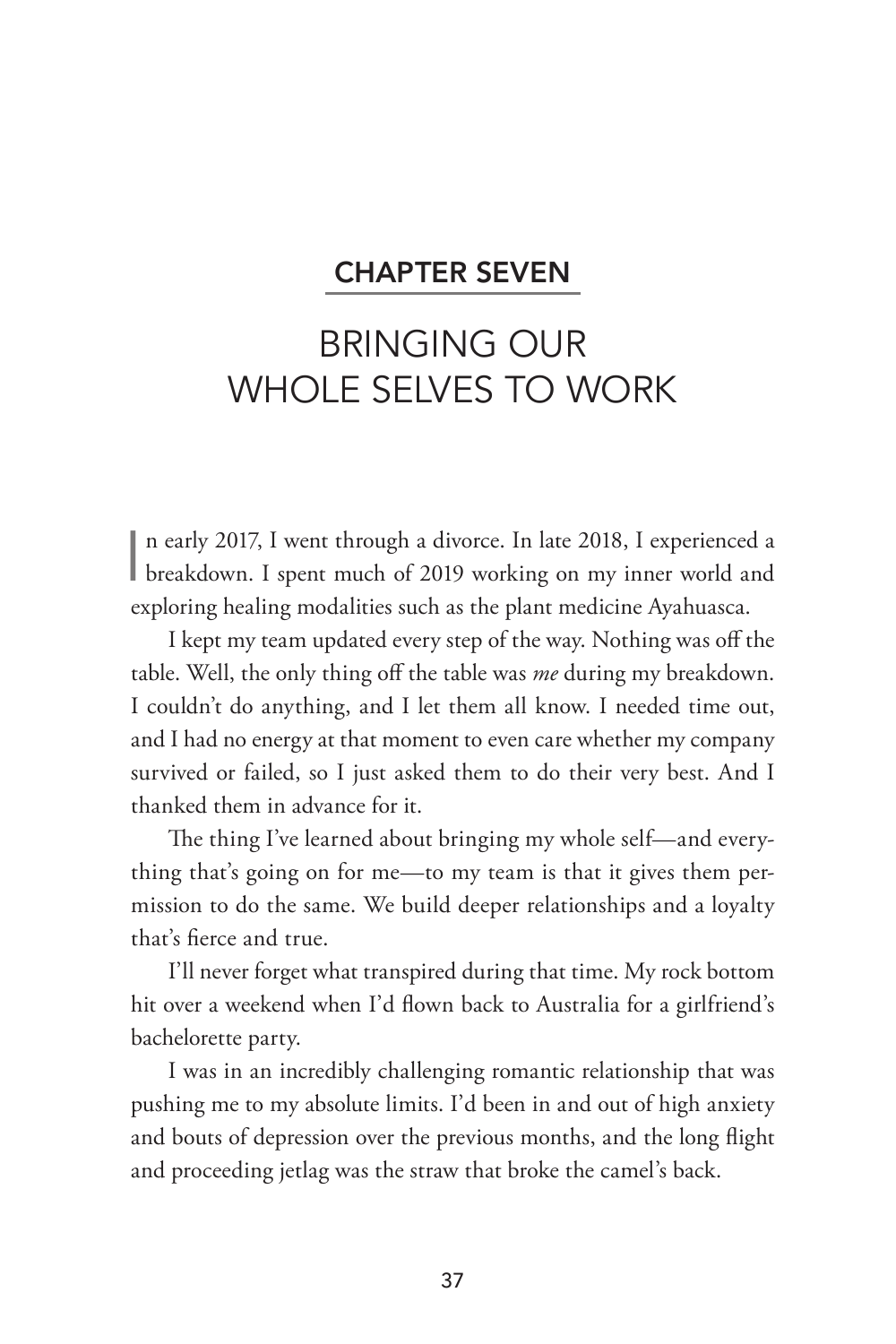I didn't sleep at all the night after I landed, and I forced myself to socialize during the winery luncheon to celebrate our bride-to-be (my gorgeous friend, Dani Wales). When we arrived back at the Airbnb we were staying at to get ready for a group dinner, I cracked.

We walked in the door and I collapsed in a heap. Thankfully, Dani understood exactly where I was at and promptly got on the phone to my sister. Together they arranged a flight for me to Hobart, Tasmania, the following morning.

I arrived at my sister's Sandy Bay home an absolute shell of my former self. All the holding together I'd been doing over the past six or so months was nonexistent, and I could barely speak, let alone run a company.

Everything I had on the calendar, I cancelled.

My beloved annual volunteer trip to Cambodia with Project Gen Z. Bali with my girlfriends. A speaking gig in Sydney. All of it. Cancelled. Running my company. Cancelled. Being a friend. Cancelled. For once in my life, I had no choice but to exist only for myself.

In place of all the "stuff," I chose to be still and figure out where I was at and how I could start the long climb out of the hole I'd gotten myself into.

Looking back, I think the unravelling started very slowly when my dad died in May 2013, and many of my current team were with me during that period too. Sometimes I think they knew before I did and saw it all coming, because the way they stepped up and offered their support and love and strength was awe-inspiring and overwhelming.

In fact, it was their response to it all that gave me full permission to take care of myself and do what I need to do, and for that I'll be forever grateful.



Up until this moment in my leadership journey, I'd still been trying to be strong for my team and had been putting on a little bit of a front.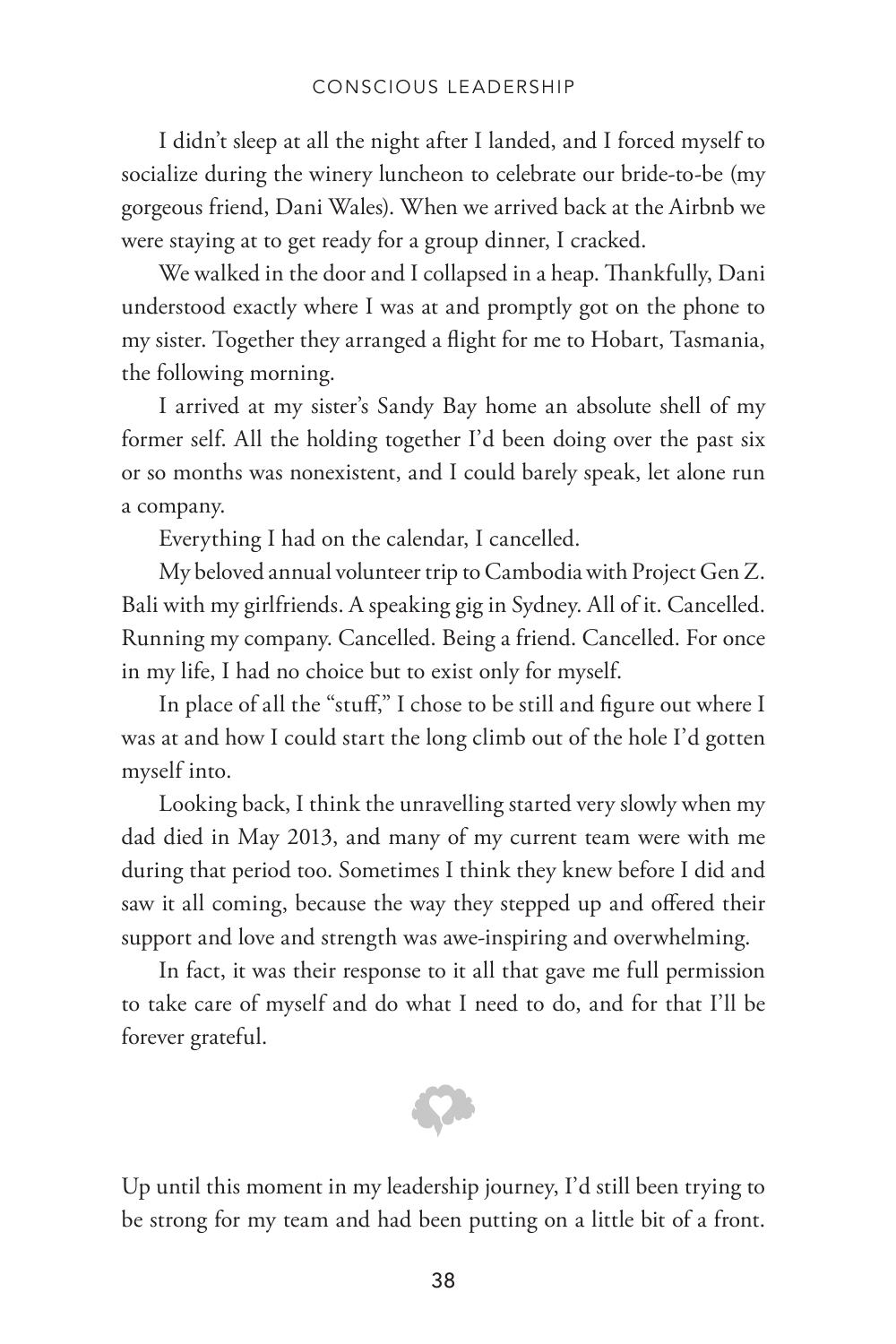But no more. There was no more front left in me, no more fight. And this gift of surrender was the greatest gift I've ever received as a leader.

It allowed my team to wrap me in their arms. It allowed me to step into my truth fully and wholly. To be all the things and let go of the idea I needed to be "responsible" for them, to be a guide, to set an example. Instead, I realized I am of them. We are one. And walking side by side.

It's not been the same since. In the best ways.



My teammates are my friends, and given how much time we spend together (even in a virtual context) this makes perfect sense to me. I'd much rather enjoy the connection I have with the people I'm building things with than to treat each other as robots.

It's normal for me to get on the phone with someone and for us to start talking about a client issue or a process we want to improve but then to somehow end up discussing tantra, or plant medicine, or some other thing we're currently interested in.

I love it. I love the diversity it brings and, more than anything, I love the connection it brings.

I want to be able to be there for a teammate in an hour of need, and I appreciate the people around me who've proven they have my back when I'm moving through something too.

It makes the work we do feel more meaningful and enjoyable, as I get to do it each day with some of my best friends.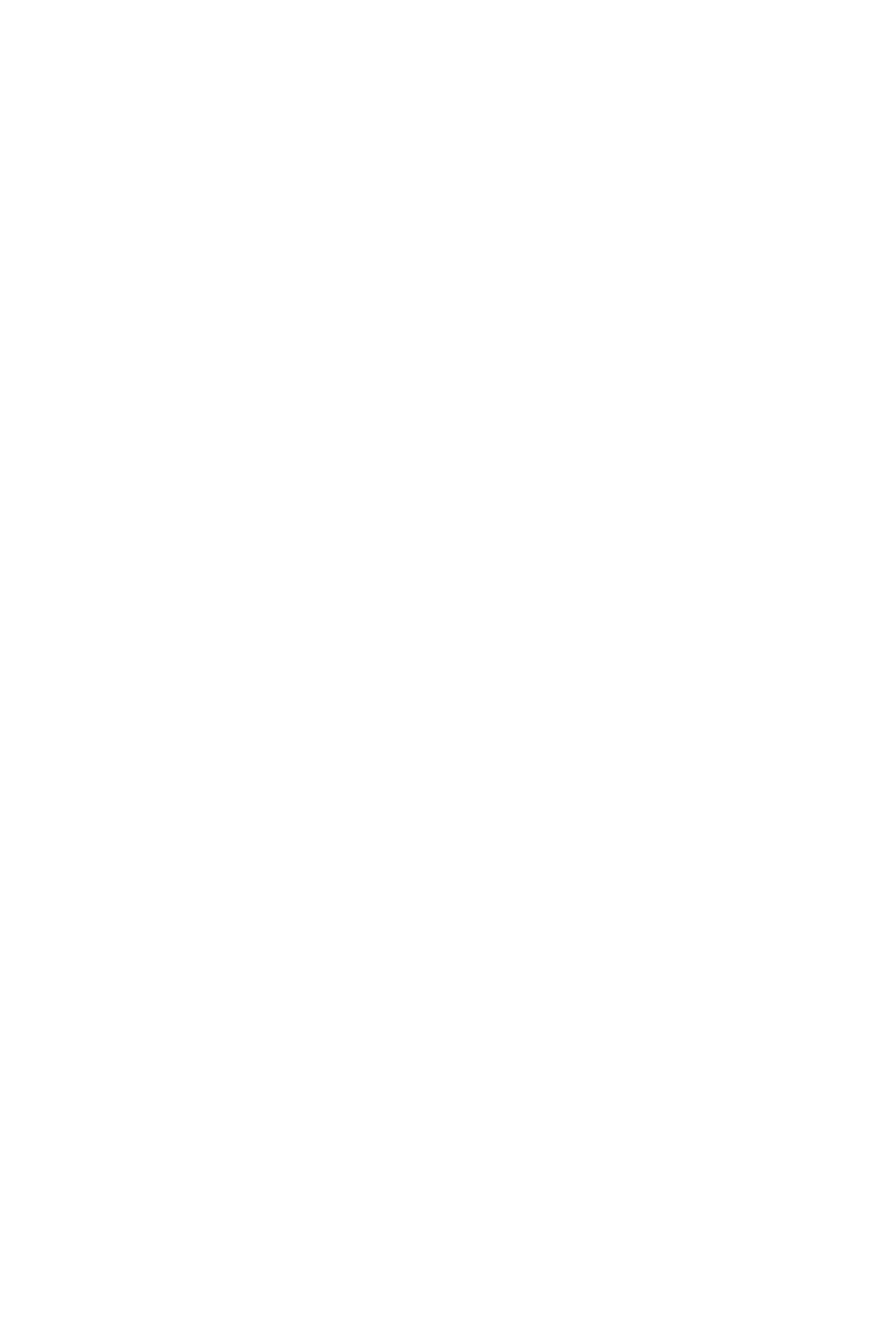## CHAPTER EIGHT

## A TEAM OF OWNERS

Around the middle of 2017, I was in San Francisco and Silicon Valley for a couple of weeks with The Hacker Exchange as their entrepreneur-in-residence. The Hacker Exchange was founded by a good friend of mine, Jeanette Cheah, and runs programs multiple times a year bringing entrepreneurship and business students from Australia, to start-up hubs around the globe.

At the time, Wealth Enhancers was a well-established business turning over just short of a million dollars in annual revenue. We'd been stagnant, however, in terms of any form of growth for the past four years. We just couldn't seem to get ahead.

With three financial advisers in Australia, all on salaries, yet not fully maximized in terms of their client load, it didn't make any sense to grow the team, yet the client numbers didn't seem to be growing at any significant rate either. I knew the model wasn't quite right, and I was doing everything I could to figure it out, primarily focusing on our lead generation strategy, which we had been making significant headway with.

I remember exactly where I was, sitting in Covo (the coworking space we were using), when I received a message that would change the way I engage and build my teams forever.

It was from one of my best friends, Freya Savage, who also happens to be the first person I ever hired back in 2009 when I was still working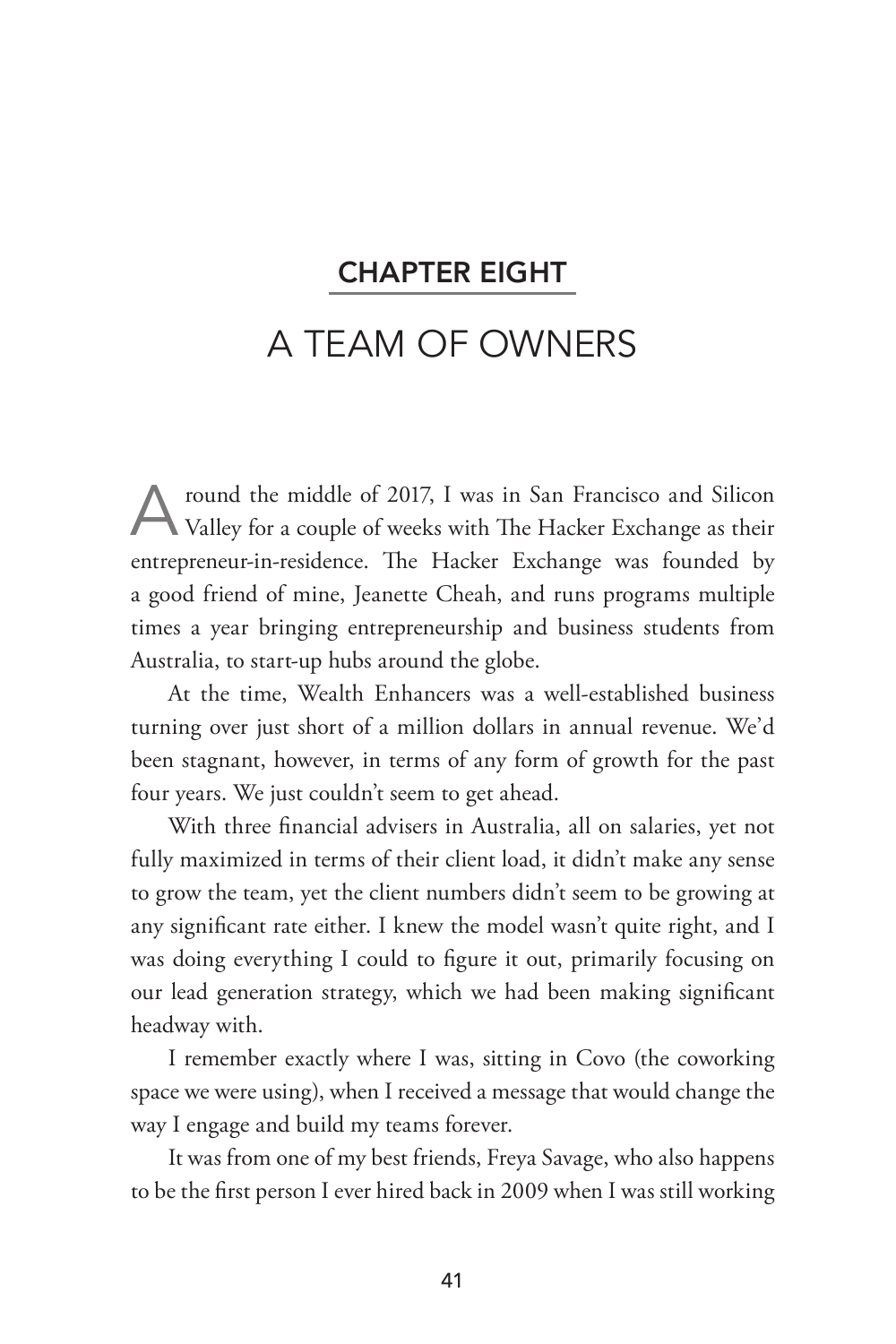in my family business. She was at university and came onboard in a part-time capacity while she finished her financial planning studies.

She'd worked with me for a couple of years before spreading her wings in the corporate finance world and was presently finishing up a year-long hiatus of travel around southeast Asia.

Her message was asking my opinion whether I thought she should renew her CFP. She'd worked long and hard for it, but knew she'd never be back in Melbourne working in a grey office building for a traditional financial company ever again. She wanted to spend more time in Bali; the city life wasn't for her right now.

Instantly, a lightbulb went off in my head.

Wealth Enhancers was already a fully remote organization, and our client meetings and everything else were already being held online. There was nothing saying our financial advisers needed to be in Australia, or in any one location for that matter.

My intuition was telling me there were more people like Freya, who loved and enjoyed working with people and in financial planning but did not want the typical nine-to-five office arrangement. My intuition was telling me they wanted freedom and flexibility and would be willing to be paid in a different way in order to have this.

A fee share arrangement, in place of a fixed salary.

They could work to bring on as many or as little clients as they wanted, and we'd split the fees with them, using the portion that the business kept to support them with training, systems, processes, administrative, and paraplanning support, along with marketing, and lead generation.

It'd be exactly like being employed, all working as a team toward the same thing, but they'd have more flexibility in terms of their workload and earning capacity.

I knew the entrepreneurial flair that existed in all the millennial financial advisers in Australia—I mean, I was one of them. Yet I also knew first-hand the challenges of starting and building a financial planning company in what had become an incredibly regulated industry.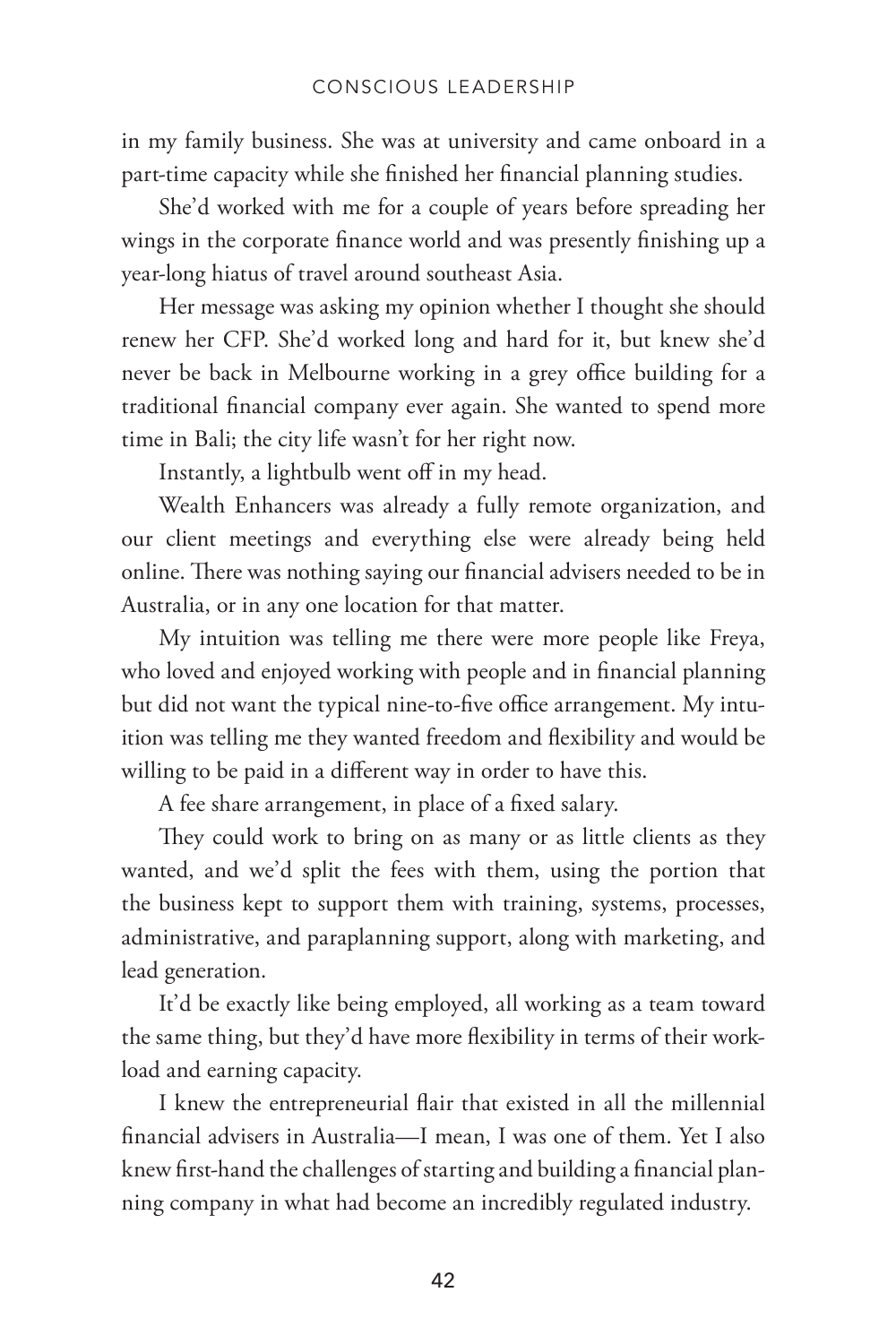I ran the idea by Freya, and she immediately jumped at it. I then threw together a simple survey to test my hypothesis and posted it up in the XY Adviser Facebook group (a bustling online hub of younger finance professionals).

With around fifty responses in twenty-four hours, my gut feelings were confirmed more than enough for me to start working on this.

I went into what's now been dubbed "Beast Mode" by The Hacker Exchange crew! I stayed in each evening, building financial models, talking with potential investors, and creating pitch decks. I was completely alive with this concept, and knew in my heart I'd found the missing piece of the puzzle.

As I built out the fee-share remuneration structure for the financial advisers, I was thinking more and more about the survey results. It was clear to me how much people valued a sense of control over not only their days but also their destiny. The idea of being able to build as big or small of a client book as one wanted was very well received. It was also clear to me how important ownership was, or feeling as though they were building something meaningful, rather than just turning up each day for a paycheck.

The idea of carving out a portion of the company's equity for my team seemed like a good one. Initially, I thought I'd maybe do it just for the financial advisers, the income generators, but quickly felt into what it would look like for everyone in the team to be a part of the equity pool.

A team is called a team for a reason—everyone's role is different but equally important in bringing everything we're working on to life.

Then and there I decided to carve out 10 percent of my company to the team. Equal parts equity (for when the company ultimately sold) and quarterly profit share distributed in the same proportions along the way.

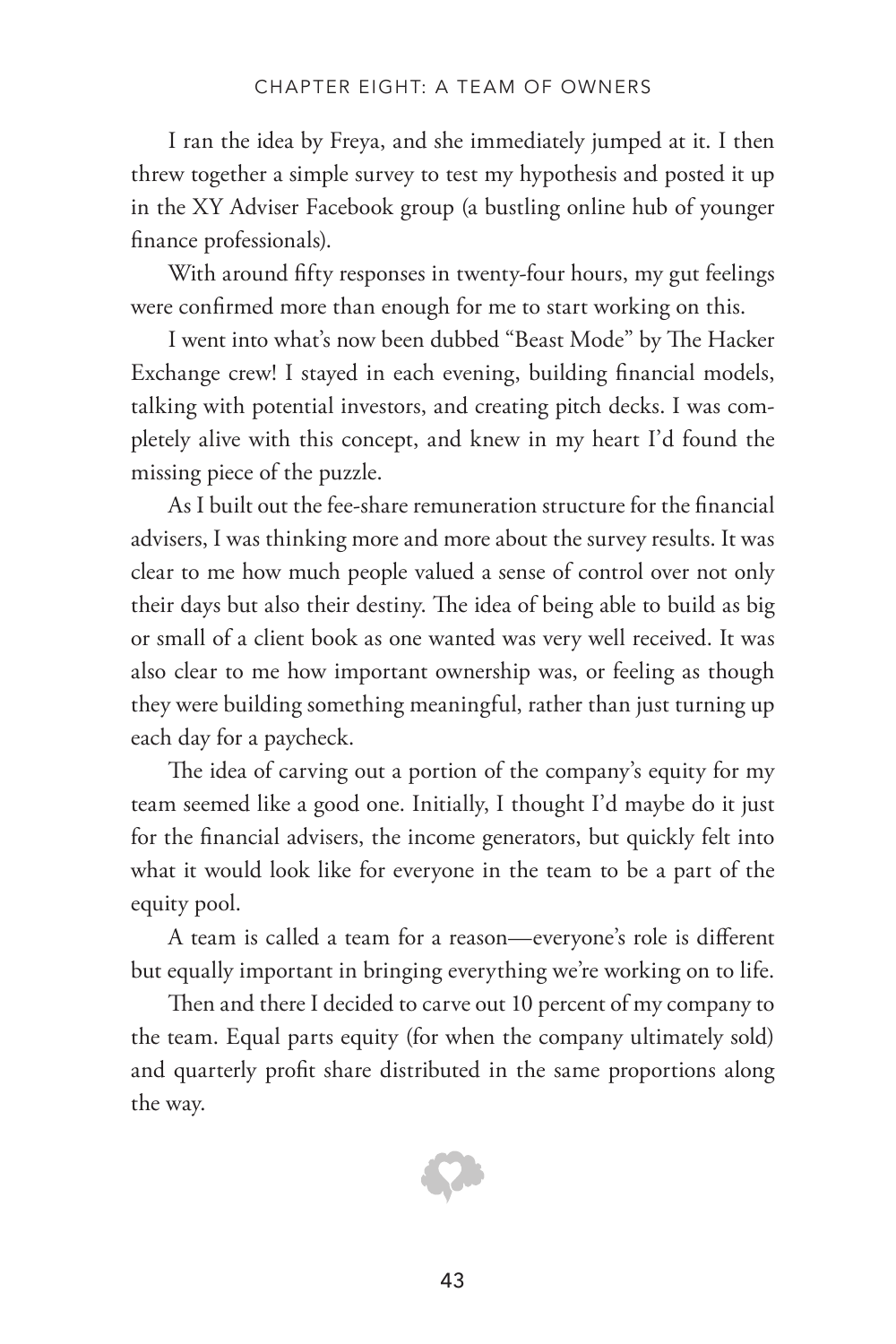All these changes, though exciting, were significant, and the first step was getting my existing team onboard. If they weren't for it, I'd ethically have had a hard time implementing it as I'd engaged them under a different type of arrangement.

I needed to ensure this was as good for them as it was the company and that we'd all benefit in the long run.

Pitching to my business partner and my existing team was my first step. After some backward and forward, questions, tweaking, and working together, we had something we were all excited about. It was go time.

Freya joined the company as our first new financial adviser engaged under this unique model, and by the end of 2017, we had a total of six financial advisers trained up and working with us (up from three). Revenue had increased by 57 percent, and we'd distributed profit to the entire team once.

We also had a pipeline of young and incredibly talented financial advisers who were really excited about joining Wealth Enhancers.

We'd launched the WE Academy where we were training external financial advisers from all over Australia on everything we did in our organization. As Australia's first and probably only purely millennialfocused advisory firm, the industry was certainly engaged and interested in what we were doing and how we were doing it.

Internally, our culture was thriving. With a fully flexible and fully remote team who all had ownership over this thing we were building, happiness scores were high, and turnover was low.

This was a breakthrough moment in my leadership journey. First, I'd not given up. Four years of stagnant growth and I'd kept at it, turning over every rock looking for the thing that would make the difference. And second, I'd trusted my intuition. This was the big one.

There's a Beyonce quote: "If there's one thing I'm willing to bet on, it's myself." I felt those words to the very core of my being. I had zero doubt in my ability to bring this all to life.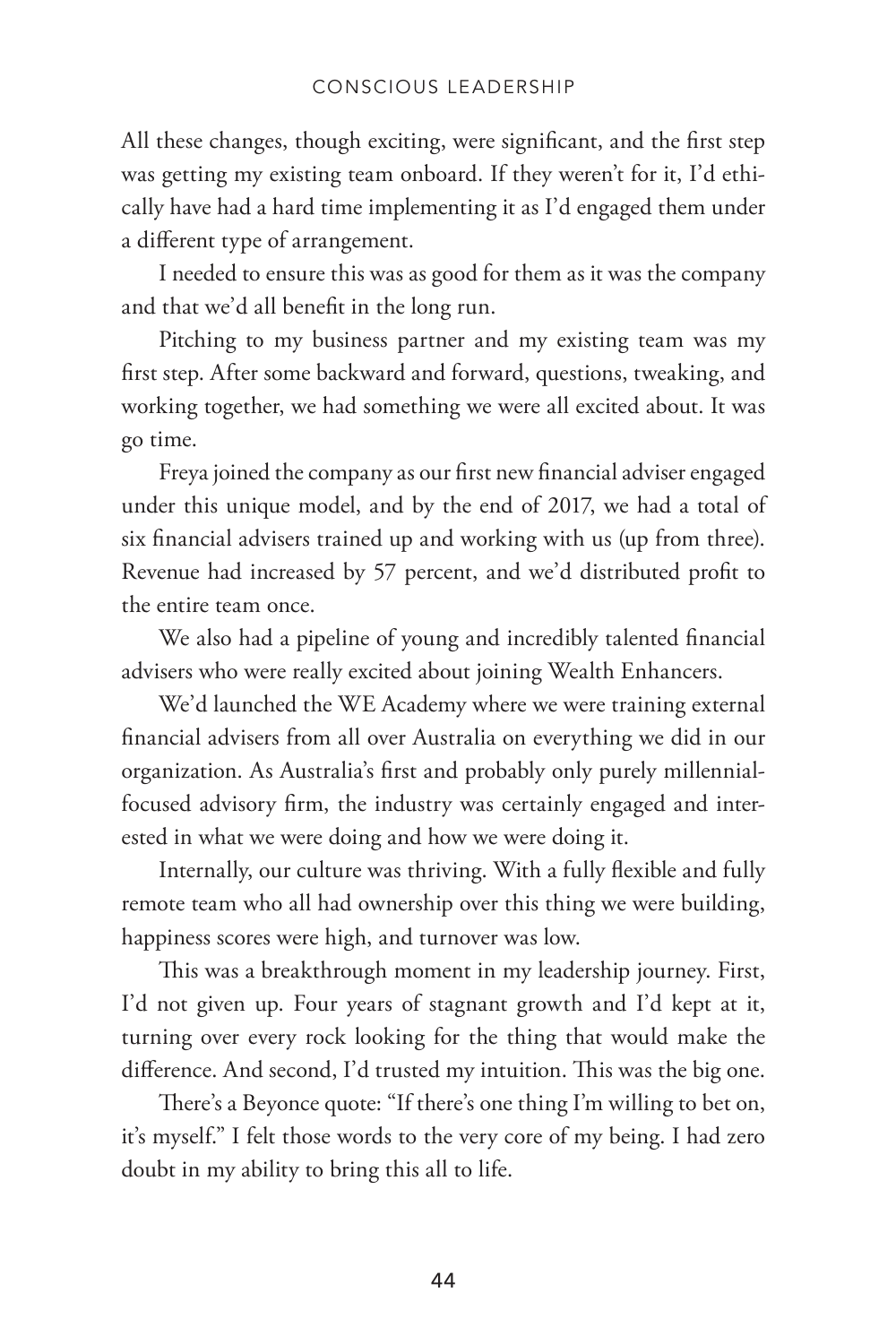#### Chapter Eight: A team of owners

I don't think I'd ever believed in myself more fully than I did at this time, and that feeling of knowing and trusting my intuition so deeply opened me to a new way of being. I committed myself at that point to continue to deepen that connection, to trust what I'd always felt inside, and to f\*ck the doubt and fear right off.



Fast forward to the end of 2018, and while the business was growing and going incredibly well, my working relationship with my now exhusband, Finn Kelly, was not.

With this newfound level of trust in my own abilities, I felt as though I was driving with the handbrake on. We were butting heads on everything, and far too much energy was being spent defending my strategy and position.

After several months of negotiations, we came to an agreement that he'd buy me out of Wealth Enhancers, and as part of the deal I'd take on Grow My Team, our fledgling and struggling remote staffing business.



Once the dust settled on the deal, and I was ready to step into Grow My Team as CEO, it was time to connect with that intuition again and bring forward all my learnings from Wealth Enhancers.

I immediately put a 10 percent equity and profit share arrangement in place, and while we've only distributed profit two quarters since I took over, it was a pleasure to do so each time.

It feels good to know we all have ownership in this company, me as the CEO and founder, all my teammates, and now the investors who've backed us and believe in the big picture of what we're creating.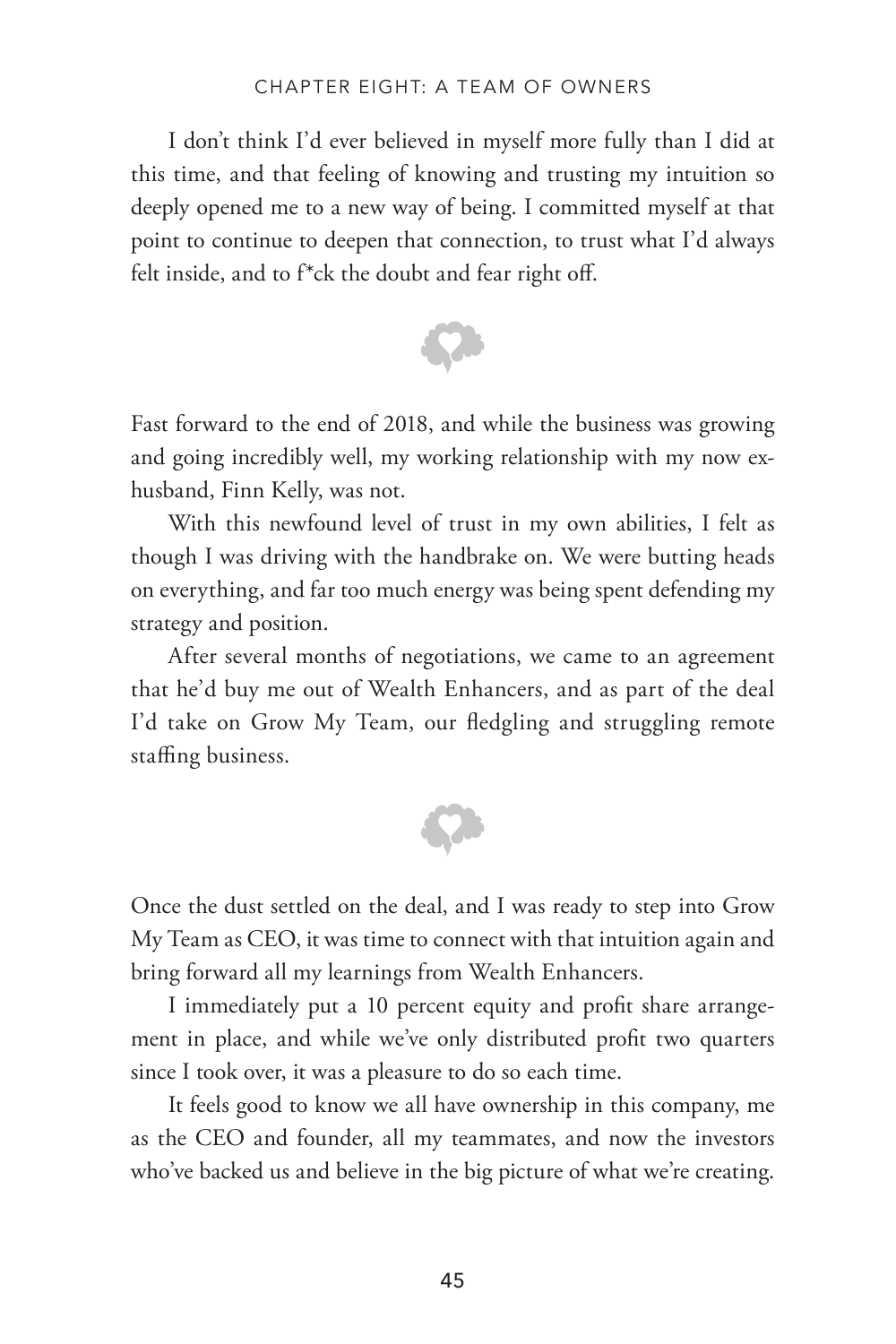There's a special dynamic created when we as owners let go a little, open up, and bring people in alongside us for the ride. It also creates an energy of abundance, the opposite of the energy of scarcity that can show up when we're holding on tightly and fiercely protecting what we "own."

It feels good to me that all of us who are supporting Grow My Team to be all it can be will be rewarded financially both along the way and into the future.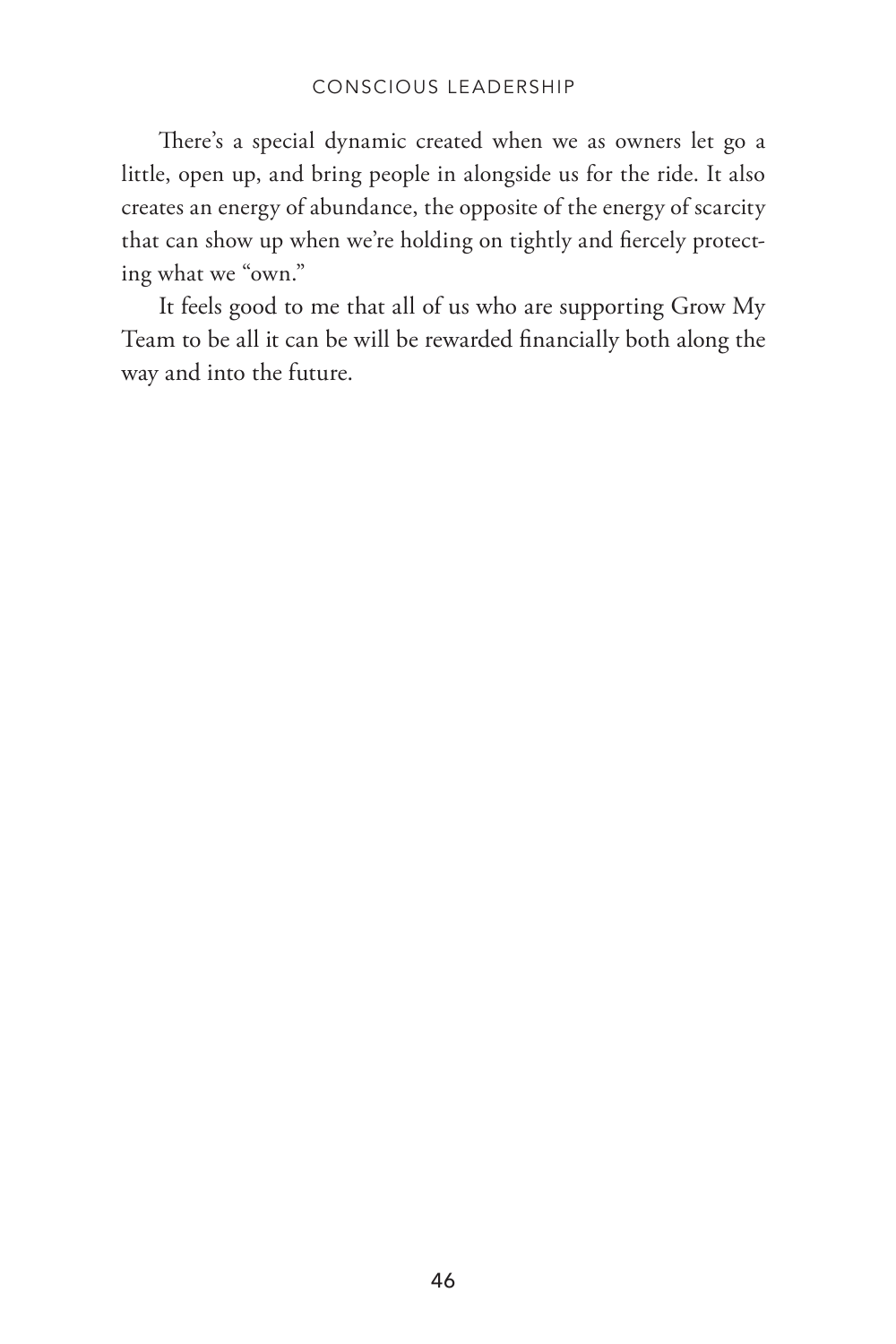### CHAPTER NINE

# CARRY YOUR OWN BAGS

I've been a member of the global community Entrepreneurs<br>Organization (EO) since 2013. It has shaped a great part of who I am 've been a member of the global community Entrepreneurs as an entrepreneur and as a person.

One of the things I remember most from my early days of joining, was the message that this is a "carry your own bags*"* organization. Another way to frame this would be "own your own experience," and what it essentially refers to is taking responsibility for how your experience as a member is within the organization.

We hear the term "awakening" or referring to someone as being awake. Being awake and aware of self is being conscious. Awakening is the moment in time or event that happens when we realize everything is happening *for* us, not *to* us, and that we have the choice as to how we respond to it all.

It's the realization we can create our lives exactly as we want them. We are never trapped in any situation or circumstance. We can change it. Even in the event we were physically stuck somewhere, we always have the power to change our inner world and therefore how we experience what's happening.

It's the awareness that what we believe is how we experience our reality, and the knowing that we can change our thoughts, therefore changing how we experience our existence.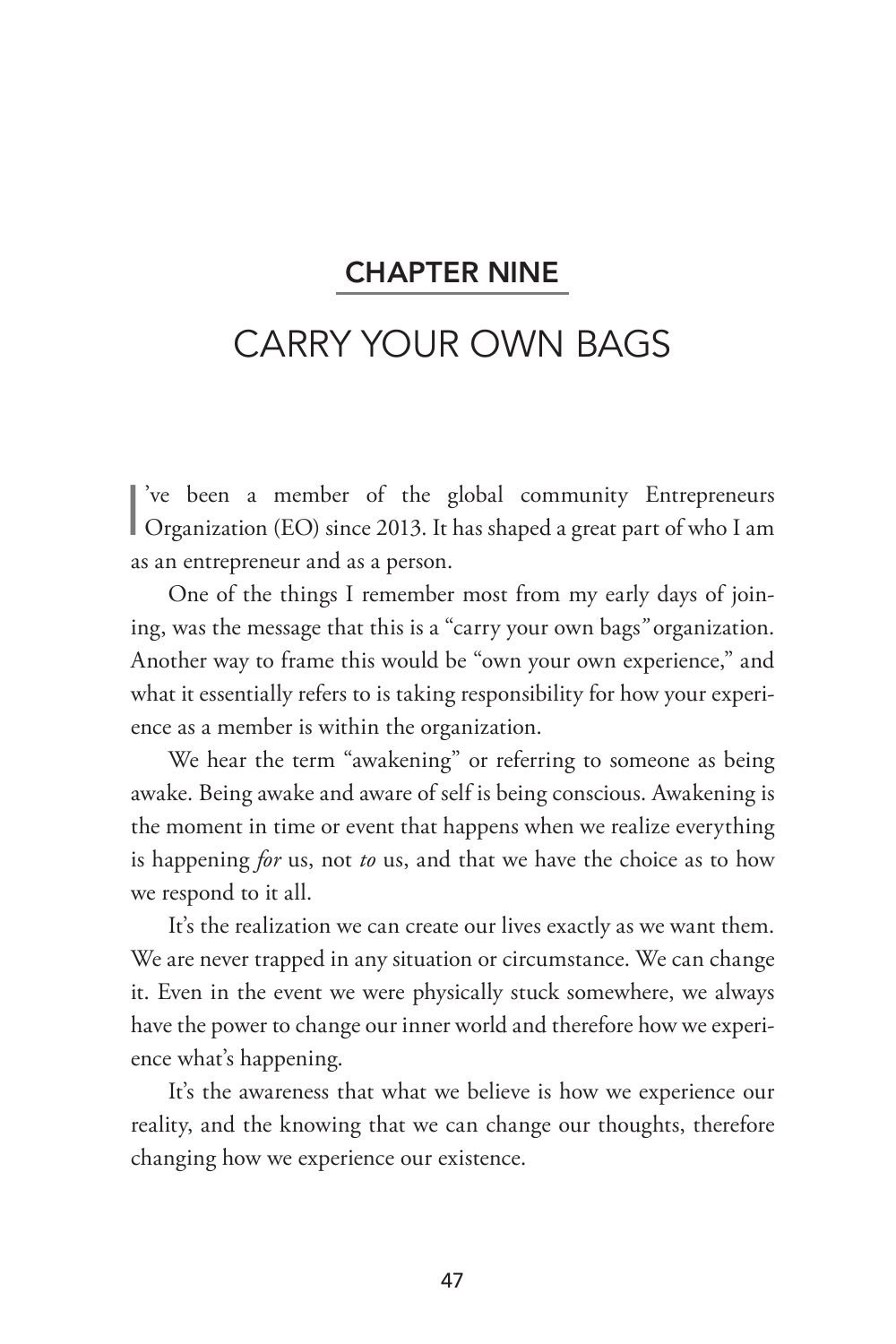

As I understand it, some of us experience a grand awakening—a profound and often jarring moment where we wake to everything in our lives. In my experience, awakening has happened in stages.

My first recollection of understanding I had the power to create and change my reality was at the age of nineteen. I'd returned home from a six-month stint living in London and backpacking around Europe. Along the way, I'd overspent and arrived home to Australia in debt and stressed about it.

It would keep me up at night, feeling sorry for myself, and feeling like a victim. I felt trapped and like I'd never get out of debt and never have any money. I've been writing and journaling for as long as I can remember, and upon reflection, it was this practice that snapped me out of my bullshit.

I'd subconsciously created a story that sounded good whenever I wanted to talk about my money situation, which was often because it was stressful and on my mind.

The story went something like, "Oh my goodness, I just checked my bank account and another charge has come through on my visa debit card. I can't believe the bank lets us overdraw our accounts when we have no money in them, and it's ridiculous how long some of these international charges take to show up. How could I possibly keep track of all this? And now I've unknowingly overspent by a few thousand dollars!" (I can't remember the exact amount, but it felt like a lot to my nineteen-year-old self working \$10-an-hour jobs.)

I was blaming the bank and the function of the Visa debit card for *my* overspending. I was blaming the bank for *my* poor practice and process of keeping track of how much money I had in my account.

I was stating that the bank should be responsible for my financial situation.

Not only was none of this true, but also it was energetically giving away all my personal power.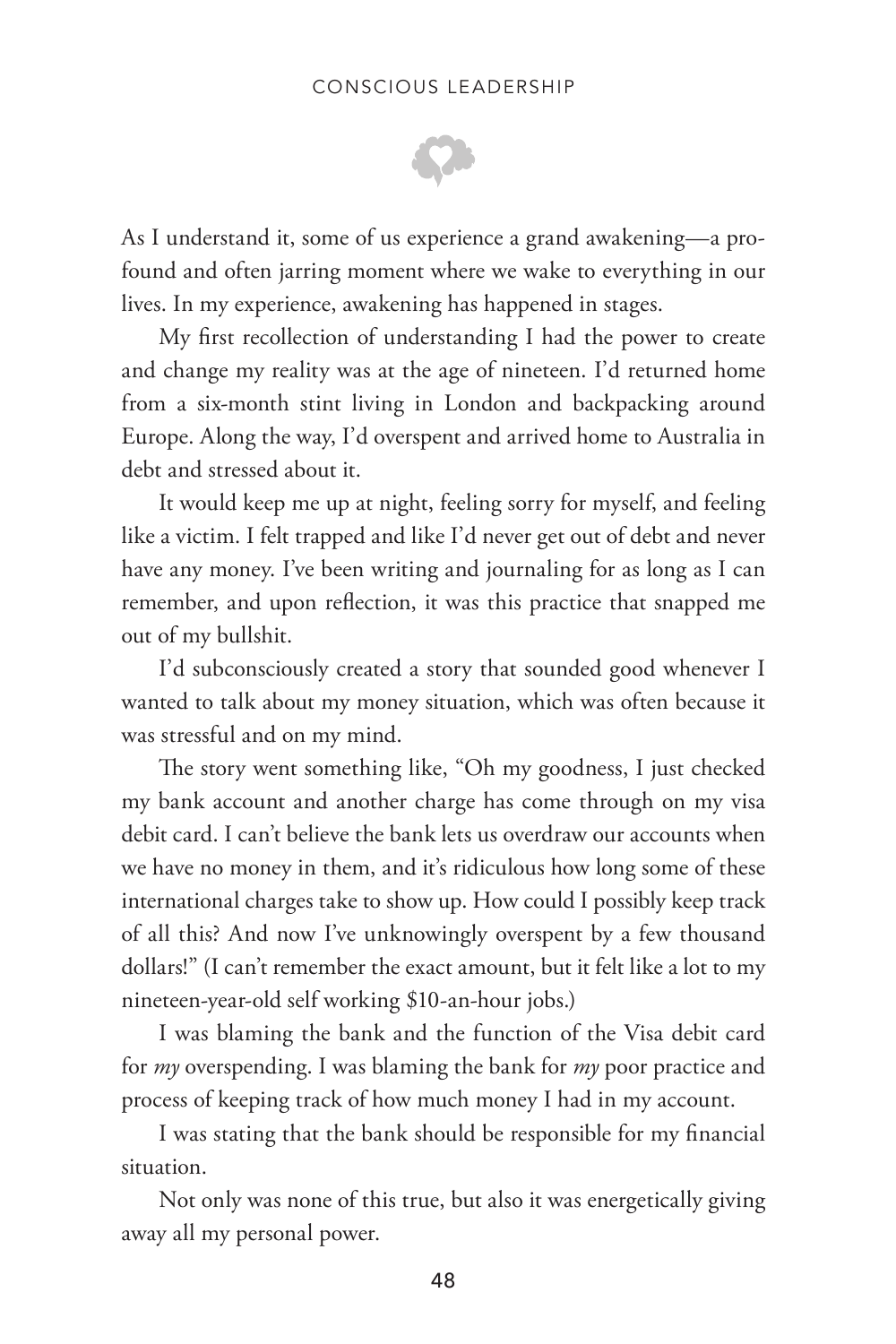#### Chapter Nine: Carry your own bags

I'd lamented this woe-is-me story over and over, because it meant I could talk about it and express the frustration, fear, and negativity I was feeling without needing to take personal responsibility. I could hear back what I wanted to hear, those around me agreeing with me about how tough my situation was and how irresponsible the banks were, allowing young people to get in debt like this.

For the record, all this did was keep me stuck in my little pity party.

Then one day I was journaling about it all, and as I was writing, I witnessed my own words. When I write them down in my journal, which is a place only for me, no one else reads them. No one can respond to it, there's no validation or feedback, and in that moment I saw the truth behind the story.

Of course I knew the Visa debit card would allow transactions to go through even when the account had no money in it—the teller had actually warned me of this a year earlier when I'd set up the account. Whether I agreed with that being a helpful function or not was irrelevant. I knew.

Of course I knew I was overspending. In those days, I roughly knew of every dollar I had because I had so few of them. I absolutely knew I couldn't afford the shopping spree I'd gone on in Paris. You better believe I knew exactly what I was doing and didn't care because I was on a once-in-a-lifetime trip and wanted to enjoy the now and deal with the consequences later.

I saw my bullshit written out in front of me, and in that moment, I realized the only way out of it all was for the person who got me into it to create a plan and get me out of it. That person was me. It started and ended with me.

Damn. It was some tough medicine to swallow, but it was the best medicine of my life.

I created the mess. I can create the clean-up. I create everything in my life. Woah.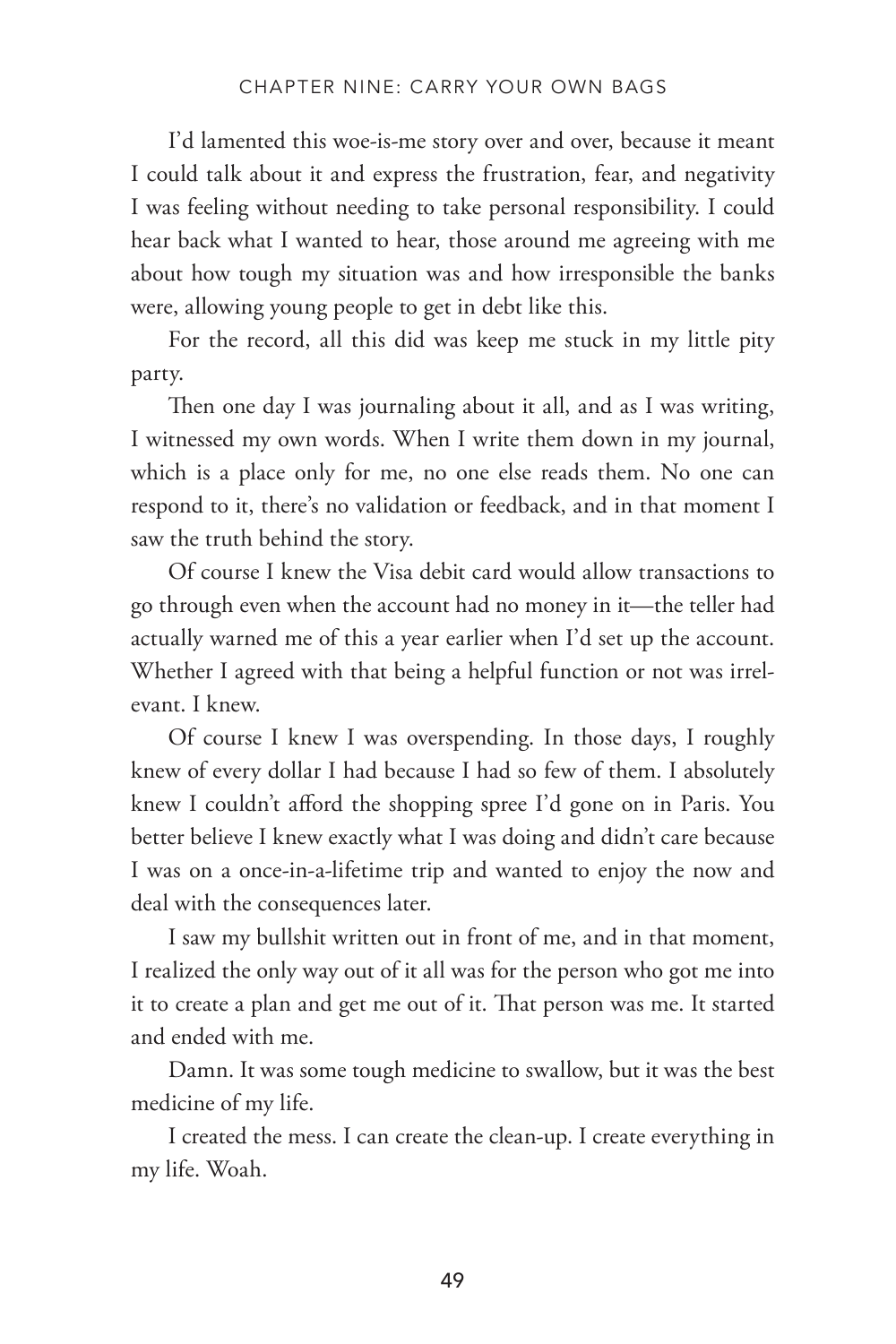#### CONSCIOUS LEADERSHIP

I stopped complaining about money, got another job, worked my tail off (I even pole danced for three months, but that's a whole other story), and paid that debt down. Once I climbed back to zero, I started saving and building wealth for my move to Melbourne because at the same time I realized I didn't like living in Brisbane anymore. With my newfound understanding of being able to create my own life and reality, I was in the driver's seat—making moves and taking charge!



With this early experience of waking up to my own power to create, the "carry your own bags" message within EO really resonated with me, and I was inspired by how my fellow members showed up each day and contributed to the positive and expansive culture of the organization.

It deepened my understanding of how we individually create culture and how we can positively impact the culture even when it may seem challenging. Everything we do has a ripple effect.

I reflected on my own early experiences working in teams where the culture sucked. Where we'd hit the bar on a Friday evening and spend the night complaining about work and our bosses and everything in between. I saw how we chose to put energy into *not* enjoying our workplace. We actually extended our displeasure by spending hours talking about the negative aspects of work during our time off!

Joining EO and the learning of this organizational value was a much-needed reminder of the power we each have to shape the culture of any group we're a part of (including humanity in totality, for that matter).

I mentioned earlier how in my first few years as a leader I'd complain to other entrepreneurs about how incompetent my team was. I'm ashamed of this now. It was my experience with EO that contributed to me deciding to start speaking my ideal team dynamic and culture into reality.

It worked. And it continues to work.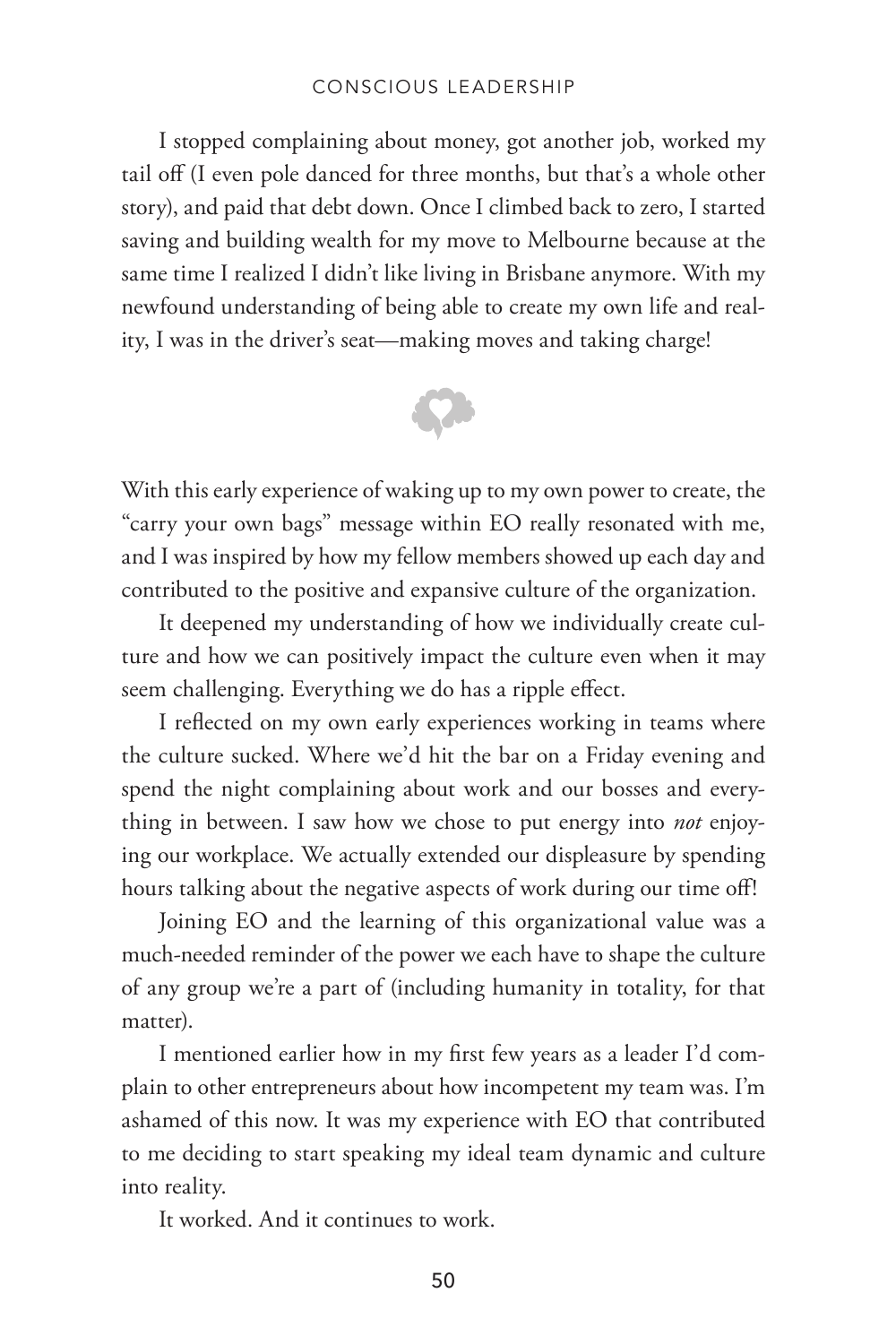#### Chapter Nine: Carry your own bags

As the leader, I regularly remind my team, and talk it through with all new team members, of the concept we get to choose and create our culture—every single moment of every single day. We create our cultural experience by how we show up as individuals.

There are myriad places we can work in a team of people who hate their jobs, hate their bosses, and complain constantly about it. The only way to not *have* that experience is to not *be* that experience.

As the leader of our organization, all of that starts with me.

So that's what I do. I show up every day in truth and transparency with our team. I address challenges head on instead of lamenting and complaining about them. I talk openly with others if I feel a disconnect instead of talking about it to someone else. I use positive and affirming language and pick myself up and restate things when I slip up.

And while we can't ever control how others behave, my own experience shows me that when I show up to the world in a way I want to experience the world, it is my reality. I'm living proof of that, time and time again.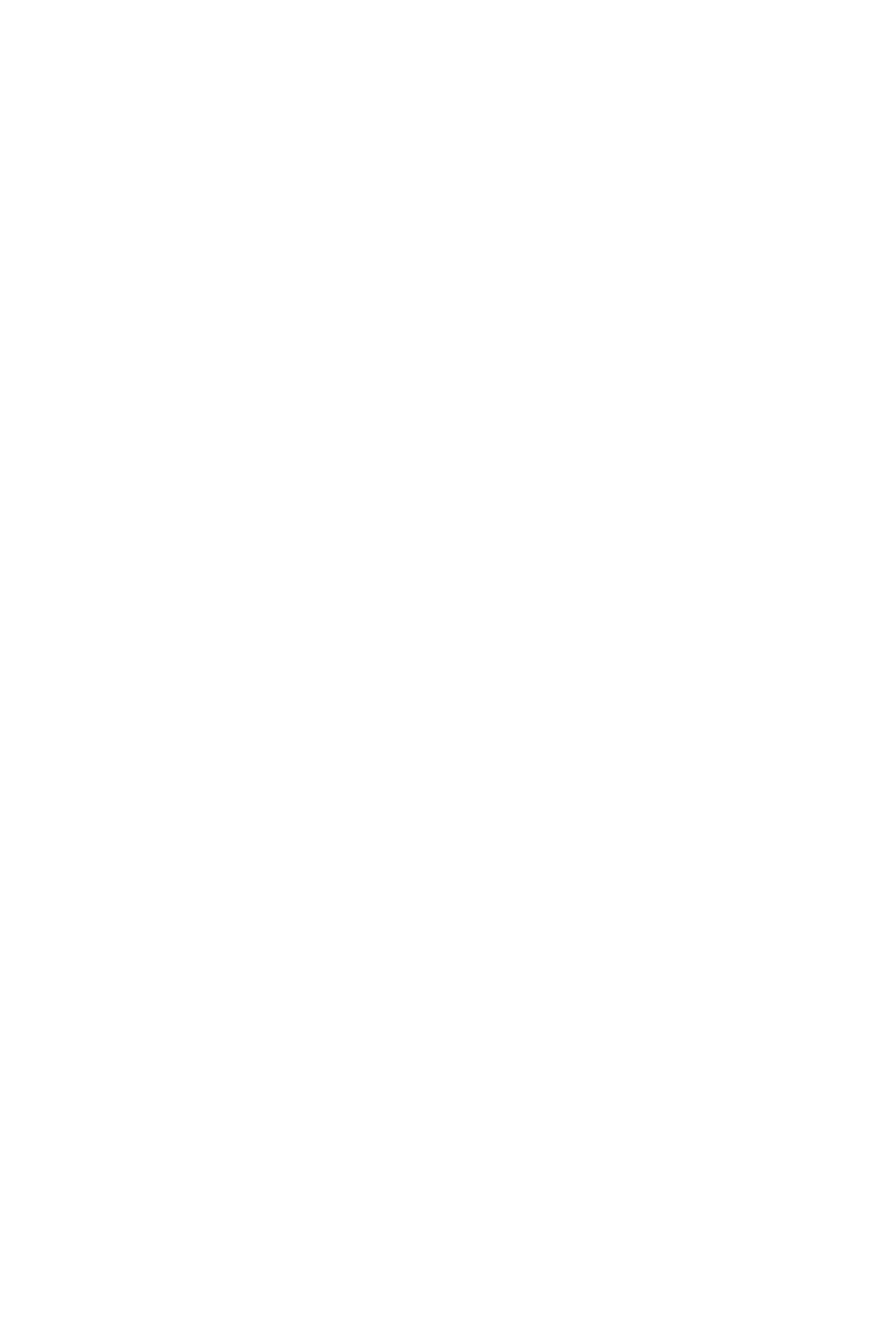### CHAPTER TEN

# YOUR VIBE ATTRACTS YOUR TRIBE

I've long subscribed to the idea we're a reflection of those around us,<br>and with intention, I have always gravitated to people who inspire 've long subscribed to the idea we're a reflection of those around us, me in some way. In my early twenties, I would constantly be making lists of those in my life and what in particular I found inspirational in them.

I wanted to always stay engaged with the positive aspects of a friend and remember why we were connected.

Since I was a teenager, I've had a strong connection with my intuition; however, I often found it overwhelming and hard to wrangle. I have often gone against it in favor of not rocking the boat or having a more immediate need met. I even spent years shutting it down and quieting the voice through busyness, alcohol, and the many other ways we humans develop to numb our connection with source and our higher selves.

What I've learned in more recent years—and continue to practice daily—is to listen and be in constant connection with my intuition. The inner knowing that always exists when we listen closely and open to it. When we are more in tune with it, it's easier to feel. For me, I experience it as a full-body feeling.

To me, it is energy.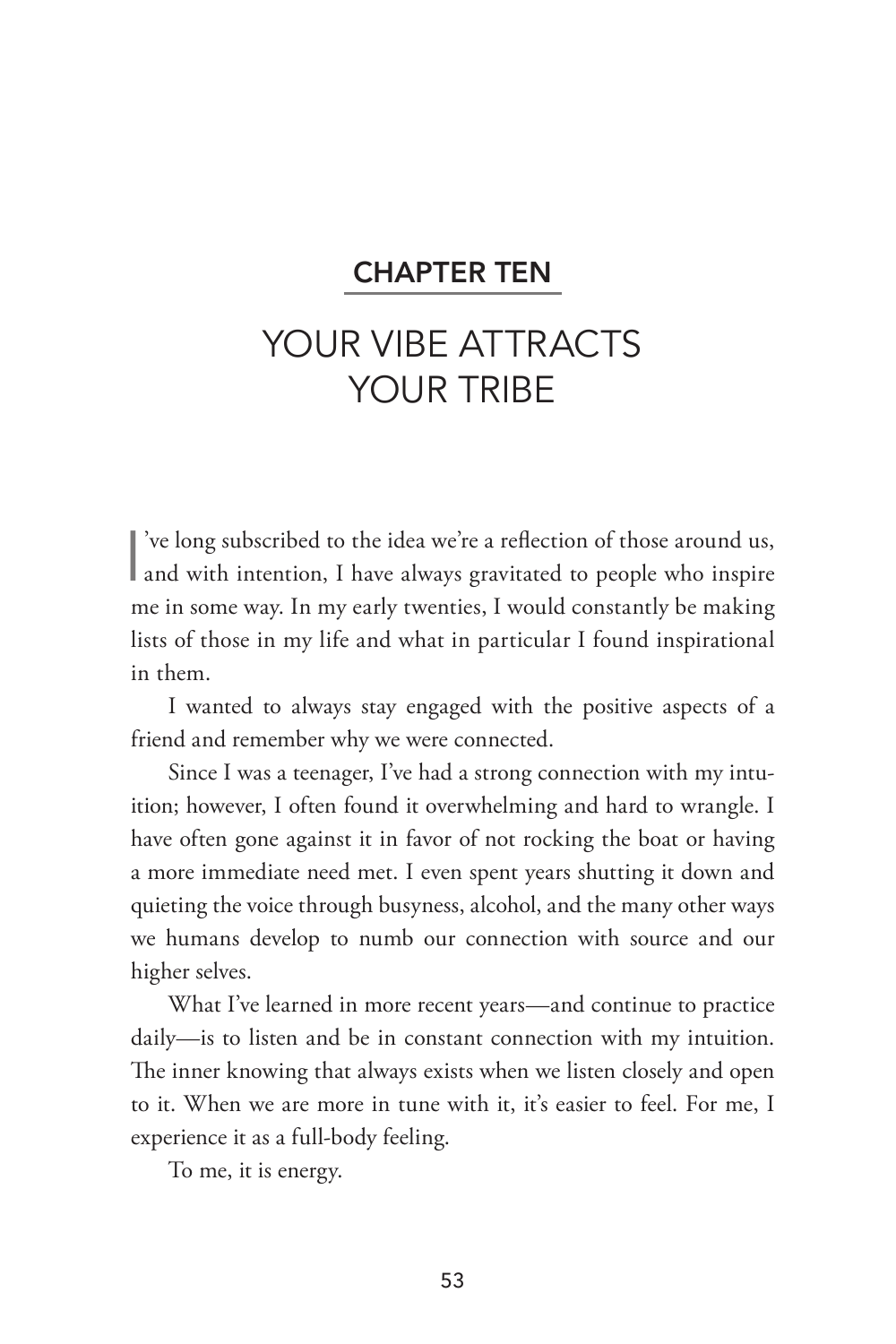### CONSCIOUS LEADERSHIP

I experience energy and energy exchange in one of two ways: expansive or contractive.

Every moment of every day, we're dealing with the energy of the world around us intermingling with our own energy. Whether it's another person, a group of people, a place, or even a concept—everything is energy.

What I'm listening to and feeling into my body for is how my energy feels in response to the changing energy around me.

Expansive energy feels clean, clear, and uplifting. It's complementary and raises our vibration or just general state of being. The words "clean" and "clear" are important as we can often feel raised momentarily and come crashing down quickly when we're not in fact in expansive energy but instead in contractual energy. It can feel overwhelmingly good, and then suck the life out of us. Truly expansive energy brings with it a gentler rising.

Contractive energy feels dense and lowers our vibration. It leaves us feeling tired, drained, and exhausted, whether mentally or physically. Paying attention even to the words we use to describe our state of being can be easy clues into how people, places, or situations are impacting our energy.

It's also important to note we can feel "exhausted" from an uplifting day spent doing and being something we love, but the exhaustion will feel different. It'll feel satisfying, and we'll still have an overall feeling of having expanded.

Likewise, we can have difficult conversations, but when we're in truth and the energy channel is clear, we can actually come away feeling expanded and revitalized.

As I've deepened my connection with my own energy, I've come to understand how to work with it effectively as a leader.

It's been a practice of addressing (whether internally or externally) the energy I feel head on. If I feel a team member is disengaged, I ask them how they're doing and let them know it's a safe space for them to communicate what might be going on. If I feel I'm disengaged, I'm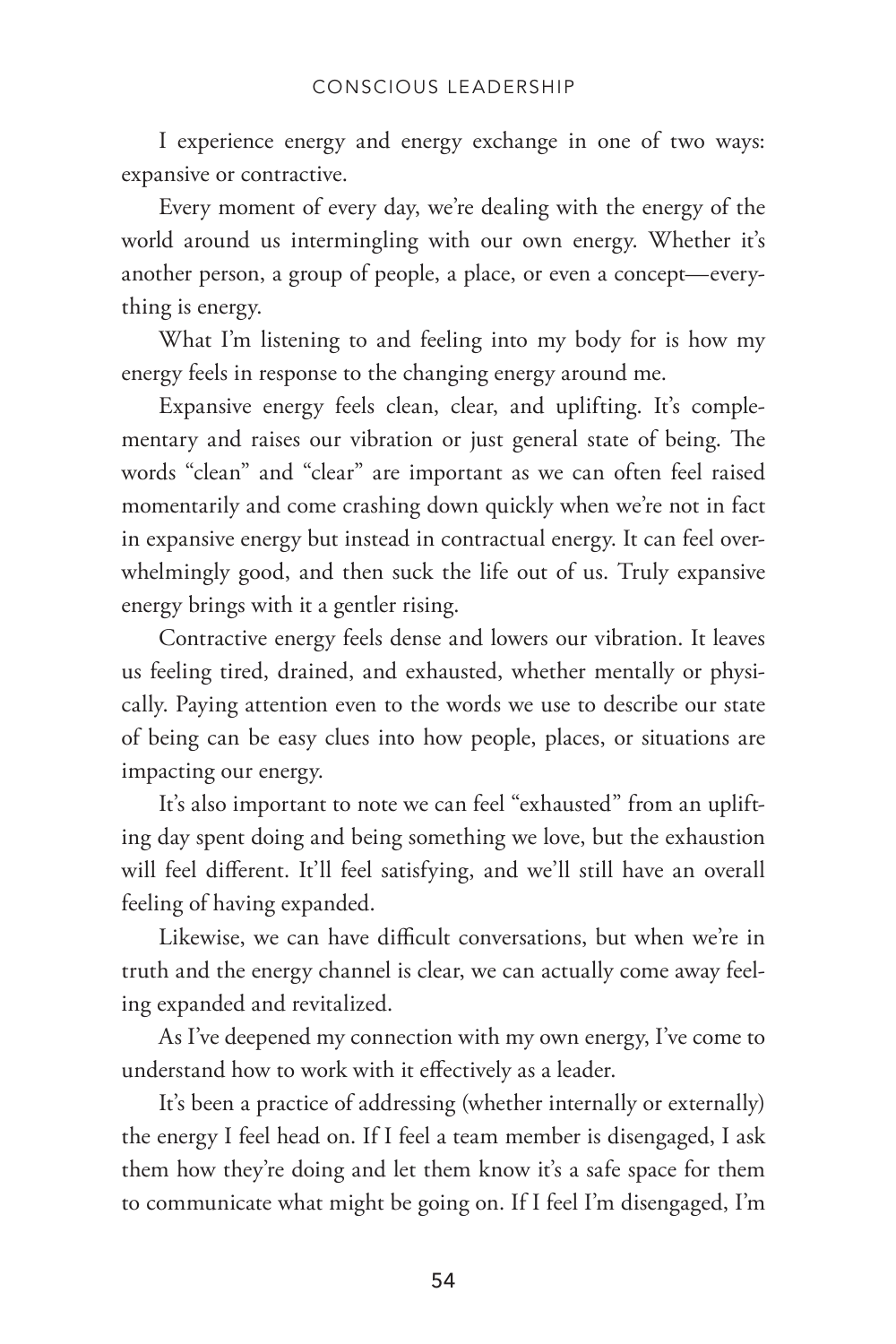honest with myself about that, communicate to my team how I'm feeling and why—if I know. If I don't know yet, I communicate that and let them know I'm diving into it to find out. Then I do that and follow up with them later.

This comes back to full transparency and trusting our feelings.

For many years, I denied my feelings if someone asked, because my ego rejected the idea another could see through my masks. I rejected the idea someone else could see more clearly my inner world than perhaps I could in that moment. Now, I get ahead of it. I just speak it, and if someone does ask me, I immediately get curious with myself about what might be going on that is showing up for others to see.

Much of working through this has been deconstructing conditioning around being right or wrong. Letting go of the black-and-white thinking many of us are raised to adopt.

It was a psychic reading that helped me understand all this in a new and relieving way.

I'd been referred to Teymara Wright through my Melbourne entrepreneur girl gang—a small group of inspiring women who show up every day for the world, their teams, and themselves. Whenever I'm in town, we get together for dinner and share our lives. This is an expansive group of souls!

A couple of them had been to see Teymara for a three-hour reading that included her putting together their astrological charts, numerology, and a tarot reading. I was in and managed to secure a spot that week due to a cancellation.

About halfway through my visit with Teymara, she looked at me and said with confidence, "You don't like being in Australia, correct? You don't like how you feel here, and you don't know why?" Instantly, I responded in affirmation.

For years I'd been trying to understand this part of myself that just wanted to be in the United States, and why I disliked Australia so much. It's a beautiful country, a safe country, a clean country, many,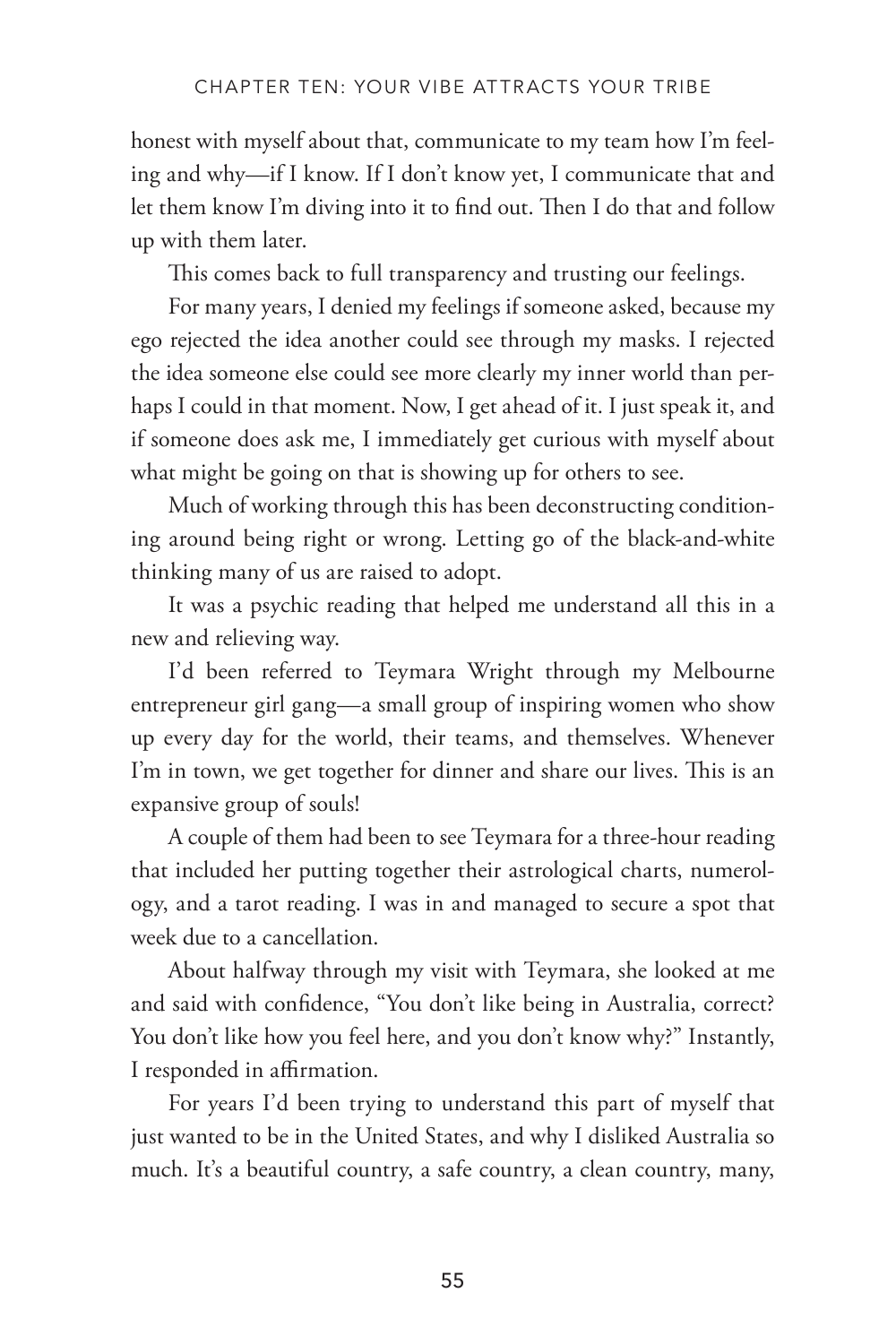many people I love dearly are there, but I just didn't enjoy my time there. I always felt off.

She explained to me that everything (and everywhere and everyone) has a vibrational frequency, and I'm on a different vibrational frequency to Australia. As simple as that.

This resonated instantly. It was a much simpler answer than what I'd been looking for to explain my feelings, and it was the beginning of me opening back up to my intuition and connection with feeling the energy around me.

What had been blocking me was thinking that if something felt off, it was "bad," and if something felt right, it was "good." I was resisting the idea that good or bad existed. Now I was free to see it as whether it's a vibrational match or not.

Prior to this understanding, if my energy didn't feel good with another person, I'd look for why they were a bad person to try to understand and justify my own feelings. Of course, what we feel about the world around us will only be reflected back to us, and I'd also find myself looking for the bad in me.

When it came to Australia, I'd always been wondering what was wrong with *me.*

Nothing was wrong with me or the beautiful land I was born in; I'm just going to energetically thrive more in the US and other places. I've always felt this way about certain places and of course used to frame it up as "loving" those places. But now I understand that when I land somewhere that's a vibrational match, I'll instantly recognize it and feel expansive. I feel this way in Bali, Guatemala, and Tel Aviv, and in all three places, I instantly knew I'd be spending more time there throughout my life from the moment I first visited.

Of course, everything is always in motion, evolving—people, places, and situations—so there's plenty of possibility for us to move into a vibrational match with things we were once out of alignment with. All we need to do is *listen* to how we feel.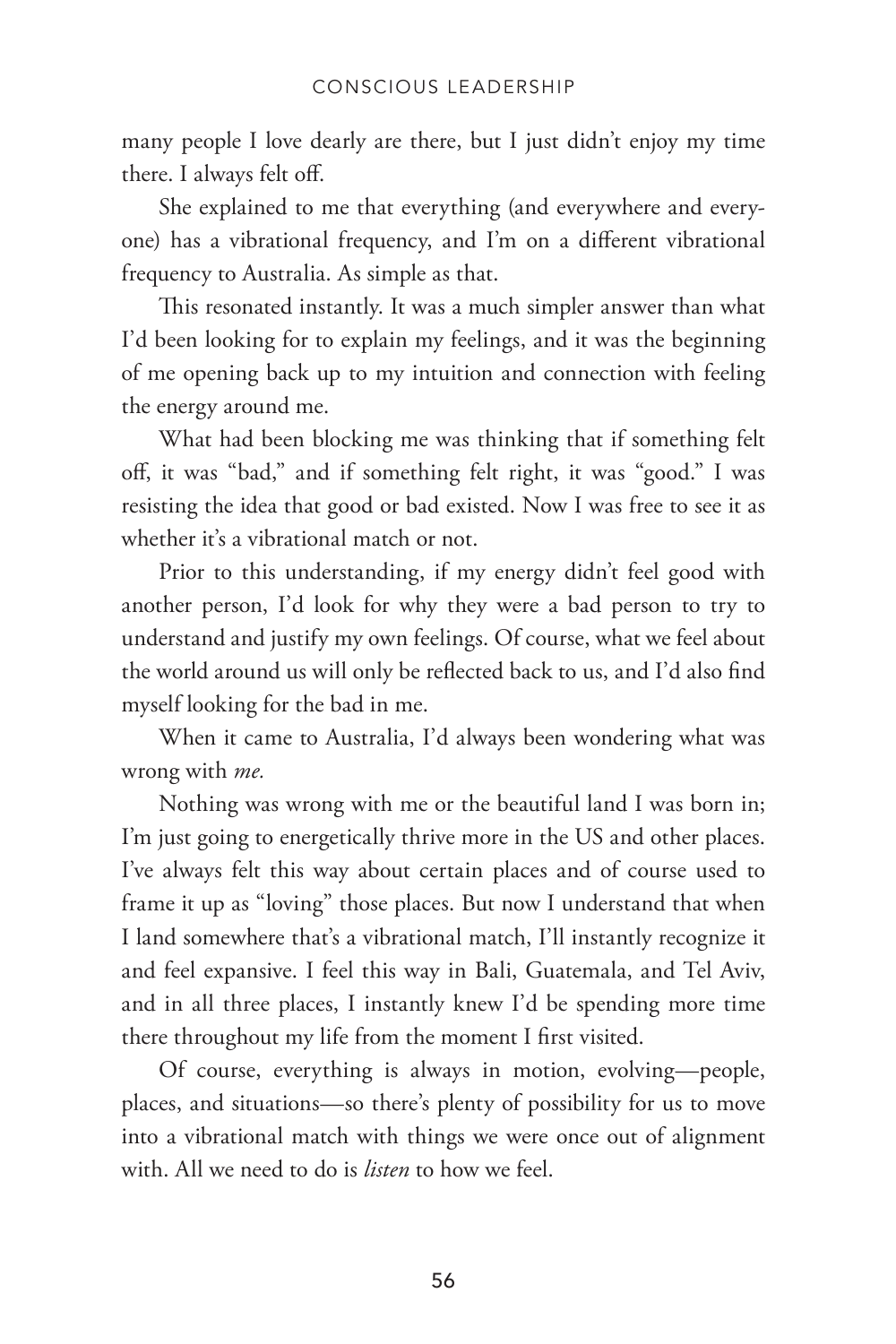

Living from this place of understanding energy and vibration has been a great relief for me. Nothing is personal. Nothing is right or wrong, good or bad. And when I do find myself in an energetic mismatch, it's an opportunity for growth, for learning more about myself, for reclaiming my personal power and ability to choose my path, and for deepening the channel between myself and my intuition, my source, and my higher self.

I can feel into where my company wants to go with every opportunity that presents itself. I can listen and sense if it feels expansive or contractive. I can feel this with bringing on clients, partners, investors, and team members. It's all right there for me when I'm in touch with what's coming up for me inside and when I resist letting my logical mind rationalize decisions.

It was not rational for me to take Grow My Team on; it was never rational for me to keep the company going after losing money each month for two years and accumulating significant tax debt.

But I felt an energetic alignment to the vision, and thinking about where it could go eventually expanded me. I did fight with my logical mind several times; however (and thankfully), my intuition won out.

And ultimately since the moment I took the company over and moved into the role of CEO, I've never doubted anything. It's been a hard slog at times, but I've always felt connected to the bigger picture of what we're building. It has shown in the team we've attracted and built, our investors and our community of clients and contractors, and even more so now as we've expanded into the technology space with the launch of Growmotely—the world's first platform connecting remote professionals into roles they love with companies they thrive in.

I could never have known in January 2019 that in just fourteen months, the world would be thrust forward a decade in terms of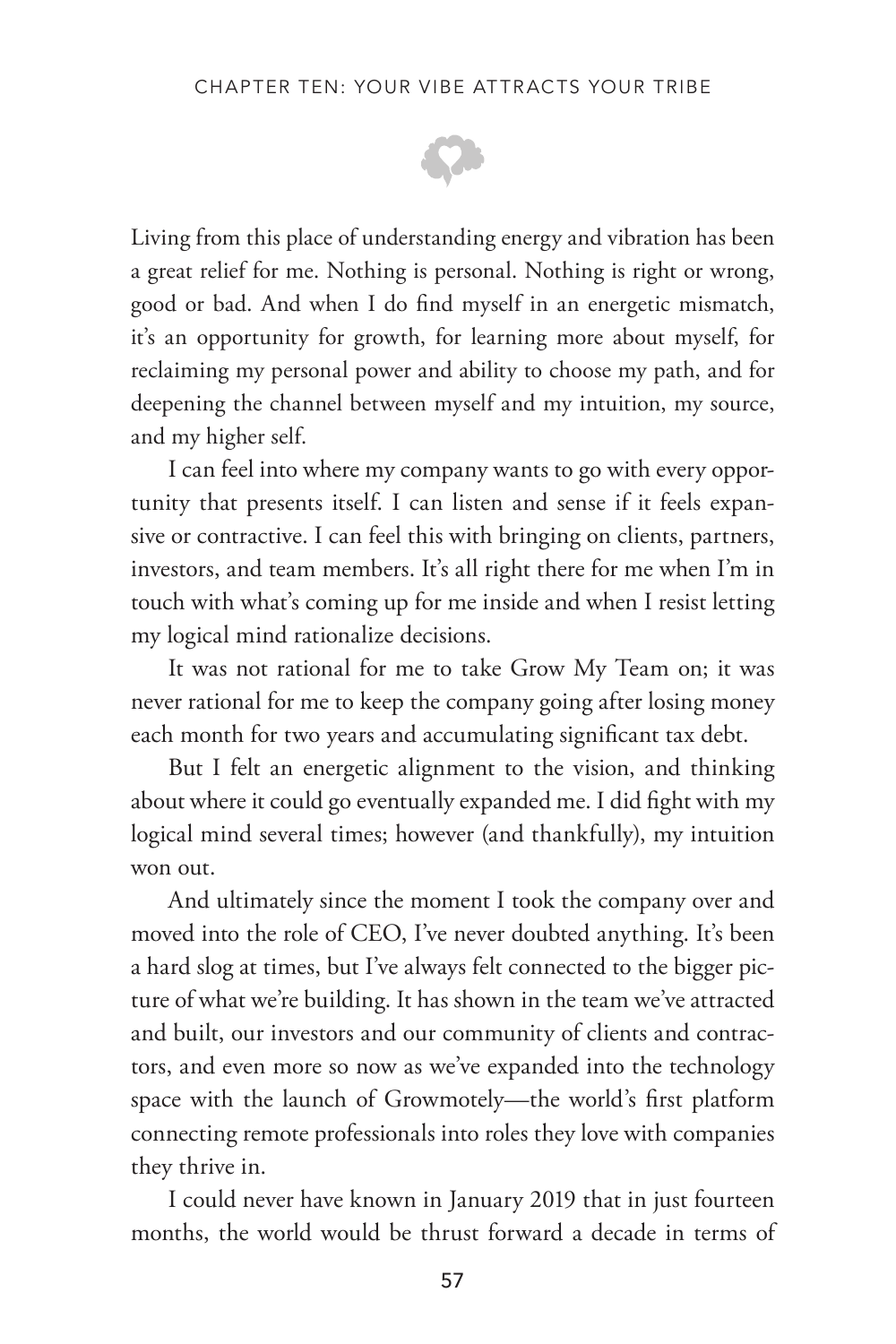remote work. The space we'd been playing in for six years—working to educate founders of the benefits of flexible work and diversity through global teams—become normal overnight as the result of a global pandemic.

As I closed our pre-seed investment round one Friday afternoon in early March 2020 to start working on the Growmotely platform, I could never have known that just a week later the entire world would begin a new way of working.

What I did know was that the energy of Grow My Team and Growmotely always felt expansive and drew me in. And that's all I ever needed to know.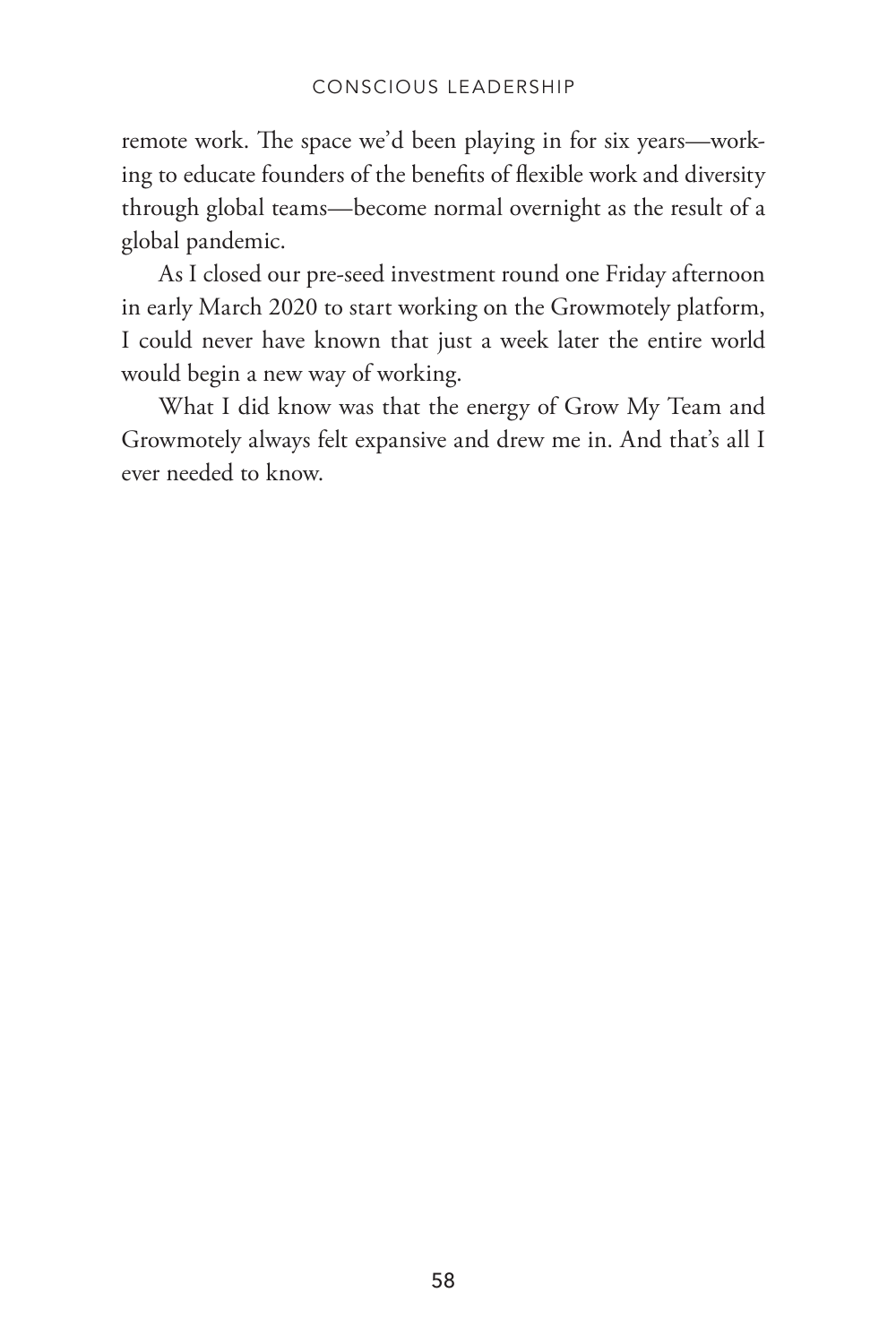## CHAPTER ELEVEN

# FINDING OUR RHYTHM

While some time ago we tossed out the idea of 90-day cycles, and that mode of business planning, it had served me well the ten years prior. Specifically, we had followed the Rockefeller Habits model, and then later merged that into the Entrepreneurial Operating System (EOS), sometimes referred to as Traction.

Both these systems were incredibly powerful and valuable. I can't speak more highly of them. They gave us a framework to follow, something to keep us on track and accountable. It was a tried-and-true process that we didn't have to figure out on our own, which meant we could plug it in and focus on building whatever we were building.

The way we operate now is unique to us. It has come together from all the practices we learned from the previous systems and the freedom and space we now have to listen and trust what is most beneficial for our culture.

As we get into some more detail of what and how we do things, I'll reiterate that these are our ways and not "the" way. This is where we've landed for now, and I have no doubt that we will evolve over time as everything in this world does.

In summary, this is what our current ongoing business planning, cadence, and rhythms look like:

- 1. Start with the vision.
- 2. Feel into the strategy.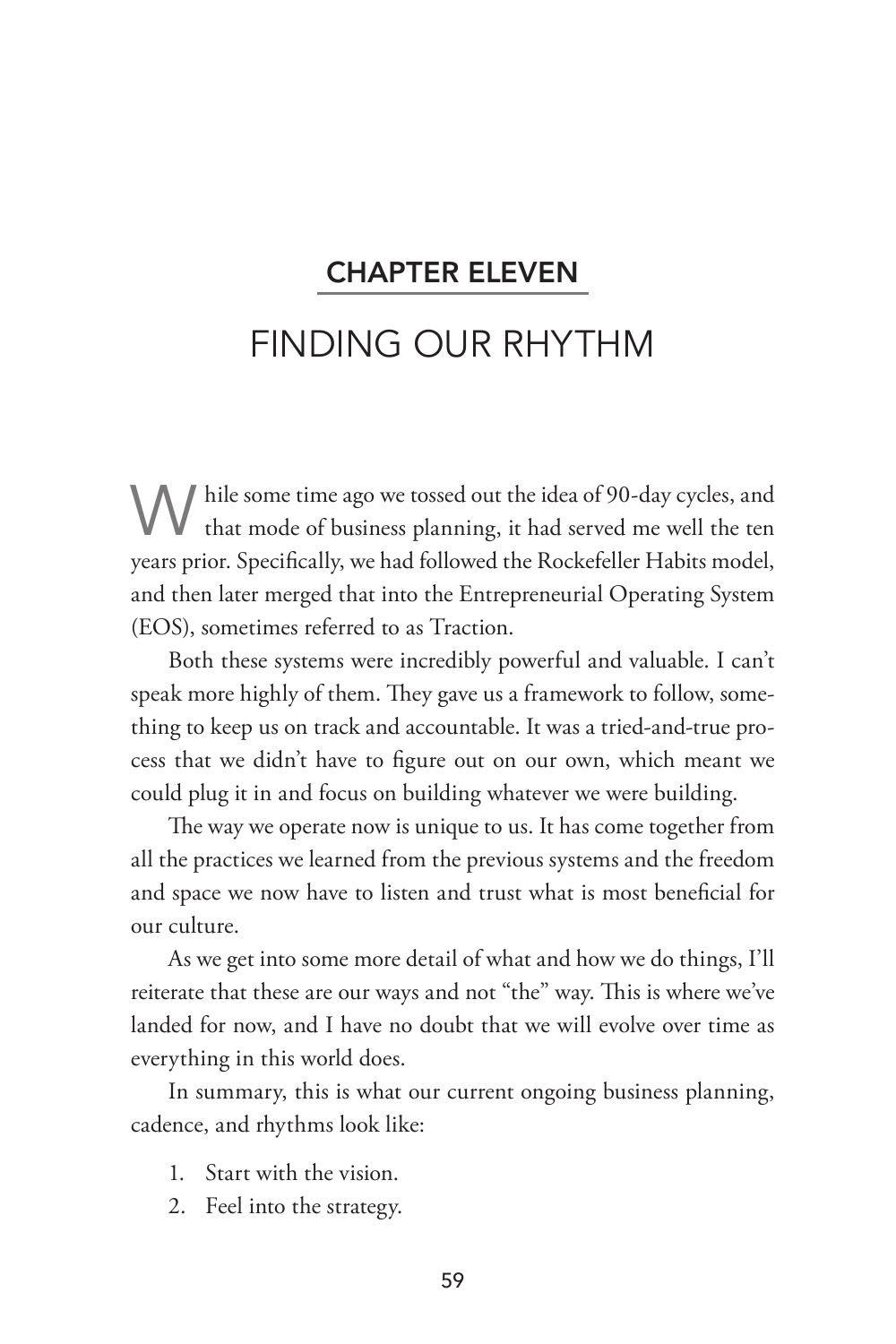### CONSCIOUS LEADERSHIP

- 3. Develop key projects/priorities.
- 4. Share weekly progress updates.
- 5. Deep dive into monthly data.

I'll explain each of these areas in more detail below:

### Start with the vision

Every company I've started, I've done so because I feel called to solve a particular problem. An idea gets into my very being, and I can't shake it. I've developed some level of patience around this, because I also know how easily ideas and inspiration can strike; however, it's the execution of an idea that's lengthy, repetitive, and far more challenging. I wait and sit with it to see how truly obsessed I am, and eventually I'll either stop thinking about it or start a company because I won't be able to sit with it inside me any longer.

For those who've read Elizabeth Gilbert's book *Big Magic*, her description of the way ideas seek out people to bring them to life resonates most with me. It's as though they come and visit, and you spend some time together, getting to know each other to determine whether or not you're a good match.

I liken it to dating. You meet, maybe grab a coffee together, go for a walk. You see how it feels afterward and perhaps send some flirty text messages and see how they land. If you're both still feeling it, you go for dinner. As you get to know each other, you feel into whether it's a complementary fit. Is there enough intellectual stimulation? Passionate sexual chemistry? A heart-centered connection? How does it feel intuitively? Are your values aligned? Over time, you'll either become more and more excited about each other and dive into something, or you'll part ways.

That's what it's like for me when an idea visits. Part of the getting to know each other process is for me to explore where this idea wants to go, what it wants to become. I then check in with myself to see whether the path to get there feels like a path I'd enjoy going on, and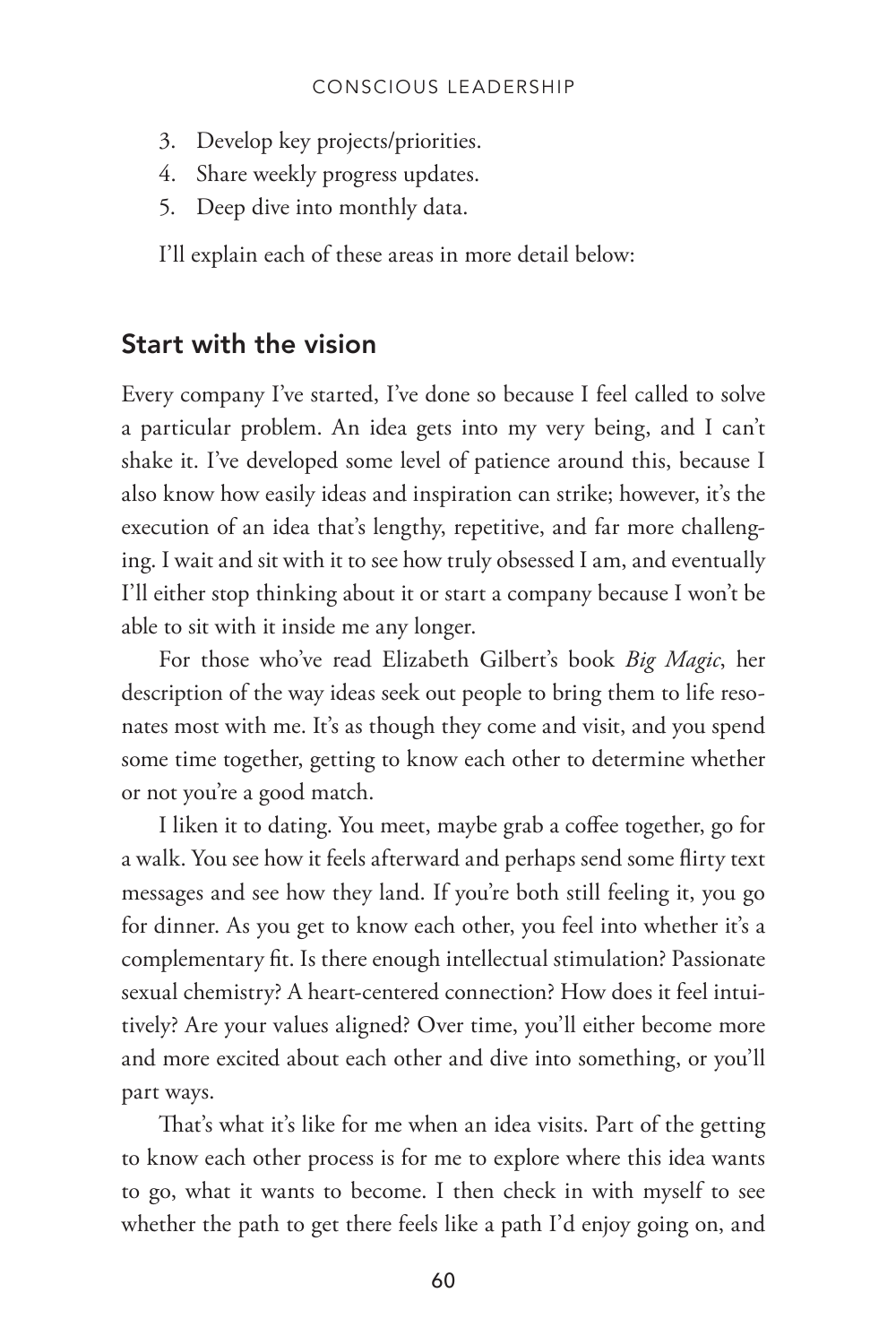whether where it wants to go is in line with my own personal desires for the future.

If so, it's on. Let's do this thing.

At that stage, I scope out, in words, as much of the bigger picture as I can get my head around and work to distill it into a vision statement, a purpose statement, and a set of values (all of which can shift and evolve over time as the idea is brought into physical existence). I tend to get a feel for the brand and what this company looks like "visually" at this point too. This early clarity is what seems to attract the right people into the vortex and before we know it, we're away.

### Feel into the strategy

I mentioned part of getting to know the idea is to feel out what it'll take to reach the idea's vision or fullest potential and to check in with whether or not this aligns with my own skills, abilities, and desires.

This is essentially the strategy, which is also always in motion and can change; however, there will be a sense early on of what the strategy will entail overall and whether that piece excites me. Like I said, it's the execution that's far more challenging than the idea.

I'll spend time on pricing and build out two simple financial models. A start-up cost model containing the total budget required to get everything up and running pre-revenue, and then a basic one-tothree-year forecast to understand how long it'll take to get to profitability, what the cash shortfall will be to fund the initial losses, and what it will look like when it is in profit to ensure I can find a commercially sustainable model.

Personally, I don't ever create complex business plans. It comes together more as a statement of what it is we actually do (describing neatly the product or service), a vision statement, a purpose statement, a list of three to five values, and the two financial models—all put together on a slide show or document of some description in the company's first round of the branding.

That's it. And to me it always feels like just enough.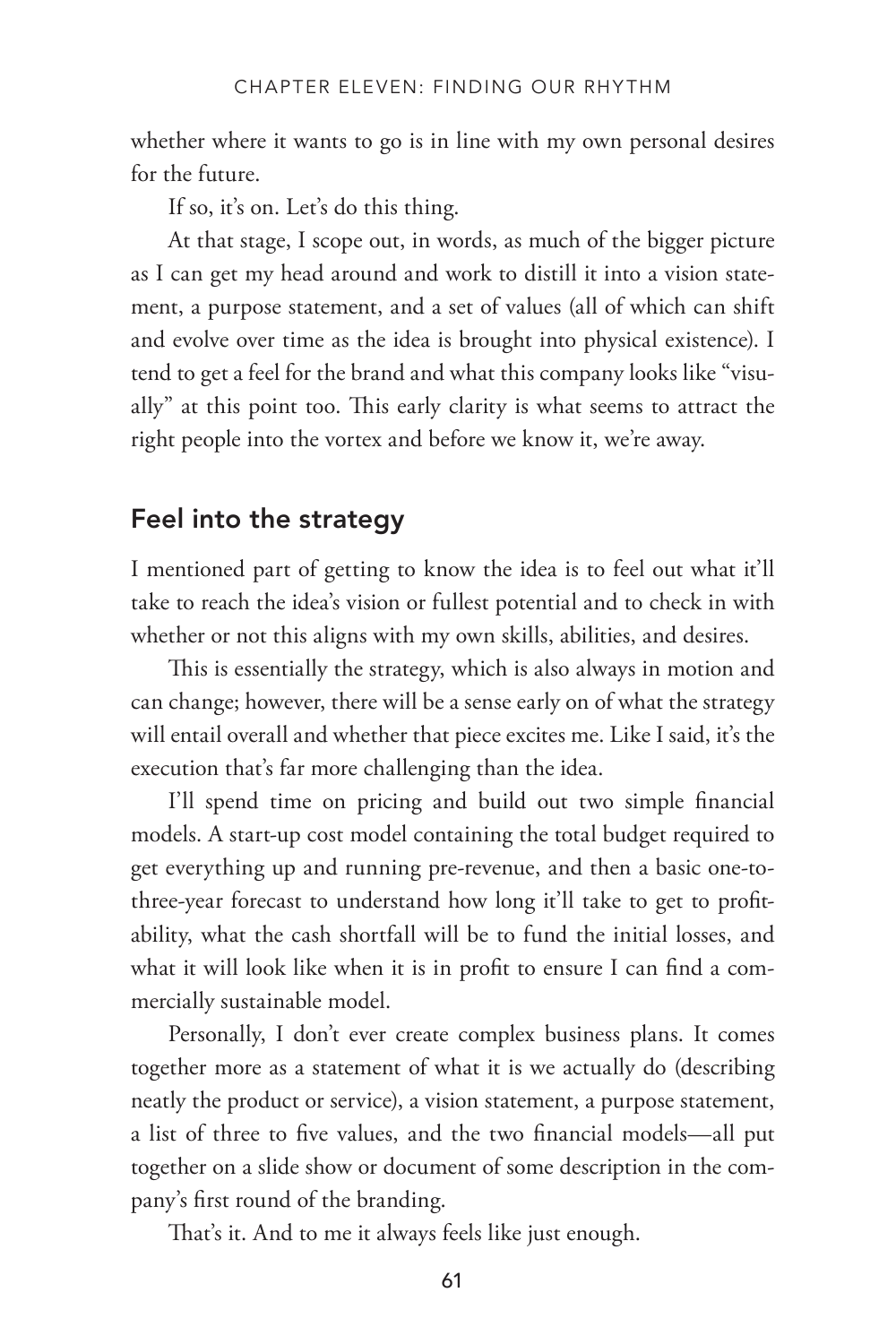## Develop key projects/priorities

Once the above two pieces are in place, we're now in the business planning cycle, which means continually reviewing all of the above and creating actionable key projects or priorities, as we like to refer to them, to move the company forward.

These priorities are larger projects that are not part of anyone's dayto-day role. They are things that, once complete, the business now has that thing and doesn't need to do it again. In the early stages, it'll be a lot of setting up specific systems and processes, developing branding and marketing materials, and establishing technology. As time goes on, these priorities will involve launching new pieces of technology, products, or services; reviewing how we do something; implementing ideas or feedback; etc.

One thing I came to terms with early on in my entrepreneurial journey is the never-ending to-do list. At first it was completely overwhelming, there was always so much to do, and it seemed I never got to the bottom of it as more things were being added by the hour. Literally. I'd be working away and get another insight into something that needed to be added or fixed and put it on the bottom of the list.

Eventually, I accepted it'd never end and that getting to the end wasn't the goal. Creating effective flow for the things on this list to be implemented was the most important thing, hence the development of key projects/priorities, assigned to someone in the team. As CEO I rarely, if ever, own a priority as implementation is not playing to my strengths or a part of my role. I do, however, contribute to priorities owned by others if and where my input may be valuable.

We use the term "priority" because it helps us all to remember this particular thing is a priority, and outside of attending to all one's regular day-to-day tasks, any priority we own needs to be at the top of our individual to-do lists. It helps us all make those decisions about where we need to allocate our time in a day quickly and easily.

For example, writing this book is a priority for me presently. It's one of the rare occasions I do have something on the agenda.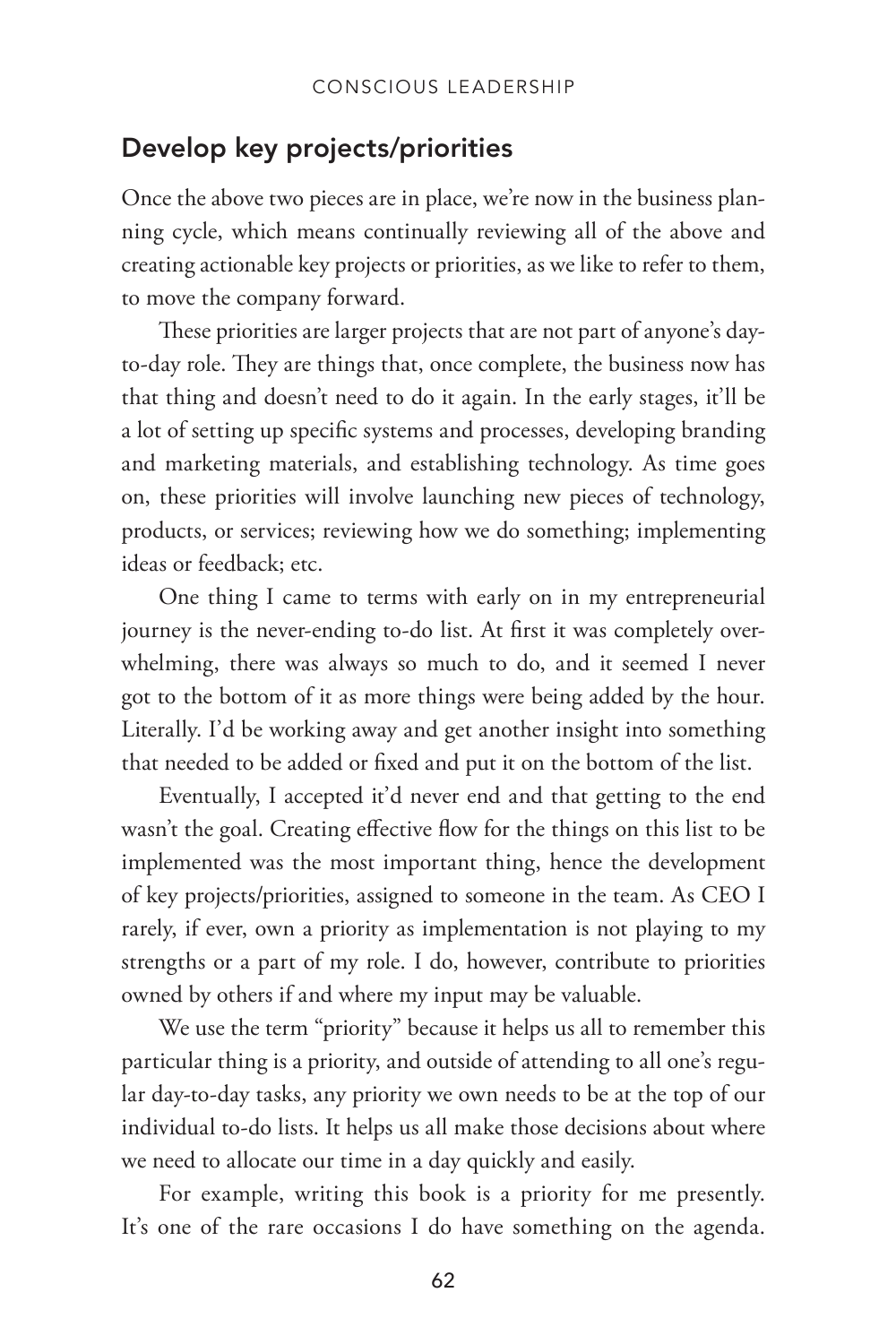Another example of a priority I owned in recent times was our capital raise. Outside of items like this, our business priorities are owned by the team.

Anyone may bring a priority to the team as something they'd like to work to bring to life, and it's presented in our weekly meeting and agreed upon. The priority has a name, an estimated completion date, and a single paragraph description of what it is.

Generally speaking, the priority is owned by the person who brings it; however, at times we come up with a priority as a team through the open discussion that occurs in our weekly meeting. In that case, we'd decide on the spot who'd like to own it.

The owner of a priority will form a team around it (if needed) and together they'll work to bring it to life. The owner may do a lot or a little of the work, but they are most importantly responsible for ensuring it does get done. Each week in our All Company meeting, we go through each presently open priority and the owner of each will provide an update and bring up anything they're stuck on.

In the case of a "stuck" (which is what we call any friction point they're experiencing), we'll ask how we can help. Generally, we'll either brainstorm a solution together or someone will offer to help or solve the stuck. Often the stuck will be something they're waiting on, externally or internally. In the case of it being internally, it's a gentle reminder for whoever the priority owner is waiting on to keep moving.

### Share weekly progress updates

Our weekly All Company meeting is the most important part of our week as a team. We're all on different time zones, and it's the one sixtyminute slot we all agree to be in attendance for. I look forward to this time with my team each week so much.

Because we're a fully remote team, we use Zoom and always have cameras on. It doesn't matter where you are or what you look like, we've all just agreed it's nice to see each other's faces. Because we're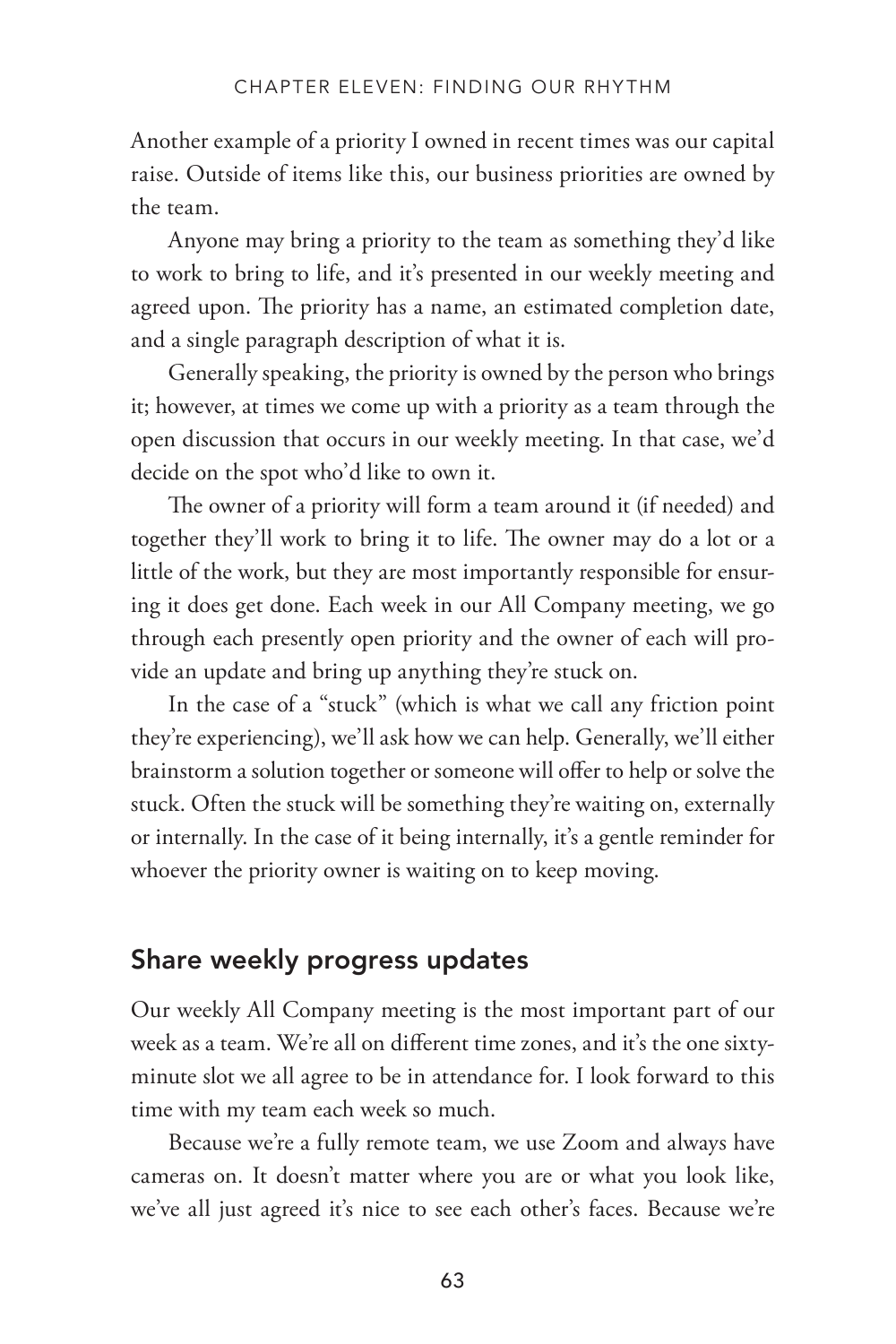also fully flexible, it's perfectly acceptable for someone to be at the hairdresser, in bed, at the beach, or anything in between. The important part is showing up, not how or where you show up from.



A quick side story on this:

I actually did the first interview for Wealth Enhancers' Marketing Manager from the hairdressing salon. Theodora Gatin, who now works alongside me at Grow My Team, showed up to the meeting and I had my camera off. I warned her before I turned it on that I had a head full of foils and was sitting under the warming lights at Miss Fox in Melbourne. We both burst out laughing when I did turn my camera on. Needless to say, this kind of thing sets the tone and precedent for the fully flexible nature of our culture.

If anything, it's part of the experience getting to see each other in our different local environments, taking a break from doing something we love. Meeting family members, pets, or friends as they walk by the screen is always enjoyable too. It really is the embodiment of "bringing your whole self to work."



Our weekly All Company meeting follows a set agenda, and we use an ever-evolving Google Slides file that gets updated each week by anyone in the team who needs to update a section. As CEO, I host the meeting and screen share the slides so we're all looking at the same thing.

The agenda currently looks something like this:

• Review of our *Vision, Purpose, Values, and Brand Promises.* We share examples of where we've lived out these things or where we've fallen short over the past week.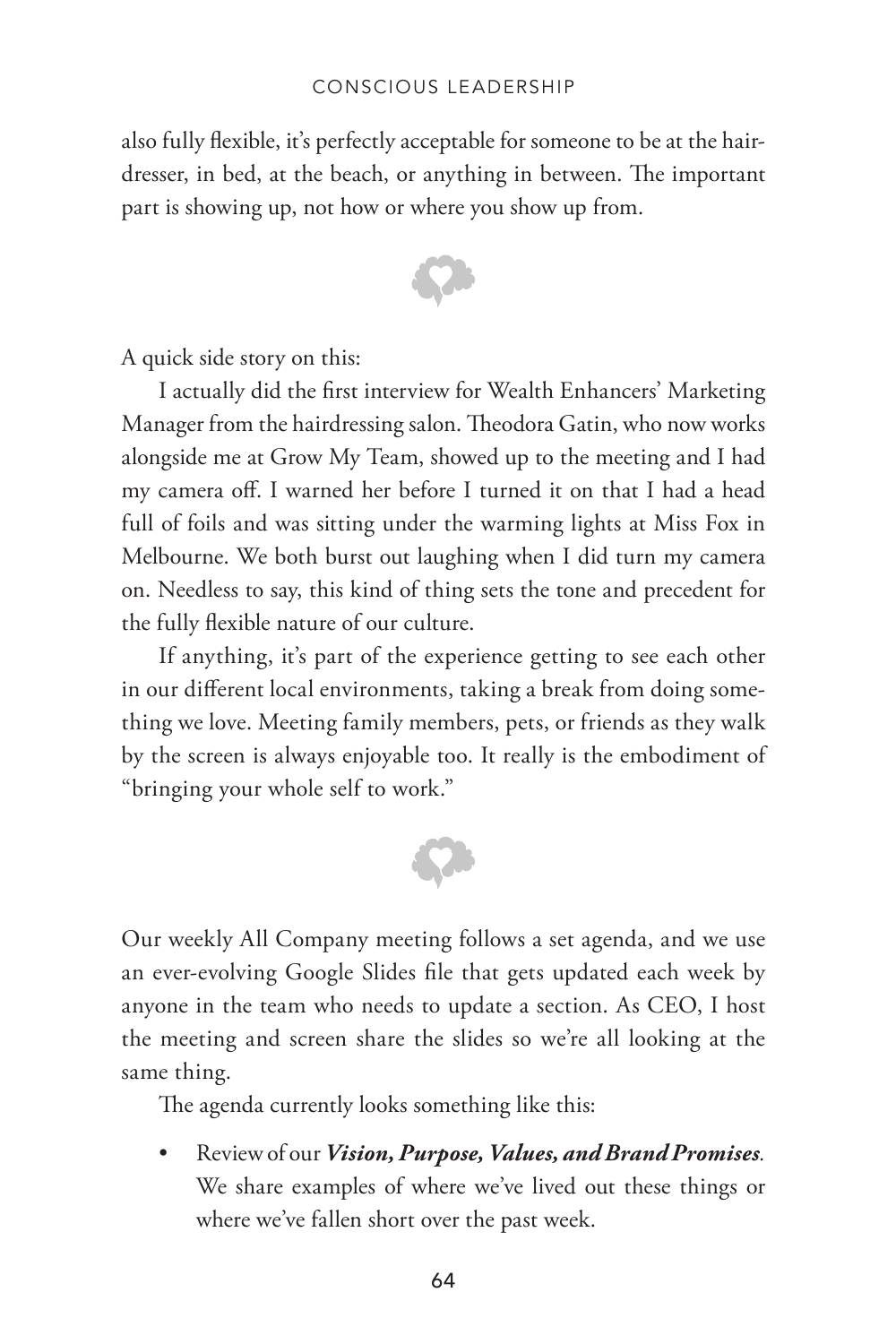- During the writing process of this book, I've added a section called *Weekly Refresher* where we focus in on something in particular as a refresher. Could be a system, process, aspect of our culture, concept, etc.
- A volunteer reads our *Cheers for Peers* aloud, which is a list of shoutouts team members have given to other team members throughout the week for a job well done. A way to say thanks or acknowledge one another.
- Our operations manager dissects our high-level *Numbers* for us. We cover the financial position and other key metrics. This is a chance for us to ask questions and check in with how we're tracking overall.
- We go through each *Priority*, and the owner provides an update of where they're at and anything they're stuck on and need help with.
- The meeting ends with *Any Other Business*, a section anyone can add in anything to be discussed that doesn't fit anywhere else. Then we finish by briefly reviewing the *Action Items* from the previous week's meeting and any that've come up in today's meeting.

As with everything related to how we're operating as a business, this weekly meeting format is fluid. I mentioned while writing that I've added a new item into the agenda. This is an example of how we listen to the business needs and desires and allow it to naturally evolve over time.

## Deep dive into monthly data

Finally, I have a standing monthly meeting with myself. I have two hours blocked out in my calendar to review all our business metrics, and while I'm regularly reviewing this stuff in different meetings with different team members, this meeting is a time to deep dive into it all myself. No distractions, just me.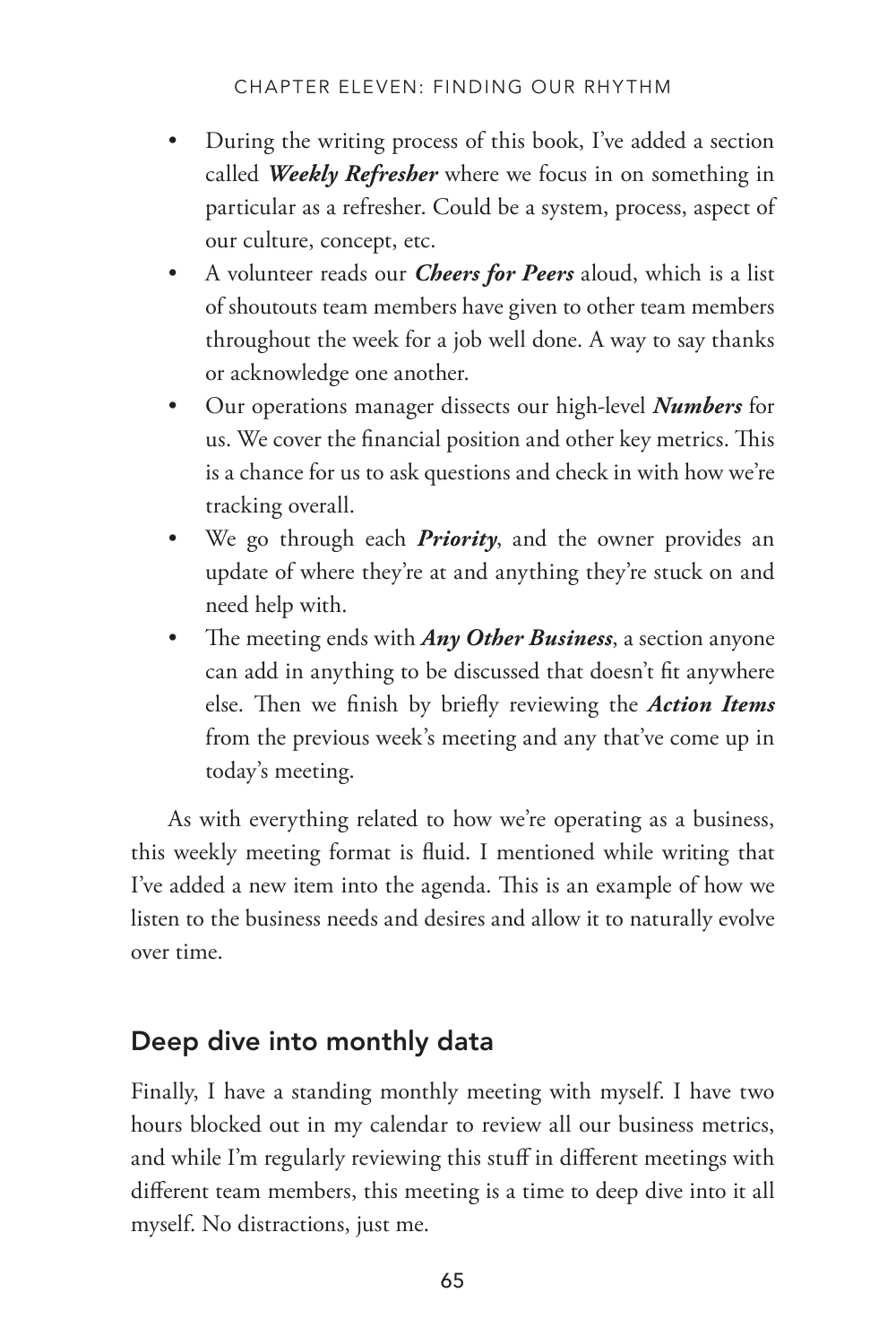We have a high-level dashboard that's simply a Google Sheet. It has tabs for each main area of the business:

- Financials
- Cashflow (90-day forecast)
- Sales
- Marketing
- Delivery (service standards)
- Happiness

I start here to get a high-level sense as to how we're doing, how the previous month played out in comparison to other months and in comparison to what we were expecting. I'll then use this high highlevel data to dive more deeply into our various systems where I can find layers and layers of data and information.

As I go, I make notes: Things that need to be improved and attended to simply around the way we're tracking and recording data. Strategic ideas and insights coming to me as I move through it all. Areas I may need to consider as either new priorities, or simply things I want to set some time aside during the month ahead to focus on.

Anything actionable from these notes I'll assign as tasks in our workflow management system (currently Basecamp is the software we use to manage both communication and workflow for our entire organization).



While I certainly make space at the end of each calendar year personally to reflect on the year that was, and create vision boards, goals, and targets for the year ahead, for the most part, keeping the business in a constantly evolving and fluid planning state means we have room to achieve more than we thought possible.

We're never anchored to a plan we set for ourselves. The particular cadence and rhythms described above sees us moving forward more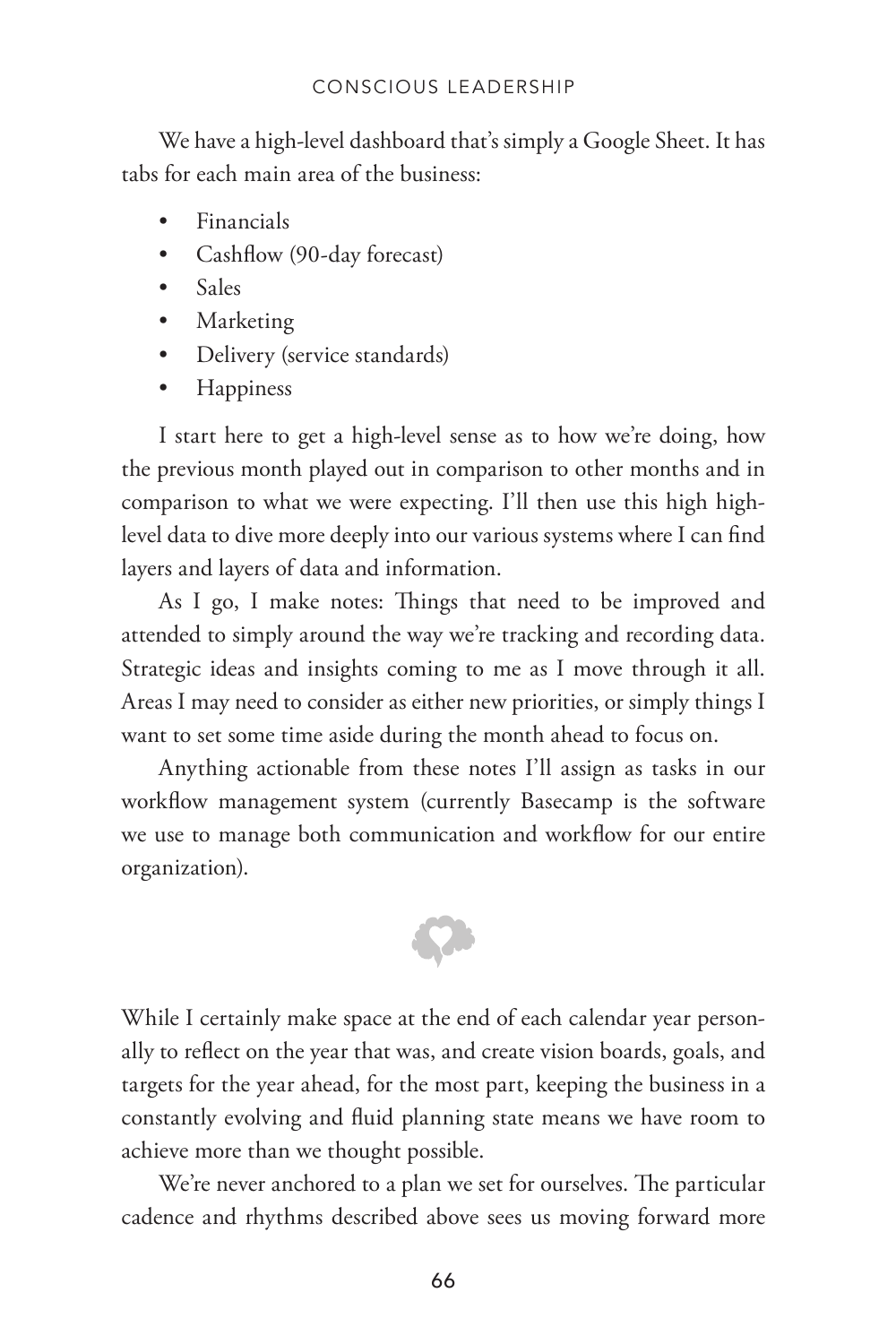rapidly and achieving more year on year than we did before using more rigid planning systems.

This is what works for us.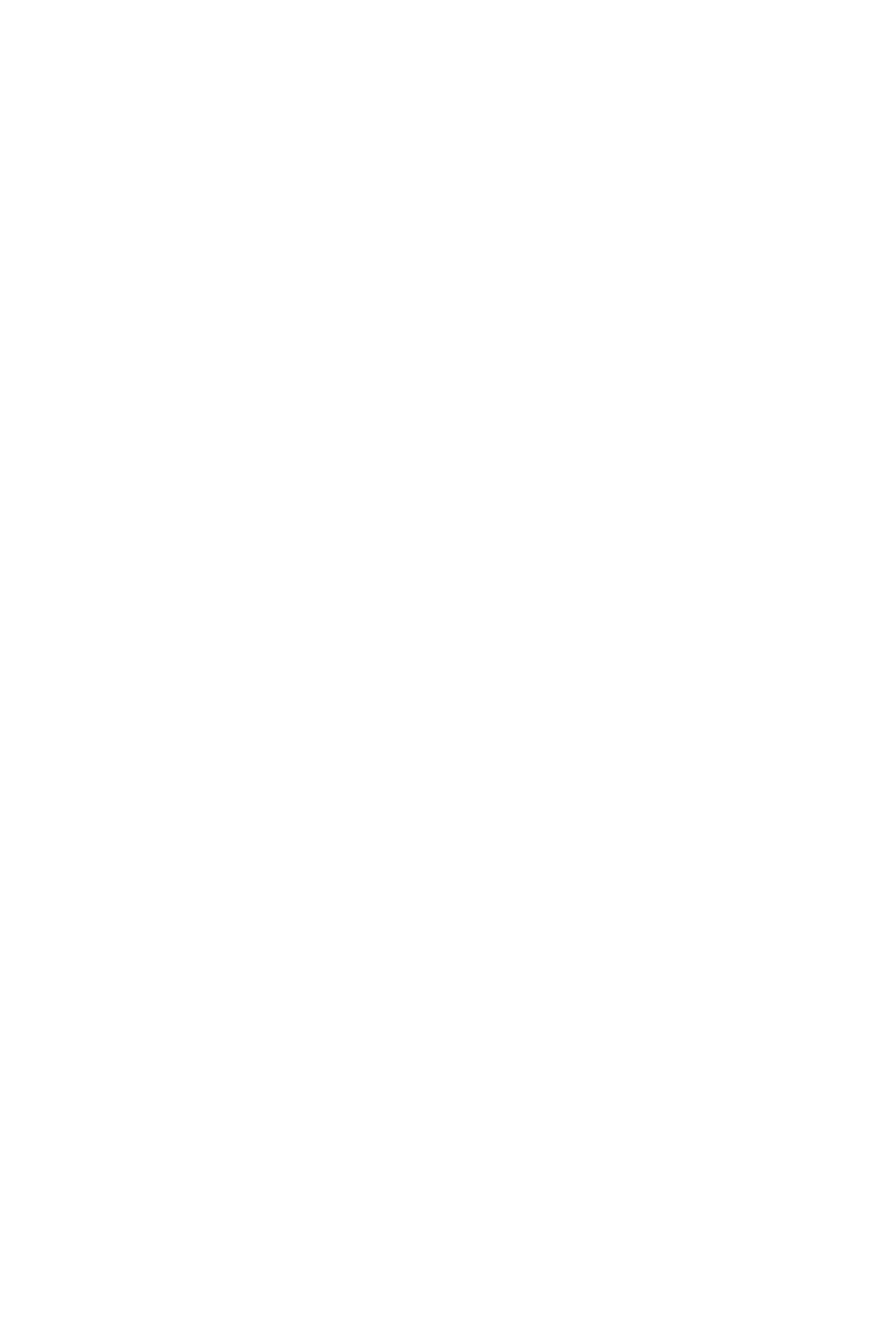## CHAPTER TWELVE

# TRUST THROUGH **TRANSPARENCY**

In January of 2016, I faced one of the biggest challenges I've faced as a leader. The previous two years had seen me overconfident in my abilin January of 2016, I faced one of the biggest challenges I've faced as a ties as an entrepreneur, and I'd thoroughly stretched myself.

I'd sold my first business, a private wealth management firm called WE Private, and was in the middle of a disastrous handover. I was at the beginning of a legal battle with the new owners, who were refusing to pay the second and third tranche payments (a balance just shy of AUD\$1m).

Wealth Enhancers was about four years old, and we'd scaled up the team significantly, aiming to grow it following the sale of WE Private.

The League of Extraordinary Women was holding several largescale conferences a year across Australia and some smaller-scale international events. We had a CEO in place as we worked to serve our growing community.

I'd also only just settled a two-year legal battle with my dad's former business partners, who'd initially offered the estate roughly \$1,000 for his 33 percent share of Australia's largest non-institutionally owned financial services licensee. The business had tens of millions of dollars in recurring revenue and no debt. As the executor of the estate, I'd spent two years fighting these two men my dad brought into the business he'd originally founded. It was horrible to say the least, and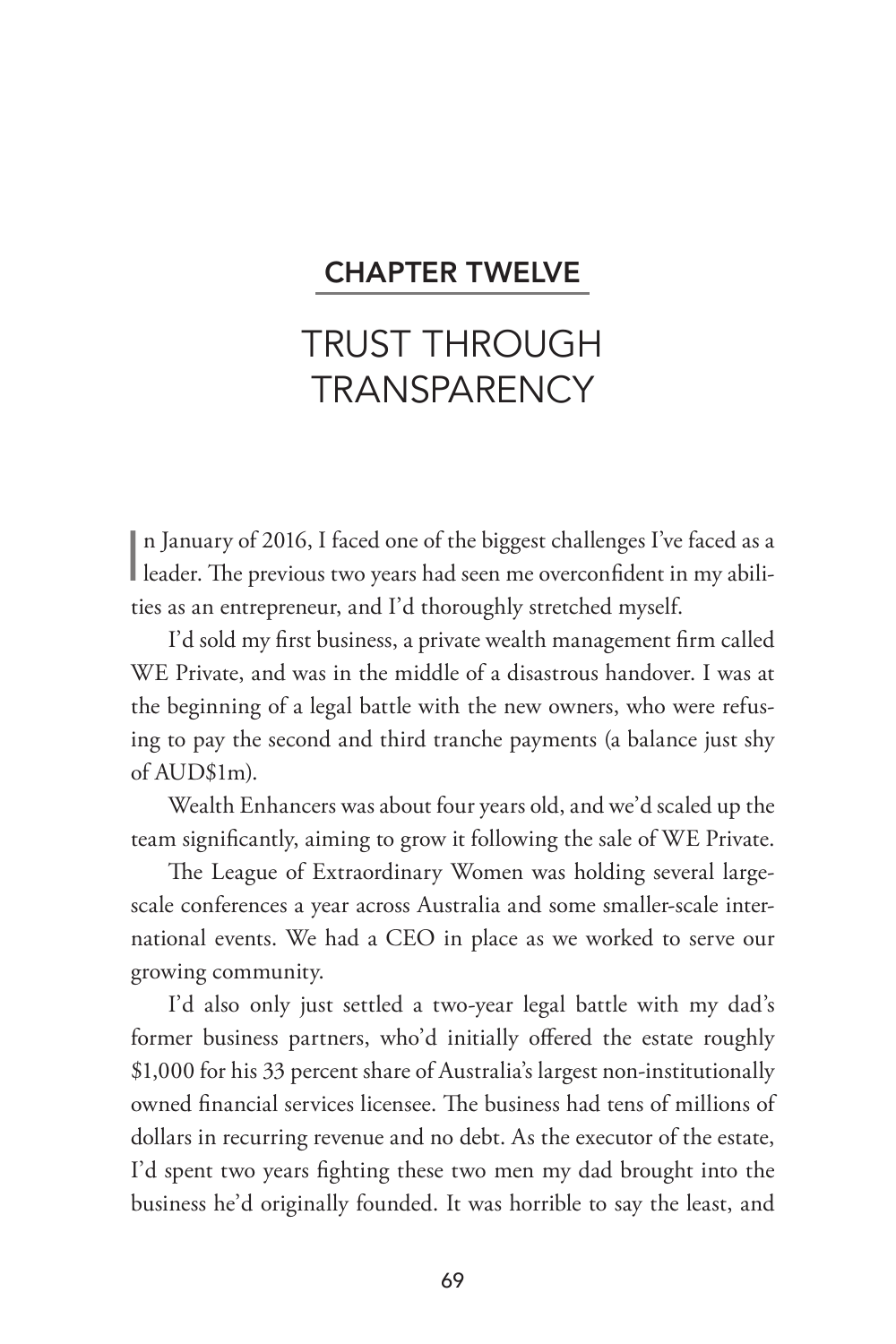given I had to act in the best interest of the estate and its beneficiaries, I was also bound to consider more than just myself and my own feelings.

In 2014, we'd launched Grow My Team, and in 2015, we'd launched We Love Numbers (a since-failed online bookkeeping business). We'd just had our first international retreat in the Philippines where we brought the entire teams from Wealth Enhancers, We Love Numbers, and Grow My Team together for bonding, sales training, and general business planning.



It was a hot evening. I was sitting at my uncle's place several hours outside of Manila. We were under the cover of his open-air outdoor living space (essentially a concrete slab with a roof, surrounded by palms, jungle vines, and plants of all descriptions), finally cooling off from the days heat, fans blasting at us from every angle trying to enjoy a cold beer with Pam, who'd been my right hand in business since she moved to Australia in 2013.

"Trying" because we were stressed out, and every conversation we had circled back to the state of our team at Wealth Enhancers, the cash position of the business, and how on earth we could pull this all off.

Finn was running We Love Numbers and was in the midst of a capital raise. We'd also contributed several hundred thousand dollars in start-up capital the company was using to operate.

Grow My Team was operating at a small profit and was being taken care of for the most part by Karyn Lurie, the general manager we had in place.

It was Wealth Enhancers that was the issue. We were bleeding about \$100,000 a month, and the business already owed Finn and me about half a million dollars. There was little end in sight for this level of significant monthly losses, and once again we were sitting around discussing how much more capital we needed to contribute at that moment to pay upcoming wages and the mounting credit card debt.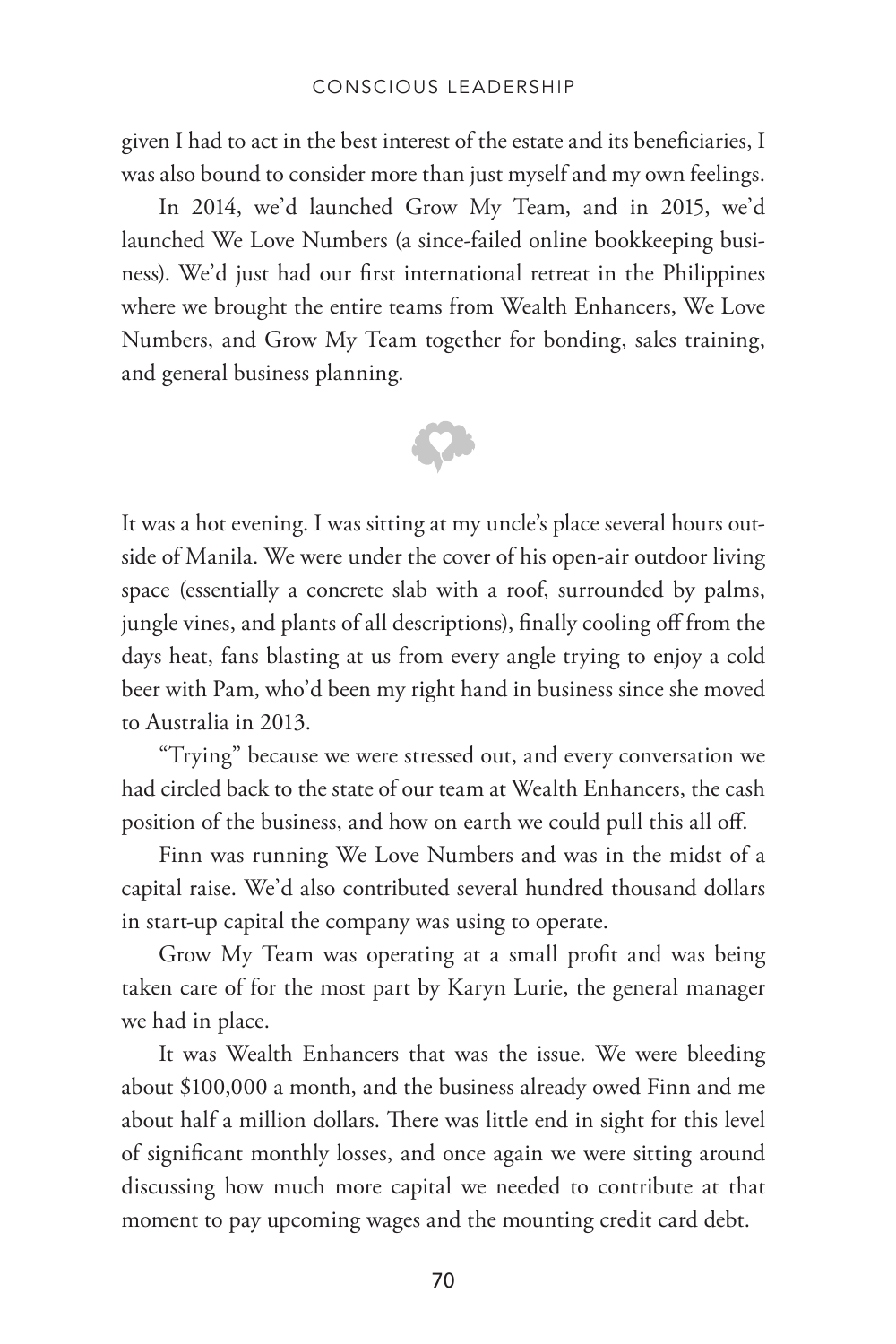Something hit me.

It was all such a front, and I was feeling like a total fraud. There was all this activity going on above the surface, looking shiny and bright and exciting, but the truth was I had two businesses that were barely breaking even and two that were losing substantial money every single month. None of these businesses were yet turning over a million dollars in revenue even, so the losses were proportionately significant.

We'd just flown twenty-plus team members from around the globe together for an international retreat . . . and sitting there that night reflecting back, I couldn't help but feel stupid. We absolutely could not afford to be spending money like that.

I realized in that moment that I'd been living with my head in the sand. A switched flipped, and rather than continuing to sit and complain about my team with Pam—an old pattern and habit we'd developed—I saw it for what it was.

*My* decisions.

*Mγ* outcomes.

*My* problems.

Mine to fix.

If my team was not performing, I had choices. If my time was spread too thin, I had choices. If our strategy wasn't working, I had choices.

It was time to take my power back and start creating the future I wanted for myself and for my companies, Wealth Enhancers in particular.

I spent the next few days looking into just how bad things were. It was time for me to face it all head on if I wanted to change it. We went through our financials with a fine-tooth comb. Figured out every expense we could cut or reduce. We had honest conversations about each of our team members and terminated the ones who truly weren't the right fit. We worked on strategies for getting us back to a place of profitability.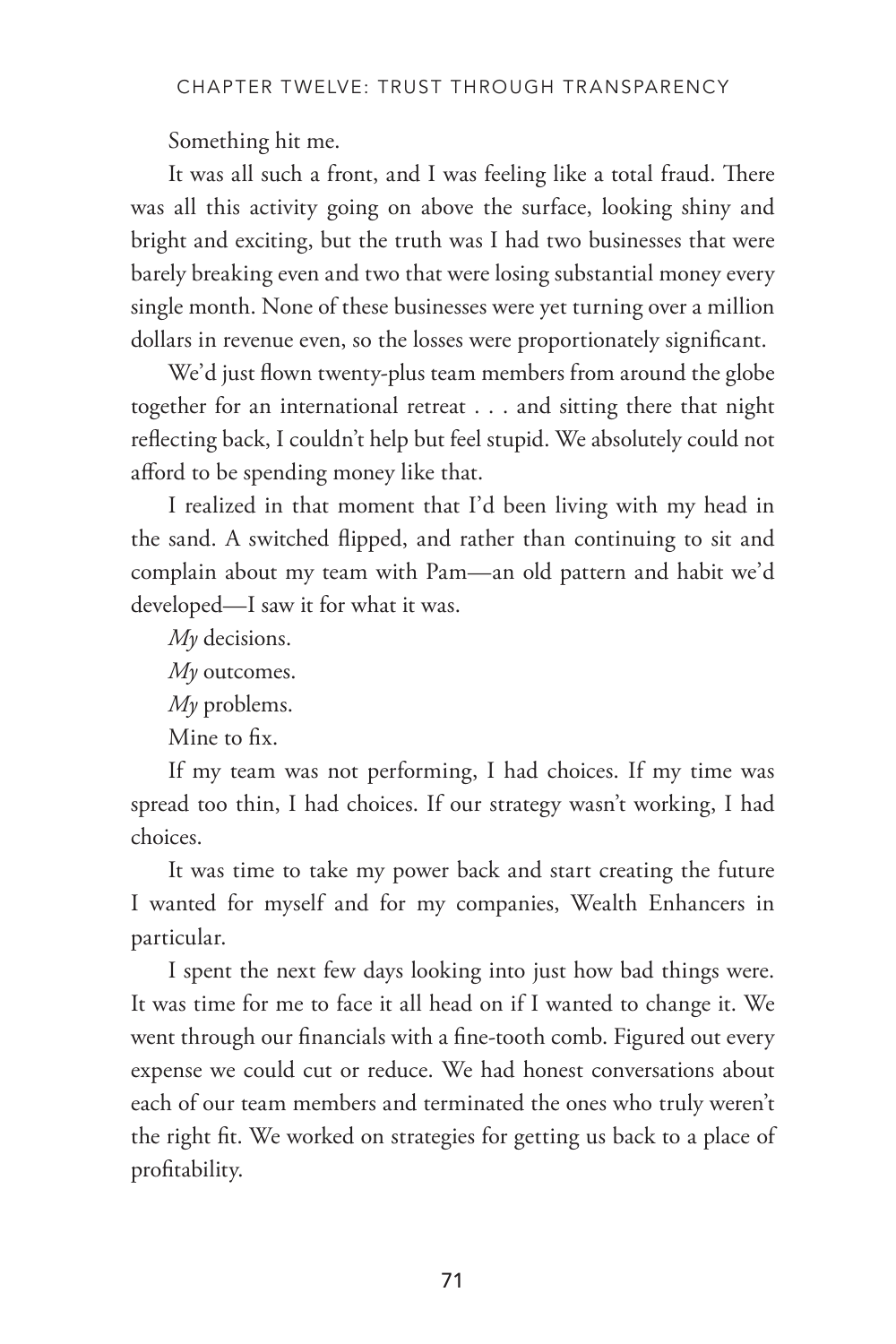At the end of all of this, no matter what we did, we were still going to be bleeding \$30,000 a month, and there was nothing left for me to cut. Unfortunately, another mistake I'd made in this business was not paying myself a wage. So, I couldn't even reduce or pause my own salary.

I did a lot of soul-searching over those days until I knew exactly what I needed to do.



Up until this point, I'd subscribed to the idea my team didn't need to know about the financial position of the company or any high-level problems or decisions. This was partly because I felt it was my job to shelter them from the stress and partly because I didn't want them to know exactly how successful I was—or exactly how much I was failing.

Looking back now, I know all this does is create separation, and whenever there is missing information, we fill in the blanks anyway with our own stories.

I knew I needed to come clean. I needed to tell my remaining team exactly what had happened, where we were at, and what we were going to do about it. I also needed to ask them to take pay cuts for a short period of time in order for the company to survive. I needed to own the fact that I, and I alone, had gotten us into this mess due to my overconfident ego and avoidance of reality by keeping myself so busy and important I didn't have time to look at it.

It was one of the most challenging conversations I've ever had. I called a meeting, and we all got online. I let them know of the few team members we'd let go and why, I let them know the state of the company and what the months ahead would look like for us. I owned all of it. Through tears and regret, I apologized. I was humbled, brought to my knees, and I was deeply sorry.

I shared exact numbers and details around the poor decisions I'd made that had led us to this point. I spared nothing and laid myself bare.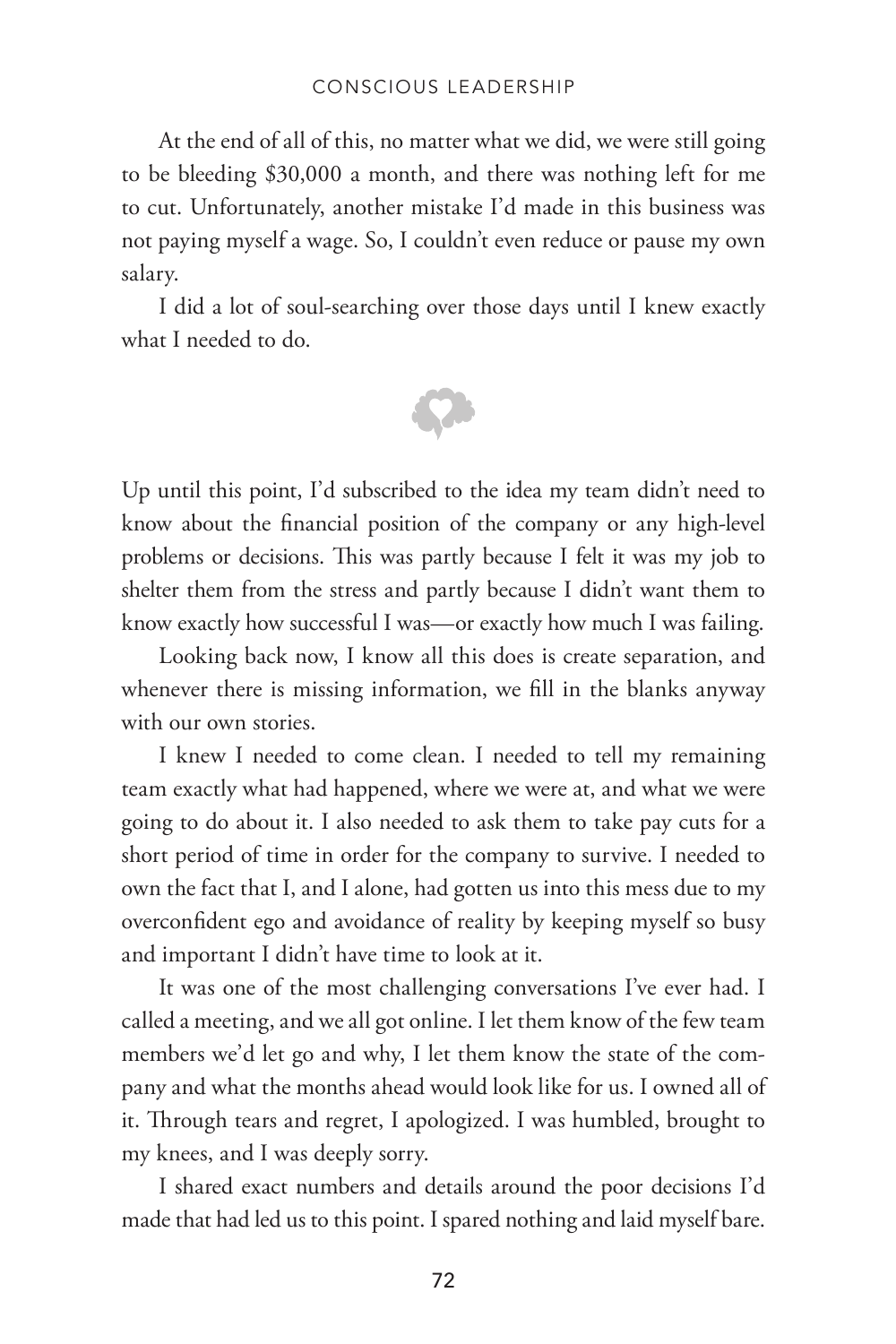### Chapter Twelve: Trust through transparency

I also presented our go-forward strategy with a conviction my team perhaps hadn't seen before. It was no longer blind optimism. It was a well thought-out plan, and I'd certainly found a fire within to rectify my wrongs and to get serious about bringing this company back in alignment with it's potential.

The hardest thing I did was share the fact that despite everything we'd been able to do, we were still going to be losing \$30,000 a month, and I asked them all to consider whether they could afford to take a short-term reduction in pay. I assured them, whatever they were willing to reduce by, I'd work with them individually to build a targetbased plan, in line with the company goals, to bring their monthly pay back up to its current level within six months.

I also gave them permission to walk away and asked them to each think about whether they wanted to come on this journey with me. I promised them I'd operate in a fully transparent manner moving forward, that I'd include them in our decisions, but I pulled no punches in letting them know it was going to be hard work and we'd have to dig deep.

It was a somber meeting.

Made even more somber by the fact everyone had just returned home from our first international retreat. What a shit show.



After the meeting, and in the days following, I felt lighter. Deep inside, I knew I'd just significantly leveled-up as a leader. I'd done a very hard thing. I'd looked in the mirror at the darker sides of myself, and then put it on display for everyone to pick over.

While I was still feeling sick over the reality of it all, I was also feeling peaceful, knowing I had grown, and that we were now working toward something sustainable. I knew at my core it was the beginning of a new way of operating that would be more fruitful for us all.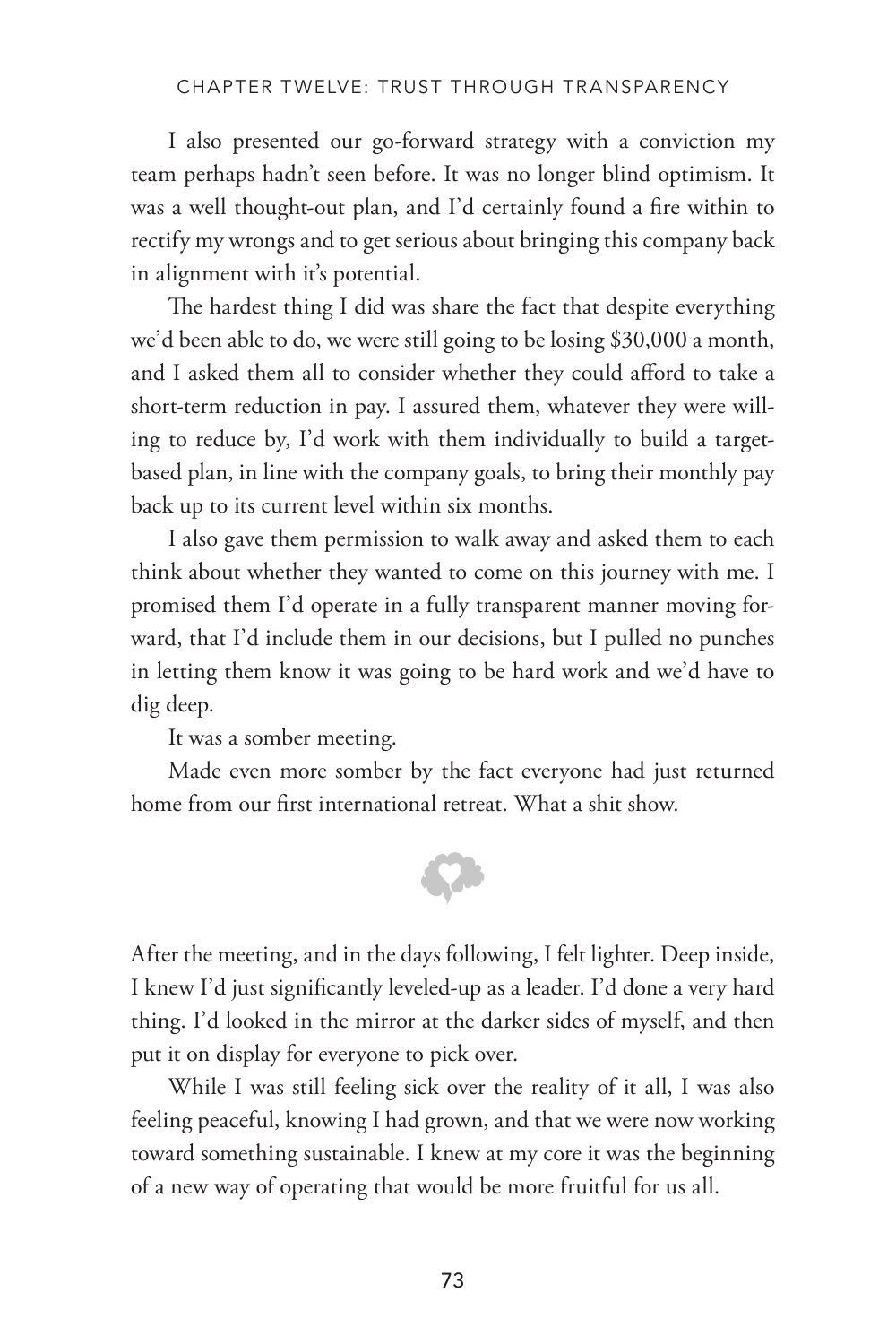Over the coming week, every single one of the team members on the call that day came back to me with a figure they could reduce their monthly salary by and a fierce commitment to walk by my side on our journey out.

Once again, I was humbled. Brought to my knees.

I'd messed up so badly, yet they were all willing to stand by me. Because I was human and I shared my flawed humanity with them.

I learned that week that transparency trumps all. Truth is the path to liberation, and I've not looked back.



We worked hard that year. I learned what magic exists inside of me when I have my back against the wall. The time also bonded us tightly, and our culture began to shift. This was around the same time I started asking my team how happy they were each month and stopped speaking negatively about them.

Within six months, we had managed to get everyone's monthly salaries back to their pre-crisis rates, and we closed the year out at only a small loss. I also started paying myself a modest salary. While our revenue hadn't yet greatly up ticked, we'd started focusing on the right things and preparing our foundation for the growth that did eventuate the following year.

This experience was also a reminder for me, as an owner and entrepreneur, to ensure I was focused on the most important thing.

When it came to Wealth Enhancers, I'd been focusing too heavily on revenue growth alone and loading up my team in the hopes that more people would mean more sales. Shifting my focus to profit and then diving into what was working and what wasn't meant we were able to grow more sustainably and sensibly.

It was during that year I identified the five key numbers and corresponding areas of the business that most heavily impacted our success.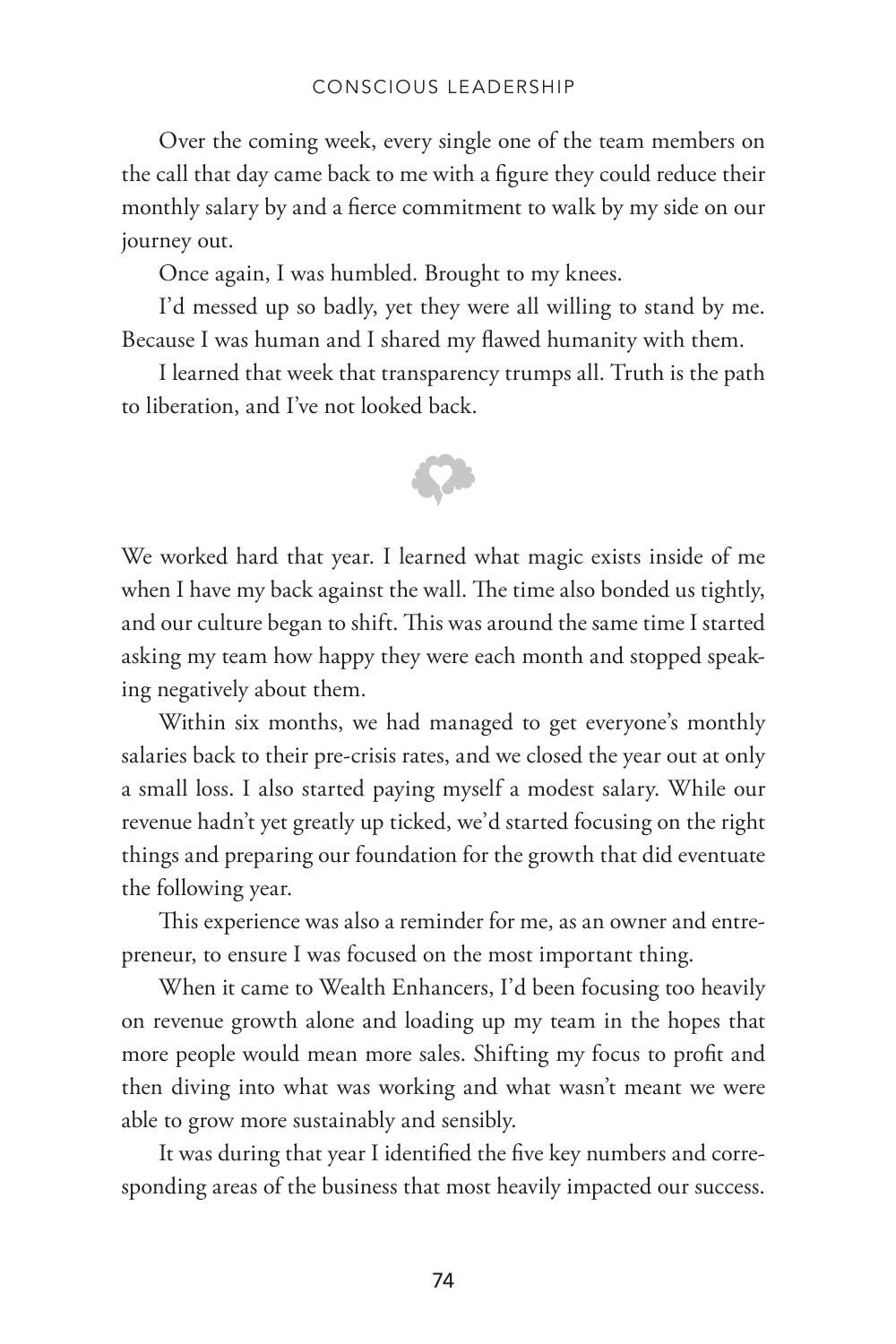- 1. Our marketing engine; specifically, number of leads generated monthly.
- 2. Our sales process; specifically, our percentage close rate.
- 3. Our service delivery; specifically, how efficient we were in number of days of attending to financial advice being implemented.
- 4. Our client happiness; specifically, the monthly happiness score and our retention rate.
- 5. Our culture; specifically, the monthly happiness score of our team members.

Over time, I became intimately familiar with these numbers and established a business metrics dashboard that enabled me to see these high-level numbers in real time. Whenever a number moved out of my determined tolerance range (too high or too low, depending on the metric), I'd dive into that area of the business and find out what the block was.

As an example, if our sales percentage close rate started to drop, I'd start poking around both deeper into our data (looking at individual salespeople) and also ask questions. Eventually we'd find the problem. By following the trail, using my intuition backed up by the questions I was asking, and looking at the hard data, we'd find the source of any issue.

It could be that a new marketing campaign, while still bringing in a high number of leads, was bringing in the wrong type of lead. It could be that a new salesperson needed more training. It could be something in our sales process, the actual conversation we were having with leads, needed tweaking.

Whatever it was, we'd find it and make adjustments.

This whole experience saw me absolutely loving my role as CEO of Wealth Enhancers. I'd found myself in my area of genius and able to stay focused on vision, strategy, and leadership. I learned a lot about myself and about how to most effectively run a company.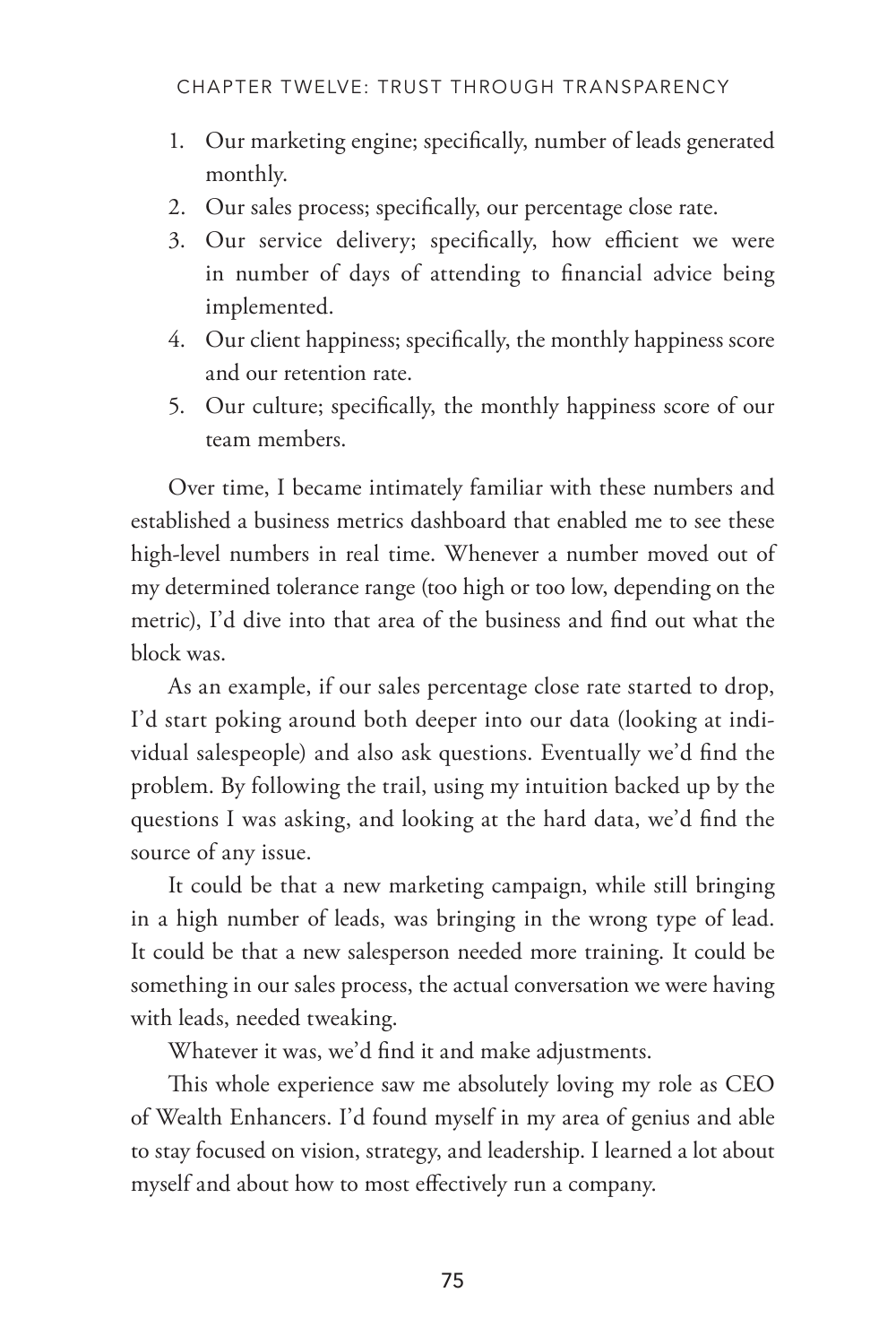### CONSCIOUS LEADERSHIP

Looking back as I write this, it was January 2016 and that conversation I had with my team from my uncle's home in the Philippines that significantly changed me as a leader. It was that moment I became a more conscious and connected leader. My confidence grew and not the false confidence that comes with an overinflated ego. My understanding of how important it is to do our inner work deepened.

The change we wish to see in our companies, our relationships, our financial situation, the world, whatever it may be—that change occurs when we change from within.

The change comes when we ask ourselves the hard questions about our own role and responsibility within any given situation and when we do the hard thing with the answers we discover.

It seems to be that the only work that really matters is our inner work.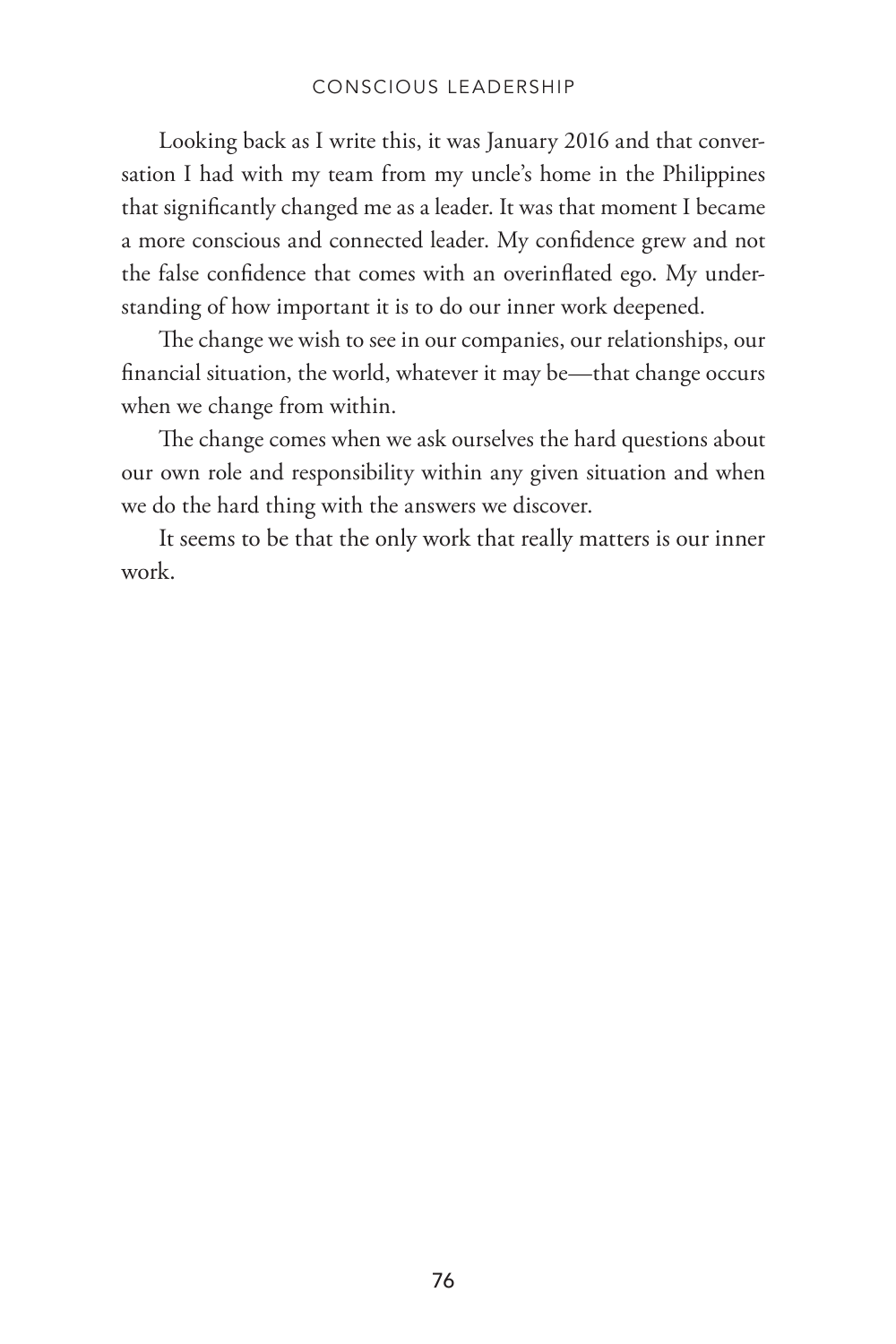## CHAPTER THIRTEEN

# GOING INWARD

My greatest tool as a leader has turned out to be my practice of going inward, of reflecting on each challenge through the lens of self-responsibility and ownership. Asking myself questions like

- What role have I played in this?
- Am I proud of how I've handled it?
- What would I do again, and what would I do differently?
- Was there anything early on I ignored?
- What choices do I have now?

I do this by putting pen to paper, usually in my journal. I have always found a power in not just thinking about something, or talking with others about it, but in sitting with myself alone, contemplating deeply, asking questions, and writing out what comes to me.

There's an energetic transfer that occurs through the physical act of writing, and whatever it is we're mulling over both becomes clearer as we write with some form of inquisition and structure. We're literally moving the energy out of our body onto the paper, and as a result, we're no longer carrying the burden of whatever it is we're working through.

The same thing happens when we speak our truth and make space for the truth of others. Falsities muddy our energetic channels and result in us carrying the muddy energy around. When truth is spoken,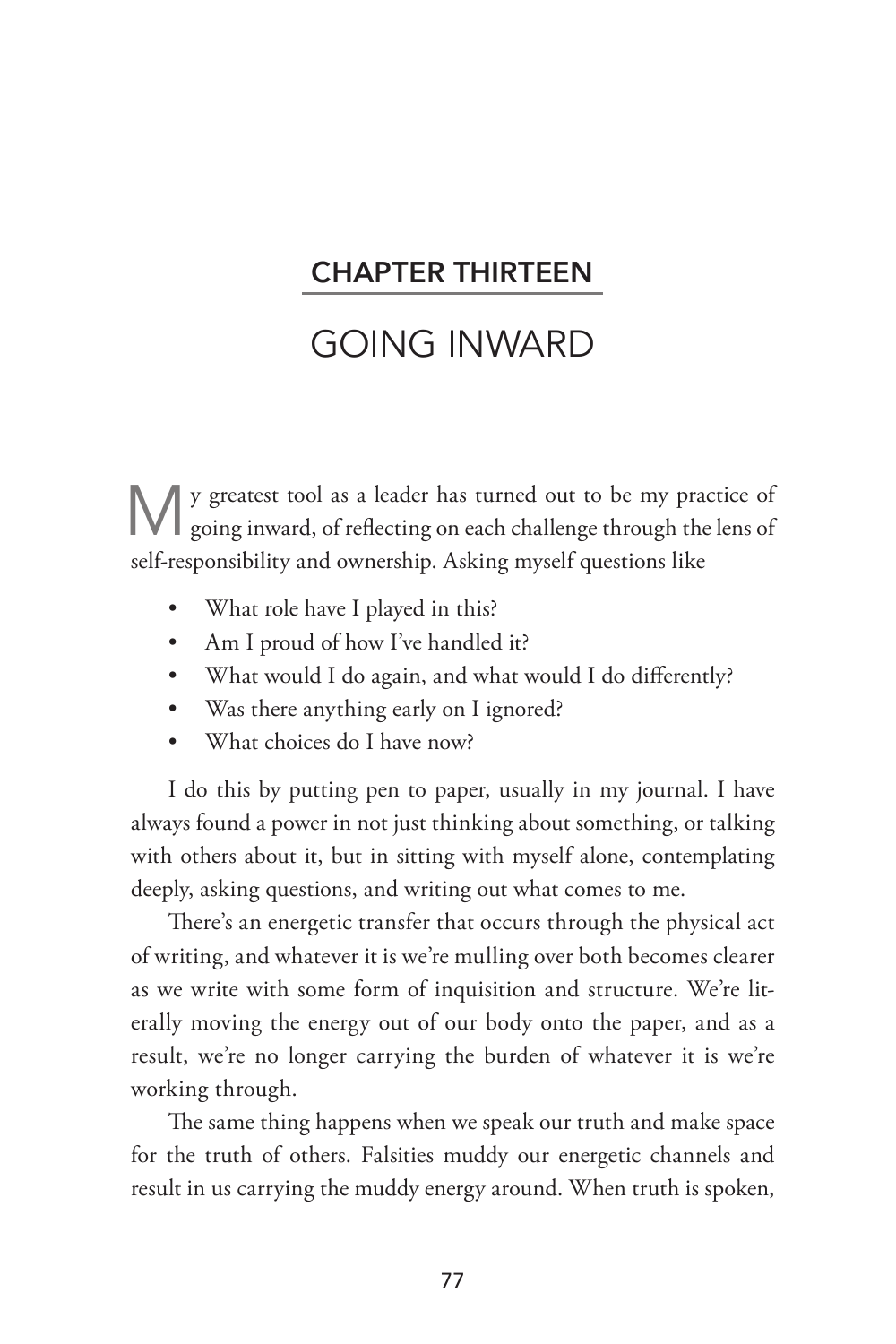the energy channel becomes clear and whatever it is can be more easily processed and released.

Being a leader, I've discovered, often means doing "the hard thing." Doing the hard thing is speaking into reality the truth of a situation and taking new and more aligned steps forward.

It is hard to be in truth. It's hard to sit across from someone who works for you and have an open conversation about a lack of alignment, to do this when you first notice it, and to hold space for navigating out of it. It may mean them leaving, it may mean changing roles, it may mean learning a lot about their traumatic home life.

But this is what it is to be in truth. It's raising things when you feel them rather than letting them fester. It's openly communicating, and creating a safe space for the open communication of others as we navigate the ever-evolving human experience.

It's reserving judgment when others are unable to share truth in the way you may want. It's reserving judgment of what their truth is. It's reserving judgment of what your own truth is.

It's communicating our own fears and doubts, along with our hopes and dreams, as they are in each moment. It's bringing all of ourselves to our team and company, without expectation of others doing the same.

It's being what we want to experience in the world, without expectation. Because all change starts within us. And our inner world is the only thing we have true power to change. There's a ripple effect when we trust and surrender to our truth and commit to speaking it. However, that ripple effect is something that will show up getting bigger and bigger over time.

Why is it so hard for most of us to do?

We've been conditioned from a very young age to hide and stuff down what we're feeling. Think of these statements:

- If you have nothing nice to say, don't say anything at all.
- You can't say that.
- Toughen up.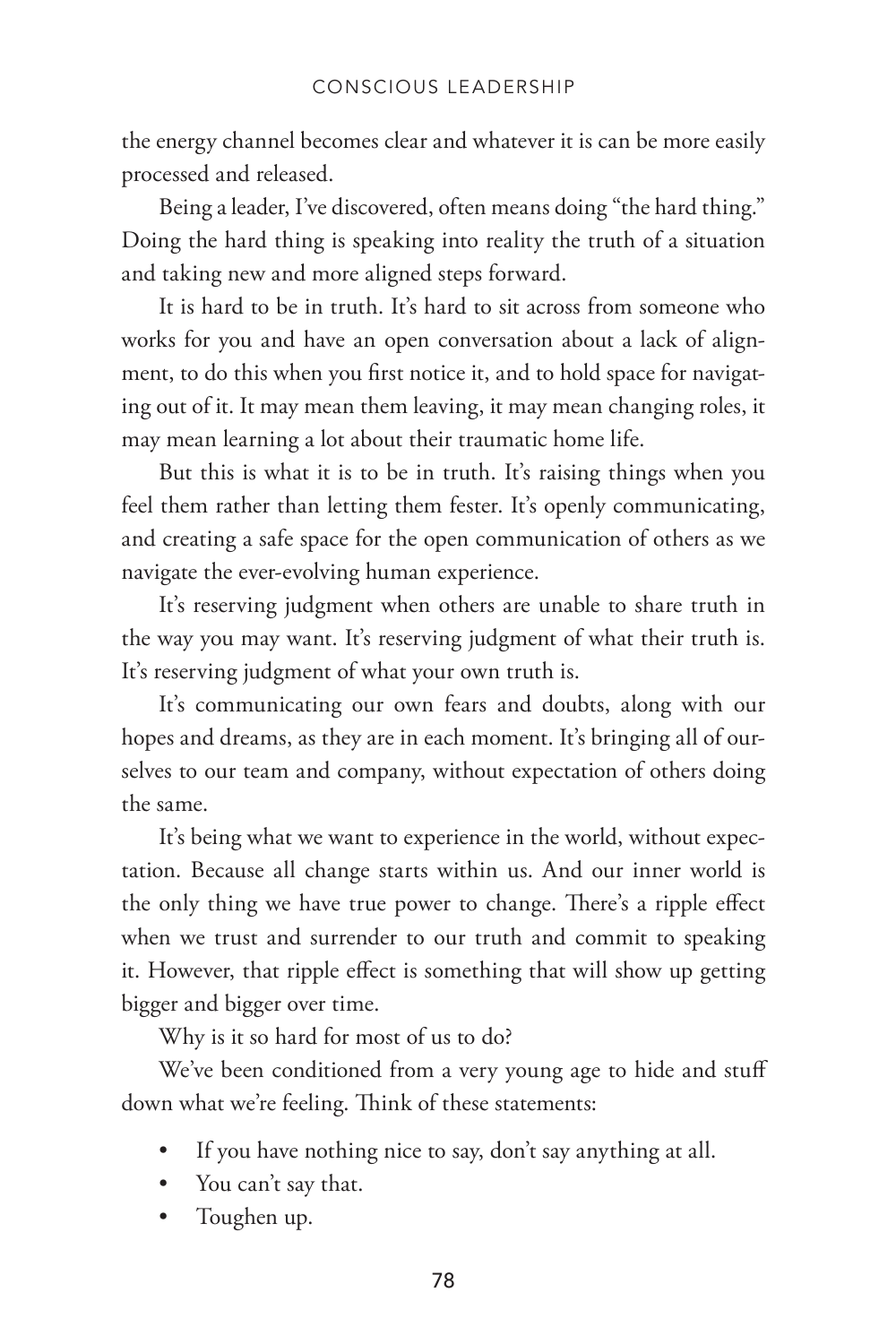- Crying about it won't get you anywhere.
- Put on a brave face.
- What will people think?
- Don't be so sensitive/emotional.

The list goes on, and I'm sure many of us have heard these statements. They essentially say, "Who you are in this moment is not OK. Hide it. You are not 'enough' (or you are 'too much') as you are."

This subliminal conditioning results in many of us developing strategies to show up in the world how we think we "should." To say things we think are acceptable, rather than simply speaking our truth by sharing our emotions as they arise and being who we are in any given moment.

It's a practice to come back to center.

My journey back to center seems to have started when I left my marriage. Walking away from what I'd been conditioned to believe was the perfect life was one of the hardest things I've ever done.

My now ex-husband and I lived in an eight-bedroom, eight-bathroom mansion in Beaver Creek, Colorado, one of the most prestigious ski resorts in North America. We had successful careers, plenty of wealth, and all the right friends. While together we'd always challenged convention and certainly built the life "we" wanted, I'd been feeling the rumblings for a while that perhaps the life *we* wanted wasn't the life *I* wanted.

At the time, I was unpracticed at speaking my truth, especially to him. He's a person of conviction and a strong personality, traits that were both attractive and engaging to me for many years, especially when we were aligned in our thinking and what we wanted.

It was overall a very positive relationship; our energy was expansive, and we achieved a lot together, especially early on. However, I was noticing our ideas about life and what we wanted were starting to be different. As this became more and more apparent, it also became obvious I didn't know how to have my voice heard.

In the end, I left.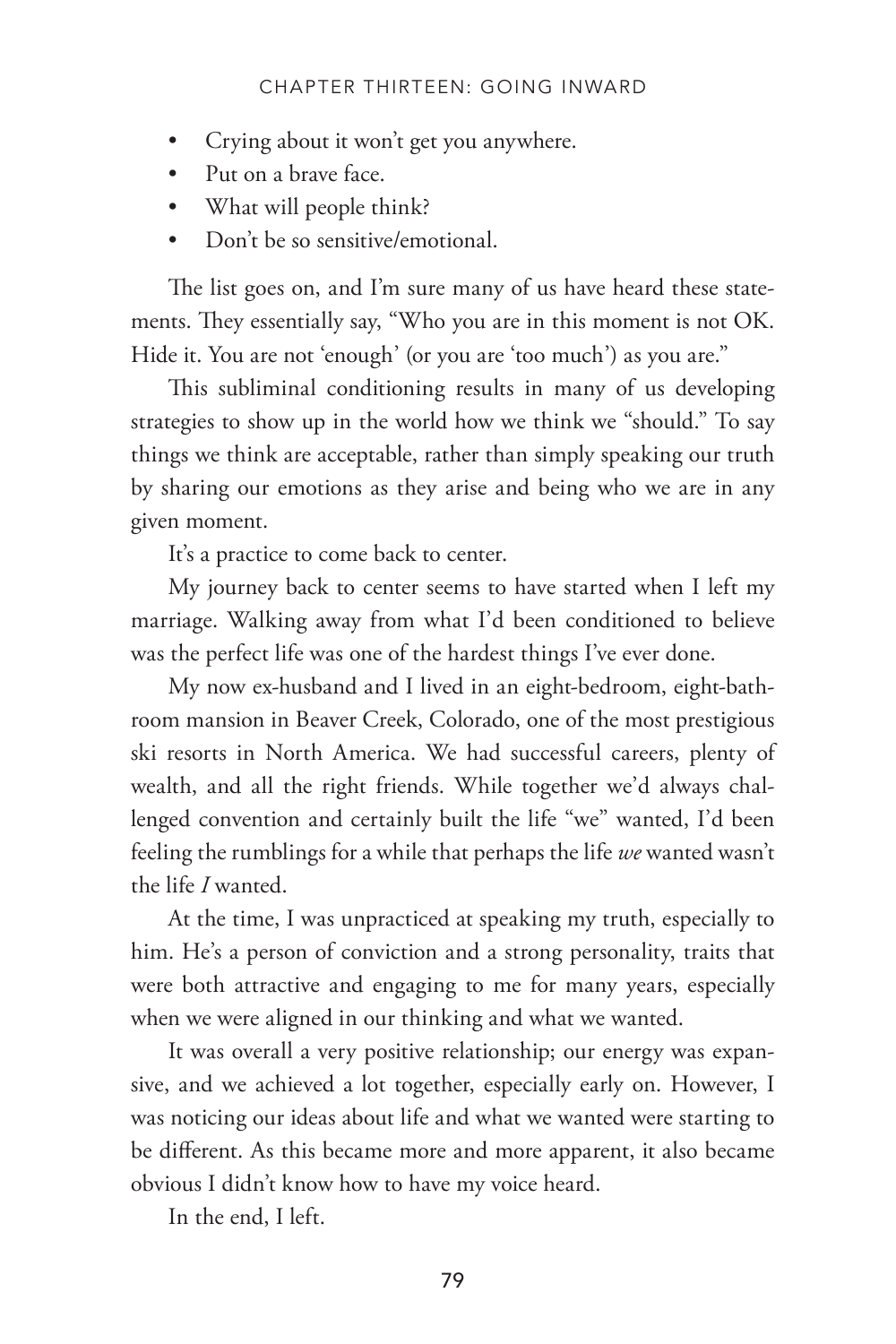### CONSCIOUS LEADERSHIP

We went to therapy for several months, although by the time we got to that place, I was already checked out. It was frightening to me how quickly it was happening, and I did not have the tools to voice exactly what was going on inside me. It all came out as resentment and blame, and the only thing I could do at that time was exit.

I've spent years integrating that experience, reflecting in order to grow and grieving the loss of such a significant and transformative period of my life.

The biggest lesson I took from the marriage ending was I no longer wanted to live in any untruth, and for three years now I've been practicing clear communication (despite how uncomfortable it makes me). I have not been perfect. I've fallen into the old habit of thinking that I could manage my truth internally to not rock the boat, and, in those moments, I've practiced compassion for myself.

Over time, it's become easier and easier, and now I feel comfortable with the discomfort of sharing what's real. Writing publicly about the breakdown I experienced in October 2018 was a big step and was the beginning of the end of wearing any masks.

Take me as I am.

I quickly learned that actually meant *me* taking *myself* as I am, loving myself wholly and fully, and taking others exactly as they are releasing expectations of how anyone should be and supporting them to be in their greatest alignment.

Friends.

Family.

Lovers.

Colleagues.

Everyone.

Be exactly who and what you are, and I will love you in that place, without conditions.

Everything I'm referring to here is a practice, and it's far easier said than done. However, like anything, with practice we become better and better at it, freeing the constraints one breath at a time.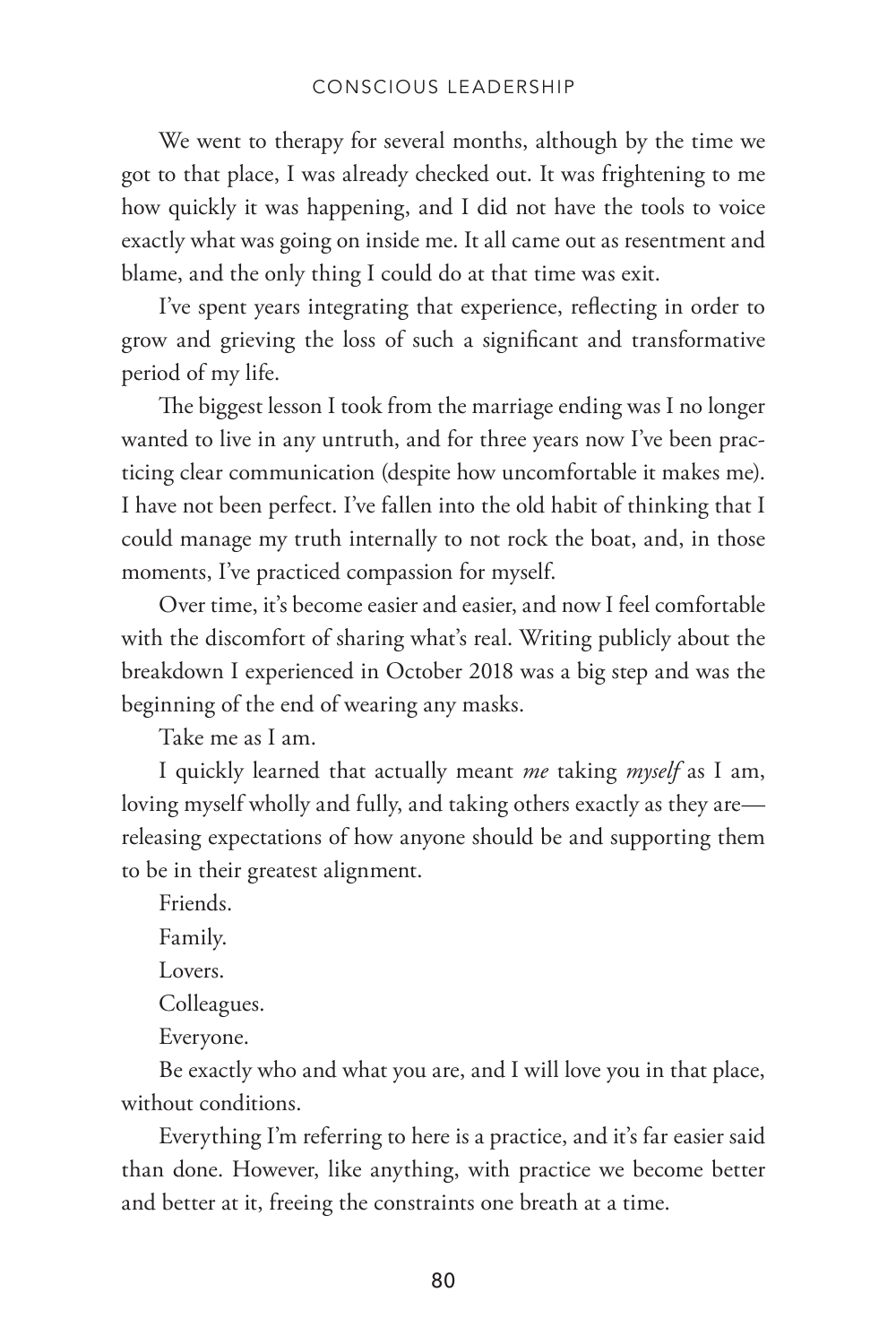And while these are personal stories, it's long been apparent to me that everything in our lives is connected.

When I grow into speaking my truth in my relationships, I grow into a place of comfort with bringing my whole self as a leader to my team, a place of comfort with sharing transparently everything going on in the business.

When I do work on my personal relationship with money, there's a flow effect to the way money flows into and out of our business.

When I'm physically fit and healthy, that vital life energy uplifts our team and the organization.

All the work we do on and for ourselves translates into us becoming more conscious and aware leaders.

Throughout this process, I've also become better at listening to my inner knowing, which ironically leads to fewer uncomfortable situations because we're able to move away from them early on.

Part of stifling our truth means stuffing down our intuition—not listening to the whispers until they become screams—and oftentimes waiting until a situation becomes so toxic it destructs in a fiery blaze of anger, hate, and blame. I guarantee in any of these big and difficult endings that if we looked back with compassionate reflection, we'd find that in that first moment when our inner voice said, "This is not the path," we ignored it because we didn't want to rock the boat.

This is what it's like when we hire someone we're unsure about or build a business we don't feel aligned with. The more time and energy we put in, the less we are willing to let it go and let others down, yet it's not right and it's never been right.

Listening to our intuition is a practice. Acting on our intuition often takes courage. But both become easier and easier over time.

I'm impulsive and excitable by nature, often jumping quickly ahead and into things before I've really felt them out. And I use the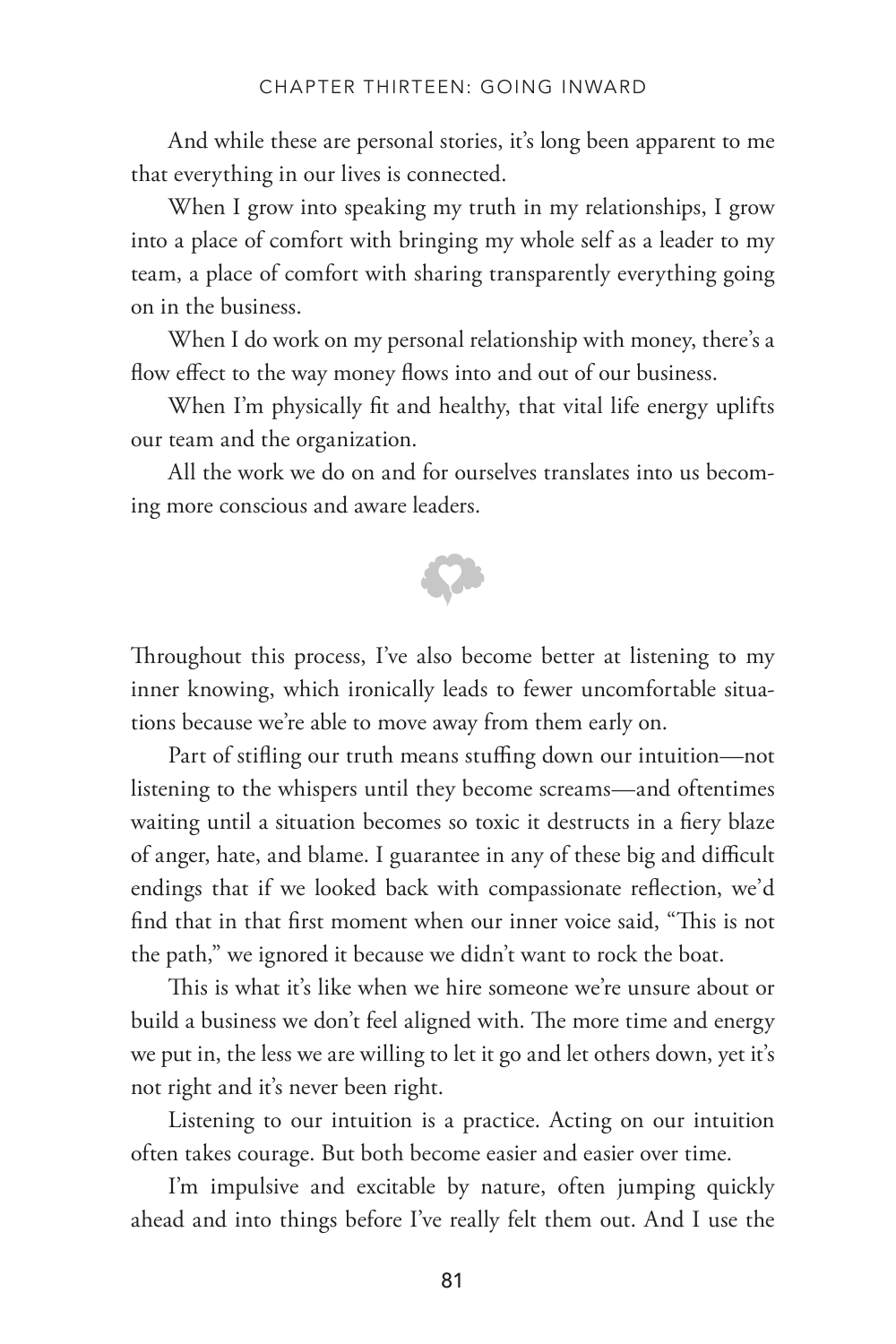words "felt them out" in place of "thought them through" because likewise many of us become stuck in the decision-making process and move slowly as we're trying to use our rational and logical minds to make a decision.

In both cases if we take the time to quiet our minds and feel what's going on in our physical bodies, the path forward will become clear.

I've learned to put a little time and space between the excitement of now and the point at which I make any particular commitment or decision. This is because I know myself and I know how the initial energy of a new idea or partnership can feel intoxicating and enticing.

However, it may also have to do with the way I'm personally feeling that day or the momentum I may be having in other areas of my life. I've learned to sit with things through some of my own energetic cycles to see how the idea or partnership feels when I'm feeling tired, flat, agitated, or busy. I tune into how it feels in my body in different moments, and then I'll know whether it still feels good and expansive, or whether I'm feeling that contraction.

I honed this practice during the year or so I was experiencing depression. During that time in my life, I struggled to cope with what had previously been a perfectly acceptable level of activities, commitments, businesses, and projects.

It was fascinating for me to observe how, suddenly, I didn't want to go out and socialize or how I felt overwhelmed with a small decision in one of my businesses. Some days I didn't have energy to work. Things like posting on social media or writing my newsletter were practically impossible.

On days I felt good, I'd say yes to things at my pre-depression pace and rate. Only to wake up a few days later in the black hole and thinking, "Nooooooo, why did I say yes to any of this?"

One of the greatest gifts the experience of depression taught me was to slow down. To listen to my inner knowing. To create space in my life for me to be able to hear it.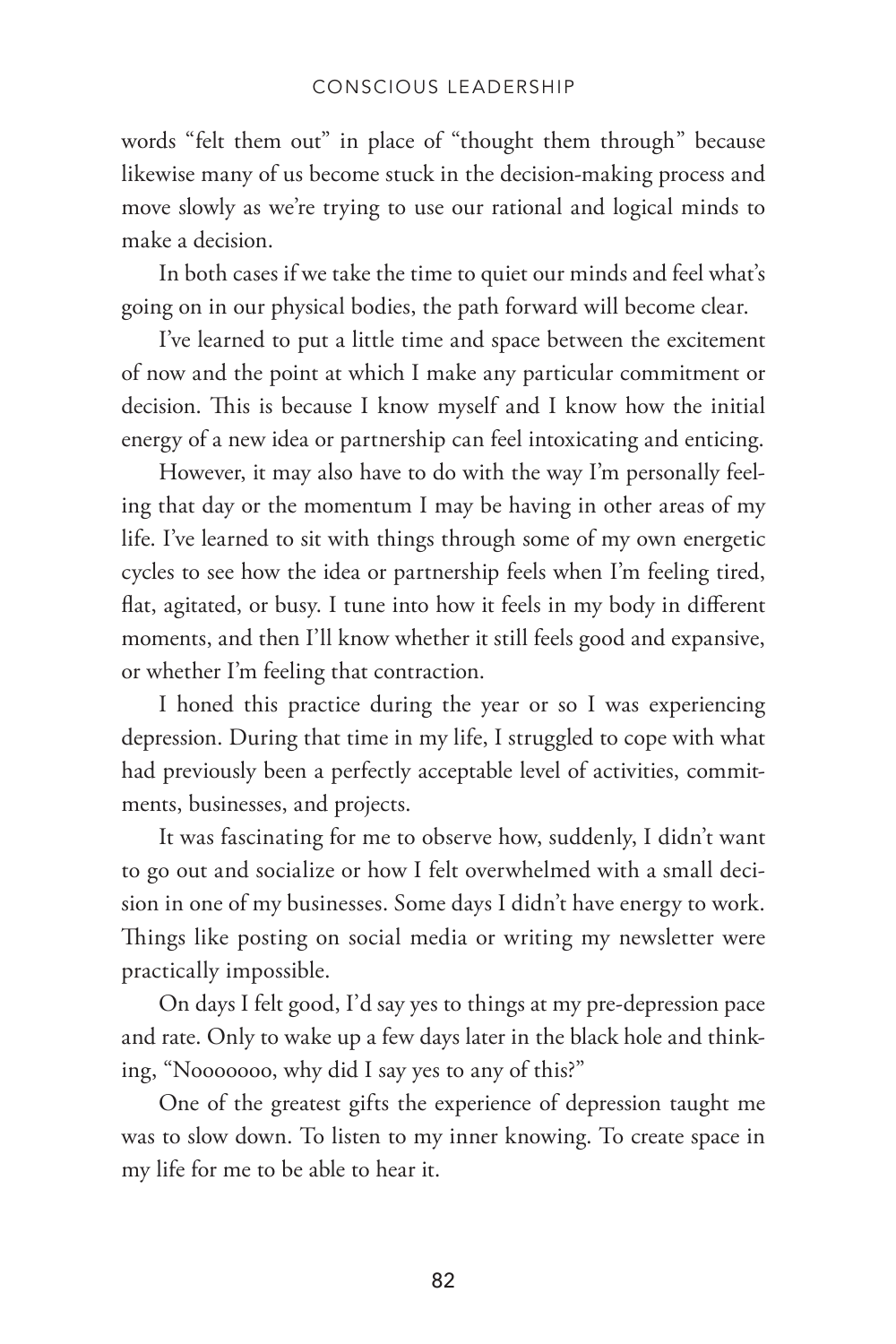Upon reflection, depression was a symptom of me not listening. I was experiencing increased anxiety after my marriage ended. I was diving into my new life with vigor and force and saying yes to plenty of things that weren't serving me in an attempt to escape the grief I needed to process—to avoid the inner work I needed to do.

I've since uncovered exactly when and why anxiety shows up for me. It's the tightness in my chest that shows up when I'm not living in alignment with my personal truth. It's my heart and soul letting me know I'm on the wrong path for me, for now. If I don't listen, the gentle squeeze becomes a vice-like grip around my heart and the center of my chest.

I was not listening in 2017, and by October 2018, the price of my ignorance had brought me down. Completely.

My increasing and relentless anxiety had turned to depression and culminated in me beginning to think thoughts of not wanting to live anymore. I caught myself before I became truly suicidal, and I caught myself because I know too well the power of my thoughts.

As soon as I observed the voice in my head saying, "I don't want to live anymore, this is too hard," I knew things had to change. Everything had to change. It was time to listen again to what I knew in my soul to be needed, no matter how hard those changes might feel. They weren't worth my life.

Climbing out of the darkness meant making a pact with my intuition that I'd start to listen to it, and to follow it. At first it was hard to hear, murky and contaminated with thoughts from my logical mind. But over time, and with practice, it's become a clear channel. At times I doubt it, and I struggle still with doing the hard thing that may come out of it.

However, the more I listen and slow down, and the more I act on my intuition, the easier it has become and the more evidence I've garnered to trust it. To know it to be my guiding light.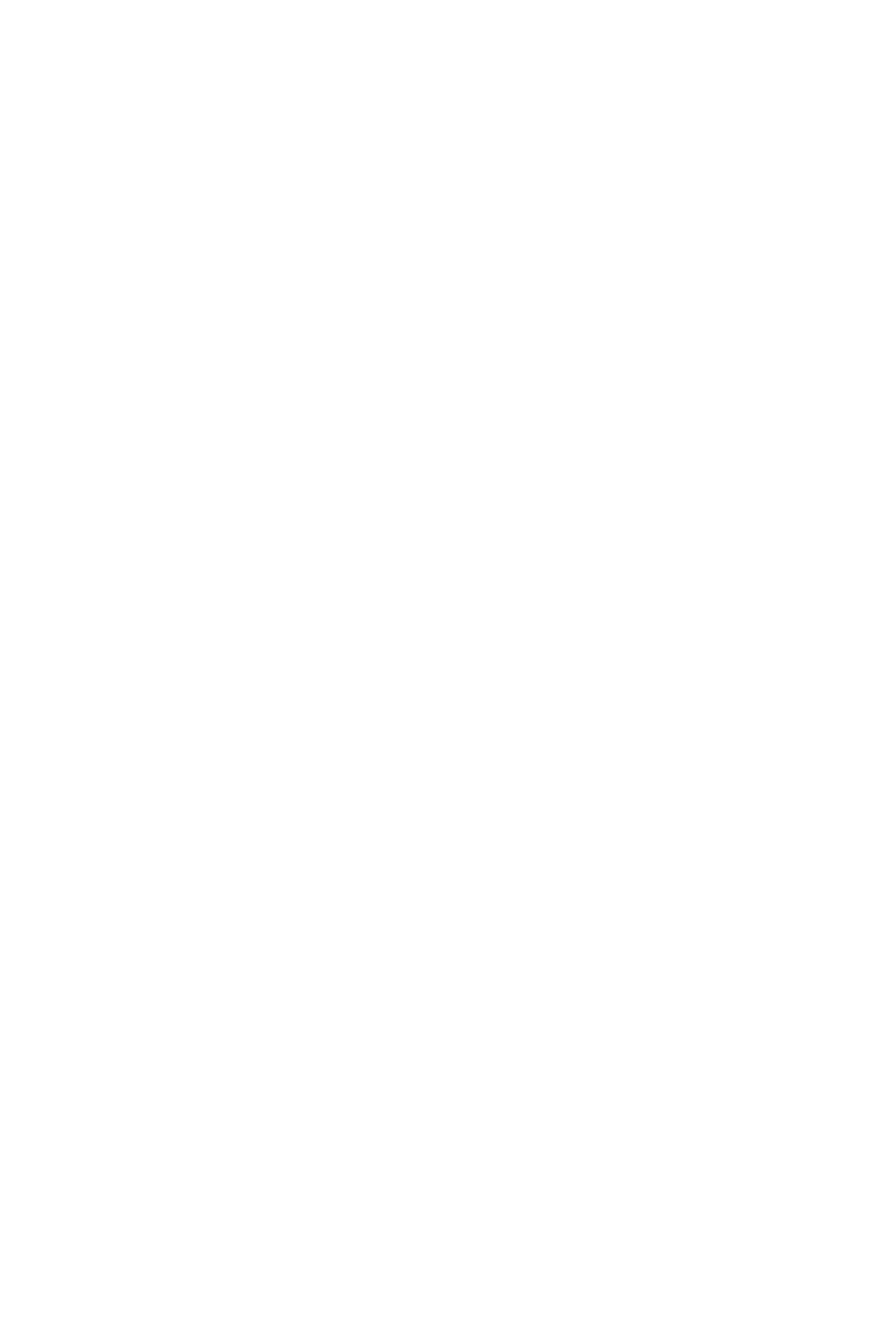## CHAPTER FOURTEEN

# WRANGLING OUR EGO

Looking back over my entrepreneurial journey, I can see now just how driven I was in my twenties and into my early thirties to prove myself. Age is of course irrelevant; however, it is my own particular timeline I'm sharing. It just happened to be around the age of thirtytwo that I reached a point where I'd achieved so much more than the lost and hopeless teen I once was could ever have dreamed up. It was time to rethink why I was doing all I was doing.

It was at this time in my life I unpacked the stories that had gotten me so far—one in particular.

My parents split when I was ten. My mum, my sister, and I moved away from our family home in Melbourne where I'd been born and raised and relocated to Brisbane. Immediately, my asthma improved and my eczema cleared up, conditions I'd suffered as a child that had led me to always feeling inferior and left out and missing a lot of school due to being sick and in hospital.

In Brisbane, with no past history, I quickly became one of the popular kids. This carried on through high school and was incredibly intoxicating for my ego. Finally, I fit in. I was in the "cool" group. I was considered attractive and, a few years later when boys and girls starting dating, I always had a boyfriend or guys asking me out. My girlfriends were the most popular in school, and the shy little girl I'd been was well and truly gone.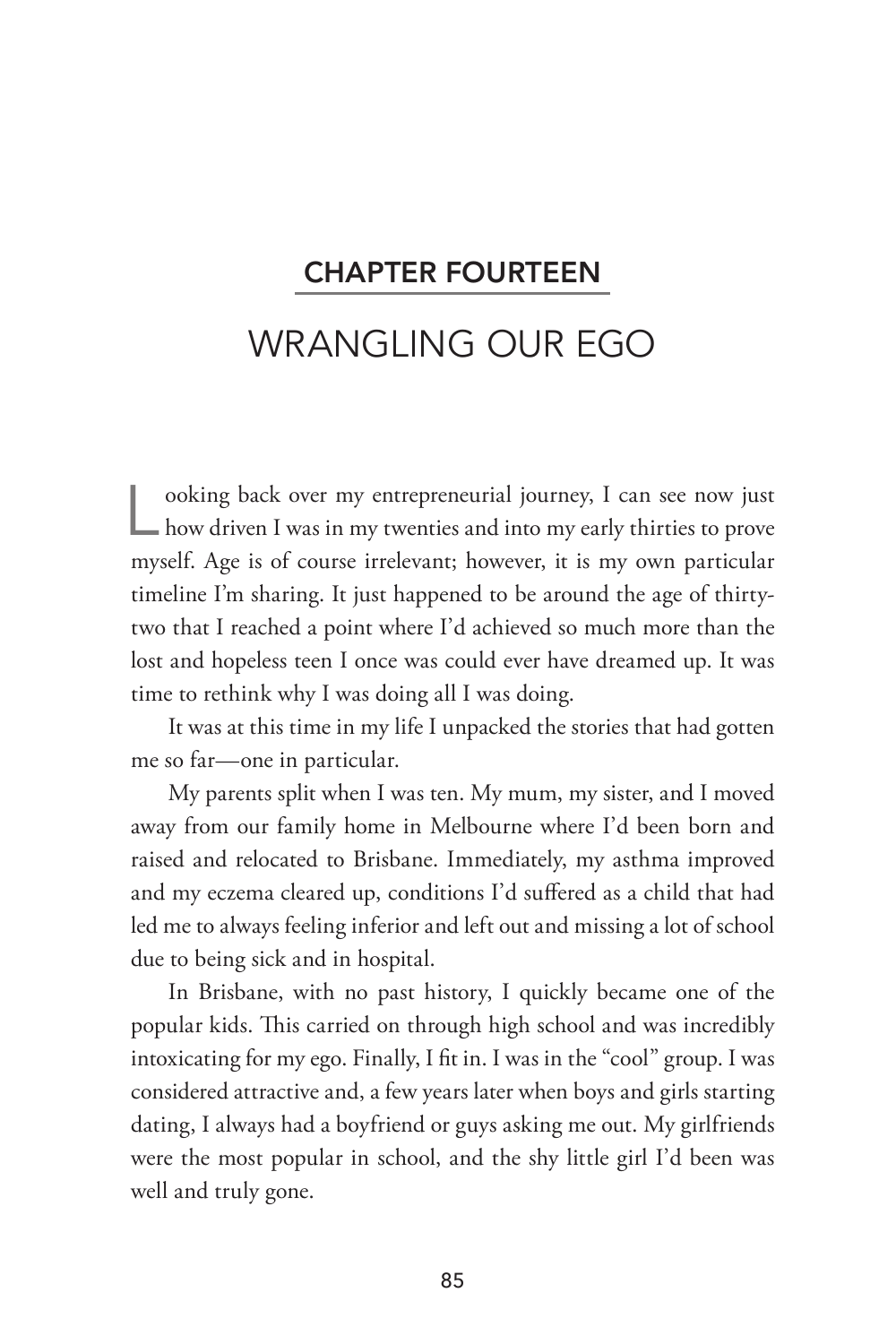### CONSCIOUS LEADERSHIP

At the same time as all this newfound confidence was rising, I was angry as hell inside. Angry at my dad for leaving us, angry at the world for having our lives turned upside down, for the struggle I watched my mum face every day as we went from being a financially comfortable family to her having to work a demanding government job to make ends meet.

My internal anger and need for security at that age drove me to step into my masculine energy and to take on a father-figure type role for my mum and sister. I started working as soon as I turned fourteen (the legal age one can work in Australia) and did whatever the hell I wanted.

I was most certainly "off the rails."

I threw all the parties, did all the drugs, and, in all honesty, I don't know how I graduated high school with the number of days I skipped.

Needless to say, I had a reputation, and several of my friend's parents had either insisted or tried to insist they stay away from me. That stung each time I'd found out, not that I let it show, but, in the end, it was a teacher who really got to me.

It was toward the end of year twelve, and the Brisbane days in our public-school classrooms were getting hot and sticky. We had fans, but mostly no air conditioning, and not in this particular class. I don't know if it was the heat or the innately boring nature of the curriculum, but I was distracted, and as usual talking to whoever was sitting next to me. Laughing away, completely unengaged with the learning materials, and generally being a distraction to my classmates.

I found my report cards once and cried over them as I read over and over endless variations of "has potential, not living up to potential, easily distracted, a distraction to others." Years and years of them. All the same.

On this hot summer day, my teacher called me out. In front of the whole class, she asked me what I wanted to do when I finished high school. On the spot and feigning confidence, arrogance even, I quickly replied that I was going to study nursing at university.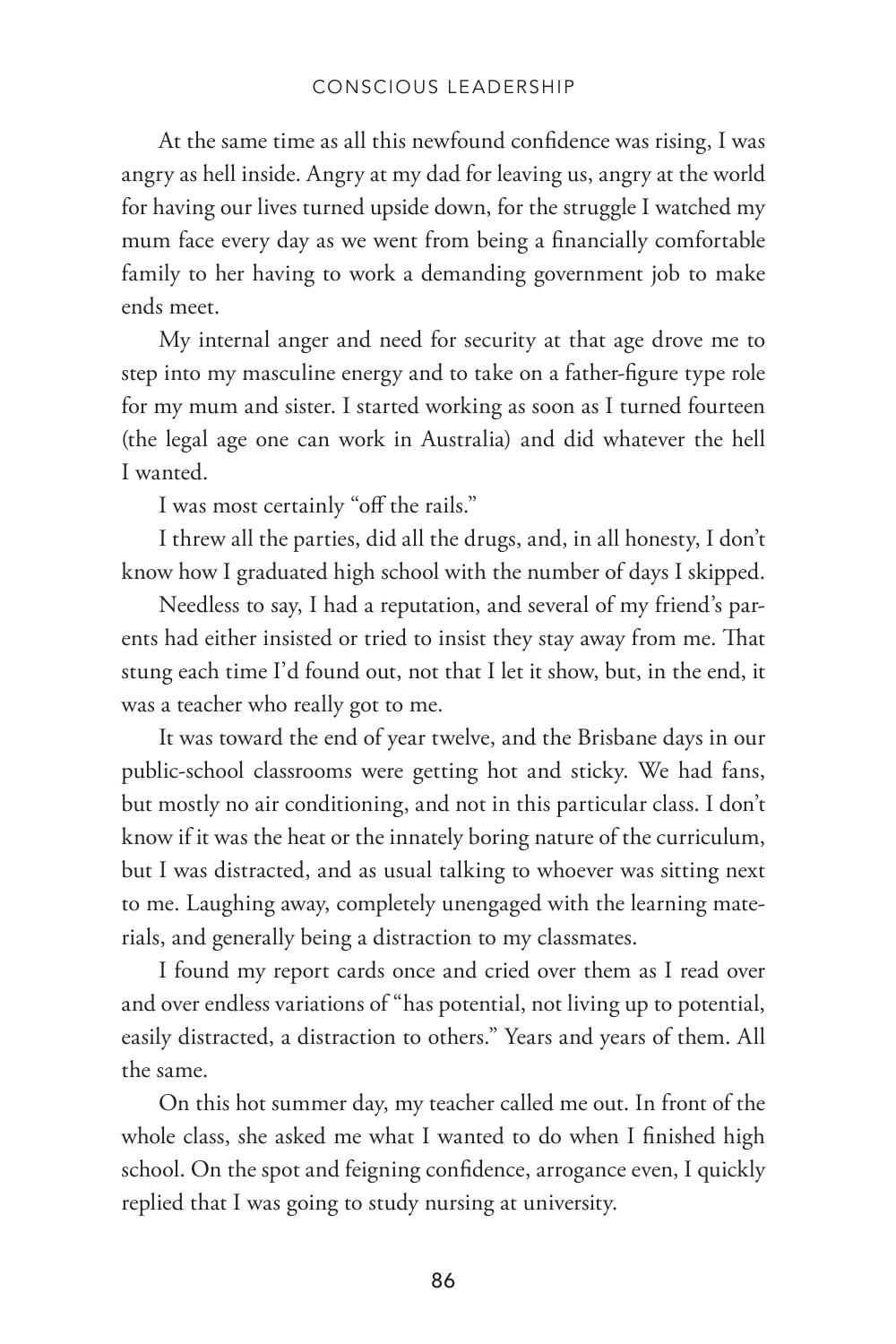In truth I had no clue what I wanted to do with my life, and I didn't particularly care. I had blurted out nursing because it's what my best friend at the time was going to do. She was clear and confident, so it seemed like a good idea to just go along with that.

Point blank, the teacher responded to me. "Nursing? At University? You really think you'd last a day at University? You don't have a hope in hell, Sarah, of becoming anything at all, let alone making it through a University degree."

Damn.

That moment and her words, along with every other disapproving adult's voice, became words and opinions I carried with me for the next fifteen-odd years. It cut deep, it hurt me to my core. While I almost believed her in that moment, that I actually was just a worthless piece of nothing, a little spark was obviously lit inside me at the same time.

That spark became the fire that burned on as I systematically achieved what the girl in that classroom never would have thought possible for her if she had believed her teacher.

My memory's a little hazy, but I'm pretty sure I told her to go f\*ck herself and walked out of the room. This was the mask I wore back then. It was familiar, and it protected me big time from feeling my own disappointment in myself for being so unable to contain and control my inner turmoil.



How fascinating it was for me to discover this unique driver. I don't know whether to thank or loathe that teacher, because in the end it was that moment that drove me to everything that transpired in the years ahead.

In attempting to prove her, and everyone else, wrong, I ended up completing two diplomas, a bachelor's degree, and myriad shorter executive programs, and I ultimately completed the Entrepreneurial Master's Program at MIT in Boston. I paid my way through all of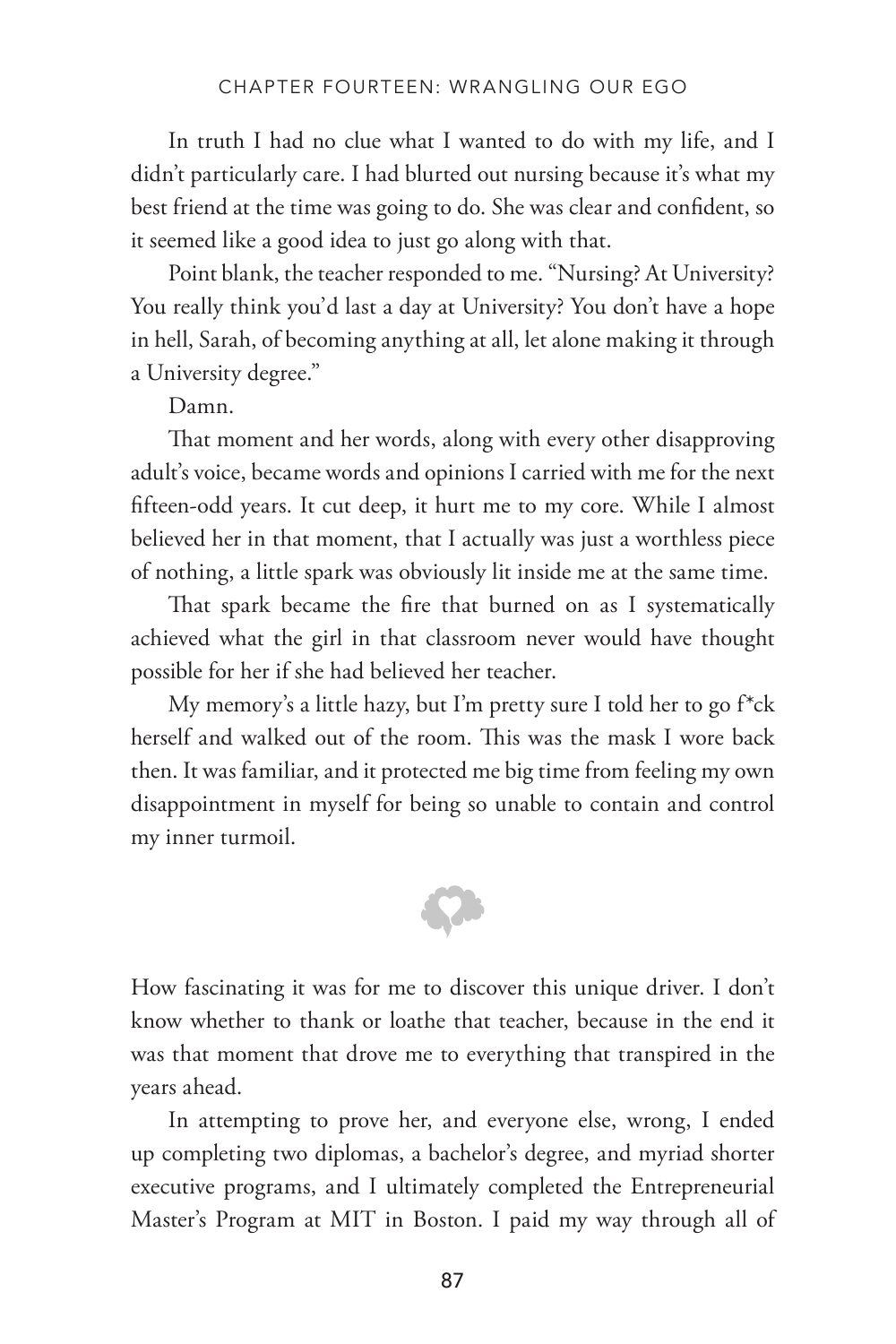them without taking on debt, working full time as I studied part time or online, supporting myself financially since I was sixteen.

On top of education, I threw myself into business and entrepreneurship, along with financial planning and the not-for-profit sector. I won as many awards I could get my hands on to further externally validate my success. I was the youngest board member on the Association of Financial Advisers (Australia) board and held numerous other board positions. In my healthiest financial year, I donated \$80,000 to build an early learning center in Bulgaria.

I mean, way to show 'em.

Eventually, however, I reached a point where I realized the accolades and achievements I'd been striving for were driven by fear. Fear of not being enough. Fear of the old story that I was worthless. All of the "success" I'd attained in my adult life had largely been driven by trying to prove myself.

When I stripped it all back, it was to prove to myself I was worthy, enough, and capable of anything.

This realization had me thinking, though: Every time I'd faced fears and overcome them, my life had exponentially improved. Every time I'd done something out of love and possibility, I'd felt the flow and reward both on the journey and at the pinnacle.

What if I could let go of the overall fear story that had been driving most of everything to this point career-wise and tap into love and possibility in its place? How would that feel, what might come of it? What was my fullest potential when I was operating from a more expansive energy? Operating out of a forward motivation toward what fulfilled me most rather than away from being worthless?

Once again this has been a journey—a journey of practice and a journey toward fully releasing the old story I need to be validated externally for me to be worthy and worth something in this world.

Along the journey, I've learned to check in with myself as to what my drivers are around any given situation.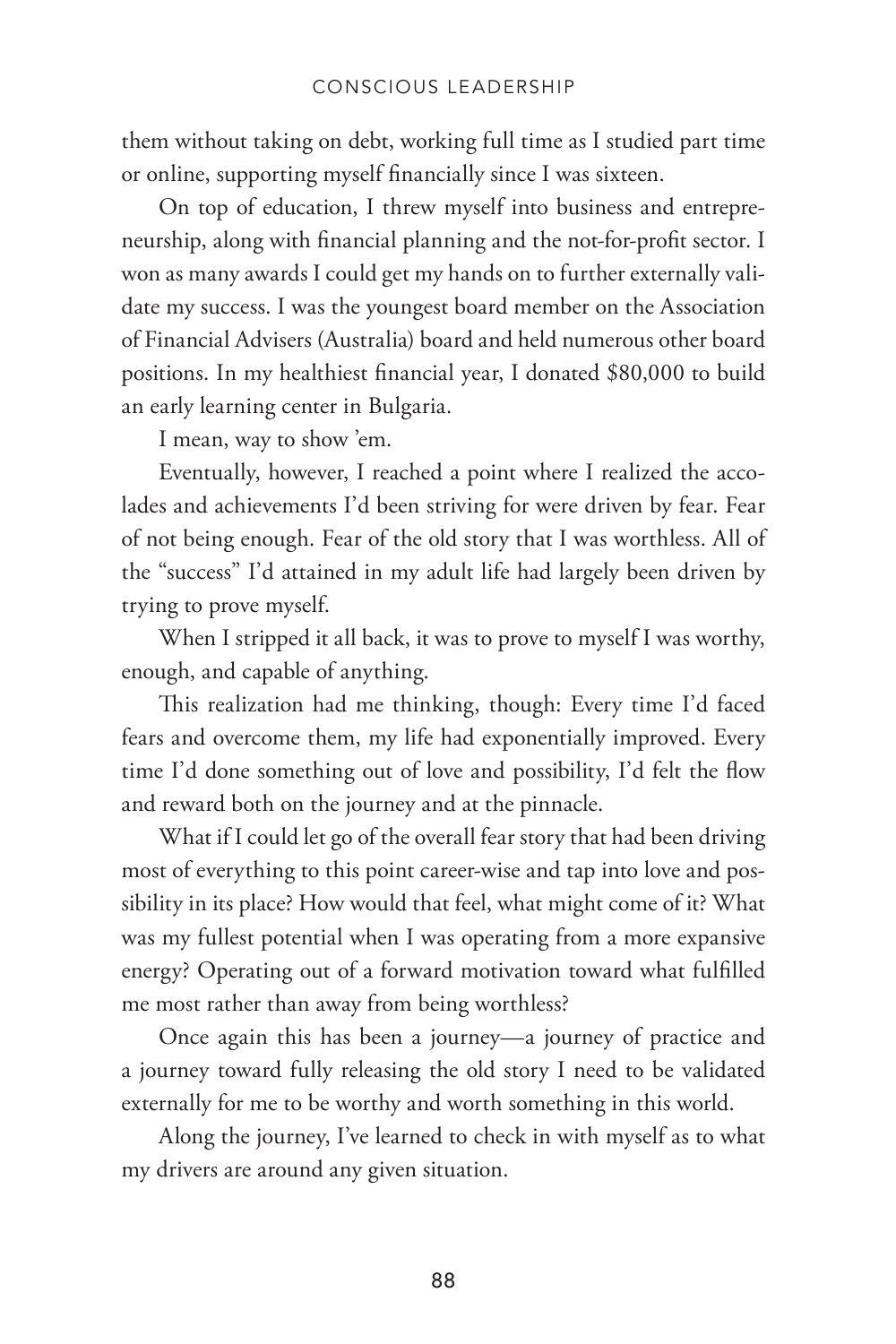### Chapter Fourteen: Wrangling our ego

I *became* an entrepreneur, and dove into the full experience of it, to prove I wasn't a failure. I'm *still* an entrepreneur because I love creating things. I love being the incubator of an idea and the steward for a time as it comes to life. I love building a team around me and challenging myself to create an environment for them to achieve maximum growth and success (whatever success means to them). I love the game of aligning myself, our team, our customers, and the way our company operates to make space for the brightest illumination of what the company was birthed to be.

What resonates with me most as I write this, and after much soulsearching, pondering, conversation, and contemplation—starting back in 2018 when I couldn't stop thinking about what it meant to reach one's fullest potential—is that our fullest potential as individuals is our greatest expression of what's possible in any given moment.

And our greatest expression is never fear based, because the energy of fear is contractual. Sure, it produces results, movement, outcome; however, it will always be a constraining and limiting energy. The energy of pure love and possibility is different; it's expansive, fluid, and evolving, and it fills the room in a way that lifts everything and everyone. That, to me, seems to be our fullest potential.

A peaceful undercurrent, an explicit engagement with the present moment, a feeling of being all we can be in this instant.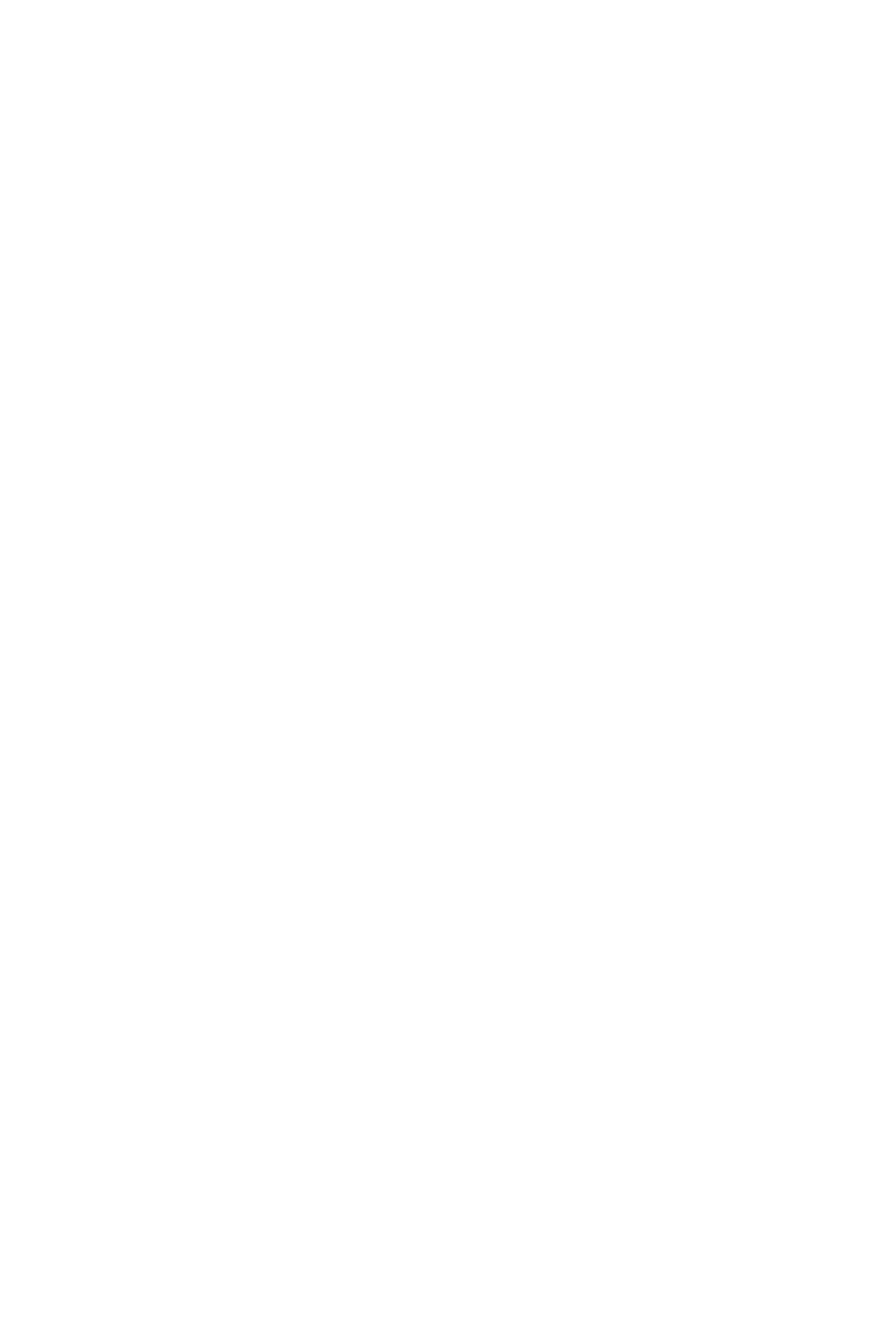As I finish up this book, I reflect on both my life as a leader to date and on the adventure I embarked upon in putting all of these words, feelings, and thoughts together.

Like most everything else in my life, the idea to write this book came to me during a conversation. I sat with it for a few days, and once I felt both an intuitive yes and a clear, energetic engagement with the prospect, I started writing.

The conversation was with my now husband, Joe Hawley, one afternoon just a few weeks into the COVID-19 pandemic-induced lockdowns. Doing the final edits on this book, I'm six months pregnant with our son. Our relationship is unlike any relationship I've experienced previously. I'd call it sacred union—unconditionally loving, open and honest, expansive. We made a conscious decision together to be married on October 22, 2020, after finding out we were pregnant in July. It was the happiest moment of my life.

So much has happened since I wrote this manuscript, and I feel compelled to share it here—my final note, as I know with certainty that I'm at the early stages of the next chapter of my life. Or perhaps a better way of putting it is that I'm living though chapter one or two of the next book.

The Friday before the US announced we all needed to self-isolate, we closed a pre-seed round for Growmotely, oversubscribed by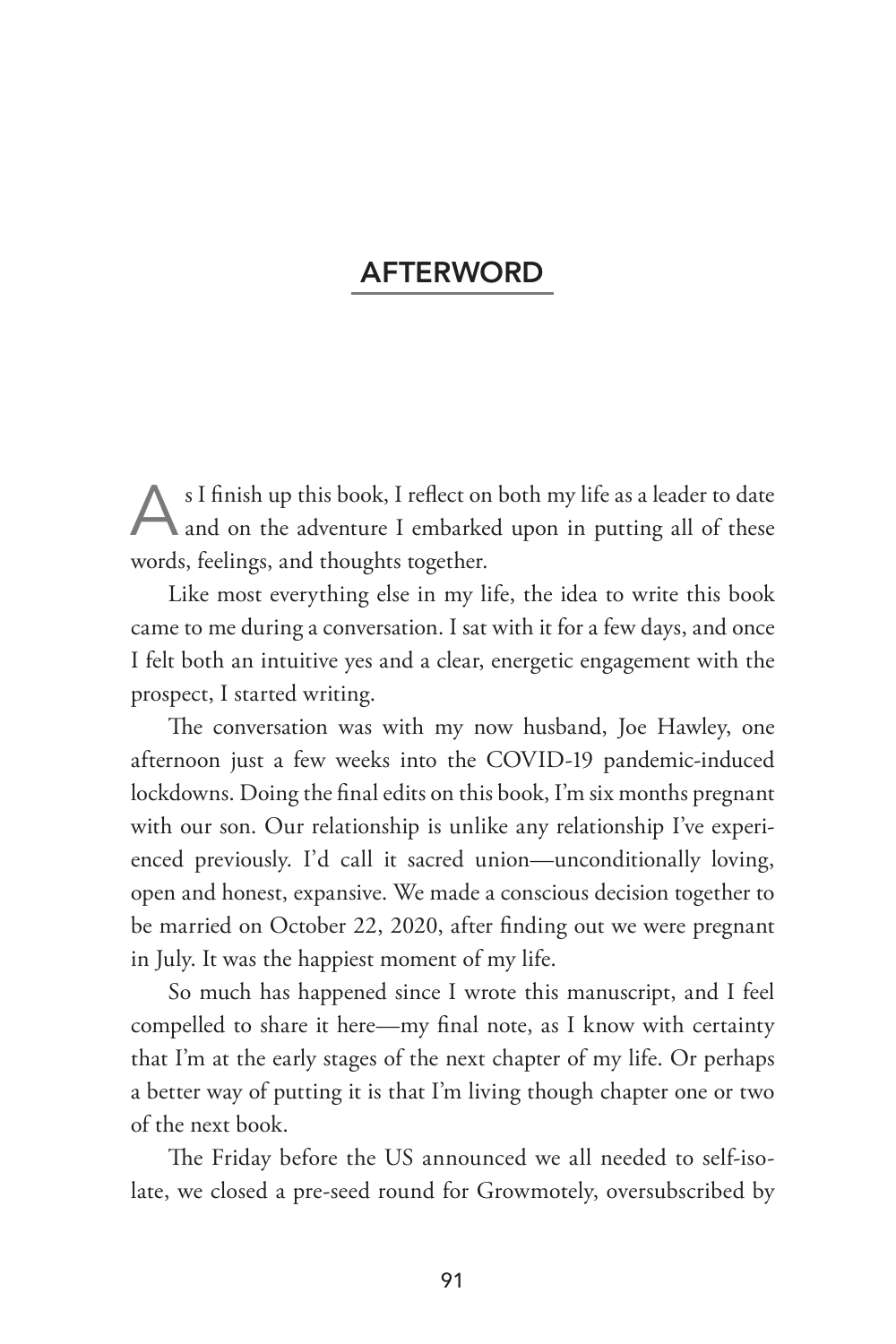32 percent. I took the extra funding, anticipating what may lay ahead economically.

Worth noting is I'd lost momentum on this, my first ever capital raise, over the winter months, with Christmas and the slower energy of the year end. Toward the end of February, I woke up in the middle of the night at my home in Keystone, Colorado. Tossing and turning for hours, I was having a hard conversation with myself.

What are you doing with this capital raise, Sarah? You haven't really touched it in months, we're only halfway to our target, we've started spending what we've received—but while it sits open, you're allowing it to drain energy and focus away from building the company.

I was so afraid I couldn't raise the money. I feared that the company wasn't as good as I thought it was crept in. I felt guilty for spending other people's money before closing out the round. You name it, every self-limiting, self-doubting thought surfaced.

I allowed them, I witnessed them, I wrestled with them, in moments I succumbed to them, in other moments I fought with them. I leaned into my process (it's not the first time I've woken up wrestling with something big) and eventually something wiggled free.

A compromise.

This cannot be the never-ending capital raise; I was firm with myself. And also, you cannot hand-on-heart say you've given it your absolute everything just yet. Set a date, give it one last red-hot crack, and close the round on the set date, irrespective of the outcome.

Next Friday, I decided.

Finally, I fell back to sleep. I woke up late the next morning, got myself a coffee, and went back to bed. From there, I sent messages, emails, Facebook notes, and Instagram DMs to anyone and everyone I could think of letting them know I was closing the round the following week. I ended up with five new interested investors. I met with them in the coming days, and by the following Friday morning, I had four new investors and closed our round out with substantially more investment dollars than we'd originally been looking for.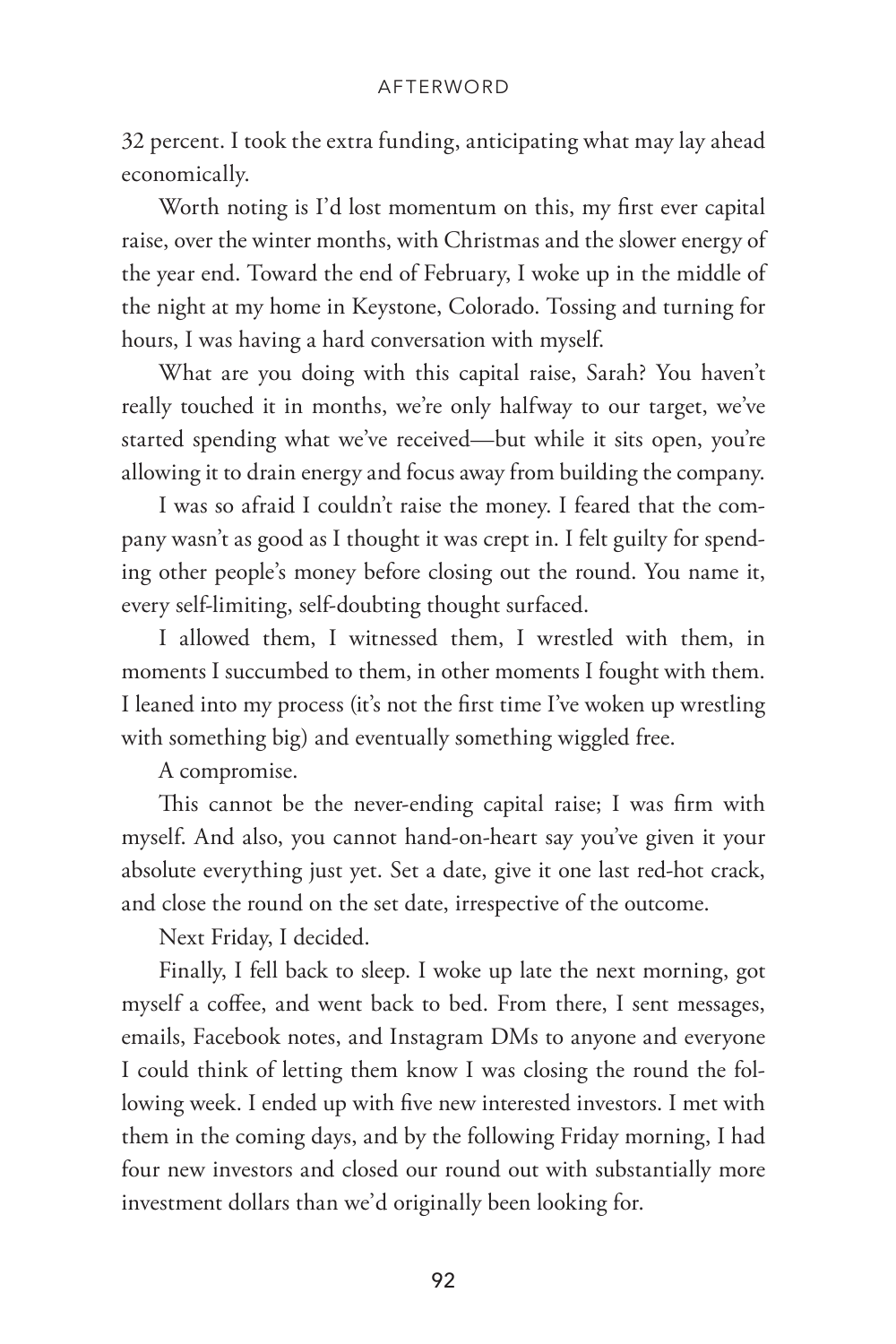After months of no momentum (held back by my own fears), the moment I stepped up and into my destiny, the Universe greeted me.

Growmotely specializes in building fully remote teams, culturally matching growing companies with experienced and skilled professionals. Thanks to a global pandemic that's seen the entire professional world working from home, virtually everyone now understands what we do and why. Not only this, they've experienced the myriad benefits this freedom and flexibility can provide for an organization and their team.

As for most of us, the time of self-isolation provided me with space and quiet. My connection with myself and the energy of the world around me has increased exponentially. My connection with the business I'm leading has increased exponentially. This business is not me, and it is going to change the world. I know it with every cell in my being, so much so that I'm not afraid to write it here.

This is the bigger picture of what conscious leadership means to me. While I am not my business, or my team, or my awards or accolades, or my friends or family . . . I am also all of those things and more.

Every single thing in this world is an expression of everything life can be.

My work is to stay open and connected. To listen to my heart, my higher self, and the energy of the world around me. To allow all to be as it is meant to be, and to allow my own energy and alignment to flow as it is meant to be.

Embrace non-attachment.

Recognize and release resistance.

Contemplate.

Inquire.

Look within.

Remain open and always lean into possibility.

With an open heart and expansive love, I wish you every success as you embark on your own personal journey to conscious leadership. It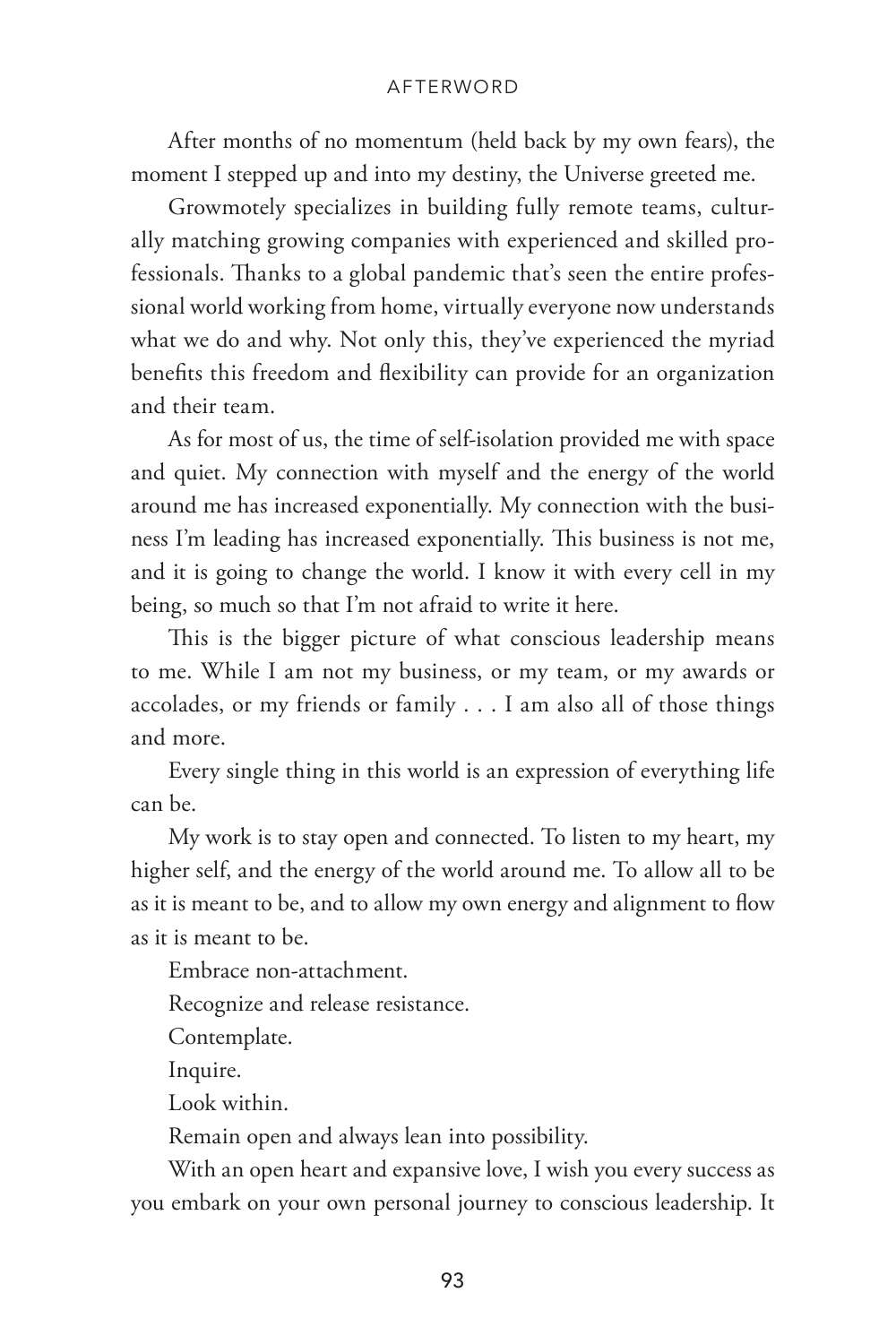is my hope for the future we all lead this way, building companies and teams that are both good for people and good for the planet, trusting the abundant flow of money as energy will follow this way of interacting with business.

—Sarah Hawley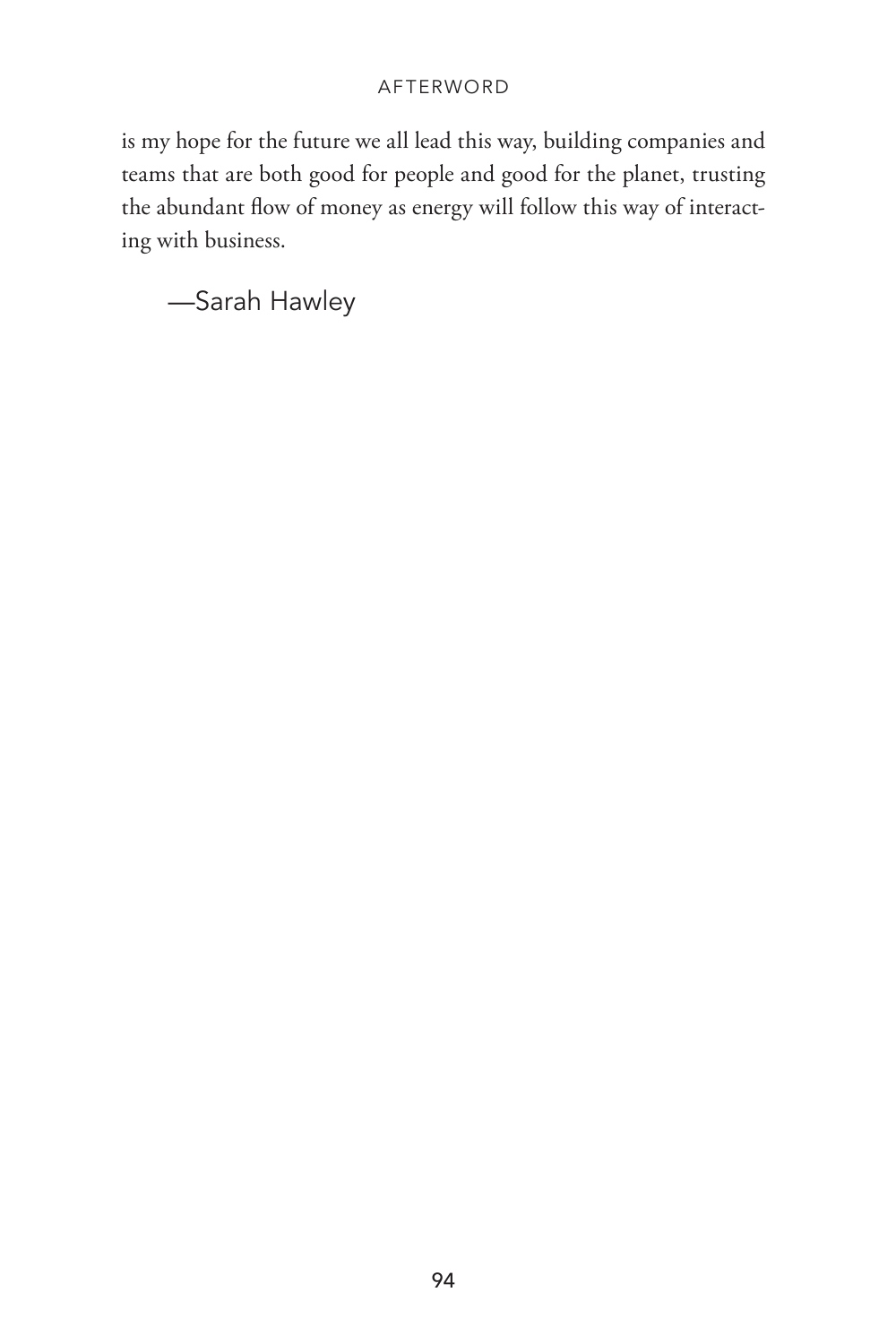# ACKNOWLEDGMENTS

I'm so grateful to my team, and to everyone who's ever worked with me, for being a part of my journey toward becoming a more con-'m so grateful to my team, and to everyone who's ever worked with scious leader. It's not possible for me to have gotten to where I have without the mirror you are and have been for me.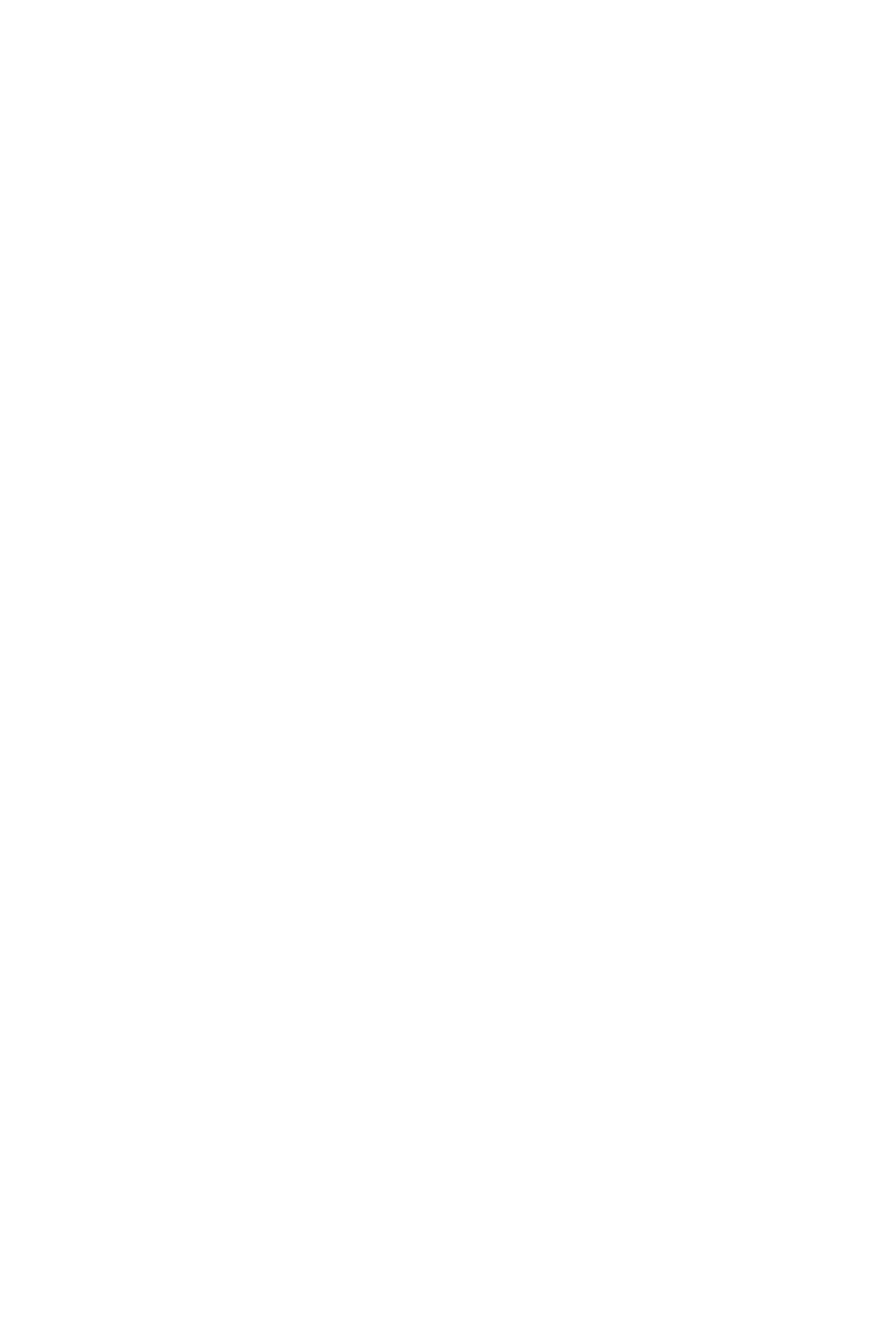## ABOUT THE AUTHOR

Sarah Hawley is a serial entrepreneur and investor, having founded eight companies since 2009. Following three successful multi-million dollar exits, she is currently the founder and CEO of growmotely.com (the first global platform for sourcing, growing and leading remote teams). She's personally fueled by a passion for challenging the status quo of how we work, conscious culture and leadership, community, diversity and equality, and living life on one's own terms.

Sarah is a professional speaker and published author, appearing on TV and writing for many popular publications. She has also held board positions with several not-for-profit organizations including Project Gen Z, Project Futures, Entrepreneurs Organization, the Association of Financial Advisers and the Institute for Global Women Leaders.

Recognized as the IFA Thought Leader of the Year, Sarah was also named as one of Melbourne's Top 100 most influential, inspiring, and creative citizens by The Age, and listed in the Top 50 Female Entrepreneurs under 40 by Shoestring. She has completed the Entrepreneurial Master Program at MIT, holds a Bachelor of Business, and several diplomas.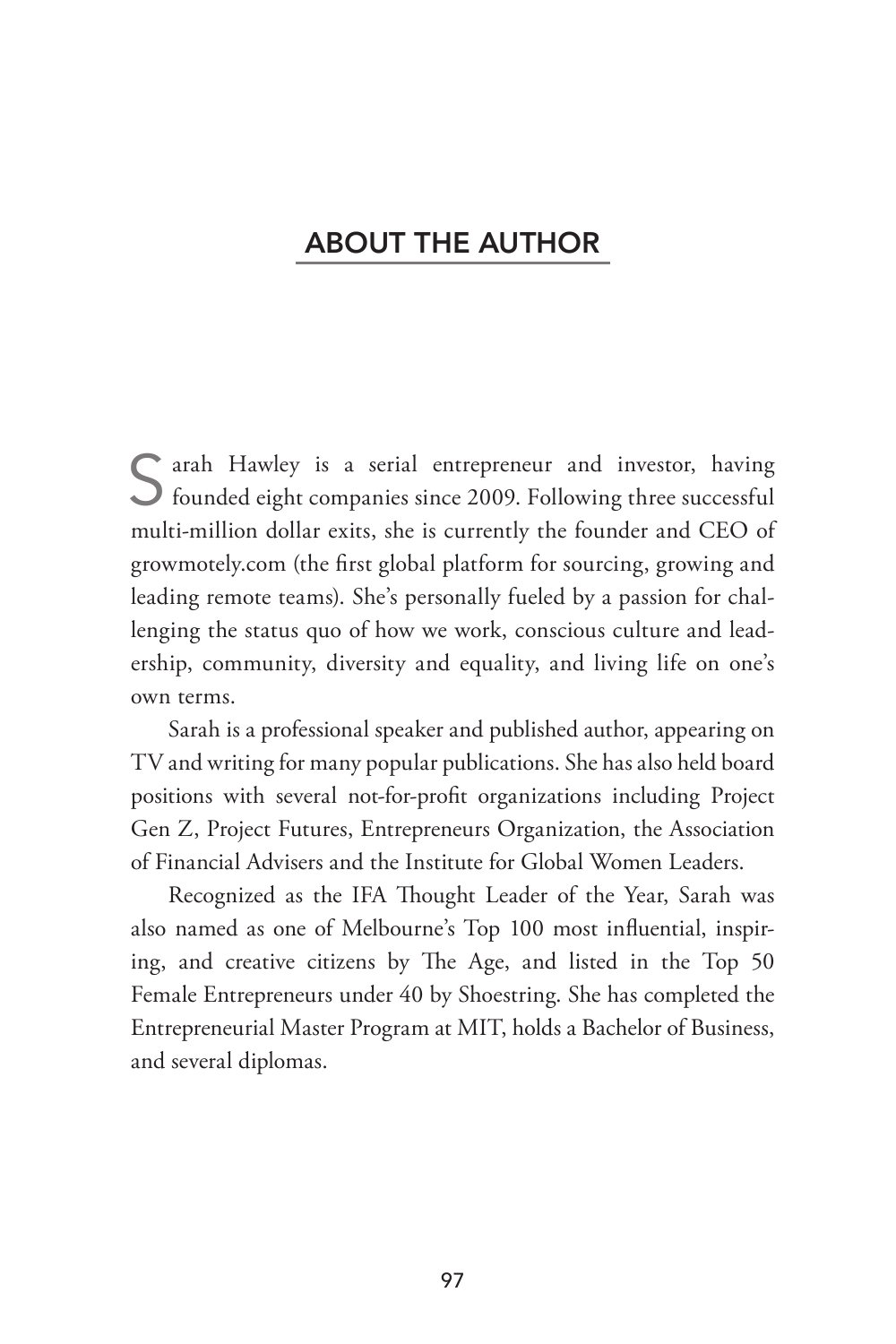Thank you for spending a some time with me and my journey to leading from a place of more self awareness.

I'd love your feedback on what chapters helped you most and what you would like to see in future books.

> If you enjoyed this book and found it helpful, please leave a REVIEW on Amazon.

> > Visit me at

www.growmotely.com www.sarahhawley.life www.consciousleadershipbook.com and sign up for email updates.